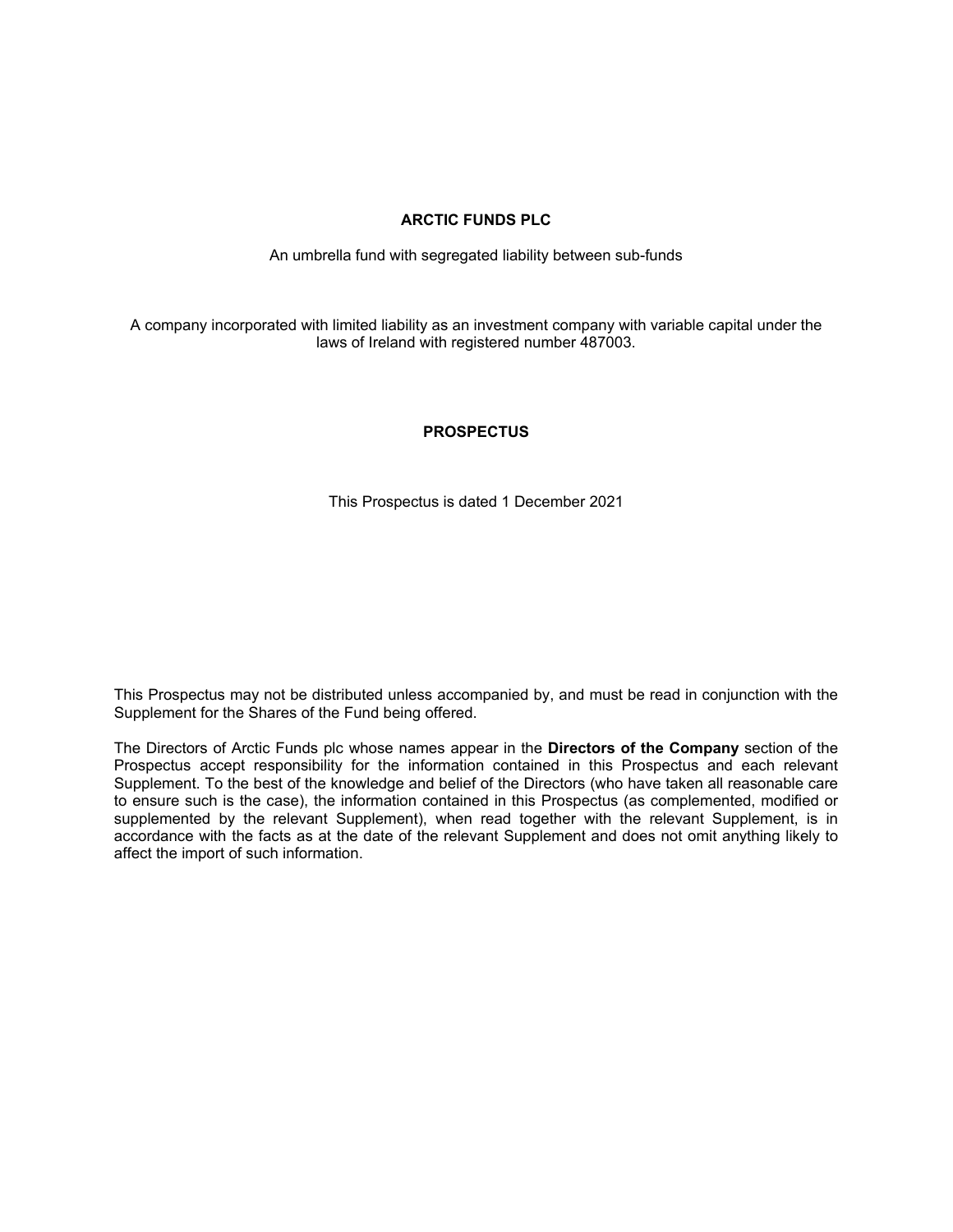### *INTRODUCTION*  **\_\_\_\_\_\_\_\_\_\_\_\_\_\_\_\_\_\_\_\_\_\_\_\_\_\_\_\_\_\_\_\_\_\_\_\_\_\_\_\_\_\_\_\_\_\_\_\_\_\_\_\_\_\_\_\_\_\_\_\_\_\_\_\_\_\_\_\_\_\_\_\_\_\_\_\_\_\_\_\_\_\_\_\_**

**\_\_\_\_\_\_\_\_\_\_\_\_\_\_\_\_\_\_\_\_\_\_\_\_\_\_\_\_\_\_\_\_\_\_\_\_\_\_\_\_\_\_\_\_\_\_\_\_\_\_\_\_\_\_\_\_\_\_\_\_\_\_\_\_\_\_\_\_\_\_\_\_\_\_\_\_\_\_\_\_\_\_\_** 

### **IF YOU ARE IN ANY DOUBT ABOUT THE CONTENTS OF THIS PROSPECTUS AND THE RELEVANT SUPPLEMENT YOU SHOULD CONSULT YOUR STOCKBROKER, BANK MANAGER, SOLICITOR, ACCOUNTANT OR OTHER FINANCIAL ADVISER.**

### **ARCTIC FUNDS PLC**  (the "**Company**")

**The Company is an investment company with variable capital incorporated on 26 July 2010 and authorised in Ireland as an undertaking for collective investment in transferable securities pursuant to the Regulations. This authorisation however, does not constitute a warranty by the Central Bank as to the performance of the Company and the Central Bank shall not be liable for the performance or default of the Company. Authorisation of the Company is not an endorsement or guarantee of the Company by the Central Bank nor is the Central Bank responsible for the contents of the Prospectus.** 

The Company is structured as an open-ended umbrella fund with segregated liability between Funds. Shares representing interests in different Funds may be issued from time to time by the Directors. Shares of more than one Class may be issued in relation to a Fund. All Shares of each Class will rank *pari passu* save as provided for in the relevant Supplement. On the introduction of any new Fund (for which prior Central Bank approval is required) or any new Class (which must be issued in accordance with the requirements of the Central Bank), the Company will prepare and the Directors will issue a Supplement setting out the relevant details of each such Fund or new Class. Classes of Shares may be further subdivided into Series of Shares. A separate portfolio of assets will be maintained for each Fund (and accordingly not for each Class) and will be invested in accordance with the investment objective and policies applicable to such Fund. Particulars relating to individual Funds and the Classes and, where applicable, Series of Shares available therein are set out in the relevant Supplement.

The Company has segregated liability between its Funds and accordingly any liability incurred on behalf of or attributable to any Fund shall be discharged solely out of the assets of that Fund.

Distribution of this Prospectus and the relevant Supplement is not authorised in any jurisdiction after publication of the most recent annual report of the Company unless accompanied by a copy of such report and, if published after the annual report, a copy of the then latest published semi-annual report and unaudited accounts. Such reports and this Prospectus together form the prospectus for the issue of Shares in the Company.

This Prospectus may not be used for the purpose of an offer or solicitation in any jurisdiction or in any circumstances in which such offer or solicitation is unlawful or not authorised. In particular the Shares have not been and will not be registered under the United States Securities Act of 1933 (as amended) or the securities laws of any state or political subdivision of the United States and may not, except in a transaction which does not violate U.S. securities laws, be directly or indirectly offered or sold in the United States or to any U.S. Person. The Company will not be registered under the United States Investment Company Act of 1940 as amended.

The Constitution gives powers to the Directors to impose restrictions on the holding of Shares by (and consequently to repurchase Shares held by), or the transfer of Shares to, any U.S. Persons (unless permitted under certain exceptions under the laws of the United States) or by any person who does not clear such money laundering checks as the Directors may determine or by any person who appears to be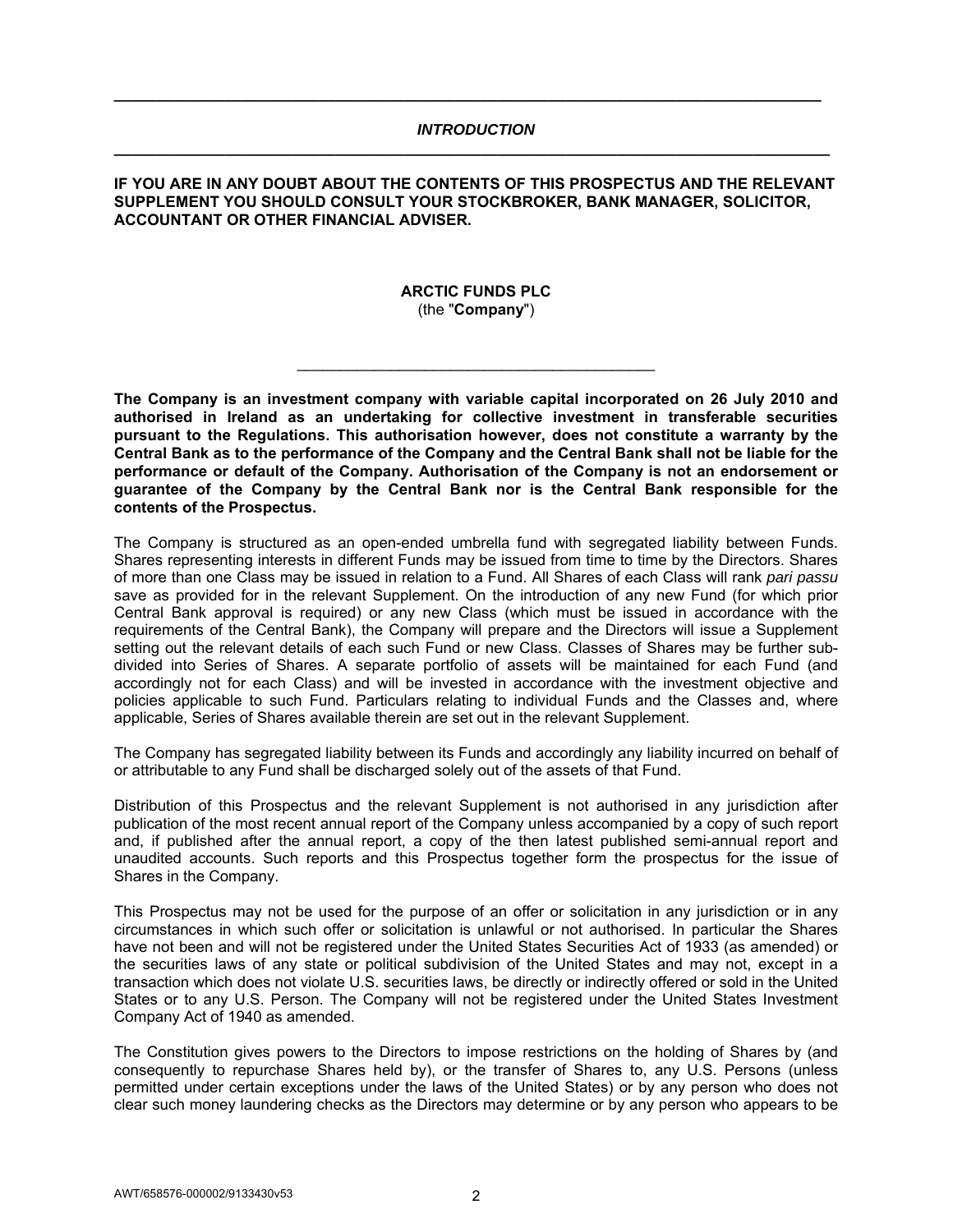in breach of any law or requirement of any country or government authority or by virtue of which such person is not qualified to hold such Shares or by any person or persons in circumstances (whether directly or indirectly affecting such person or persons, and whether taken alone or in conjunction with any other person or persons, connected or not, or any other circumstances appearing to the Directors to be relevant) which, in the opinion of the Directors, might result in the Company incurring any liability to taxation or suffering any other pecuniary legal or material administrative disadvantages or being in breach of any law or regulation which the Company might not otherwise have incurred, suffered or breached or any individual under the age of 18 (or such other age as the Directors may think fit). Where Irish Resident Shareholders acquire and hold Shares, the Company shall, where necessary for the collection of Irish tax, repurchase and cancel Shares held by a person who is or is deemed to be or is acting on behalf of an Irish Resident Shareholder on the occurrence of a chargeable event for Irish taxation purposes and pay the proceeds thereof to the Irish Tax Authorities.

It is not intended that the Company's assets will be or become "plan assets" subject to the constraints of Title I of ERISA, Section 4975 of the US Internet Revenue Code of 1986, as amended or Similar Laws. Accordingly, Plans and persons acting on behalf of or for the benefit of Plans are prohibited from purchasing, acquiring or holding any Shares. Further, the Constitution contains provisions which allow the Company to refuse to register a transfer of Shares to, and/or allow the Company to purchase or redeem Shares from a person who is or is acting on behalf of or for the benefit of a Plan. Any purported transfer of Shares to or for the benefit of any Plan will not confer any interest or rights whatsoever in such Shares in favour of a Plan, but instead will take effect as a trust for redemption in favour of the Company and the Company will subsequently redeem or purchase such Shares. However, Shares may be acquired by plan investors that are not Plans such as certain non-US plans and plans maintained by a government entity.

Article 25 of MiFID II sets out requirements in relation to the assessment of suitability and appropriateness of financial instruments for clients. Article 25(4) contains rules relating to the selling of financial instruments by a MiFID-authorised firm to clients in an execution only manner. Provided the financial instruments are comprised from the list contained in Article 25(4)(a) (referred to broadly as non-complex financial instruments for these purposes), a MiFID-authorised firm selling the instruments will not be required to also conduct what is referred to as an "appropriateness test" on its clients. An appropriateness test would involve requesting information on the client's knowledge and experience on the type of investment offered and, on this basis, assessing whether the investment is appropriate for the client. If the financial instruments fall outside the list contained in Article 25(4)(a) (i.e. are categorised as complex financial instruments), the MiFID-authorised firm selling the instruments will be required to also conduct an appropriateness test on its clients. UCITS (other than structured UCITS) are specifically referenced in the list in Article 25(4)(a). Accordingly, each Fund is deemed to be a non-complex financial instrument for these purposes.

This Prospectus may be translated into other languages. Any such translation shall only contain the same information and have the same meanings as this English language document. To the extent that there is any inconsistency between this English language document and the document in another language, this English language document shall prevail except to the extent (but only to the extent) required by the laws of any jurisdiction where the Shares are sold so that in an action based upon disclosure in a document of a language other than English, the language of the document on which such action is based shall prevail.

**Potential subscribers and purchasers of Shares should inform themselves as to (a) the possible tax consequences, (b) the legal requirements, (c) any foreign exchange restrictions or exchange control requirements and (d) any other requisite governmental or other consents or formalities which they might encounter under the laws of the countries of their incorporation, citizenship, residence or domicile and which might be relevant to the subscription, purchase, holding or disposal of Shares.** 

**The value of and income from Shares in the Company may go up or down and you may not get back the amount you have invested in the Company. Shares constituting each Fund are described in a Supplement to this Prospectus for each such Fund, each of which is an integral part of this Prospectus and is incorporated herein by reference with respect to the relevant Fund. Please see the risk factors described under the heading** "**Risk Factors**" **below.**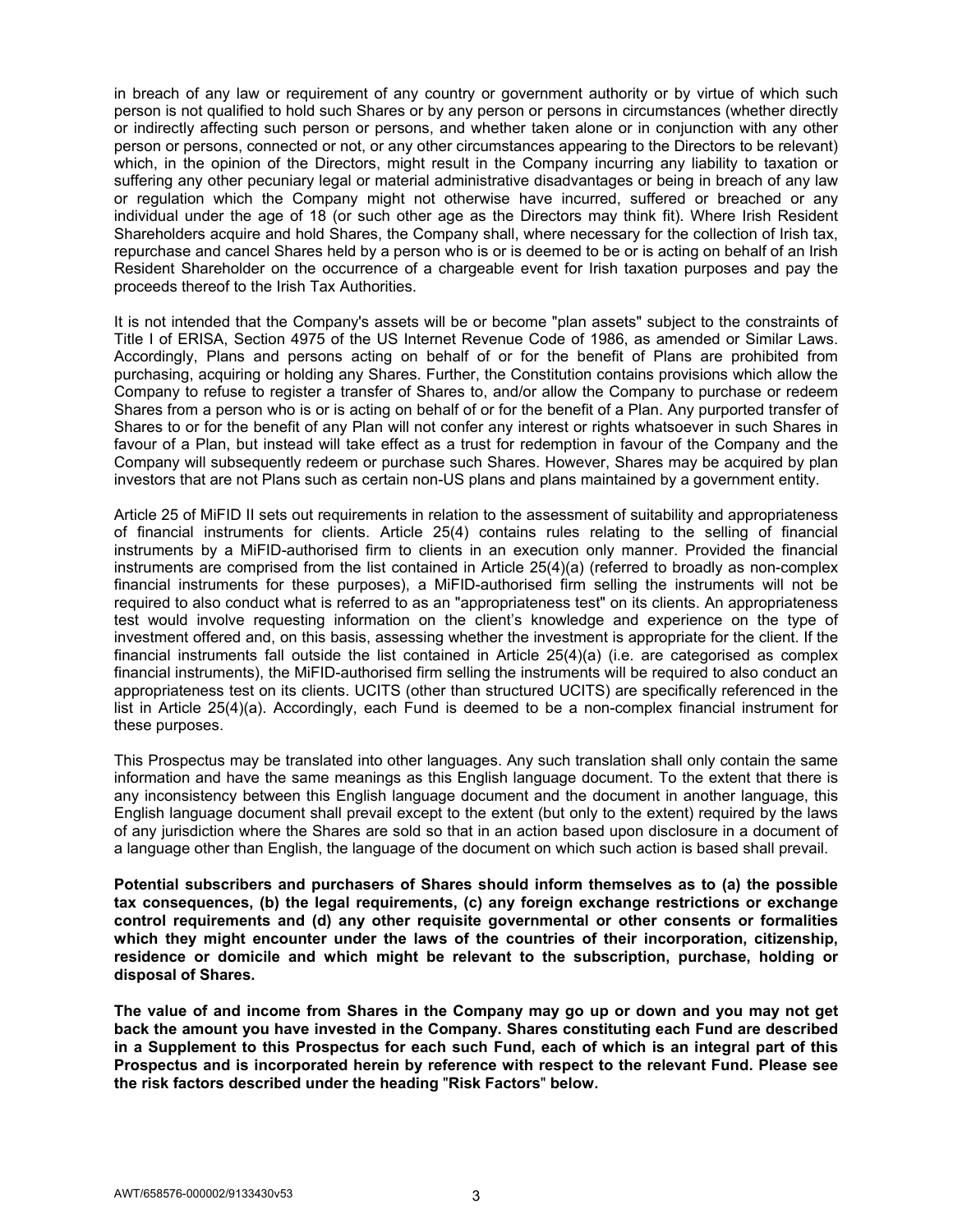### **A Repurchase Charge (as outlined in the Supplement of each Fund) of up to 3% may be payable on a request for a repurchase of Shares.**

Any information given or representations made, by any dealer, salesman or other person which are not contained in this Prospectus or the relevant Supplement or in any reports and accounts of the Company forming part hereof must be regarded as unauthorised and accordingly must not be relied upon. Neither the delivery of this Prospectus or the relevant Supplement nor the offer, issue or sale of Shares shall under any circumstances constitute a representation that the information contained in this Prospectus or the relevant Supplement is correct as of any time subsequent to the date of this Prospectus or the relevant Supplement. This Prospectus or the relevant Supplement may from time to time be updated and intending subscribers should enquire of the Administrator as to the issue of any later Prospectus or as to the issue of any reports and accounts of the Company.

As at the date of this Prospectus, the Company has no outstanding mortgages, charges, debentures, or other borrowings, including bank overdrafts and liabilities made under acceptance credits, obligations made under finance leases, hire purchase commitments, guarantees or other contingent liabilities.

All Shareholders are entitled to the benefit of, are bound by and are deemed to have notice of the provisions of the Constitution, copies of which are available as mentioned herein.

This Prospectus and the relevant Supplements shall be governed by and construed in accordance with Irish law. Defined terms used in this Prospectus shall have the meanings attributed to them in the Definitions section below.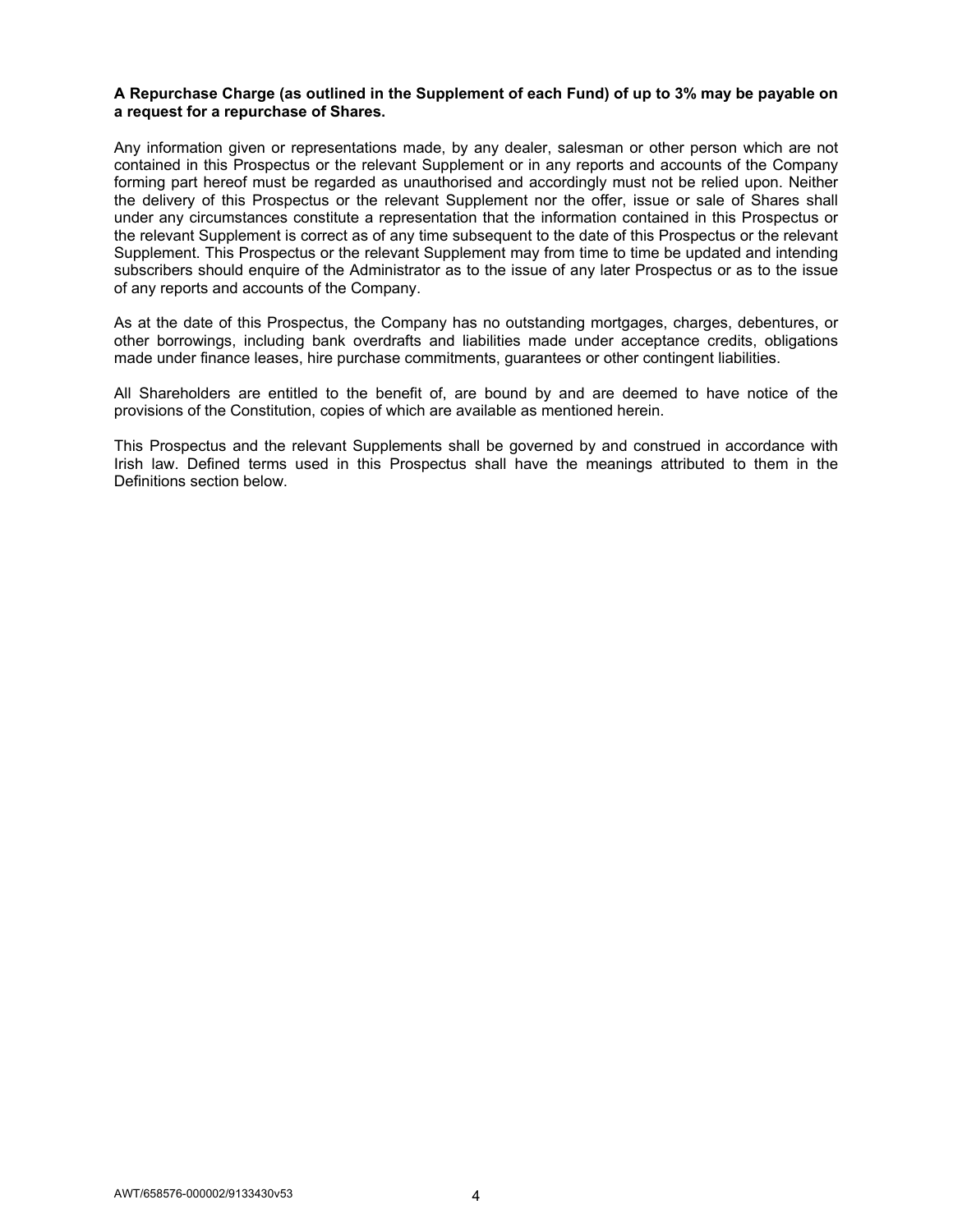# **TABLE OF CONTENTS**

| Page |
|------|
|      |
|      |
|      |
|      |
|      |
|      |
|      |
|      |
|      |
|      |
|      |
|      |
|      |
|      |
|      |
|      |
|      |
|      |
|      |
|      |
|      |
|      |
|      |
|      |
|      |
|      |
|      |
|      |
|      |
|      |
|      |
|      |
|      |
|      |
|      |
|      |
|      |
|      |
| .55  |
|      |
|      |
|      |
|      |
|      |
|      |
|      |
|      |
|      |
|      |
|      |
|      |
|      |
|      |
|      |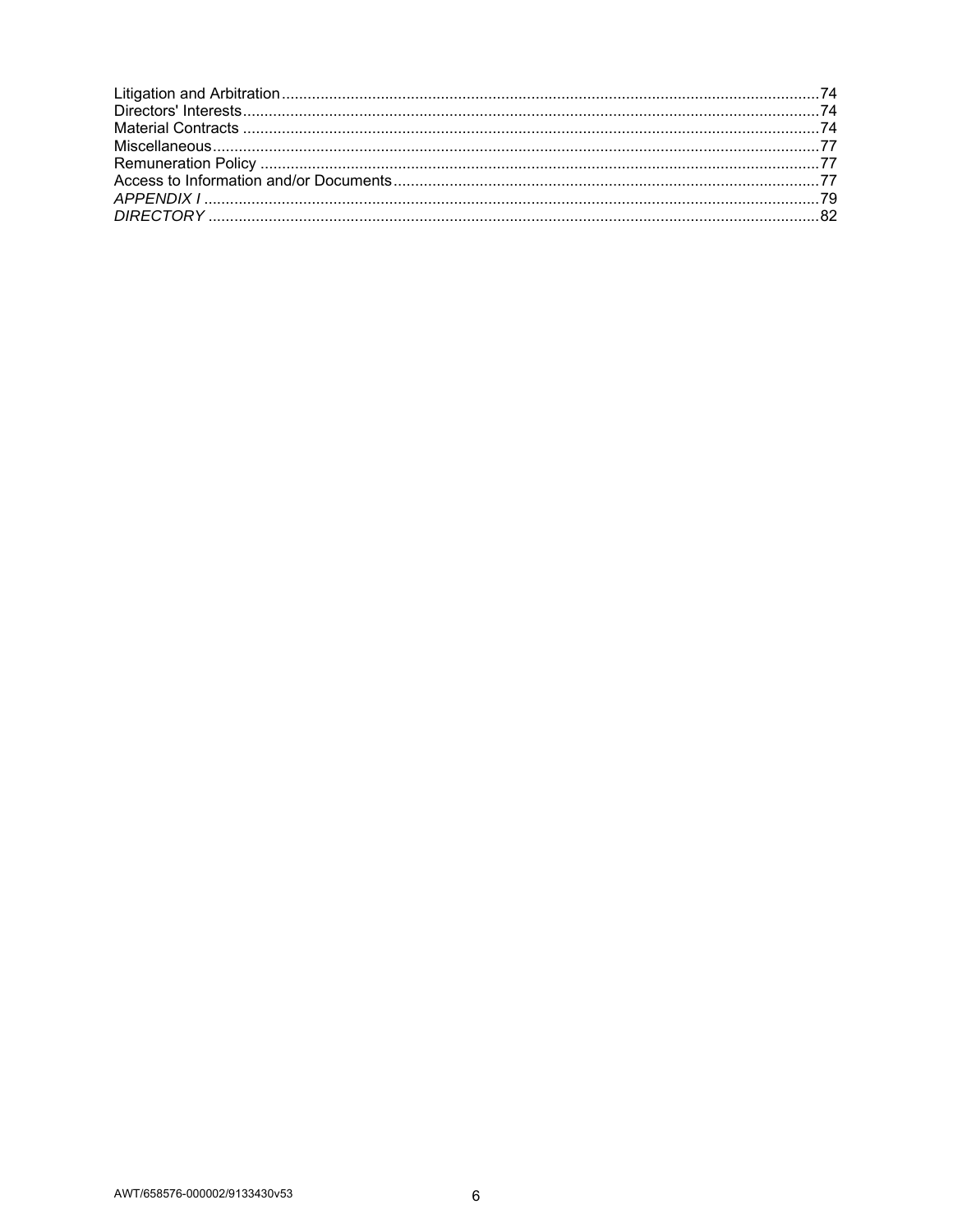## *DEFINITIONS*  **\_\_\_\_\_\_\_\_\_\_\_\_\_\_\_\_\_\_\_\_\_\_\_\_\_\_\_\_\_\_\_\_\_\_\_\_\_\_\_\_\_\_\_\_\_\_\_\_\_\_\_\_\_\_\_\_\_\_\_\_\_\_\_\_\_\_\_\_\_\_\_\_\_\_\_\_\_\_\_\_\_\_\_\_**

**\_\_\_\_\_\_\_\_\_\_\_\_\_\_\_\_\_\_\_\_\_\_\_\_\_\_\_\_\_\_\_\_\_\_\_\_\_\_\_\_\_\_\_\_\_\_\_\_\_\_\_\_\_\_\_\_\_\_\_\_\_\_\_\_\_\_\_\_\_\_\_\_\_\_\_\_\_\_\_\_\_\_\_\_**

| "Accounting Period"                  | means a period ending on 31 December of each year;       |                                                                                                                                                                                                                                                                                               |
|--------------------------------------|----------------------------------------------------------|-----------------------------------------------------------------------------------------------------------------------------------------------------------------------------------------------------------------------------------------------------------------------------------------------|
| "Administration<br>Agreement"        | the Central Bank Rules;                                  | means the amended and restated agreement dated 1 December 2021<br>between the Company, the Manager and the Administrator as amended,<br>supplemented or otherwise modified from time to time in accordance with                                                                               |
| "Administrative Support<br>Provider" | the Company to provide support services;                 | means Arctic Asset Management AS or any other provider appointed by                                                                                                                                                                                                                           |
| "Administrator"                      | Bank Rules;                                              | means BNY Mellon Fund Services (Ireland) Designated Activity Company<br>or any successor thereto duly appointed in accordance with the Central                                                                                                                                                |
| "AIF"                                | Regulations;                                             | means an alternative investment fund as defined in regulation 5(1) of the<br>European Union (Alternative Investment Fund Managers) Regulations<br>2013 (S.I. No. 257 of 2013) and/or any other collective investment<br>undertaking meeting the criteria outlined in Regulation 68(e) of the  |
| "Anti-Dilution Levy"                 | repurchases (as applicable) on the relevant Dealing Day; | means the amount added to a subscription request or subtracted from a<br>repurchase request and in each case payable to a Fund, representing an<br>estimate of fiscal and purchase charges on investments provided that<br>such levy is only payable where there are net subscriptions or net |
|                                      |                                                          |                                                                                                                                                                                                                                                                                               |
| "Application Form"                   | means the application form for Shares;                   |                                                                                                                                                                                                                                                                                               |
| "Associated Person"                  | is:                                                      | means a person who is connected with a Director if, and only if, he or she                                                                                                                                                                                                                    |
|                                      | (a)                                                      | that Director's spouse, parent, brother, sister or child;                                                                                                                                                                                                                                     |
|                                      | (b)                                                      | a person acting in his capacity as the trustee of any trust, the<br>principal beneficiaries of which are the Director, his spouse or any<br>of his children or any body corporate which he controls; or                                                                                       |
|                                      | (c)<br>a partner of that Director.                       |                                                                                                                                                                                                                                                                                               |
|                                      | controlled by that Director;                             | A company will be deemed to be connected with a Director if it is                                                                                                                                                                                                                             |
| "Base Currency"                      | Supplement for the relevant Fund;                        | means, in relation to any Fund, such currency as is specified in the                                                                                                                                                                                                                          |
| "Benchmark Regulation"               | investment funds;                                        | means Regulation (EU) 2016/1011 of the European Parliament and of the<br>Council of 8 June 2016 on indices used as benchmarks in financial<br>instruments and financial contracts or to measure the performance of                                                                            |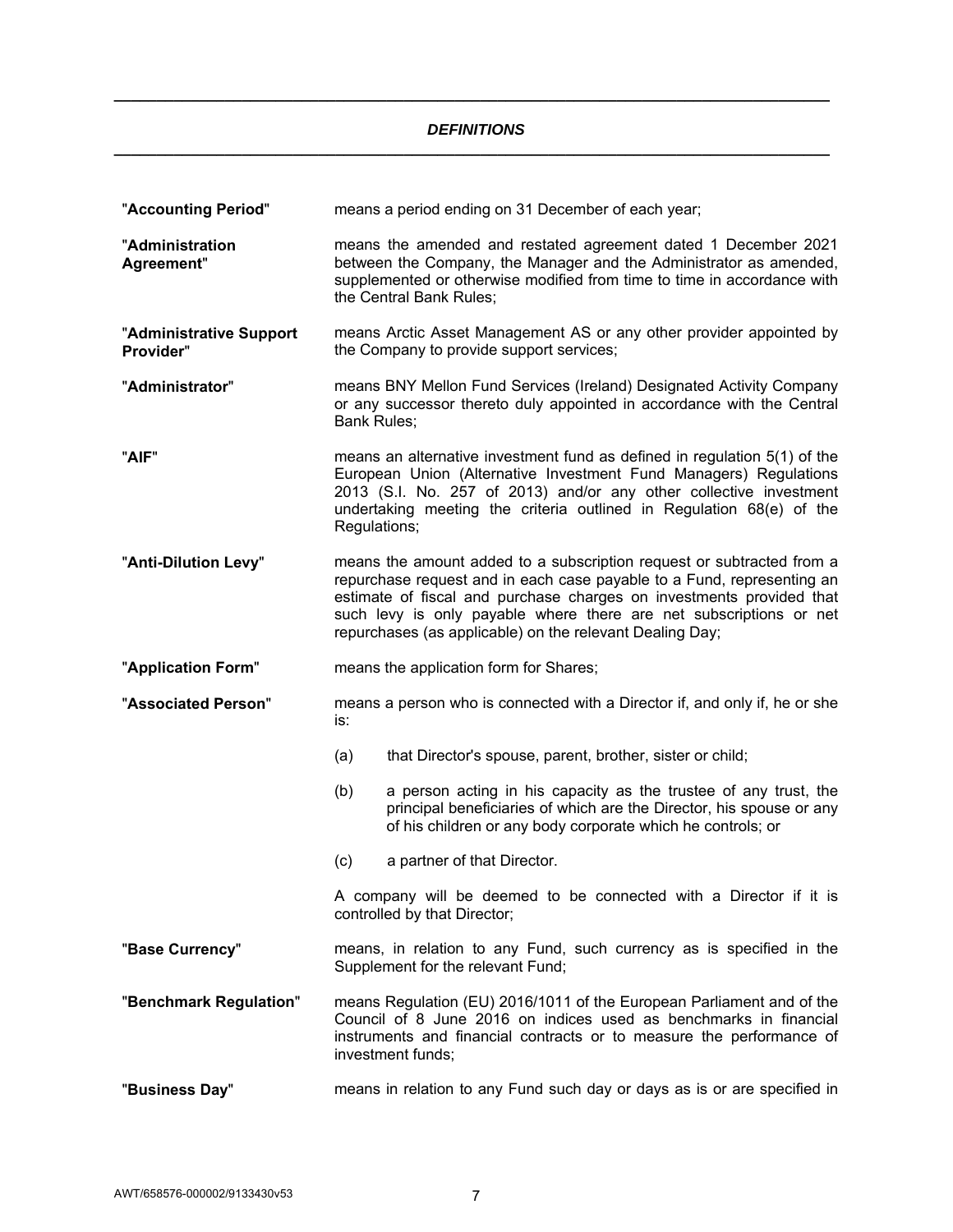the Supplement for the relevant Fund;

- **"CBDF Directive"** Directive (EU) 2019/1160 of the European Parliament and of the Council of 20 June 2019 amending Directives 2009/65/EC and 2011/61/EU with regard to cross-border distribution of collective investment undertakings as may be amended, supplemented, consolidated, substituted in any form or otherwise modified from time to time;
- **"CBDF Regulation"** Regulation (EU) 2019/1156 as may be amended, supplemented, consolidated, substituted in any form or otherwise modified from time to time;
- "**Central Bank**" means the Central Bank of Ireland or any successor regulatory authority with responsibility for authorising and supervising the Company;
- "**Central Bank Regulations**" means the Central Bank (Supervision and Enforcement) Act 2013 (Section 48(1)) (Undertakings For Collective Investment in Transferable Securities) Regulations 2019 as may be amended, supplemented, consolidated, substituted in any form or otherwise modified from time to time;
- "**Central Bank Rules**" means the Central Bank Regulations and any other statutory instrument, regulations, rules, conditions, notices, requirements or guidance of the Central Bank issued from time to time applicable to the Company pursuant to the Regulations;
- "**CIS**" means a UCITS or other alternative investment fund within the meaning of Regulation 68(1)(e) of the Regulations and which is prohibited from investing more than 10% of its assets in another such collective investment scheme;
- "**Class(-es)**" means the class or classes of Shares (if any) relating to a Fund (each of which may have specific features with respect to Preliminary Charge, Exchange Charge, Repurchase Charge, Minimum Initial Investment Amount, Minimum Additional Investment Amount, Minimum Shareholding, Minimum Repurchase Amount, hedged/unhedged, dividend policy, service provider fees or other specific features). The details applicable to each Class will be pre-determined and as described in the relevant Supplement;
- "**Companies Act**" means the Companies Act 2014 and every statute or other provision of law amending, supplementing or re-enacting it, from time to time,
- "**Company**" means Arctic Funds plc;

"**Connected Person**" means the persons defined as such in the section headed "Portfolio Transactions, Conflicts of Interest and Soft Commissions";

- "**Constitution**" means the constitution of the Company as amended from time to time;
- 

"**CRS**" means the Standard for Automatic Exchange of Financial Account Information approved on 15 July 2014 by the Council of the Organisation for Economic Cooperation and Development, also known as the Common Reporting Standard, bilateral and multilateral competent authority agreements, intergovernmental agreements and treaties facilitating the implementation thereof and any law implementing the Common Reporting Standard, as implemented in Ireland;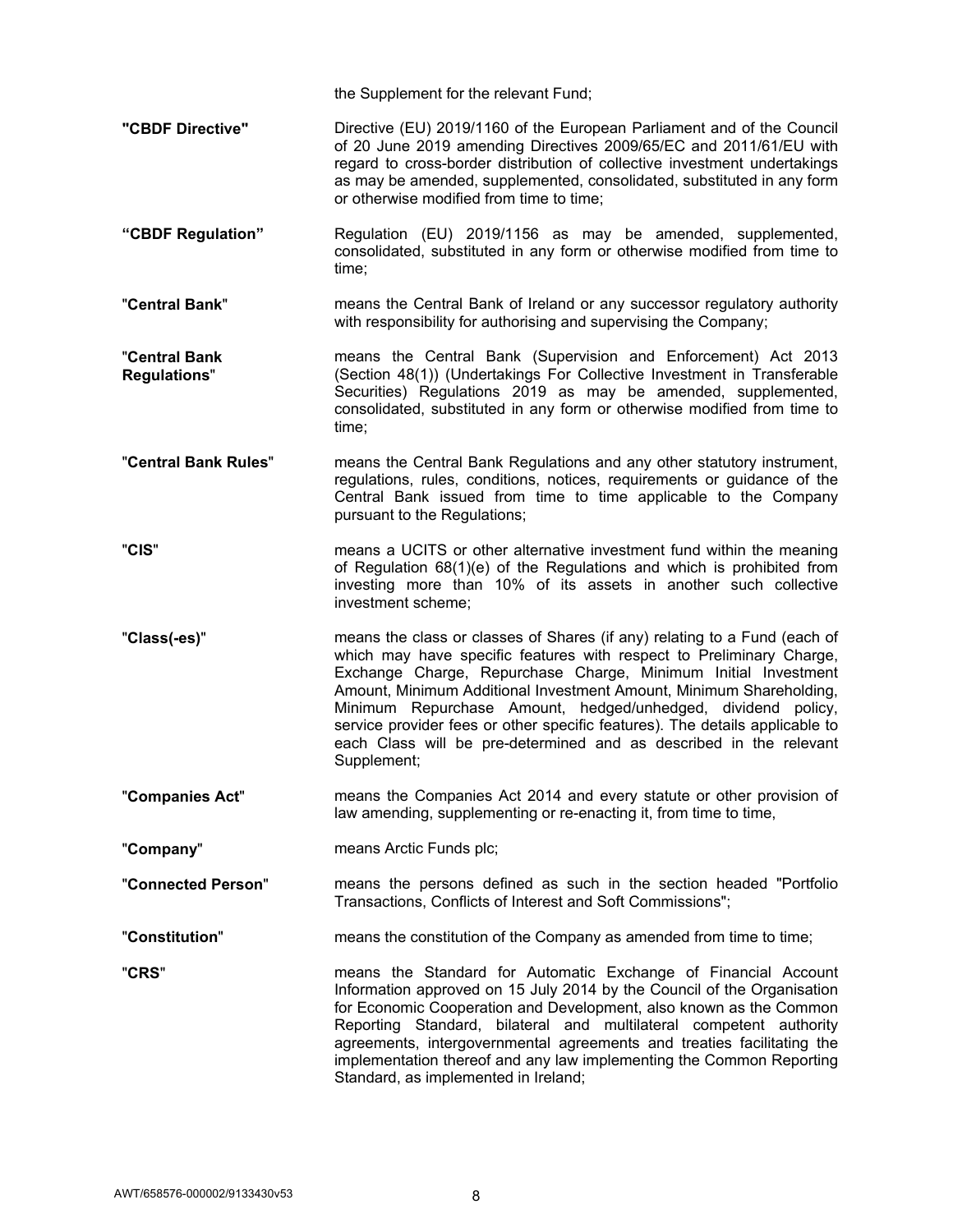| "Data Protection<br>Legislation"    | legislation;                                                                                                                                                                                                                                                                                                                                                                                                                                                                                            | means the EU data protection regime introduced by the General Data<br>Protection Regulation (Regulation 2016/679) and any national<br>implementing laws, regulations and secondary legislation, as amended or<br>updated and modified from time to time in Ireland and any successor |
|-------------------------------------|---------------------------------------------------------------------------------------------------------------------------------------------------------------------------------------------------------------------------------------------------------------------------------------------------------------------------------------------------------------------------------------------------------------------------------------------------------------------------------------------------------|--------------------------------------------------------------------------------------------------------------------------------------------------------------------------------------------------------------------------------------------------------------------------------------|
| "Dealing Day"                       |                                                                                                                                                                                                                                                                                                                                                                                                                                                                                                         | means in respect of each Fund such Business Day or Business Days as<br>is or are specified in the Supplement for the relevant Fund;                                                                                                                                                  |
| "Dealing Deadline"                  | relevant Fund:                                                                                                                                                                                                                                                                                                                                                                                                                                                                                          | means in relation to applications for subscription, repurchase or exchange<br>of Shares in a Fund, the day and time specified in the Supplement for the                                                                                                                              |
| "Depositary"                        | Bank;                                                                                                                                                                                                                                                                                                                                                                                                                                                                                                   | means The Bank of New York Mellon SA/NV, Dublin Branch or any<br>successor thereto duly appointed with the prior approval of the Central                                                                                                                                             |
| "Depositary Agreement"              |                                                                                                                                                                                                                                                                                                                                                                                                                                                                                                         | means the amended and restated agreement dated 1 December 2021<br>between the Company, the Manager and the Depositary, as amended,<br>supplemented or otherwise modified from time to time in accordance with<br>the Central Bank Rules;                                             |
| "Directors"                         |                                                                                                                                                                                                                                                                                                                                                                                                                                                                                                         | means the directors of the Company, each a "Director";                                                                                                                                                                                                                               |
| "Distribution Agreement"            |                                                                                                                                                                                                                                                                                                                                                                                                                                                                                                         | means the amended and restated distribution agreement dated 1<br>December 2021 between the Company, the Manager and the Distributor<br>as amended or supplemented from time to time;                                                                                                 |
| "Distributor"                       |                                                                                                                                                                                                                                                                                                                                                                                                                                                                                                         | means Arctic Asset Management AS or any successor thereto duly<br>appointed in accordance with the requirements of the Central Bank;                                                                                                                                                 |
| "EEA"                               |                                                                                                                                                                                                                                                                                                                                                                                                                                                                                                         | means European Economic Area (the current members being: the EU,<br>Iceland, Liechtenstein and Norway);                                                                                                                                                                              |
| "EEA Member State"                  |                                                                                                                                                                                                                                                                                                                                                                                                                                                                                                         | means a member state of the EEA;                                                                                                                                                                                                                                                     |
| "Efficient Portfolio<br>Management" | means investment decisions involving transactions that are entered into<br>for one or more of the following specific aims: the reduction of risk; the<br>reduction of cost; or the generation of additional capital or income for the<br>relevant Fund with an appropriate level of risk, taking into account the risk<br>profile of the relevant Fund as described in the Prospectus, the<br>Supplement for the relevant Fund and the risk diversification rules set out<br>in the Central Bank Rules; |                                                                                                                                                                                                                                                                                      |
| "Eligible Counterparty"             |                                                                                                                                                                                                                                                                                                                                                                                                                                                                                                         | means a counterparty to OTC derivatives with which a Fund may trade<br>and belonging to one of the categories approved by the Central Bank<br>which, at the date of this Prospectus, comprise the following:                                                                         |
|                                     | (a)                                                                                                                                                                                                                                                                                                                                                                                                                                                                                                     | a Relevant Institution;                                                                                                                                                                                                                                                              |
|                                     | (b)                                                                                                                                                                                                                                                                                                                                                                                                                                                                                                     | an investment firm, authorised in accordance with the Markets in<br>Financial Instruments Directive in an EEA Member State; or                                                                                                                                                       |
|                                     | (c)                                                                                                                                                                                                                                                                                                                                                                                                                                                                                                     | a group company of an entity issued with a bank holding company<br>licence from the Federal Reserve of the US where that group<br>company is subject to bank holding company consolidated<br>supervision by that Federal Reserve;                                                    |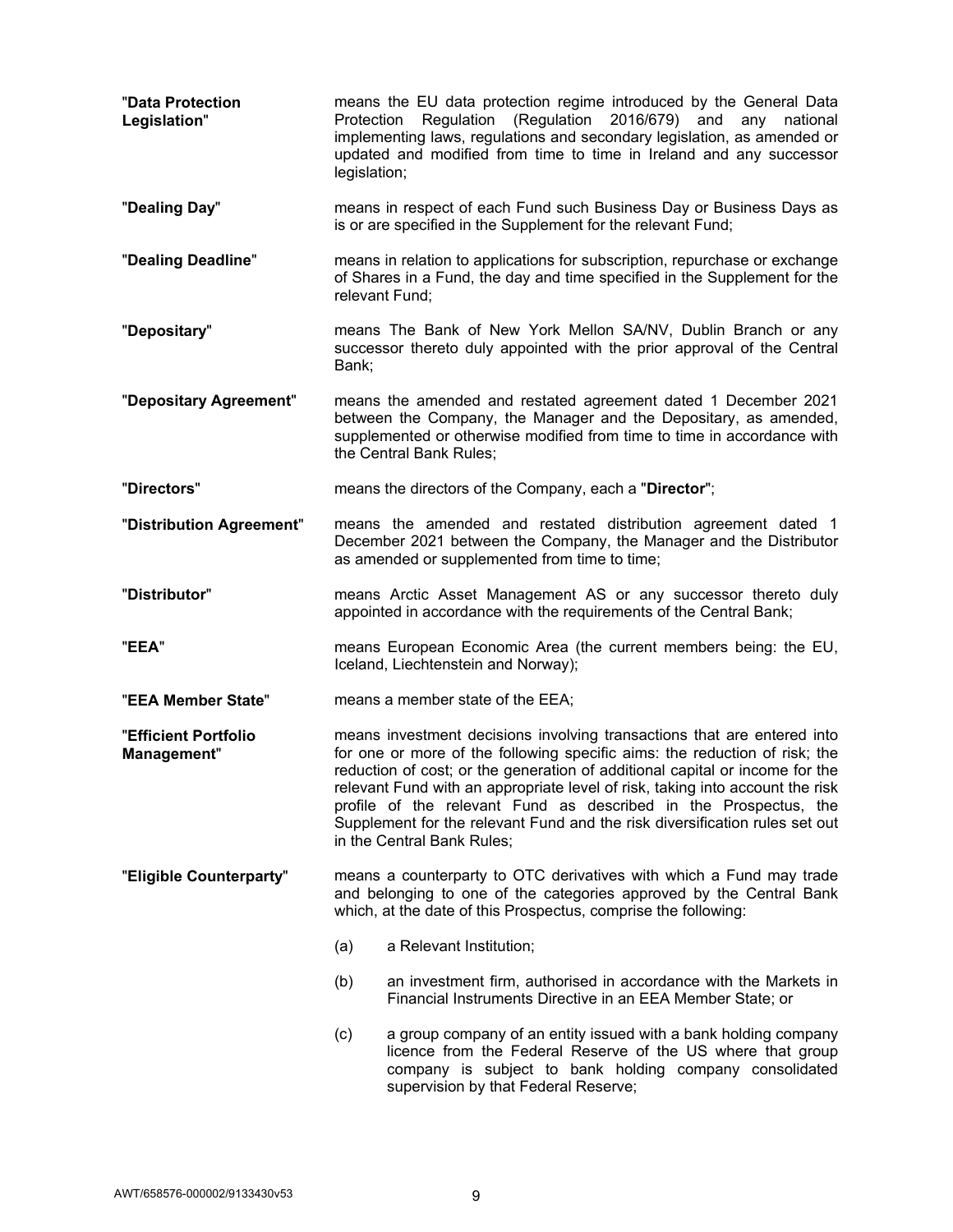| "EMIR"                  | means Regulation (EU) No 648/2012 on OTC derivatives, central<br>counterparties and trade repositories;                                                                                                                                                                                                                                                                                                                                                                        |  |
|-------------------------|--------------------------------------------------------------------------------------------------------------------------------------------------------------------------------------------------------------------------------------------------------------------------------------------------------------------------------------------------------------------------------------------------------------------------------------------------------------------------------|--|
| "ERISA"                 | means the U.S. Employee Retirement Income Security Act of 1974, as<br>amended;                                                                                                                                                                                                                                                                                                                                                                                                 |  |
| "ESG"                   | means environmental, social and governance;                                                                                                                                                                                                                                                                                                                                                                                                                                    |  |
| "ESG Oriented Fund"     | means a Fund which, in accordance with the criteria outlined in Article 8<br>of SFDR, promotes, among other characteristics, environmental or social<br>characteristics, or a combination of those characteristics and provided<br>that the companies that the Fund invests in follow good governance<br>practices;                                                                                                                                                            |  |
| "EU"                    | means the European Union;                                                                                                                                                                                                                                                                                                                                                                                                                                                      |  |
| "EU Member State"       | means a member state of the EU;                                                                                                                                                                                                                                                                                                                                                                                                                                                |  |
| "Euro" or "€"           | means the lawful currency of the European Monetary Union Member<br>States;                                                                                                                                                                                                                                                                                                                                                                                                     |  |
| "Exchange Charge"       | means the charge, if any, payable on the exchange of Shares as is<br>specified in the relevant Supplement;                                                                                                                                                                                                                                                                                                                                                                     |  |
| "Exempt Irish Investor" | means a Shareholder who comes within any of the prescribed categories<br>under the TCA and has provided a Relevant Declaration to this effect to<br>the Company in a form acceptable to the Company;                                                                                                                                                                                                                                                                           |  |
| "FATCA"                 | means                                                                                                                                                                                                                                                                                                                                                                                                                                                                          |  |
|                         | sections 1471 to 1474 of the IRC or any associated regulations or<br>(a)<br>other official guidance;                                                                                                                                                                                                                                                                                                                                                                           |  |
|                         | (b) any intergovernmental agreement, treaty, regulation, guidance or<br>other agreement between the government of Ireland (or any Irish<br>government body) and the U.S., the United Kingdom or any other<br>jurisdiction (including any government bodies in such jurisdiction),<br>entered into in order to comply with, facilitate, supplement,<br>implement or give effect the legislation, regulations or guidance<br>described in paragraph (a) above; or                |  |
|                         | (c)<br>any legislation, regulations or guidance in Ireland that give effect<br>to the matters outlined in the preceding paragraphs.                                                                                                                                                                                                                                                                                                                                            |  |
| "FDI"                   | means a financial derivative instrument permitted by the Regulations;                                                                                                                                                                                                                                                                                                                                                                                                          |  |
| "Fund"                  | means a portfolio of assets which is invested in accordance with the<br>investment objective and policies set out in the relevant Supplement and<br>to which all liabilities, income and expenditure attributable or allocated to<br>such fund shall be applied and charged and "Funds" means all or some<br>of the Funds as the context requires or any other funds as may be<br>established by the Company from time to time with the prior approval of<br>the Central Bank; |  |
| "Information Card"      | means an annex to a Supplement to this Prospectus, issued from time to<br>time, specifying certain information pertaining to the relevant Fund in<br>accordance with the requirements of SFDR;                                                                                                                                                                                                                                                                                 |  |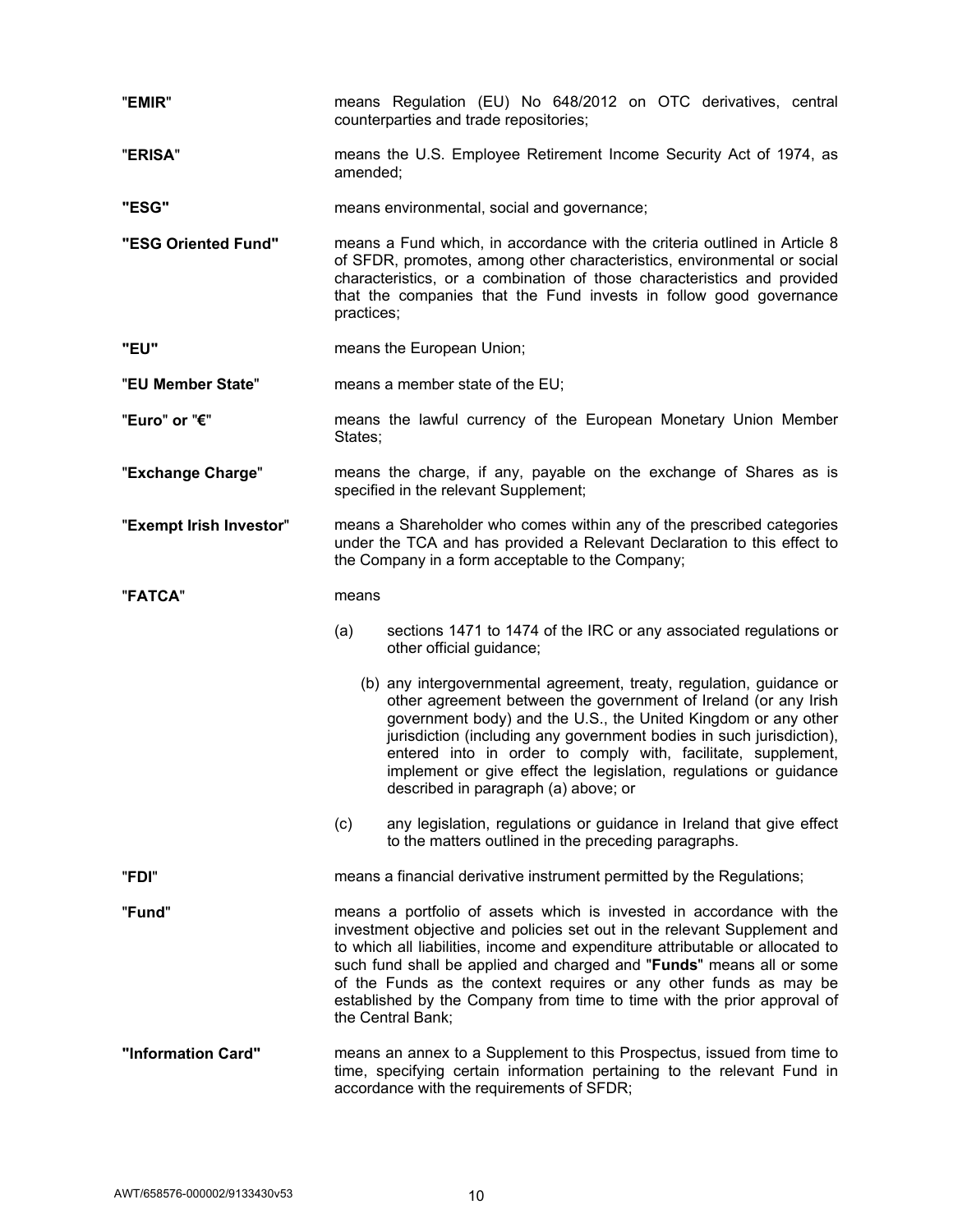| "Initial Issue Price"                            | means the price (excluding any Preliminary Charge) per Share at which<br>Shares are initially offered in a Fund during the Initial Offer Period as<br>specified in the Supplement for the relevant Fund;                                                                                                                                                                                            |
|--------------------------------------------------|-----------------------------------------------------------------------------------------------------------------------------------------------------------------------------------------------------------------------------------------------------------------------------------------------------------------------------------------------------------------------------------------------------|
| "Initial Offer Period"                           | means the period during which Shares in a Fund are initially offered at the<br>Initial Issue Price as specified in the Supplement for the relevant Fund;                                                                                                                                                                                                                                            |
| "Investment Manager"                             | means Arctic Asset Management AS or any successor thereto duly<br>appointed in accordance with the requirements of the Central Bank;                                                                                                                                                                                                                                                                |
| "Investment Management<br>Agreement"             | means the amended and restated agreement dated 1 December 2021<br>between the Company, the Manager and the Investment Manager as<br>amended, supplemented or otherwise modified from time to time in<br>accordance with the Central Bank Rules;                                                                                                                                                     |
| "Investor Money<br><b>Regulations"</b>           | means the Central Bank (Supervision and Enforcement) Act 2013<br>(Section 48(1)) Investor Money Regulations 2015 for Fund Service<br>Providers, as may be amended from time to time;                                                                                                                                                                                                                |
| "IRC"                                            | means the U.S. Internal Revenue Code of 1986;                                                                                                                                                                                                                                                                                                                                                       |
| "Irish Resident"                                 | means any person resident in Ireland or ordinarily resident in Ireland other<br>than an Exempt Irish Investor;                                                                                                                                                                                                                                                                                      |
| "Irish Tax Authorities"                          | means the Irish Revenue Commissioners;                                                                                                                                                                                                                                                                                                                                                              |
| "IRS"                                            | means the U.S. Internal Revenue Service;                                                                                                                                                                                                                                                                                                                                                            |
| "Mainstream Fund"                                | means a Fund which does not meet the criteria to qualify as either an<br>ESG Oriented Fund pursuant to Article 8 of SFDR or a Sustainable<br>Investment Fund pursuant to Article 9 of SFDR;                                                                                                                                                                                                         |
| "Management Agreement"                           | means the management agreement dated 1 December 2021 between the<br>Company and the Manager as amended, supplemented or otherwise<br>modified from time to time in accordance with the Central Bank Rules;                                                                                                                                                                                          |
| "Manager"                                        | means KBA Consulting Management Limited or any successor thereto<br>duly appointed in accordance with the requirements of the Central Bank;                                                                                                                                                                                                                                                         |
| "Markets"                                        | means the stock exchanges and regulated markets set out in Appendix I;                                                                                                                                                                                                                                                                                                                              |
| "MiFID II"                                       | means Directive 2014/65/EU of the European Parliament and of the<br>Council of 15 May 2014 on markets in financial instruments and<br>amending Directive 2002/92/EC and Directive 2011/61/EU;                                                                                                                                                                                                       |
| "MIFID II Delegated<br>Directive"                | means Commission Delegated Directive (EU) of 7 April 2016<br>supplementing Directive 2014/65/EU of the European Parliament and of<br>the Council with regard to safeguarding of financial instruments and funds<br>belonging to clients, product governance obligations and the rules<br>applicable to the provision or reception of fees, commissions or any<br>monetary or non-monetary benefits; |
| "Minimum Additional<br><b>Investment Amount"</b> | means such amount (if any) as the Directors may from time to time<br>prescribe as the minimum additional investment amount required by each<br>Shareholder for Shares of each Class as is specified in the Supplement<br>for the relevant Fund;                                                                                                                                                     |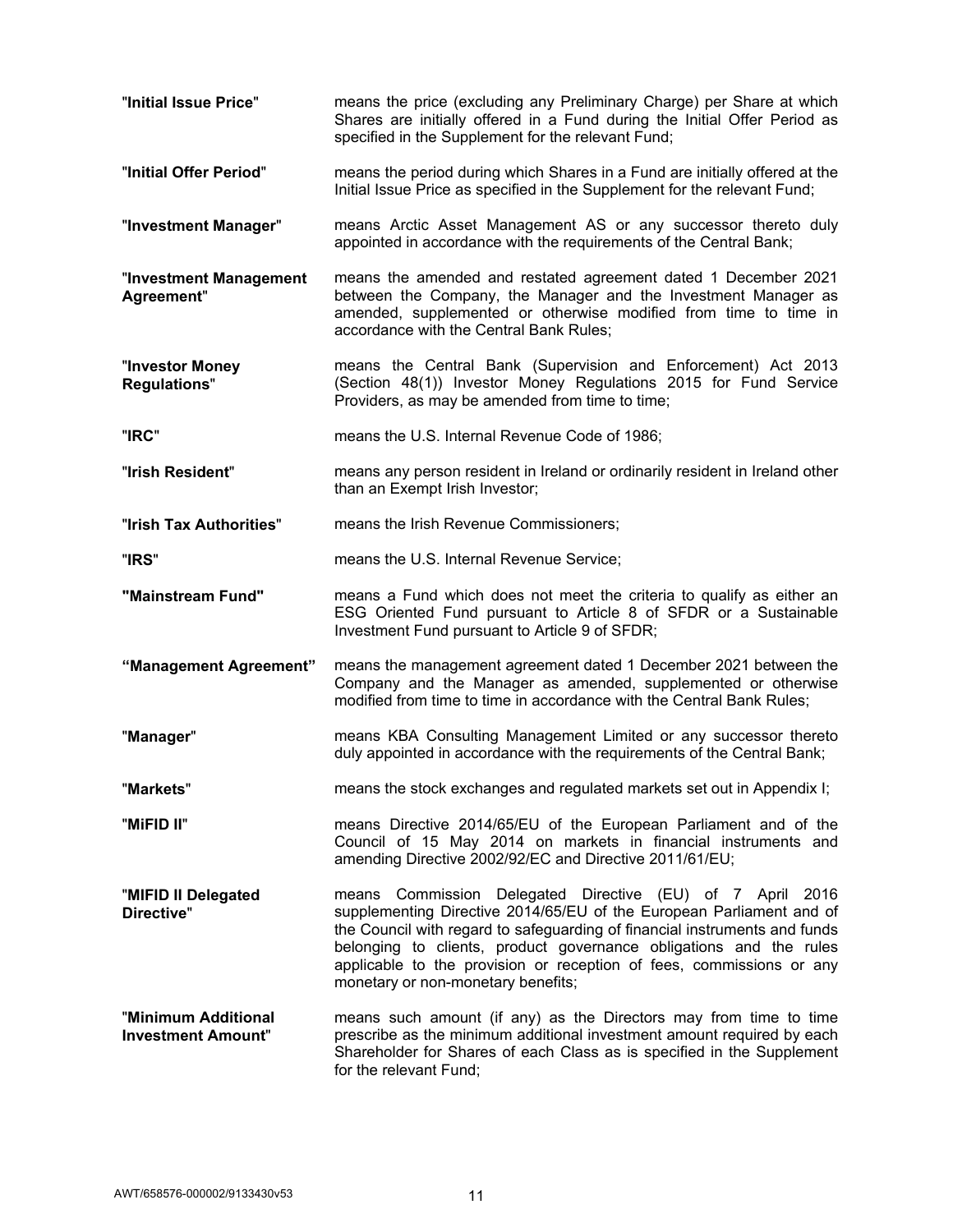| "Minimum Fund Size"                                        | means such amount (if any) as the Directors may consider for each Fund<br>and as set out in the Supplement for the relevant Fund;                                                                                                                                                                                                                                                     |
|------------------------------------------------------------|---------------------------------------------------------------------------------------------------------------------------------------------------------------------------------------------------------------------------------------------------------------------------------------------------------------------------------------------------------------------------------------|
| "Minimum Initial<br><b>Investment Amount"</b>              | means such amount (if any) as the Directors may from time to time<br>prescribe as the minimum initial subscription required by each<br>Shareholder for Shares of each Class as is specified in the Supplement<br>for the relevant Fund;                                                                                                                                               |
| "Minimum Shareholding"                                     | means such value of Shares of any Class (if any) as specified in the<br>Supplement for the relevant Fund;                                                                                                                                                                                                                                                                             |
| "Minimum Repurchase<br>Amount"                             | means such value of shares of any Class (if any) as specified in the<br>Supplement for the relevant Fund;                                                                                                                                                                                                                                                                             |
| "money market<br>instruments"                              | means instruments normally dealt in on the money markets which are<br>liquid, and have a value which can be accurately determined at any time<br>(for example, certificates of deposit, floating rate notes and fixed rate<br>commercial paper listed or traded on permitted markets);                                                                                                |
| "Net Asset Value" or "Net<br><b>Asset Value per Share"</b> | means in respect of the assets of a Fund or the Shares in a Fund, the<br>amount determined in accordance with the principles set out in the<br>Calculation of Net Asset Value/Valuation of Assets section below as the<br>Net Asset Value of a Fund or the Net Asset Value per Share;                                                                                                 |
| "Non-Voting Shares"                                        | means the Shares of a particular Class that do not carry the right to notice<br>of or attend or vote at general meetings of the Company or the relevant<br>Fund;                                                                                                                                                                                                                      |
| "OECD"                                                     | means the Organisation for Economic Co-operation and Development;                                                                                                                                                                                                                                                                                                                     |
| "OECD Member State"                                        | means a member state of the OECD;                                                                                                                                                                                                                                                                                                                                                     |
| "OTC"                                                      | means over-the-counter and refers to derivatives negotiated between two<br>counterparties;                                                                                                                                                                                                                                                                                            |
| "Plan"                                                     | means an (i) ERISA Plan or (ii) an employee benefit plan or benefit plan<br>investor subject to Similar Laws;                                                                                                                                                                                                                                                                         |
| "Preliminary Charge"                                       | means in respect of a Fund, the charge payable (if any) on the<br>subscription for Shares as is specified in the Supplement for the relevant<br>Fund;                                                                                                                                                                                                                                 |
| "Prospectus"                                               | means this prospectus (including any addendums) issued on behalf of the<br>Company as amended, supplemented or consolidated from time to time;                                                                                                                                                                                                                                        |
| "Regulations"                                              | European Communities (Undertakings for Collective<br>the<br>means<br>Investment in Transferable Securities) Regulations 2011 as amended by<br>the European Communities (Undertakings for Collective Investment in<br>Transferable Securities) (Amendment) Regulations 2016 and as may be<br>further modified, amended, supplemented, consolidated or re-enacted<br>from time to time; |
| "Relevant Declaration"                                     | means the declaration relevant to the Shareholder as set out in Schedule<br>2B TCA;                                                                                                                                                                                                                                                                                                   |
| "Relevant Institutions"                                    | means credit institutions authorised in an EEA Member State or credit<br>institutions authorised within a signatory state (other than an EEA<br>Member State) to the Basle Capital Convergence Agreement of July                                                                                                                                                                      |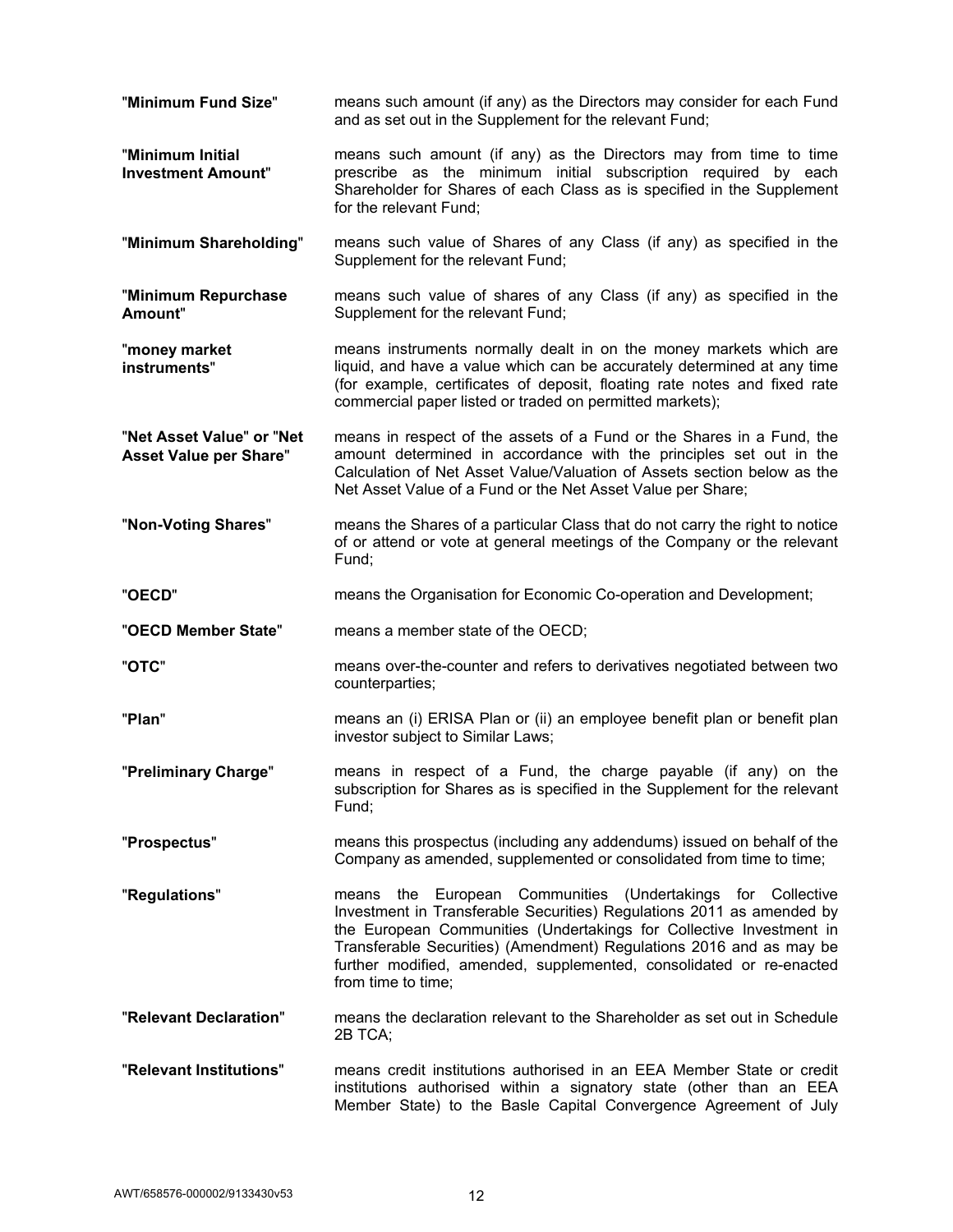|                                                | 1988, or credit institutions authorised in Jersey, Guernsey, the Isle of<br>Man, Australia or New Zealand;                                                                                                                                                                                                                                                                                                                                                                                                                                                                                |
|------------------------------------------------|-------------------------------------------------------------------------------------------------------------------------------------------------------------------------------------------------------------------------------------------------------------------------------------------------------------------------------------------------------------------------------------------------------------------------------------------------------------------------------------------------------------------------------------------------------------------------------------------|
| "Securities Financing<br><b>Transactions"</b>  | repurchase agreements, reverse repurchase agreements,<br>means<br>securities lending agreements and any other transactions within the<br>scope of SFTR that a Fund is permitted to engage in;                                                                                                                                                                                                                                                                                                                                                                                             |
| "Series"                                       | means in relation to each Class, a Series of that Class;                                                                                                                                                                                                                                                                                                                                                                                                                                                                                                                                  |
| "Settlement Date"                              | means in respect of receipt of monies for subscription for Shares or<br>dispatch of monies for the repurchase of Shares, the date specified in the<br>Supplement for the relevant Fund. In the case of repurchases this date<br>will be no more than 10 Business Days after the relevant Dealing<br>Deadline;                                                                                                                                                                                                                                                                             |
| "SFDR or Disclosure<br><b>Regulation"</b>      | means Regulation (EU) 2019/2088 of the European Parliament and of the<br>Council of 27 November 2019 on sustainability-related disclosures in the<br>financial services sector, as may be amended, supplemented,<br>consolidated, substituted in any form or otherwise modified from time to<br>time;                                                                                                                                                                                                                                                                                     |
| "SFTR"                                         | means Regulation 2015/2365 of the European Parliament and of the<br>Council of 25 November 2015 on transparency of securities financing<br>transactions and of reuse and amending Regulation (EU) No 648/2012 as<br>may be amended, supplemented, consolidated, substituted in any form or<br>otherwise modified from time to time;                                                                                                                                                                                                                                                       |
| "Shares"                                       | means participating shares in the Company representing interests in a<br>Fund and where the context so permits or requires any Class or Series of<br>participating shares representing interests in a Fund;                                                                                                                                                                                                                                                                                                                                                                               |
| "Shareholders"                                 | means holders of Shares, and each a "Shareholder";                                                                                                                                                                                                                                                                                                                                                                                                                                                                                                                                        |
| "Similar Laws"                                 | means any state, local, non-US or other laws or regulations that would<br>have materially the same effect as the Plan Asset Rules and would cause<br>the underlying assets of the Company to be treated as assets of the<br>investing plan by virtue of its investment in the Company and subject the<br>Company, the Directors, the Manager and/or the Investment Manager to<br>laws or regulations that are similar to the fiduciary responsibility or<br>prohibited transaction provisions of Title I of ERISA or Section 4975 of the<br>US Internet Revenue Code of 1986, as amended; |
| "£", "Sterling" and "Pound"                    | means the lawful currency of the United Kingdom;                                                                                                                                                                                                                                                                                                                                                                                                                                                                                                                                          |
| "Subscriptions/<br><b>Redemptions Account"</b> | means the account in the name of the relevant Fund through which<br>subscription monies, redemption proceeds and dividend income (if any)<br>for that Fund are channelled, the details of which are specified in the<br><b>Application Form;</b>                                                                                                                                                                                                                                                                                                                                          |
| "Supplement"                                   | means any supplement to the Prospectus issued on behalf of the<br>Company specifying certain information in relation to a Fund and/or one<br>or more Classes from time to time, noting that any such supplement may<br>be issued with an information card, annex or addendum containing<br>supplemental information on the relevant Fund or Class;                                                                                                                                                                                                                                        |
| "Sustainable Investment"                       | means an investment in an economic activity that contributes to an<br>environmental objective, as measured by key resource efficiency<br>indicators on (i) the use of energy, (ii) renewable energy, (iii) raw                                                                                                                                                                                                                                                                                                                                                                            |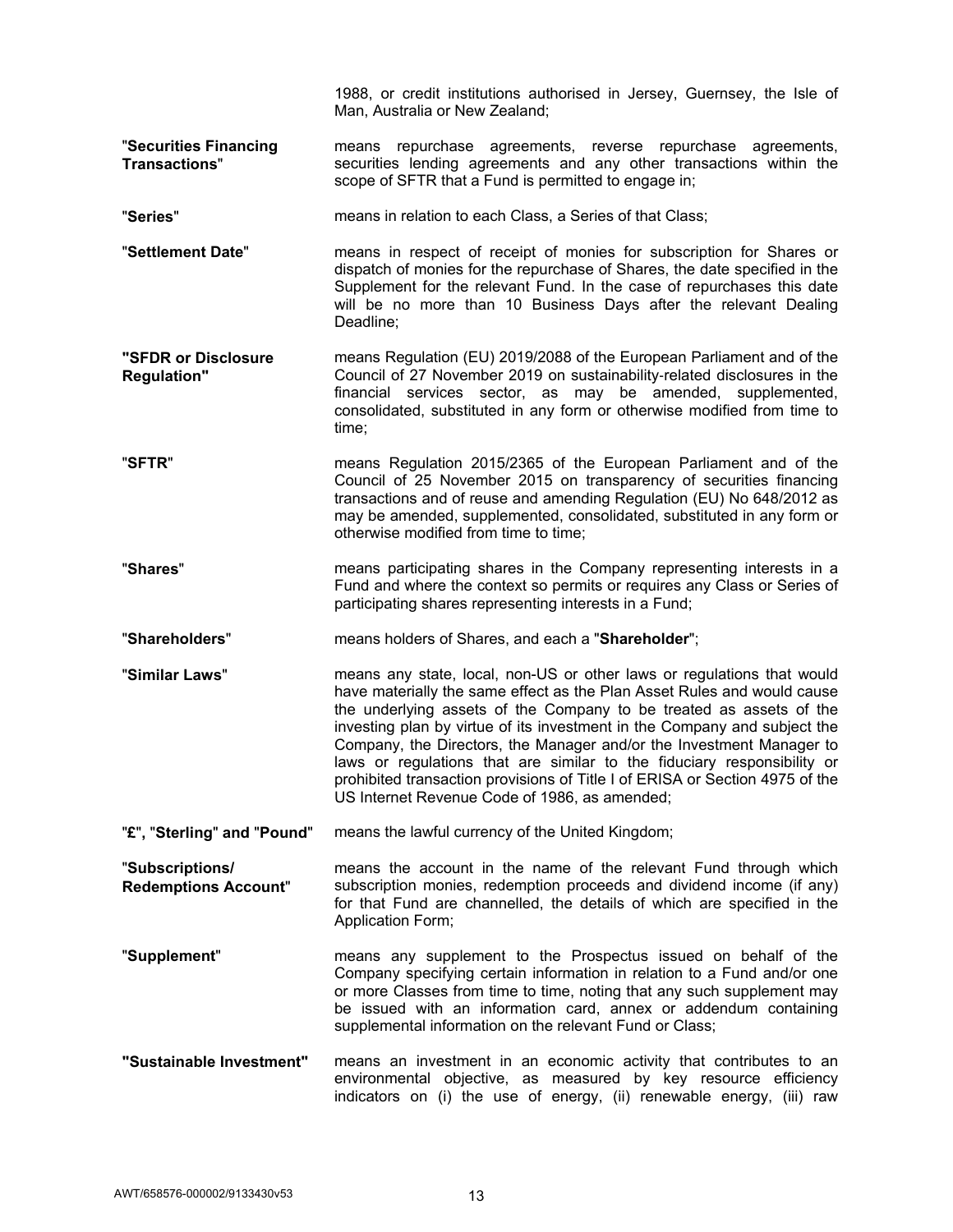|                                  |                                                                                                                                                                                                           | materials, (iv) water and land, (v) the production of waste, (vi) greenhouse<br>gas emissions, or (vii) its impact on biodiversity and the circular economy,<br>or an investment in an economic activity that contributes to a social<br>objective (in particular an investment that contributes to tackling inequality<br>or that fosters social cohesion, social integration and labour relations), or<br>an investment in human capital or economically or socially disadvantaged<br>communities, provided that such investments do not significantly harm<br>any of those objectives and that the investee companies follow good<br>governance practices; |
|----------------------------------|-----------------------------------------------------------------------------------------------------------------------------------------------------------------------------------------------------------|---------------------------------------------------------------------------------------------------------------------------------------------------------------------------------------------------------------------------------------------------------------------------------------------------------------------------------------------------------------------------------------------------------------------------------------------------------------------------------------------------------------------------------------------------------------------------------------------------------------------------------------------------------------|
| "Sustainable Investment<br>Fund" |                                                                                                                                                                                                           | means a Fund which, in accordance with the criteria outlined in Article 9<br>of SFDR, has Sustainable Investment as its objective;                                                                                                                                                                                                                                                                                                                                                                                                                                                                                                                            |
| "Sustainability Risk"            | means an environmental, social or governance event or condition that, if it<br>occurs, could cause a negative material impact on the value of the<br>investment;                                          |                                                                                                                                                                                                                                                                                                                                                                                                                                                                                                                                                                                                                                                               |
| "Taxonomy Regulation"            | Sustainable                                                                                                                                                                                               | means the Regulation on the Establishment of a Framework to Facilitate<br>(Regulation EU/2020/852)<br>Investment<br>as<br>may<br>be<br>supplemented, consolidated, substituted in any form or otherwise<br>modified from time to time;                                                                                                                                                                                                                                                                                                                                                                                                                        |
| "TCA"                            |                                                                                                                                                                                                           | means the Taxes Consolidation Act 1997, as amended;                                                                                                                                                                                                                                                                                                                                                                                                                                                                                                                                                                                                           |
| "Total Return Swap"              | means an OTC derivative (and a transaction within the scope of SFTR)<br>whereby the total economic performance of a reference obligation is<br>transferred from one counterparty to another counterparty; |                                                                                                                                                                                                                                                                                                                                                                                                                                                                                                                                                                                                                                                               |
| "transferable securities"        | means:                                                                                                                                                                                                    |                                                                                                                                                                                                                                                                                                                                                                                                                                                                                                                                                                                                                                                               |
|                                  | (a)                                                                                                                                                                                                       | shares in companies and other securities equivalent to shares in<br>companies which fulfil the applicable criteria specified in Part 1 of<br>Schedule 2 of the Regulations;                                                                                                                                                                                                                                                                                                                                                                                                                                                                                   |
|                                  | (b)                                                                                                                                                                                                       | bonds and other forms of securitised debt which fulfil the<br>applicable criteria specified in Part 1 of Schedule 2 of the<br>Regulations;                                                                                                                                                                                                                                                                                                                                                                                                                                                                                                                    |
|                                  | (c)                                                                                                                                                                                                       | other negotiable securities which carry the right to acquire any<br>securities within (i) or (ii) above by subscription or exchange which<br>fulfil the criteria specified in Part 1 of Schedule 2 of the<br>Regulations; and                                                                                                                                                                                                                                                                                                                                                                                                                                 |
|                                  | (d)                                                                                                                                                                                                       | securities specified for this purpose in Part 2 of Schedule 2 of the<br>Regulations.                                                                                                                                                                                                                                                                                                                                                                                                                                                                                                                                                                          |
| "UCITS"                          |                                                                                                                                                                                                           | means an undertaking for collective investment in transferable securities<br>which is authorised under the Regulations or authorised by a competent<br>authority in another EU Member State in accordance with Council<br>Directive 2009/65/EC, as further amended, supplemented, consolidated or<br>otherwise modified from time to time:                                                                                                                                                                                                                                                                                                                    |
|                                  | 1.                                                                                                                                                                                                        | the sole object of which is the collective investment in transferable<br>securities and/or in other financial instruments of capital raised<br>from the public and which operates on the principle of risk-<br>spreading; and                                                                                                                                                                                                                                                                                                                                                                                                                                 |

2. the shares of which are, at the request of holders, repurchased or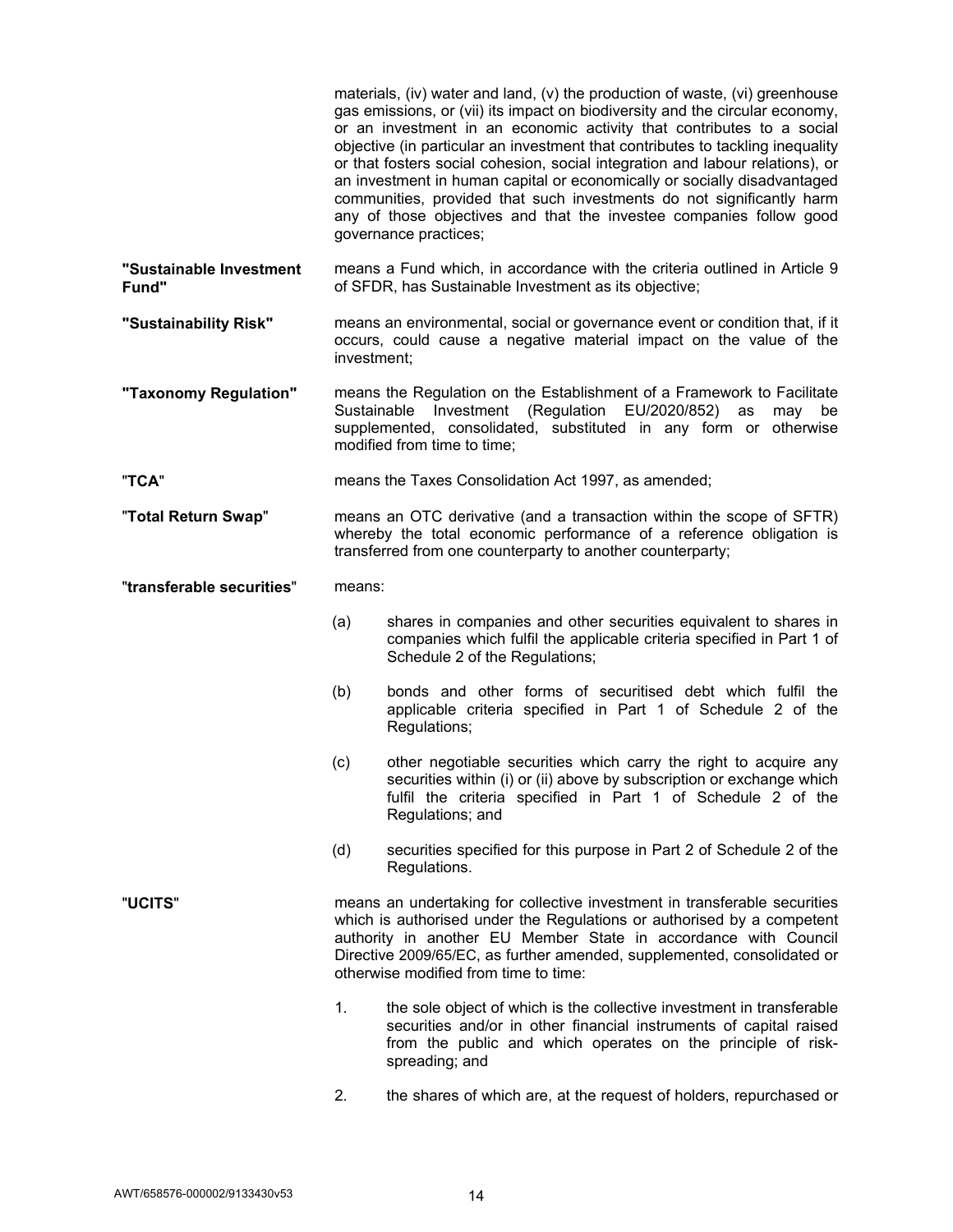|                                     | redeemed, directly or indirectly, out of that undertaking's assets;                                                                                                                                                                                                                                                                                                                                                                                                                          |
|-------------------------------------|----------------------------------------------------------------------------------------------------------------------------------------------------------------------------------------------------------------------------------------------------------------------------------------------------------------------------------------------------------------------------------------------------------------------------------------------------------------------------------------------|
| "UCITS V"                           | means Directive 2014/91/EU of the European Parliament and of the<br>Council of 23 July 2014 amending Directive 2009/65/EC on the<br>coordination of laws, regulations and administrative provisions relating to<br>undertakings for collective investment in transferable securities as<br>regards depositary functions, remuneration and sanctions as amended<br>from time to time and including any supplementing European Commission<br>delegated regulations in force from time to time; |
| "United Kingdom" and<br>"UK"        | means the United Kingdom of Great Britain and Northern Ireland;                                                                                                                                                                                                                                                                                                                                                                                                                              |
| "United States" and "U.S."          | means the United States of America (including each of the states, the<br>District of Columbia and the Commonwealth of Puerto Rico), its territories,<br>possessions and all other areas subject to its jurisdiction;                                                                                                                                                                                                                                                                         |
| "US Dollars", "Dollars" and<br>"\$" | means the lawful currency of the United States or any successor<br>currency;                                                                                                                                                                                                                                                                                                                                                                                                                 |
| "U.S. Person"                       | means any person falling within the definition of the term "US Person"<br>under Regulation S promulgated under the US Securities Act 1933, as<br>amended from time to time;                                                                                                                                                                                                                                                                                                                  |
| "Valuation Point"                   | the point in time by reference to which the Net Asset Value of a Fund and<br>the Net Asset Value per Share are calculated as is specified in the<br>Supplement for the relevant Fund provided that there shall be at least one<br>Valuation Point per fortnight; and                                                                                                                                                                                                                         |
| "Voting Shares"                     | means the Shares of a particular Class that carry the right to notice of or<br>attend or vote at general meetings of the Company and the relevant Fund.                                                                                                                                                                                                                                                                                                                                      |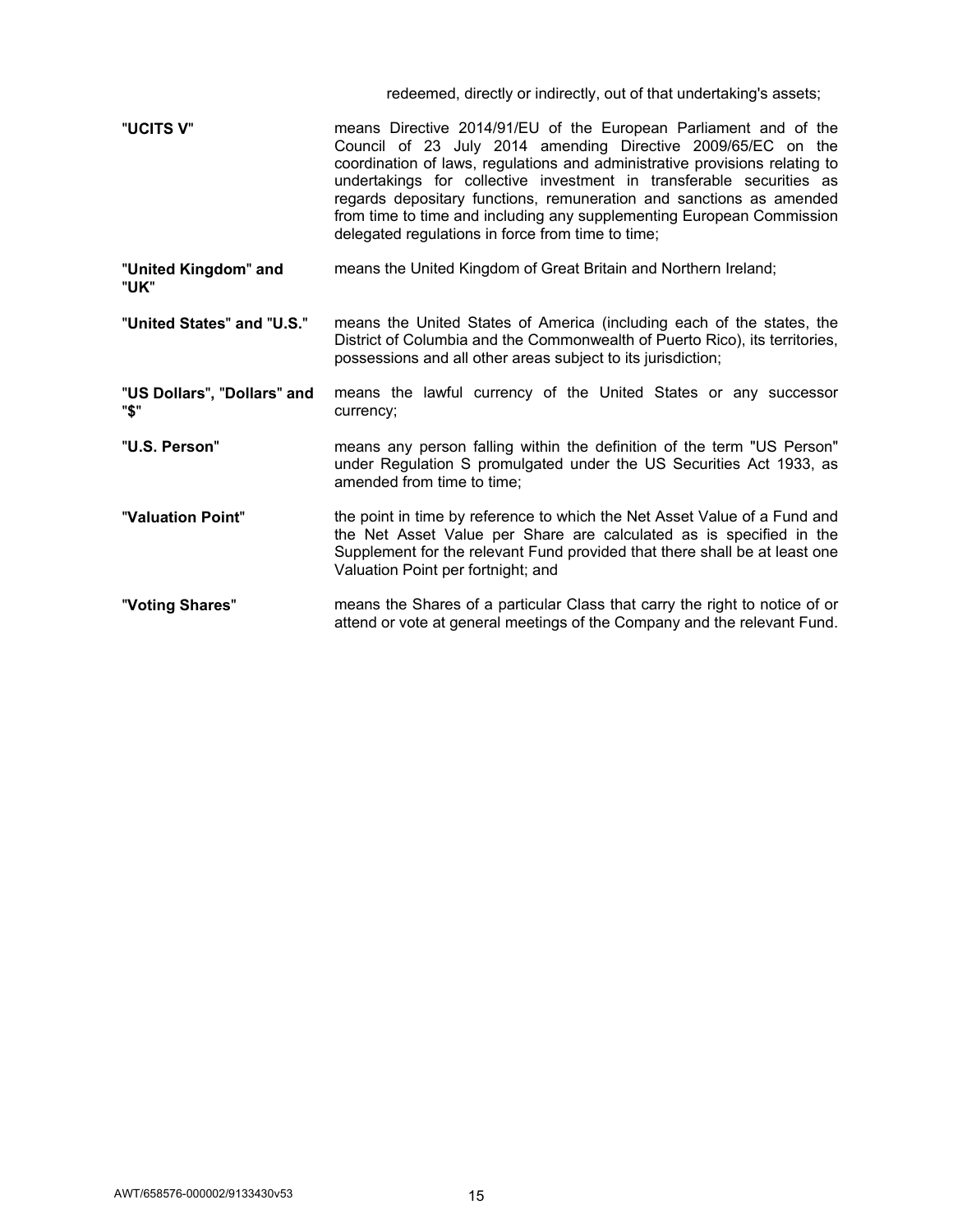## *FUNDS*  **\_\_\_\_\_\_\_\_\_\_\_\_\_\_\_\_\_\_\_\_\_\_\_\_\_\_\_\_\_\_\_\_\_\_\_\_\_\_\_\_\_\_\_\_\_\_\_\_\_\_\_\_\_\_\_\_\_\_\_\_\_\_\_\_\_\_\_\_\_\_\_\_\_\_\_\_\_\_\_\_\_\_\_**

**\_\_\_\_\_\_\_\_\_\_\_\_\_\_\_\_\_\_\_\_\_\_\_\_\_\_\_\_\_\_\_\_\_\_\_\_\_\_\_\_\_\_\_\_\_\_\_\_\_\_\_\_\_\_\_\_\_\_\_\_\_\_\_\_\_\_\_\_\_\_\_\_\_\_\_\_\_\_\_\_\_\_\_** 

The Company has segregated liability between its Funds and accordingly any liability incurred on behalf of or attributable to any Fund shall be discharged solely out of the assets of that Fund.

The Company has appointed the Manager as its UCITS management company. The Central Bank Regulations refer to the "responsible person", being the party responsible for compliance with the relevant requirements of the Central Bank Regulations on behalf of a UCITS. The Manager assumes the regulatory role of the responsible person for the Company and all references to the Manager herein in its role of responsible person shall be read to mean the Manager in consultation with the Company. The Central Bank Regulations supplement the UCITS Regulations and existing legislative requirements and notwithstanding the Manager assuming the regulatory role of responsible person under the Central Bank Regulations, the board of Directors of the Company continue to hold a statutory role pursuant to the provisions of the Companies Act.

### **Investment Objective and Policies**

The Constitution provides that the investment objective and policies for each Fund will be formulated by the Directors, in consultation with the Manager, at the time of the creation of that Fund. Details of the investment objective and policies for each Fund of the Company appear in the Supplement for the relevant Fund. Where reference to a specific index or indices is made in the investment policy of a Fund, the Directors may only change the index with the prior approval of the Shareholders.

Any change in the investment objective or any material change to the investment policies of a Fund may only be made with the approval of an ordinary resolution on the basis of the majority of votes cast at a general meeting of the Shareholders of the Fund. Subject and without prejudice to the preceding sentence of this paragraph, in the event of a change of investment objective and/or policies of a Fund, a reasonable notification period must be given to each Shareholder of the Fund to enable a Shareholder to have its Shares repurchased prior to the implementation of such change.

#### **Investment Restrictions**

The investment restrictions applying to each Fund of the Company under the Regulations are set out below. These are, however, subject to the qualifications and exemptions contained in the Regulations and in the Central Bank Rules. Any additional investment restrictions for a Fund will be formulated by the Directors, in consultation with the Manager, at the time of the creation of such Fund and set out in the relevant Supplement.

The Directors, in consultation with the Manager, may from time to time impose such further investment restrictions as shall be compatible with or in the interest of the Shareholders, in order to comply with the laws and regulations of the countries where Shareholders are placed. In the event of any such further investment restrictions, or amendment to existing restrictions, this Prospectus shall be updated accordingly.

References to EU Members States are to be interpreted as including EEA Member States pursuant to Protocol 1, Article 8 in conjunction with Annex IX of the Agreement on the European Economic Area.

# *1.* **Permitted Investments**

Investments of a Fund are confined to:

1.1. transferable securities and money market instruments which are either admitted to official listing on a stock exchange in an EU Member State or non-EU Member State or which are dealt on a market which is regulated, operates regularly, is recognised and open to the public in an EU Member State or non-EU Member State.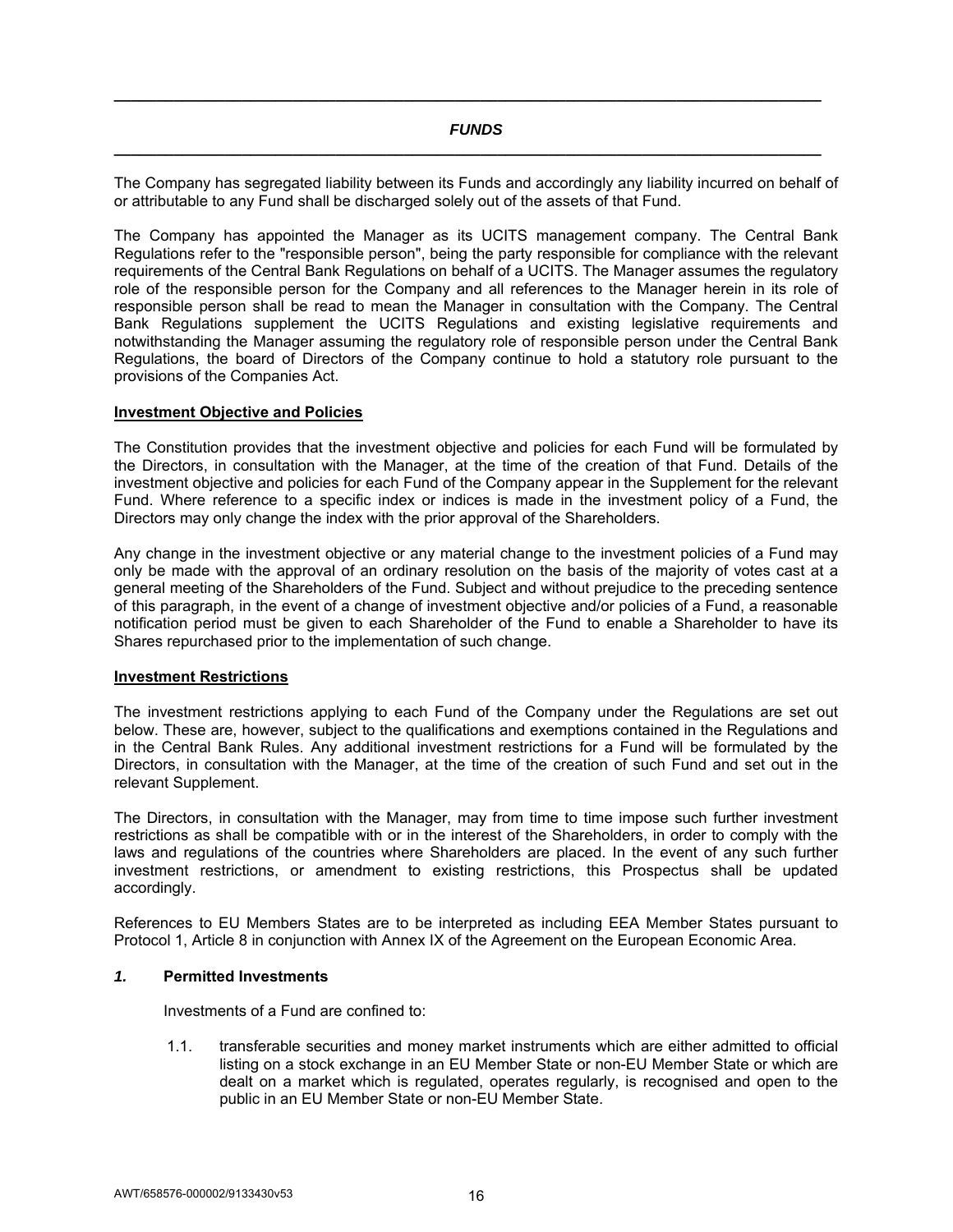- 1.2. recently issued transferable securities which will be admitted to official listing on a stock exchange or other market (as described above) within a year.
- 1.3. money market instruments other than those dealt on a regulated market.
- 1.4. units of UCITS.
- 1.5. units of AIFs.
- 1.6. deposits with credit institutions.
- 1.7. financial derivative instruments.

## *2. Investment Limits*

- 2.1. A Fund may invest no more than 10% of net assets in transferable securities and money market instruments other than those referred to in paragraph 1.
- 2.2. A Fund may invest no more than 10% of net assets in recently issued transferable securities which will be admitted to official listing on a stock exchange or other market (as described in paragraph 1.1) within a year. This restriction will not apply in relation to investment by the Fund in certain US securities known as Rule 144A securities provided that:
	- 2.2.1. the securities are issued with an undertaking to register with the US Securities and Exchanges Commission within one year of issue; and
	- 2.2.2. the securities are not illiquid securities i.e. they may be realised by the Fund within seven days at the price, or approximately at the price, at which they are valued by the Fund.
- 2.3. A Fund may invest no more than 10% of net assets in transferable securities or money market instruments issued by the same body provided that the total value of transferable securities and money market instruments held in the issuing bodies in each of which it invests more than 5% is less than 40%.
- 2.4. Subject to the prior approval of the Central Bank, the limit of 10% (in 2.3) is raised to 25% in the case of bonds that are issued by a credit institution which has its registered office in an EU Member State and is subject by law to special public supervision designed to protect bond-holders. If a Fund invests more than 5% of its net assets in these bonds issued by one issuer, the total value of these investments may not exceed 80% of the Net Asset Value of the Fund.
- 2.5. The limit of 10% (in 2.3) is raised to 35% if the transferable securities or money market instruments are issued or guaranteed by an EU Member State or its local authorities or by a non-EU Member State or public international body of which one or more EU Member States are members.
- 2.6. The transferable securities and money market instruments referred to in 2.4. and 2.5 shall not be taken into account for the purpose of applying the limit of 40% referred to in 2.3.
- 2.7. A Fund may not invest more than 20% of net assets in deposits made with the same credit institution.

Deposits with any one credit institution, other than credit institutions authorised in an EEA Member State or credit institutions authorised within a signatory state (other than an EEA Member State) to the Basle Capital Convergence Agreement of July 1988 or credit institutions located in the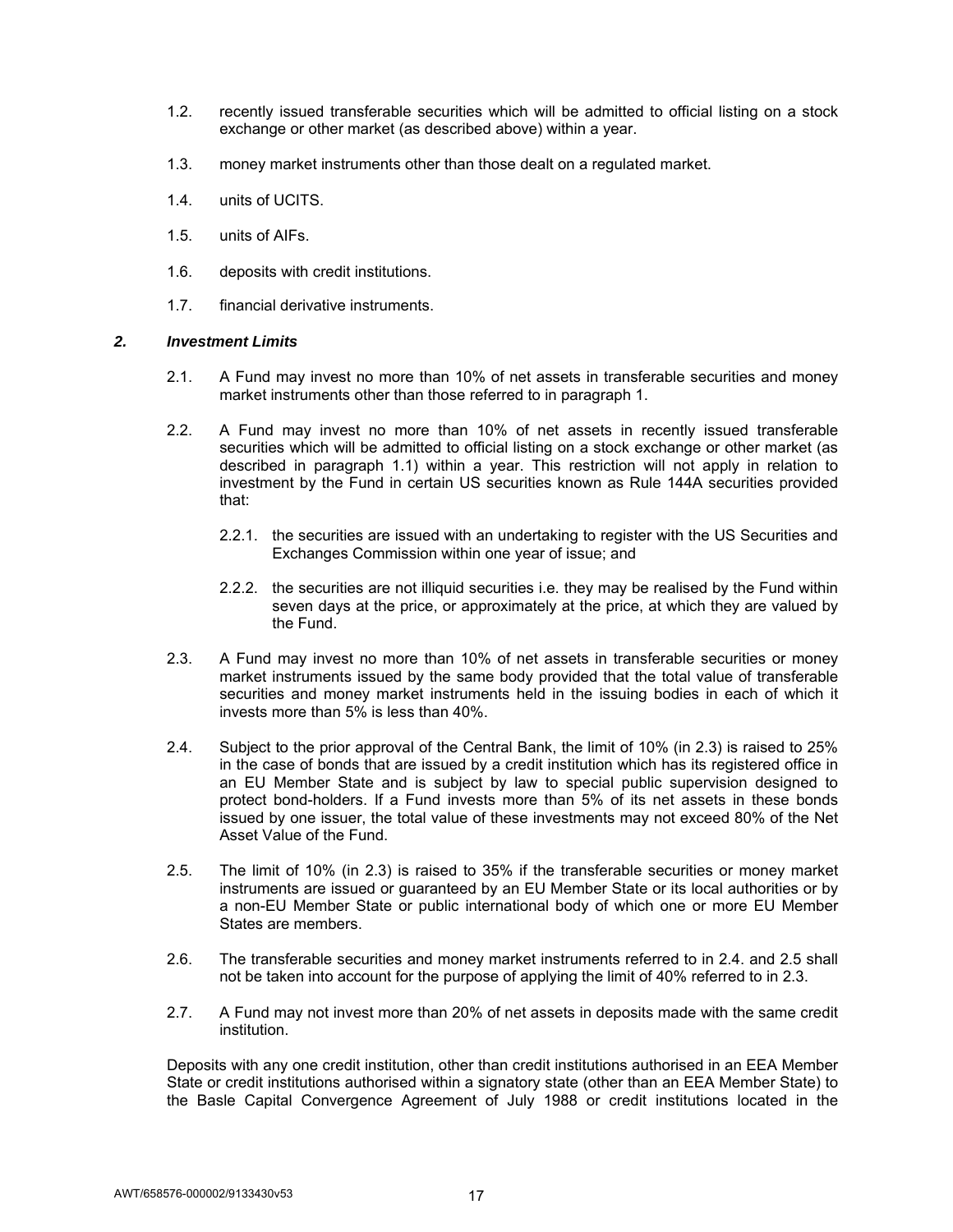Channel Islands, Australia or New Zealand held as ancillary liquidity, must not exceed 10% of net assets.

This limit may be raised to 20% in the case of deposits made with the Depositary.

2.8. The risk exposure of a Fund to a counterparty to an OTC derivative may not exceed 5% of net assets.

This limit is raised to 10% in the case of credit institutions authorised in the EEA or credit institutions authorised within a signatory state (other than an EEA Member State) to the Basle Capital Convergence Agreement of July, 1988 or a credit institution authorisation in Jersey, the Isle of Man, Guernsey, Australia or New Zealand.

- 2.9. Notwithstanding paragraphs 2.3, 2.7 and 2.8 above, a combination of two or more of the following issued by, or made or undertaken with, the same body may not exceed 20% of net assets:
	- 2.9.1. investments in transferable securities or money market instruments;
	- 2.9.2. deposits; and/or
	- 2.9.3. counterparty risk exposures arising from OTC derivatives transactions.
- 2.10. The limits referred to in 2.3, 2.4, 2.5, 2.7, 2.8 and 2.9 above may not be combined, so that exposure to a single body shall not exceed 35% of net assets.
- 2.11. Group companies are regarded as a single issuer for the purposes of 2.3, 2.4, 2.5, 2.7, 2.8 and 2.9. However, a limit of 20% of net assets may be applied to investment in transferable securities and money market instruments within the same group.
- 2.12. A Fund may invest up to 100% of net assets in different transferable securities and money market instruments issued or guaranteed by any EU Member State, its local authorities, non-EU Member States or public international bodies of which one or more EU Member States are members or by Australia, Canada, Hong Kong, Japan, New Zealand, Switzerland, United States or any of the following:

OECD Member States, excluding those listed above (provided the relevant issues are investment grade) European Investment Bank European Bank for Reconstruction and Development International Finance Corporation International Monetary Fund Euratom The Asian Development Bank European Central Bank Council of Europe Eurofima African Development Bank International Bank for Reconstruction and Development (The World Bank) The Inter American Development Bank European Union Federal National Mortgage Association (Fannie Mae) Federal Home Loan Mortgage Corporation (Freddie Mac) Government National Mortgage Association (Ginnie Mae) Student Loan Marketing Association (Sallie Mae) Federal Home Loan Bank Federal Farm Credit Bank Tennessee Valley Authority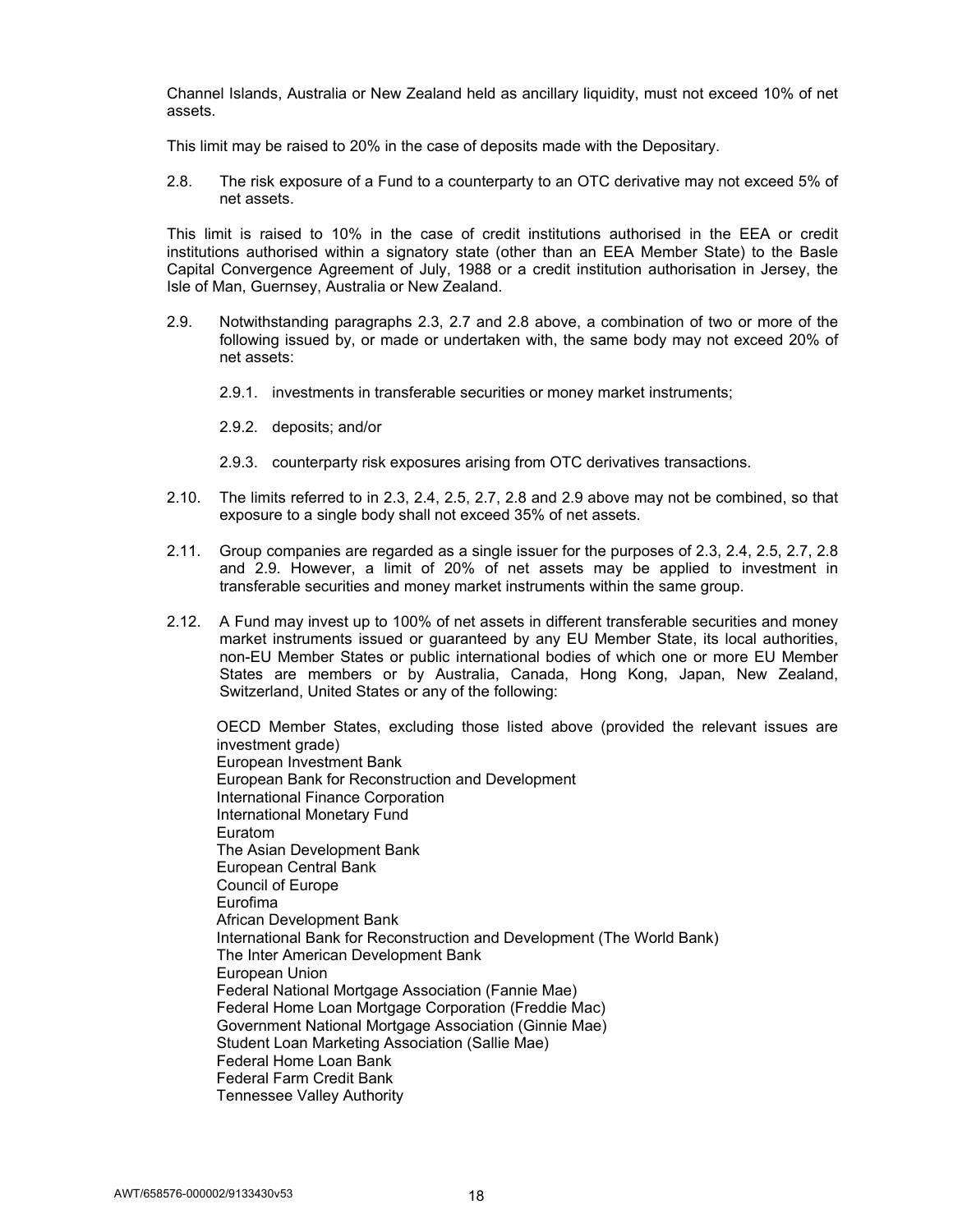Government of Brazil (provided the issuers are of investment grade) Government of India (provided the issuers are of investment grade) Government of Singapore Straight-A Funding LLC

The Fund must hold securities from at least 6 different issues, with securities from any one issue not exceeding 30% of net assets.

## *3. Investment in Collective Investment Schemes (CIS)*

- 3.1. A Fund may not invest more than 20% of its net assets in any one CIS and may not invest, in total, more than 20% of its net assets Value in CIS.
- 3.2. Investment in AIFs may not, in aggregate with section 3.1 above, exceed 30% of the net assets of a Fund.
- 3.3. The CIS in which a Fund invests are prohibited from investing more than 10% of its net assets in other CIS.
- 3.4. When a Fund invests in the units of other CIS that are managed, directly or by delegation, by the Fund's management company or by any other company with which the Fund's management company is linked by common management or control, or by a substantial direct or indirect holding, that management company or other company may not charge subscription, conversion or redemption fees on account of the Fund's investment in the units of such other CIS.
- 3.5. Where a commission (including a rebated commission) is received by the Fund manager/investment manager/investment adviser by virtue of an investment in the units of another CIS, this commission must be paid into the property of the Fund.

## *4. Index Tracking UCITS*

- 4.1. A Fund may invest up to 20% of net assets in shares and/or debt securities issued by the same body where the investment policy of the Fund is to replicate an index which satisfies the criteria set out in the Central Bank Rules.
- 4.2. The limit in 4.1 may be raised to 35%, and applied to a single issuer, where this is justified by exceptional market conditions.

## *5. General Provisions*

- 5.1. An investment company, or management company acting in connection with all of the CIS it manages, may not acquire any shares carrying voting rights which would enable it to exercise significant influence over the management of an issuing body.
- 5.2. A Fund may acquire no more than:
	- 5.2.1. 10% of the non-voting shares of any single issuing body;
	- 5.2.2. 10% of the debt securities of any single issuing body;
	- 5.2.3. 25% of the units of any single CIS;
	- 5.2.4. 10% of the money market instruments of any single issuing body.

The limits laid down in 5.2.2, 5.2.3 and 5.2.4 above may be disregarded at the time of acquisition if at that time the gross amount of the debt securities or of the money market instruments, or the net amount of the securities in issue cannot be calculated.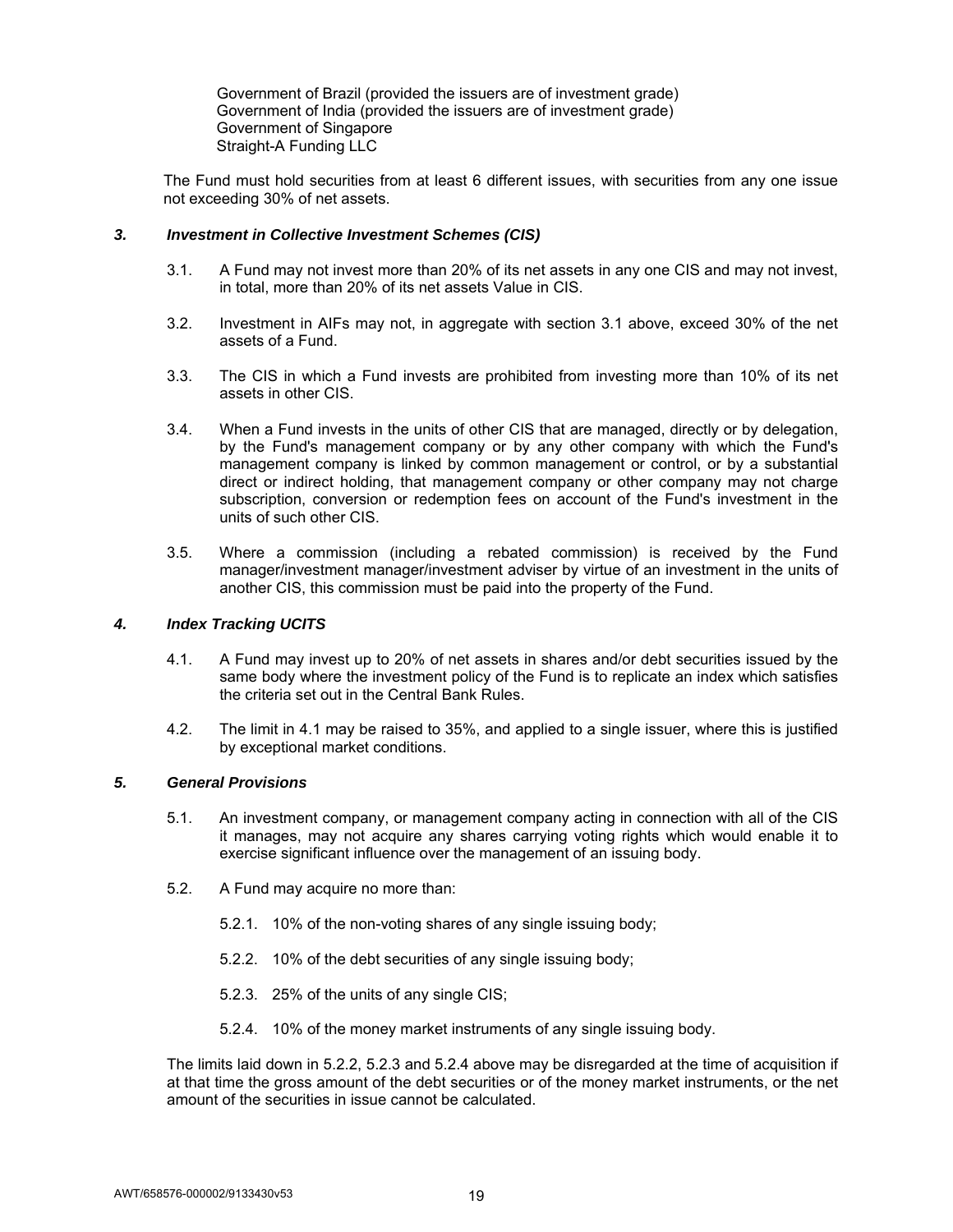- 5.3. 5.1 and 5.2 shall not be applicable to:
	- 5.3.1. transferable securities and money market instruments issued or guaranteed by an EU Member State or its local authorities;
	- 5.3.2. transferable securities and money market instruments issued or guaranteed by a non-EU Member State;
	- 5.3.3. transferable securities and money market instruments issued by public international bodies of which one or more EU Member States are members;
	- 5.3.4. shares held by a Fund in the capital of a company incorporated in a non-EU member State which invests its assets mainly in the securities of issuing bodies having their registered offices in that State, where under the legislation of that State such a holding represents the only way in which the Fund can invest in the securities of issuing bodies of that State. This waiver is applicable only if in its investment policies the company from the non-EU Member State complies with the limits laid down in 2.3 to 2.11, 3.1, 3.2, 5.1, 5.2, 5.4, 5.5 and 5.6 and provided that where these limits are exceeded, paragraphs 5.5 and 5.6 below are observed; and
	- 5.3.5. shares held by an investment company in the capital of subsidiary companies carrying on only the business of management, advice or marketing in the country where the subsidiary is located, in regard to the repurchase of units at unit-holders' request exclusively on their behalf.
- 5.4. The Company need not comply with the investment restrictions herein when exercising subscription rights attaching to transferable securities or money market instruments which form part of their assets.
- 5.5. The Central Bank may allow recently authorised Funds to derogate from the provisions of 2.3 to 2.12, 3.1, 3.2 4.1 and 4.2 for six months following the date of their authorisation, provided they observe the principle of risk spreading.
- 5.6. If the limits laid down herein are exceeded for reasons beyond the control of the Company, or as a result of the exercise of subscription rights, the Company must adopt as a priority objective for its sales transactions the remedying of that situation, taking due account of the interests of its shareholders.
- 5.7. A Fund may not carry out uncovered sales of:
	- 5.7.1. transferable securities;
	- 5.7.2. money market instruments;
	- 5.7.3. units of CIS; or
	- 5.7.4. financial derivative instruments.
- 5.8. A Fund may hold ancillary liquid assets.

## *6. Financial Derivative Instruments*

- 6.1. A Fund's global exposure relating to FDI must not exceed its total Net Asset Value (this provision may not be applied to Funds that calculate their global exposure using the VaR methodology as disclosed in the relevant Supplement).
- 6.2. Position exposure to the underlying assets of FDI, including embedded FDI in transferable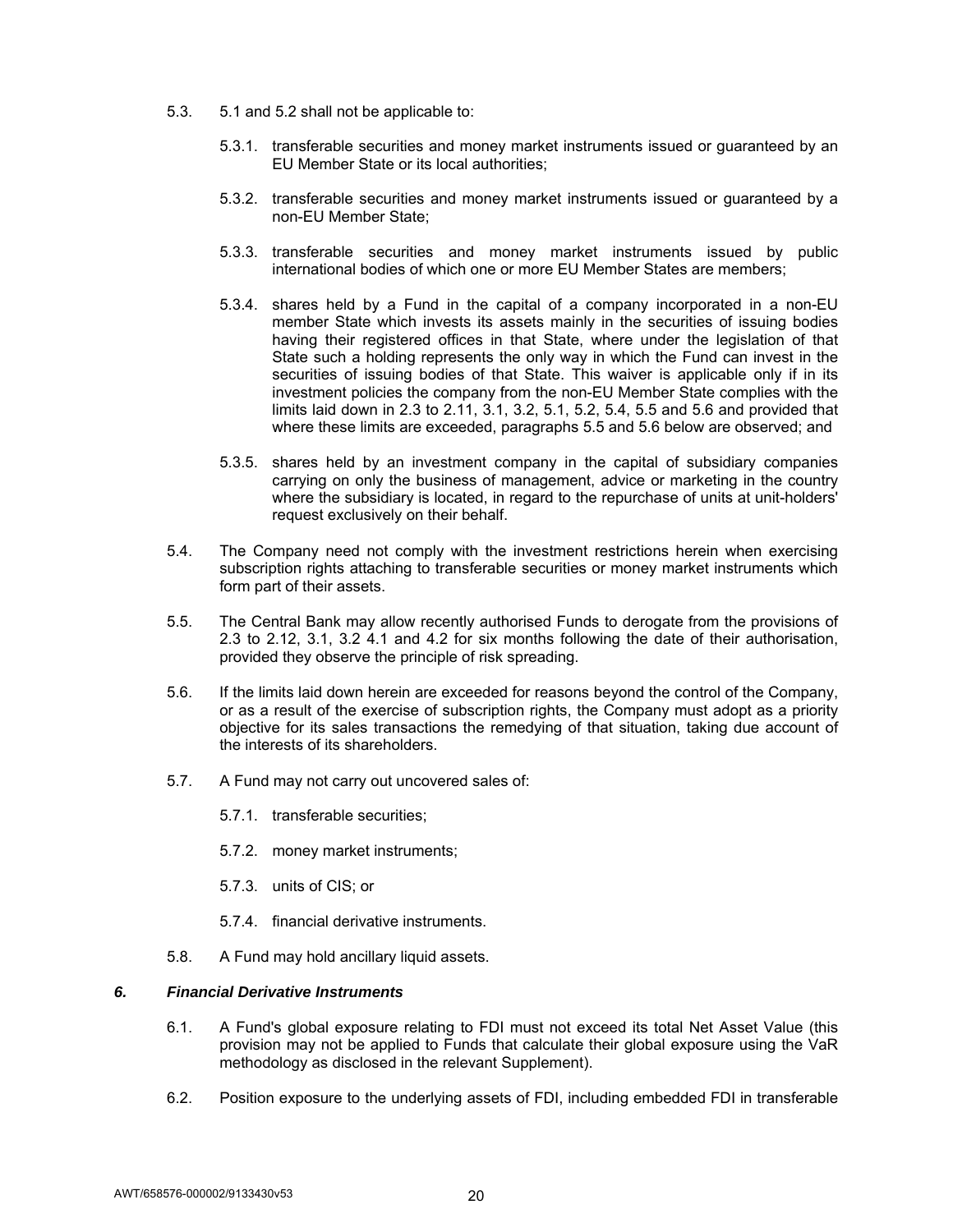securities or money market instruments, when combined where relevant with positions resulting from direct investments, may not exceed the investment limits set out in the Central Bank Rules. (This provision does not apply in the case of index based FDI provided the underlying index is one which meets with the criteria set out in the Central Bank Rules.)

- 6.3. A Fund may invest in OTC FDIs provided that the counterparties to OTCs are institutions subject to prudential supervision and belonging to categories approved by the Central Bank.
- 6.4. Investment in FDIs is subject to the conditions and limits laid down by the Central Bank.

#### **Financial Derivatives and Efficient Portfolio Management**

The Company may engage in transactions in FDIs on behalf of a Fund either for investment purposes or for the purposes of Efficient Portfolio Management as more particularly disclosed in this Prospectus and the Supplement for the relevant Fund.

Where considered appropriate, the Company may invest in FDIs and/or utilise techniques and instruments for investment purposes, for Efficient Portfolio Management, to gain currency exposure and/or to protect against foreign exchange risks, subject to the conditions and within the limits laid down by the Central Bank. Funds will either use the commitment approach or value at risk (VaR) methodology to calculate the Fund's global exposure through the use of derivatives on a daily basis. Further details of which will be set out in the Supplement for the relevant Fund.

The Company will employ a risk management process which will enable it to accurately measure, monitor and manage the risks attached to FDIs and details of this process have been provided to the Central Bank. The Company will not utilise FDIs which have not been included in the risk management process until such time as a revised risk management process has been submitted to and cleared by the Central Bank. The Company will ensure that a Fund's leverage through the use of FDIs is measured using the "commitment approach" in accordance with the Central Bank's requirements and does not exceed the total Net Asset Value of its portfolio and that counterparty risk exposure to any OTC FDI transactions never exceeds the limits permitted under the Regulations. The Company will provide on request to Shareholders supplementary information relating to the risk management methods employed by the Company including the quantitative limits that are applied and any recent developments in the risk and yield characteristics of the main categories of investments.

In addition, the use of such techniques and instruments must be realised in a cost-effective way and must not result in a change to the investment objective of the relevant Fund or add substantial supplementary risks not covered in this Prospectus. Please refer to the section of this Prospectus entitled "Risk Factors; Investment in FDIs" for more details. The risks arising from the use of such techniques and instruments shall be adequately captured in the Company's risk management process.

All the revenues arising from Efficient Portfolio Management techniques/repurchase/reverse repurchase agreements and stock lending shall be returned to the relevant Fund following the deduction of any direct and indirect operational costs and fees arising. Such direct and indirect operational costs and fees (which are all fully transparent), which shall not include hidden revenue, shall include fees and expenses payable to repurchase/reverse repurchase agreements counterparties and/or stock lending agents engaged by the Company from time to time. Such fees and expenses of any repurchase/reverse repurchase agreements counterparties and/or stock lending agents engaged by the Company, which will be at normal commercial rates together with VAT, if any, thereon, will be borne by the Company or the Fund in respect of which the relevant party has been engaged. Details of Fund revenues arising and attendant direct and indirect operational costs and fees as well as the identity of any specific repurchase/reverse repurchase agreements counterparties and/or stock lending agents engaged by the Company from time to time shall be included in the Company's semi-annual and annual reports.

Assets of a Fund may be denominated in a currency other than the Base Currency of the Fund and changes in the exchange rate between the Base Currency and the currency of the asset may lead to a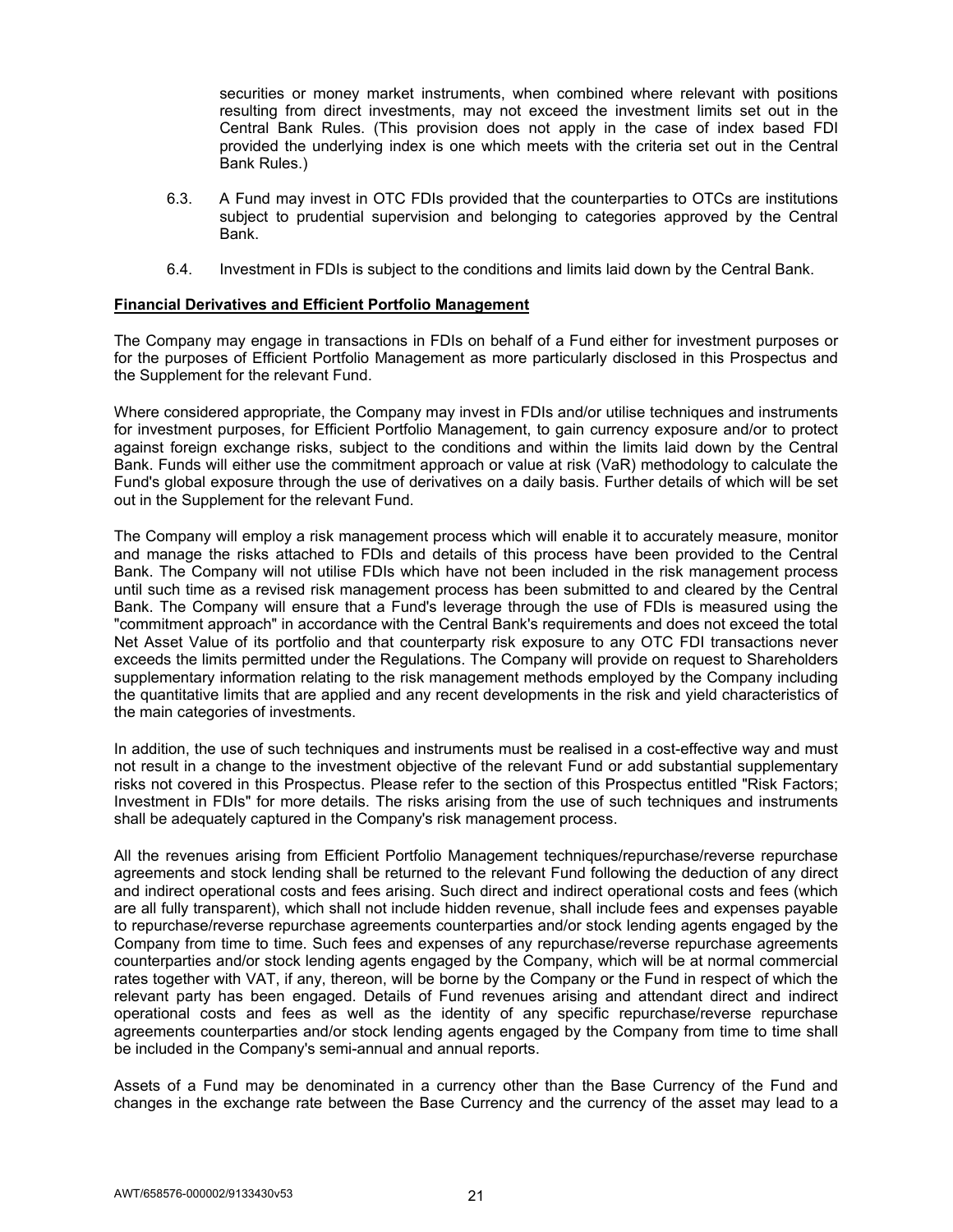depreciation of the value of the Fund's assets as expressed in the Base Currency. The Investment Manager may seek to mitigate this exchange rate risk by using FDI.

The Company may, on occasion, use the instruments and/or techniques as described below and under the "Investment Policies" section in the relevant Supplement. The Company will not be leveraged in excess of 100 per cent of its net assets.

The FDIs which the Investment Manager may use on behalf of the Company and the expected effect of investment in such FDIs on the risk profile of the Company are set out below.

*Futures:* Futures are contracts to buy or sell a standard quantity of a specific asset (or, in some cases, receive or pay cash based on the performance of an underlying asset, instrument or index) at a predetermined future date and at a price agreed through a transaction undertaken on an exchange. Futures contracts allow investors to hedge against market risk or gain exposure to the underlying market. Since these contracts are marked-to-market daily, investors can, by closing out their position, exit from their obligation to buy or sell the underlying assets prior to the contract's delivery date. Futures may also be used to equitise cash balances, both pending investment of a cash flow and with respect to fixed cash targets. Frequently, using futures to achieve a particular strategy instead of using the underlying or related security or index results in lower transaction costs being incurred.

*Forwards:* A forward contract locks-in the price at which an index or asset may be purchased or sold on a future date. In currency forward contracts, the contract holders are obligated to buy or sell the currency at a specified price, at a specified quantity and on a specified future date, whereas an interest rate forward determines an interest rate to be paid or received on an obligation beginning at a start date sometime in the future. Forward contracts may be cash settled between the parties. These contracts cannot be transferred. The Funds' use of forward foreign exchange contracts may include, but will not be limited to, altering the currency exposure of securities held, hedging against exchange risks, increasing exposure to a currency, shifting exposure to currency fluctuations from one currency to another and hedging Classes denominated in a currency (other than the Base Currency) to the Base Currency.

**Options:** There are two forms of options: put and call options. Put options are contracts sold for a premium that gives one party (the "**buyer**") the right, but not the obligation, to sell to the other party (the seller) of the contract, a specific quantity of a particular product or financial instrument at a specified price. Call options are similar contracts sold for a premium that gives the buyer the right, but not the obligation, to buy from the seller of the option. Options may also be cash settled. A Fund may be a seller or buyer of put and call options.

**Swaps:** A standard swap is an agreement between two counterparties in which the cash flows from two assets are exchanged as they are received for a fixed time period, with the terms initially set so that the present value of the swap is zero. The Funds may enter into swaps, including, but not limited to, equity swaps, swaptions, interest rate swaps or currency swaps and other derivative instruments both as independent profit opportunities and to hedge existing long positions. Swaps may extend over substantial periods of time, and typically call for the making of payments on a periodic basis. Swaptions are contracts whereby one party receives a fee in return for agreeing to enter into a forward swap at a predetermined fixed rate if some contingency event occurs (normally where future rates are set in relation to a fixed benchmark). Interest rate swaps involve the exchange by a Fund with another party of their respective commitments to make or receive interest payments (e.g. an exchange of fixed rate payments for floating rate payments). On each payment date under an interest rate swap, the net payments owed by each party, and only the net amount, is paid by one party to the other. Currency swaps are agreements between two parties to exchange future payments in one currency for payments in another currency. These agreements are used to transform the currency denomination of assets and liabilities. Unlike interest rate swaps, currency swaps must include an exchange of principal at maturity. Specifically, the use of Total Return Swaps by a Fund shall be subject to the requirements of the SFTR.

*Spot foreign exchange transactions:* The Funds may enter into spot foreign exchange transactions which involve the purchase of one currency with another, a fixed amount of the first currency being paid to receive a fixed amount of the second currency. "Spot" settlement means that delivery of the currency amounts normally takes place two business days in both relevant centres after the trade is executed.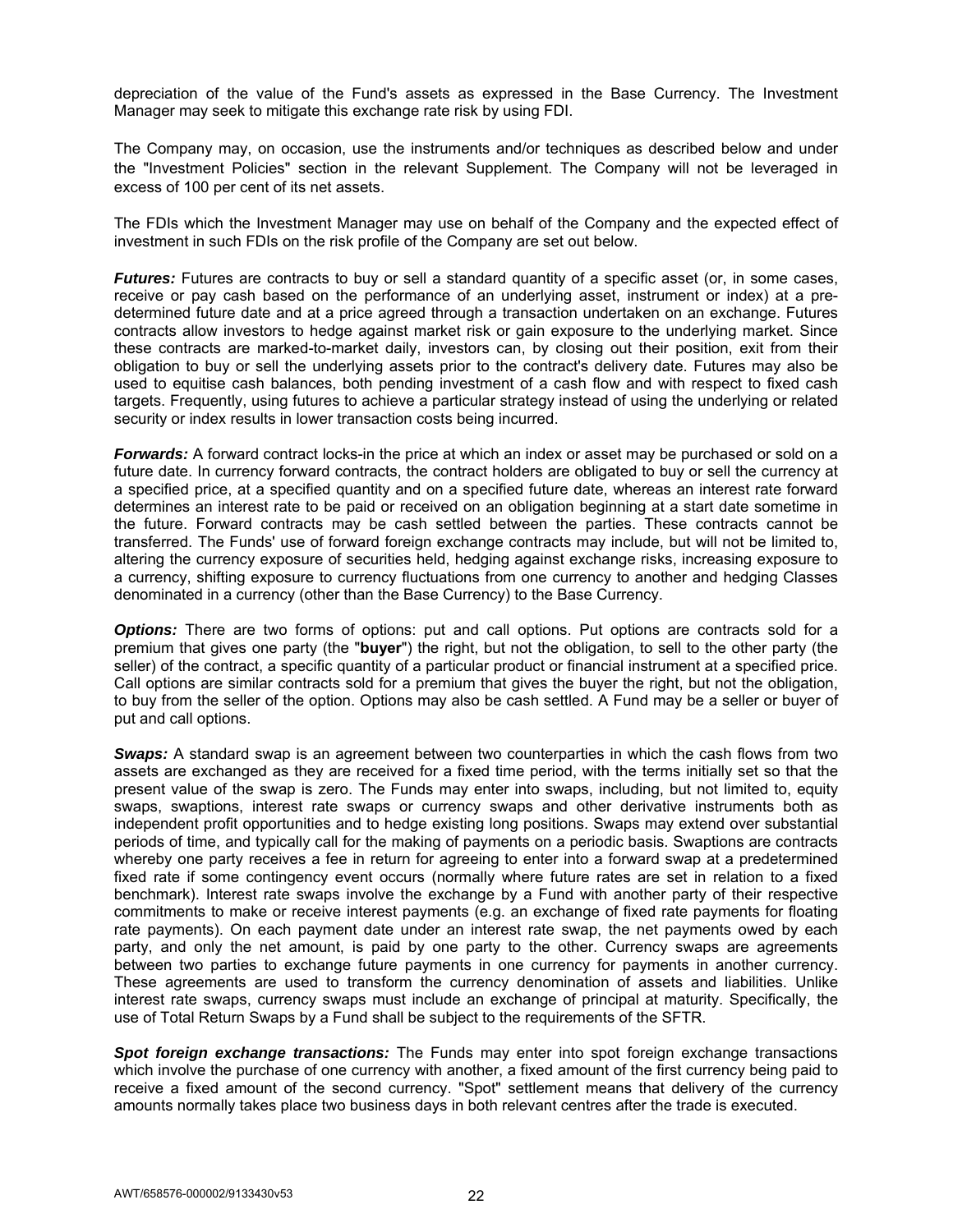*Caps and floors:* The Funds may enter into caps and floors which are agreements under which the seller agrees to compensate the buyer if interest rates rise above a pre-agreed strike rate on pre-agreed dates during the life of the agreement. In return the buyer pays the seller a premium up front. A floor is similar to a cap except that the seller compensates the buyer if interest rates fall below a pre-agreed strike rate on pre-agreed dates during the life of the agreement. As with a cap, the buyer pays the seller a premium up front.

*Contracts for differences:* The Funds may enter into contracts for differences which allow a direct exposure to the market, a sector or an individual security. Unlike a forward contract, there is no final maturity, the position being closed out at the discretion of the position taker. Contracts for differences ("**CFD**") are used to gain exposure to share price movements without buying the shares themselves. A CFD on a company's shares will specify the price of the shares when the contract was started. The contract is an agreement to pay out cash on the difference between the starting share price and when the contract is closed.

*Credit derivatives:* The Funds may enter into credit derivatives to isolate and transfer the credit risk associated with a particular reference asset. Credit default swaps provide a measure of protection against defaults of debt issuers. The Funds' use of credit default swaps does not assure their use will be effective or will have the desired result. A Fund may either be the buyer or seller in a credit default swap transaction. Credit default swaps are transactions under which the parties' obligations depend on whether a credit event has occurred in relation to the reference asset. The credit events are specified in the contract and are intended to identify the occurrence of a significant deterioration in the creditworthiness of the reference asset. On settlement, credit default products may be cash settled or involve the physical delivery of an obligation of the reference entity following a default. The buyer in a credit default swap contract is obligated to pay the seller a periodic stream of payments over the term of the contract provided that no event of default on an underlying reference asset has occurred. If a credit event occurs, the seller must pay the buyer the full notional value of the reference asset that may have little or no value. If the Fund is a buyer and no credit event occurs the Fund's losses will be limited to the periodic stream of payments over the term of the contract. As a seller, the Funds will receive a fixed rate of income throughout the term of the contract, provided that there is no credit event. If a credit event occurs, the seller must pay the buyer the full notional value of the reference obligation.

*Convertible Securities:* Convertible securities are bonds, debentures, notes, preferred stocks or other securities that may be converted into or exchanged for a specified amount of common stock of the same or different issuer within a particular period of time at a specified price or formula. The convertible securities used by the Funds may have embedded derivatives and/or leverage.

## **Securities Financing Transactions**

A Fund may use Securities Financing Transactions in accordance with normal market practice and subject to the requirements of the SFTR and the Central Bank Rules where provided for in the relevant Supplement. Such Securities Financing Transactions may be entered into for any purpose that is consistent with the investment objective of the relevant Fund, including to generate income or profits in order to increase portfolio returns or to reduce portfolio expenses or risks.

Any type of assets that may be held by each Fund in accordance with its investment objective and policies may be subject to such Securities Financing Transactions. Where provided for in the relevant Supplement, the Fund may also use Total Return Swaps. Subject to each Fund's investment objective and polices, there is no limit on the proportion of assets that may be subject to Securities Financing Transactions and Total Return Swaps and therefore the maximum and expected proportion of a Fund's assets that can be subject to Securities Financing Transactions or Total Return Swaps can be as much as 100%, i.e. all of the assets of the relevant Fund. In any case the most recent semi-annual and annual accounts of the Company will express the amount of each Fund's assets subject to Securities Financing Transactions and Total Return Swaps.

Securities lending means transactions by which one party transfers securities to the other party subject to a commitment that the other party will return equivalent securities on a future date or when requested to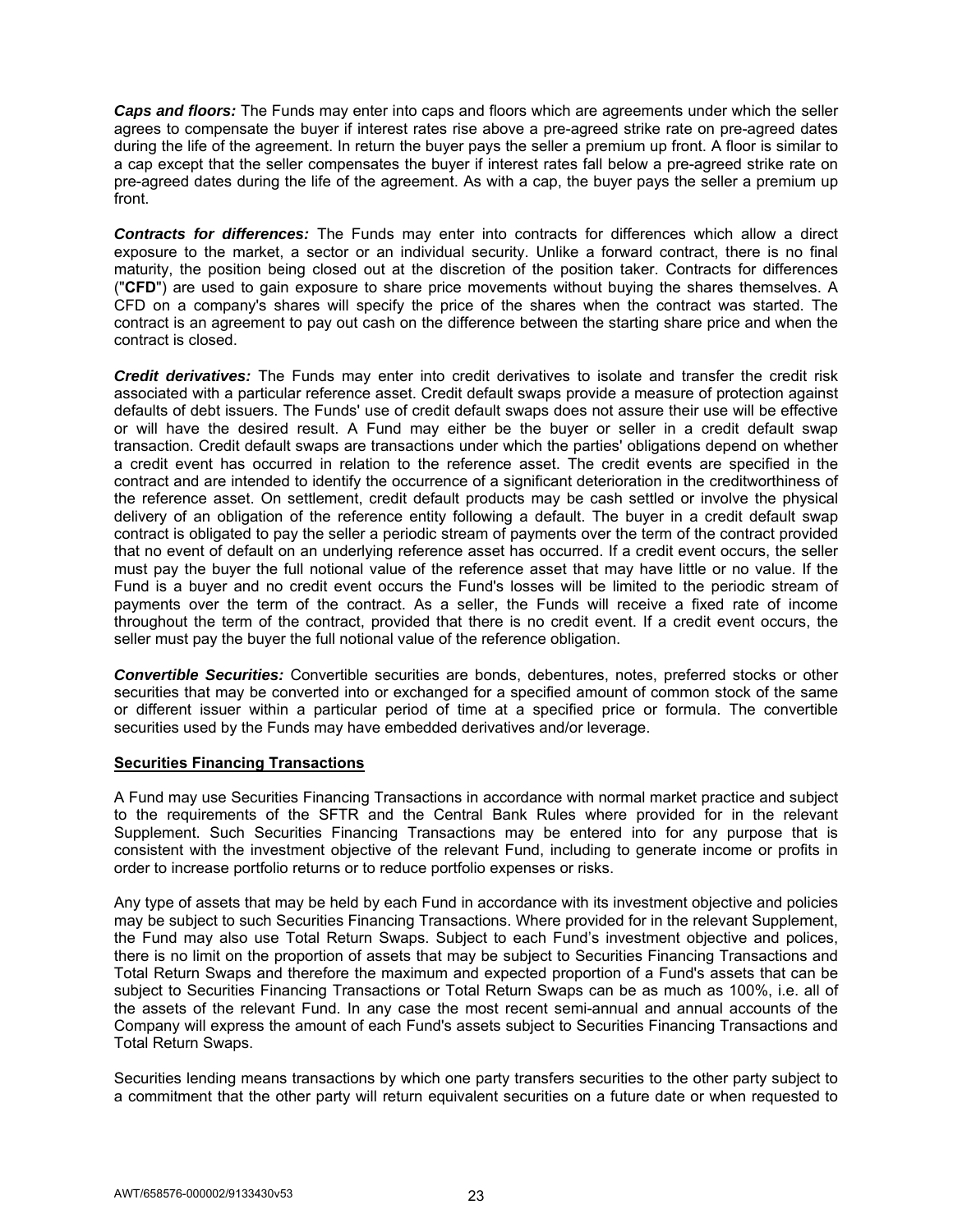do so by the party transferring the securities, that transaction being considered as securities lending for the party transferring the securities. Repurchase agreements are a type of securities lending transaction in which one party sells a security to the other party with a simultaneous agreement to repurchase the security at a fixed future date at a stipulated price reflecting a market rate of interest unrelated to the coupon rate of the securities. A reverse repurchase agreement is a transaction whereby a Fund purchases securities from a counterparty and simultaneously commits to resell the securities to the counterparty at an agreed upon date and price.

Any Fund that seeks to engage in securities lending should ensure that it is able at any time to recall any security that has been lent out or terminate any securities lending agreement into which it has entered. Any Fund that enters into a reverse repurchase agreement should ensure that it is able at any time to recall the full amount of cash or to terminate the reverse repurchase agreement on either an accrued basis or a mark-to-market basis. When the cash is recallable at any time on a mark-to-market basis, the markto-market value of the reverse repurchase agreement should be used for the calculation of the Net Asset Value of the Fund.

A Fund that enters into a repurchase agreement should ensure that it is able at any time to recall any securities subject to the repurchase agreement or to terminate the repurchase agreement into which it has entered. Fixed-term repurchase and reverse repurchase agreements that do not exceed seven days shall be considered as arrangements on terms that allow the assets to be recalled at any time by the Fund. All the revenues arising from Securities Financing Transactions and any other efficient portfolio management techniques shall be returned to the relevant Fund following the deduction of any direct and indirect operational costs and fees arising. Such direct and indirect operational costs and fees (which are all fully transparent), which shall not include hidden revenue, shall include fees and expenses payable to repurchase/reverse repurchase agreements counterparties and/or securities lending agents engaged by the Company from time to time. Such fees and expenses of any repurchase/reverse repurchase agreements counterparties and/or securities lending agents engaged by the Company, which will be at normal commercial rates together with VAT, if any, thereon, will be borne by the Company or the Fund in respect of which the relevant party has been engaged. Details of Fund revenues arising and attendant direct and indirect operational costs and fees as well as the identity of any specific repurchase/reverse repurchase agreements counterparties and/or securities lending agents engaged by the Company from time to time shall be included in the Company's semi-annual and annual reports.

While the Company will conduct appropriate due diligence in the selection of counterparties, including consideration of the legal status, country of origin, credit rating and minimum credit rating (where relevant), it is noted that the Central Bank Rules do not prescribe any pre trade eligibility criteria for counterparties to a Fund's Securities Financing Transactions.

From time to time, a Fund may engage repurchase/reverse repurchase agreements counterparties and/or securities lending agents that are related parties to the Depositary or other service providers of the Company. Such engagement may on occasion cause a conflict of interest with the role of the Depositary or other service provider in respect of the Company. Please refer to the section entitled "Portfolio Transactions, Conflicts of Interest and Soft Commissions" for further details on the conditions applicable to any such related party transactions. The identity of any such related parties will be specifically identified in the Company's semi-annual and annual reports.

Repurchase/reverse repurchase agreements or securities lending do not constitute borrowing or lending for the purposes of Regulation 103 and Regulation 111 of the Regulations respectively.

Please refer to the section entitled "Risk Factors" in respect of the risks related to Securities Financing Transactions. The risks arising from the use of Securities Financing Transactions shall be adequately captured in the Company's risk management process.

## **Eligible Counterparties**

A Fund may invest in OTC derivatives in accordance with the Central Bank Rules and provided that the counterparties to the OTC derivatives are Eligible Counterparties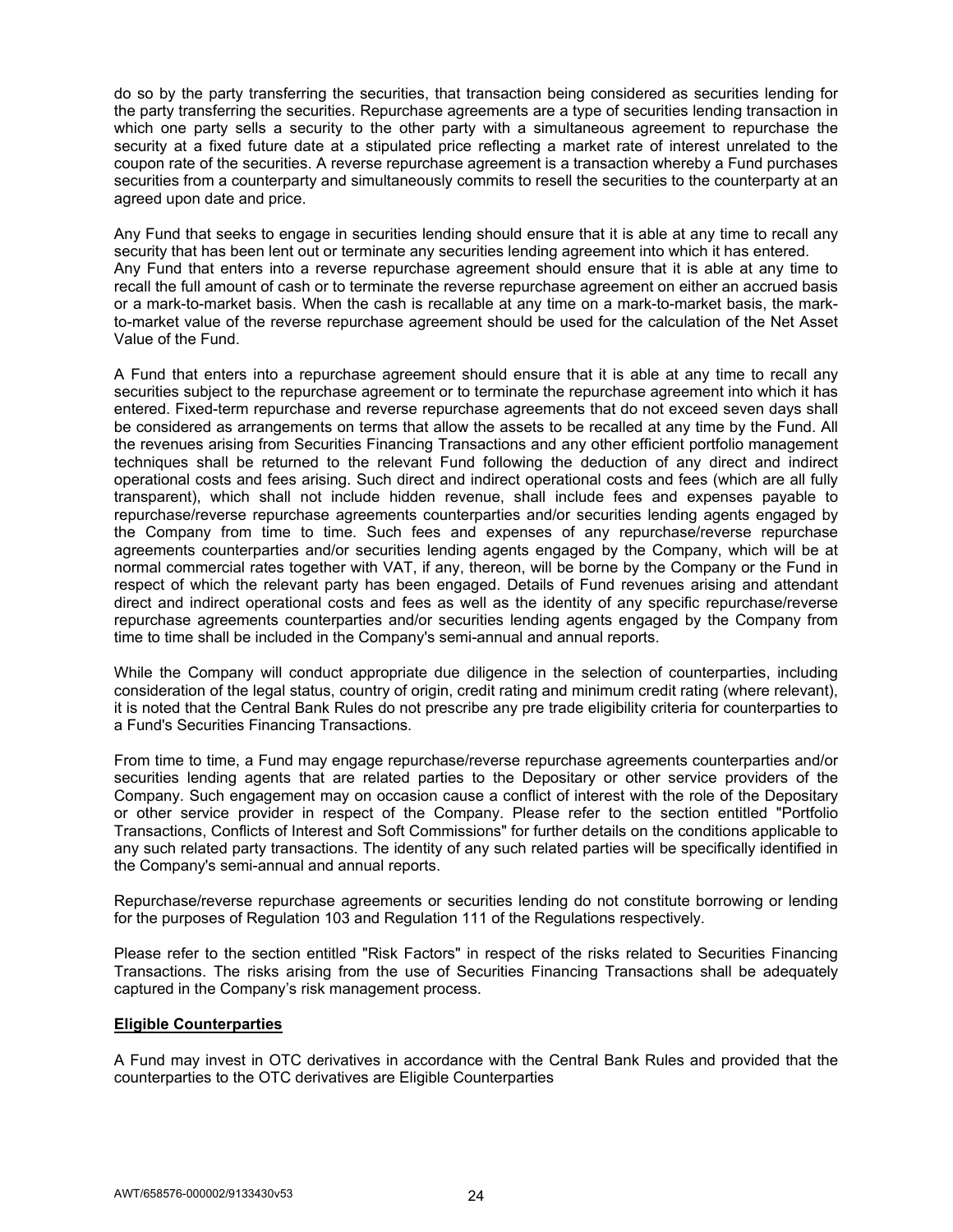# **Collateral Policy**

In the context of Efficient Portfolio Management techniques, Securities Financing Transactions and/or the use of FDI for hedging or investment purposes, collateral may be received from a counterparty for the benefit of a Fund or posted to a counterparty by or on behalf of a Fund. Any receipt or posting of collateral by a Fund will be conducted in accordance with the requirements of the Central Bank and the terms of the Company's collateral policy outlined below.

## *Collateral – received by a Fund*

Collateral posted by a counterparty for the benefit of a Fund may be taken into account as reducing the exposure to such counterparty. Each Fund will require receipt of the necessary level of collateral so as to ensure counterparty exposure limits are not breached. Counterparty risk may be reduced to the extent that the value of the collateral received corresponds with the value of the amount exposed to counterparty risk at any given time.

The Investment Manager will liaise with the Depositary in order to manage all aspects of the counterparty collateral process.

Risks linked to the management of collateral, such as operational and legal risks, shall be identified, managed and mitigated by the Company's risk management process. A Fund receiving collateral for at least 30% of its assets should have an appropriate stress testing policy in place to ensure regular stress tests are carried out under normal and exceptional liquidity conditions to enable the Fund to assess the liquidity risk attached to the collateral. The liquidity stress testing policy will at least prescribe components set out in Regulation 24(8) of the Central Bank Regulations.

For the purpose of providing margin or collateral in respect of transactions in techniques and instruments, the Fund may transfer, mortgage, pledge, charge or encumber any assets or cash forming part of the Fund in accordance with normal market practice and the requirements outlined in the Central Bank Rules.

All assets received by a Fund in the context of Securities Financing Transactions shall be considered as collateral and must comply with the terms of the Company's collateral policy.

Any non-cash assets received by the Fund from a counterparty on a title transfer basis (whether in respect of a Securities Financing Transaction, an OTC derivative transaction or otherwise) shall be held by the Depositary or a duly appointed sub-custodian. Assets provided by the Fund on a title transfer basis shall no longer belong to the Fund and shall pass outside the custodial network. The counterparty may use those assets at its absolute discretion. Assets provided to a counterparty other than on a title transfer basis shall be held by the Depositary or a duly appointed sub-custodian.

## *Collateral*

Collateral received from a counterparty for the benefit of a Fund may be in the form of cash or non-cash assets and must, at all times, meet with the specific criteria outlined in the Central Bank Regulations, as summarised below, in relation to (i) liquidity; (ii) valuation; (iii) issuer credit quality; (iv) correlation; (v) diversification (asset concentration); and (vi) immediate availability:

- (i) Liquidity: Collateral received other than cash should be highly liquid and traded on a regulated market or multilateral trading facility with transparent pricing in order that it can be sold quickly at a price that is close to pre-sale valuation. Collateral received should also comply with the provisions of Regulation 74 of the Regulations.
- (ii) Valuation: Collateral received should be valued on at least a daily basis and assets that exhibit high price volatility should not be accepted as collateral unless suitably conservative haircuts (as referred to below) are in place.
- (iii) Issuer credit quality: Collateral received should be of high quality.
- (iv) Correlation: Collateral received should be issued by an entity that is independent from the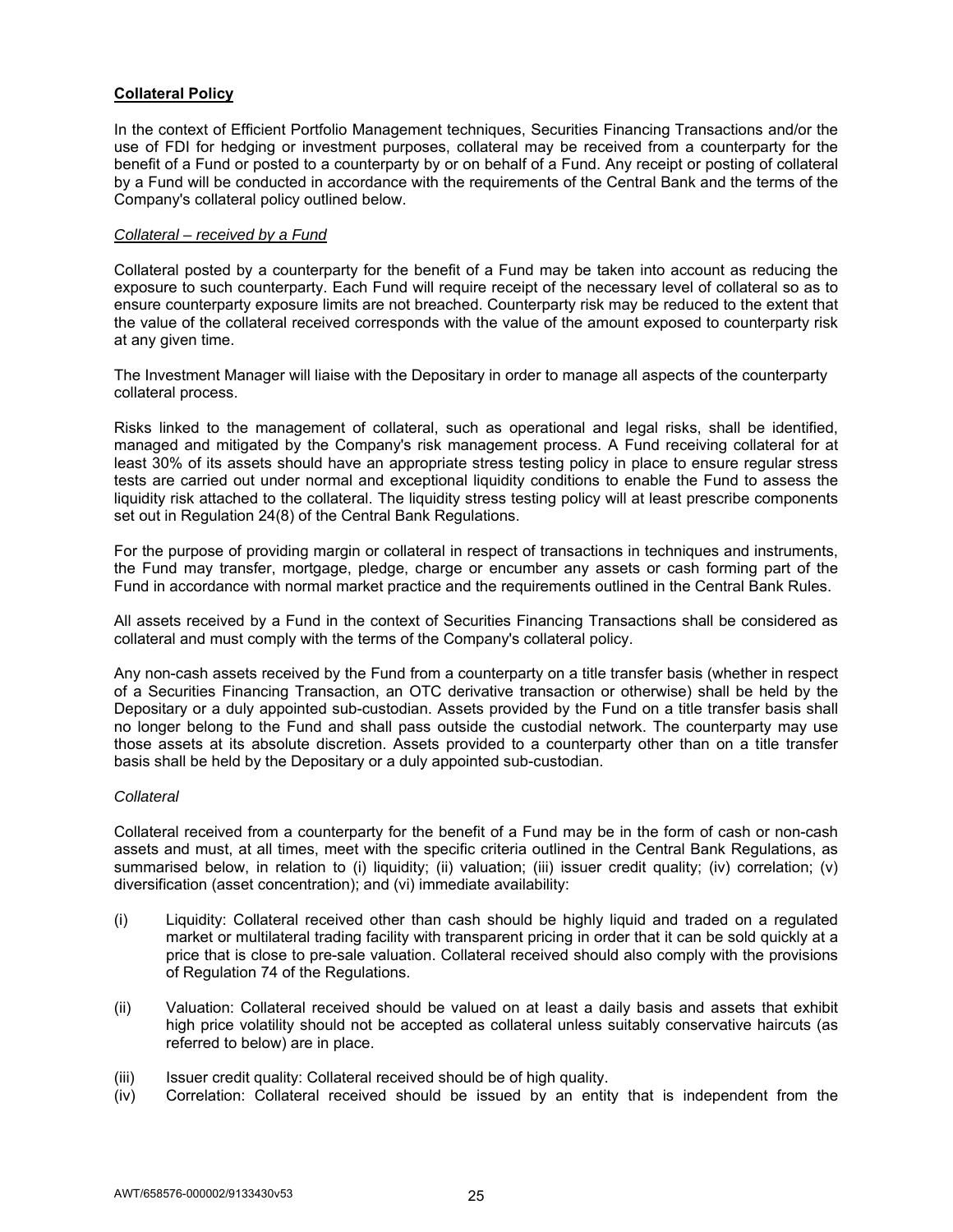counterparty and is not expected to display a high correlation with the performance of the counterparty.

- (v) Diversification (asset concentration): Collateral should be sufficiently diversified in terms of country, markets and issuers with a maximum exposure to a given issuer of 20% of the Fund's Net Asset Value. When the Fund is exposed to different counterparties, the different baskets of collateral should be aggregated to calculate the 20% limit of exposure to a single issuer.
- (vi) Immediate availability: Collateral received should be capable of being fully enforced by the Fund at any time without reference to or approval from the counterparty.

Regarding (ii) valuation, collateral received should be valued on at least a daily basis at mark-to-market value and assets that exhibit high price volatility should not be accepted as collateral unless suitably conservative haircuts (as referred to above) are in place. Where appropriate, non-cash collateral held for the benefit of a Fund shall be valued in accordance with the valuation policies and principles applicable to the Company. Collateral posted to a recipient counterparty will be valued daily at mark-to-market value.

There are no restrictions on maturity provided the collateral is sufficiently liquid. Collateral received will be acceptable with regard to its asset type and issue provided it complies with the policies above.

The Investment Manager, on behalf of each Fund, shall apply suitably conservative haircuts to assets being received as collateral where appropriate on the basis of an assessment of the characteristics of the assets such as the credit standing or the price volatility, as well as the outcome of any stress tests in accordance with the requirements of EMIR. EMIR does not require the application of a haircut for cash variation margin. Accordingly any haircut applied to cover currency risk will be as agreed with the relevant counterparty. The Investment Manager has determined that generally if issuer or issue credit quality of the collateral is not of the necessary quality or the collateral carries a significant level of price volatility with regard to residual maturity or other factors, a conservative haircut must be applied in accordance with more specific guidelines as will be maintained in writing by the Investment Manager on an on-going basis. To the extent that a Fund avails of the increased issuer exposure facility in section 5(ii) of Schedule 3 of the Central Bank Regulations, such increased issuer exposure may be to any of the issuers listed in section 2.12 under "Investment Restrictions" above.

Non-cash collateral cannot be sold, pledged or re-invested.

### *Cash collateral*

Cash collateral may not be invested other than in the following:

- (i) deposits with Relevant Institutions;
- (ii) high-quality government bonds;
- (iii) reverse repurchase agreements provided the transactions are with credit institutions subject to prudential supervision and the Fund is able to recall at any time the full amount of cash on an accrued basis;
- (iv) short-term money market funds as defined in the ESMA Guidelines on a Common Definition of European Money Market Funds (ref CESR/10-049).

Re-invested cash collateral should be diversified in accordance with the diversification requirement applicable to non-cash collateral. Cash collateral may not be placed on deposit with the relevant counterparty or a related entity. Exposure created through the reinvestment of collateral must be taken into account in determining risk exposures to a counterparty. Re-investment of cash collateral in accordance with the provisions above can still present additional risk for the Fund. Please refer to the section of this Prospectus entitled "Risk Factors; Reinvestment of Cash Collateral Risk" for more details.

#### *Collateral – posted by a Fund*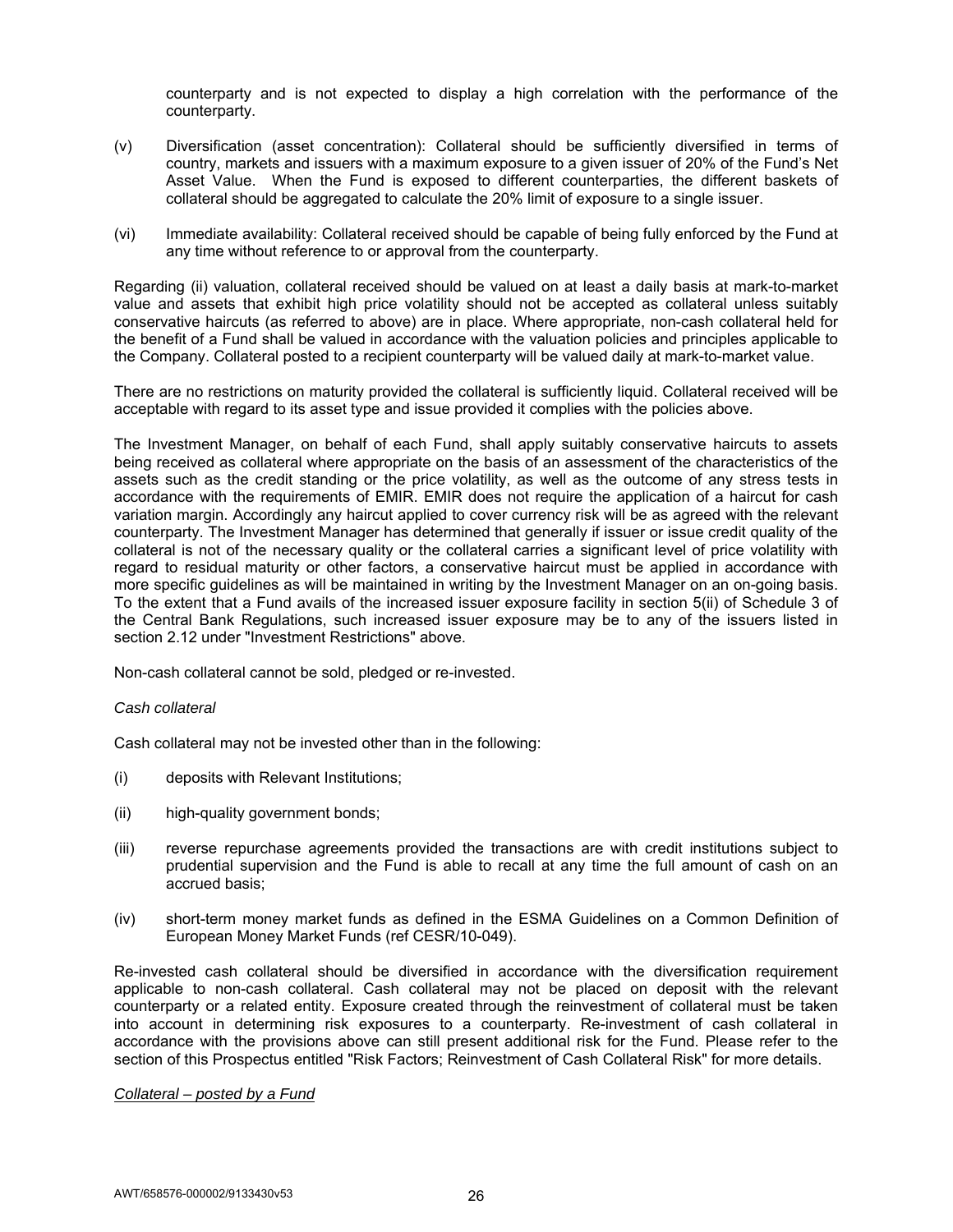Collateral posted to a counterparty by or on behalf of a Fund must be taken into account when calculating counterparty risk exposure. Collateral posted to a counterparty and collateral received by such counterparty may be taken into account on a net basis provided a Fund is able to legally enforce netting arrangements with the counterparty.

## **References to Ratings**

The European Union (Alternative Investment Fund Managers) (Amendment) Regulations 2014 (S.I. No. 379 of 2014) (the "**Amending Regulations**") transpose the requirements of the Credit Ratings Agencies Directive (2013/14/EU) ("**CRAD**") into Irish Law. CRAD aims to restrict the reliance on ratings provided by credit rating agencies and to clarify the obligations for risk management. In accordance with the Amending Regulations and the CRAD, notwithstanding anything else in this Prospectus, the Investment Manager shall not solely or mechanistically rely on credit ratings in determining the credit quality of an issuer or counterparty.

## **References to Benchmarks**

Certain Funds may refer to indices within the Supplement of the relevant Funds. These indices may be referenced for various purposes including, but not limited to (i) operating as a reference benchmark which the Fund seeks to outperform; and (ii) relative VaR measurement. The particular purpose of the relevant index shall be clearly disclosed in the relevant Supplement. Where an index is used for the purposes of (i) above this will not constitute use of an index within the meaning of Article 3 (1)(7)(e) of the Benchmark Regulation unless the relevant Supplement (in particular as part of its investment policy or strategy) defines constraints on the asset allocation of the portfolio in relation to the index (e.g. an investment restriction that the Fund must invest only in components of the index or must be partially invested in line with the index composition). Other references to indices, including for example for the purposes of relative VaR measurement as outlined at (ii) above, may not constitute use of an index within the meaning of Article 3 (1)(7)(e) of the Benchmark Regulation. Shareholders should note that the Company and/or its distributors may from time to time refer to other indices in marketing literature or other communications purely for financial or risk comparison purposes. However, unless such indices are referred to as such in the Supplement of the Fund they are not formal benchmarks against which the Fund is managed.

Where relevant, the Company shall put in place written plans, in accordance with Article 28(2) of the Benchmark Regulation, detailing the actions it will take in the event that any index it uses for any Fund in accordance with Article 3 (1)(7)(e) of the Benchmark Regulation materially changes or ceases to be provided. These written plans shall detail the steps the Company will take to nominate a suitable alternative index.

#### **Sustainability Related Disclosures**

The EU has introduced a series of legal measures (the primary one being SFDR) requiring firms that manage EU-domiciled investment funds (such as the Company) to provide transparency on how they integrate sustainability considerations into their investment processes.

This section of the Prospectus has been prepared for the purpose of meeting the specific financial product-level disclosure requirements contained in SFDR. Investors should note that the regulatory technical standards specifying the details of the content and presentation of the information to be disclosed pursuant to SFDR have been delayed, and will not be issued by the time that the general SFDR disclosure obligations become effective. Nevertheless, the European Commission has recommended that from the effective date of SFDR, financial market participants should seek to comply with the specific disclosure obligations in SFDR that are reliant on regulatory technical standards on a "high-level, principles-based approach".

The Company will therefore seek to comply on a best efforts basis with the relevant disclosure obligations, and makes this disclosure as a means of achieving this objective. This section of the Prospectus may subsequently be reviewed and updated when the relevant regulatory technical standards come into effect, and/or to take account of the provisions of the Taxonomy Regulation which separately take effect on 1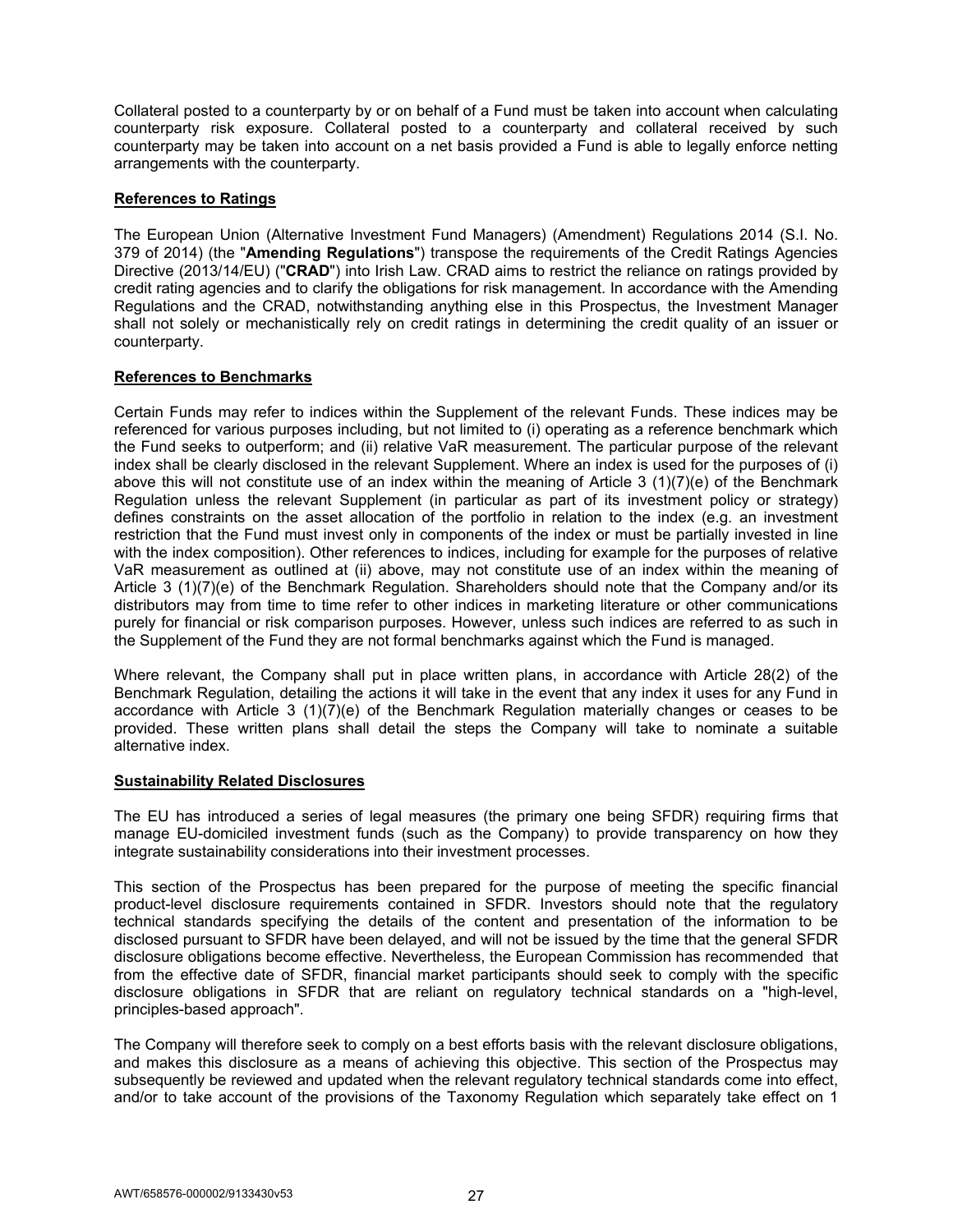## January 2022.

### SFDR Fund Classification

For SFDR purposes each Fund is classified as either (i) a Mainstream Fund; (ii) an ESG Orientated Fund; or (iii) a Sustainable Investment Fund.

If a Fund is classified as either an ESG Orientated Fund or a Sustainable Investment Fund, a clear indication of this classification (along with additional SFDR-related disclosure) will be made in the relevant Supplement or the Information Card for the relevant Fund.

The Investment Manager evaluates Sustainability Risks and other ESG risk factors alongside other risks as a central part of its investment process and believes that strong performance over time depends on investing responsibly. In the Investment Manager's view, companies with a strong and/or improving record on ESG are more likely to provide excess returns to investors over time. The Investment Manager incorporates ESG factors into its investment considerations as follows:

- Negative Screening: funds managed by the Investment Manager exclude companies marked as 'excluded' on Norwegian Government Pension Fund Global's ("**NBIM**") 'Observation and Exclusion of Companies' list. The Investment Manager has adopted NBIM's guidelines for exclusion and observation, which can be found at https://www.nbim.no/en/the-fund/responsibleinvestment/exclusion-of-companies/;
- ESG Integration: the Investment Manager includes issues surrounding the environment, corporate governance and social responsibility as part of its investment process, recognising that ESG issues have an impact on the risk-return profile of bonds and equities. The Investment Manager systematically includes ESG criteria as part of its fundamental, bottom-up investment process through a company scorecard. This pertains to all of its equity and fixed income funds, and all discretionary mandates. Additionally, the total weighting of ESG in the Investment Manager's proprietary investment process is equal across all of its funds and strategies;
- Corporate Governance Criteria: the Investment Manager wants companies in which it invests to follow principles of good corporate governance. In Norway these principles have been organized in the 'Norwegian Code of Practice for Corporate Governance' issued by the Norwegian Corporate Governance Board (NCGB/NUES). More information on this code can be found at https://nues.no/thenorwegian-code-of-practice-for-corporate-governance-2/;
- Environmental Criteria: the Investment Manager recognises that environmental issues have a significant financial impact for businesses and that companies stand to gain by introducing new and sustainable solutions to environmental problems and producing electricity from renewable energy in a cost-effective manner. Over time, the Investment Manager believes that carbon pricing is likely to increase the financial cost of greenhouse gas emissions and that companies which are pro-active in this regard are likely to avoid costs in the future. The Investment Manager believes that businesses should work to reduce their overall amount of waste and should try to minimise their direct pollution of air and water. The Investment Manager's assessment of environmental impact is both absolute and relative. For instance, in its ESG score for an oil company, the Investment Manager will consider the negative impact of a company's carbon footprint, but also assess the relative carbon intensity of the company's oil production compared to that of its peers. This ensures that rewarded companies are those which are best in their sector (best-in-class), but also recognises the direct impact of the company's activities;
- Social Responsibility: the Investment Manager believes that businesses should act responsibly, that companies should follow local laws and regulations and that their operations should not breach the rights of workers, customers or local communities;
- Engagement: the Investment Manager engages with companies as an active owner and its engagement with companies is an extension of how it integrates ESG factors into its investment process. The Investment Manager analyses relevant ESG factors for each of its portfolio companies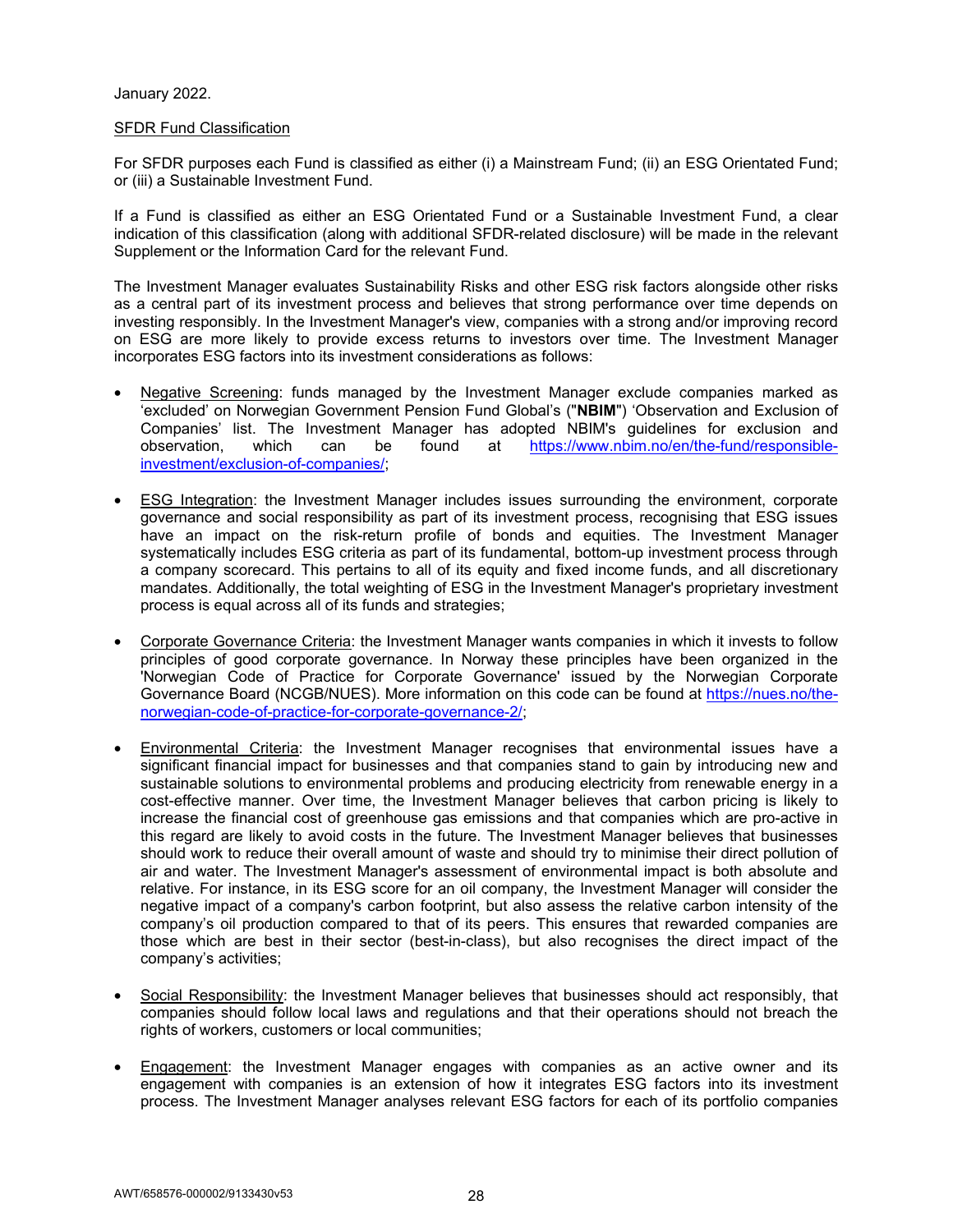and engages with senior management and members of the board through voting and/or dialogue. The Investment Manager believes that engagement with its portfolio companies contributes to better risk adjusted returns; and

• United Nations' 'Principles for Responsible Investments: the Investment Manager is also a signatory to these principles, which commit the Investment Manager to including ESG in its investment analysis, being active owners, seeking ESG disclosures, promoting acceptance of the principles, working to enhance effectiveness in its implementation, and reporting on its activities. The Investment Manager is a member of Norsif, the Norwegian financial industry forum for responsible and sustainable investments.

For more information on the Investment Manager's ESG policy, investors should visit: www.arctic.com/aam.

## **Borrowing and Lending Powers**

The Company may not borrow money except insofar as is permitted under the Regulations.

The Company may borrow, for the account of a Fund, up to 10% of the net assets of a Fund and the assets of such Fund may be charged as security for any such borrowings provided that such borrowing is only for temporary purposes. The Company may acquire foreign currency by means of a back to back loan agreement(s). Foreign currency obtained in this manner is not classified as borrowing for the above mentioned 10% limit provided that the offsetting deposit (a) is denominated in the Base Currency of the Fund and (b) equals or exceeds the value of the foreign currency loan outstanding.

The Company may not carry out uncovered sales of transferable securities, money market instruments and other financial instruments.

The Company may not borrow for investment purposes.

Without prejudice to the powers of the Company to invest in transferable securities, the Company may not lend to, or act as guarantor on behalf of third parties.

Any special borrowing restrictions relating to a Fund will be formulated by the Directors at the time of the creation of a Fund and set out in the relevant Supplement. There are no special borrowing restrictions currently in operation.

## **Charges and Expenses**

When a Fund invests in the shares of other UCITS or collective investment undertakings or both and those other UCITS or collective investment undertakings are managed, directly or by delegation, by the Investment Manager or by any other company with which the Investment Manager is linked by common management or control, or by a substantial direct or indirect holding, the Investment Manager or other company shall not charge subscription or repurchase fees on account of the investment of the Fund in the shares of such other UCITS or collective investment undertakings or both, as the case may be.

If a Fund invests a substantial proportion of its net assets in other UCITS or collective investment undertakings or both, the maximum level of the management fees that may be charged to the Fund by the other UCITS or collective investment undertakings or both, as the case may be, will be set out in the relevant Supplement. Details of such fees will also be contained in the Company's annual report.

## **Dividend Policy**

The Directors decide the dividend policy and arrangements relating to each Fund and details are set out where applicable in the relevant Supplement. Under the Constitution, the Directors are entitled to declare dividends out of the relevant Fund being: (i) the accumulated revenue (consisting of all revenue accrued including interest and dividends) less expenses and/or (ii) realised and unrealised accumulated capital gains on the disposal/valuation of investments less realised and unrealised accumulated capital losses of the relevant Fund. The Directors may satisfy any dividend due to Shareholders in whole or in part by distributing to them in specie any of the assets of the relevant Fund, and in particular any investments to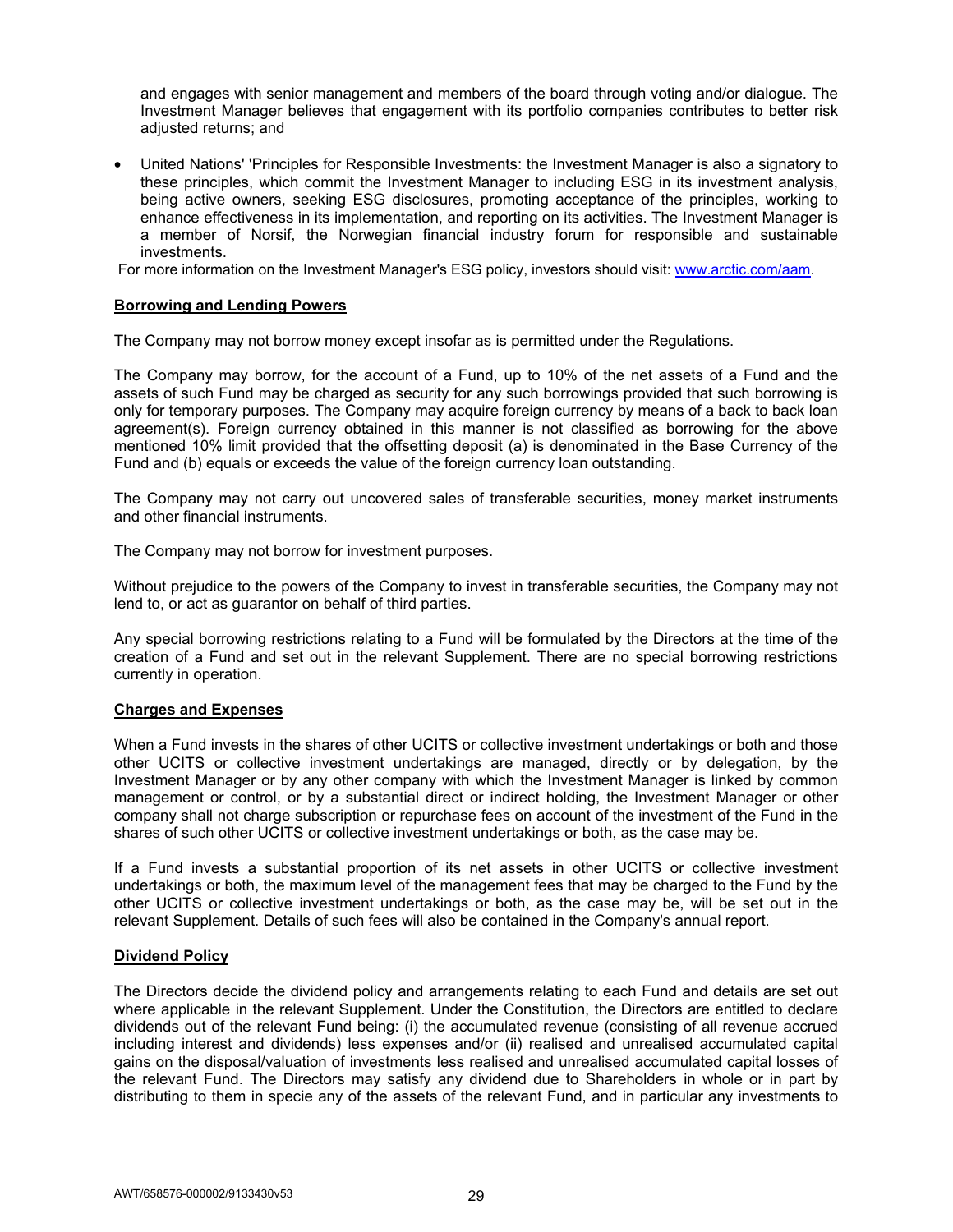which the relevant Fund is entitled. In selecting these investments the Directors will consult with the Depositary to ensure that the remaining Shareholders are not disadvantaged. A Shareholder may require the Company instead of transferring any assets in specie to him, to arrange for a sale of the assets and for payment to the Shareholder of the net proceeds of same. The Company will be obliged and entitled to deduct an amount in respect of Irish taxation from any dividend payable to a Shareholder in any Fund who is or is deemed to be an Irish Resident Shareholder and pay such sum to the Irish Tax Authorities.

Dividends not claimed within six years from their due date will lapse and revert to the relevant Fund.

Dividends payable to Shareholders will be paid by electronic transfer to the bank account designated by the Shareholder in which case the dividend will be paid at the expense of the payee and will be paid within four months of the date the Directors declared the dividend.

Investors should note that any dividend income being paid out by a Fund and held in the relevant Subscriptions/Redemptions Account shall remain an asset of the relevant Fund until such time as the income is released to the investor and that during this time the investor will rank as a general unsecured creditor of the Company (in respect of the relevant Fund).

The dividend policy for each Fund is set out in the Supplement for the relevant Fund.

## **Use of Subscriptions/Redemptions Accounts**

The Company operates a separate Subscriptions/Redemptions Account for each Fund in accordance with the Central Bank Rules. Accordingly, monies in the Subscriptions/Redemptions Accounts are deemed assets of the relevant Funds and shall not have the protection of the Investor Money Regulations. It should be noted however that the Depositary will monitor the Subscriptions/Redemptions Accounts in performing its cash monitoring obligations and ensuring effective and proper monitoring of the relevant Fund's cash flows in accordance with its obligations as prescribed under UCITS V. There nonetheless remains a risk for investors to the extent that monies are held by the Company in a Subscriptions/Redemptions Account for the account of a Fund at a point where such Fund becomes insolvent. In respect of any claim by an investor in relation to monies held in a Subscriptions/Redemptions Account, the investor shall rank as an unsecured creditor of the Company (in respect of the relevant Fund).

## **Share Class Hedging**

Shareholders of Shares denominated in a currency other than the Base Currency of the relevant Fund ("**Non-Base Currency Shares**") will be subject to the risk that the value of their Non-Base Currency Shares will fluctuate against the Base Currency Shares. The Company may, in respect of the Fund in question, at the discretion of the Investment Manager, attempt to reduce or minimise the effect of fluctuations in the exchange rate on the value of the Non-Base Currency Shares. Any profit and loss resulting from FX hedging will be allocated only to the Non-Base Currency Share Class to which the specific hedge relates (therefore currency exposures of different Non-Base Currency Shares may not be combined or offset and currency exposures of assets of the relevant Fund may not be allocated to separate Classes). Due to the foregoing, each Class may differ from each other in their overall performance. The Investment Manager will limit hedging to the extent of the relevant hedged Class currency exposure and shall monitor such hedging on at least a monthly basis. Where the value of transactions in place in respect of the relevant hedged Class is more or less than 100% of the Net Asset Value of the relevant Class, the Investment Manager shall keep the situation under review and will ensure that under-hedged positions do not fall short of 95% and over-hedged positions do not exceed 105%. Under-hedged positions and positions materially in excess of 100% of the Net Asset Value of the relevant hedged Class will not be carried forward from month to month. While it is not the intention of the Funds, over-hedged or under-hedged positions may arise due to factors outside the control of the relevant Fund. In addition, the Company may hedge the currency exposure arising from investment in assets denominated in a currency other than the Base Currency.

Subject to the above, each Fund will be charged with the liabilities, expenses, costs and charges of the Company attributable to that Fund, and within the Funds charges will be allocated between Classes in accordance with the terms of issue of Shares of those Classes. Any assets, liabilities, expenses, costs or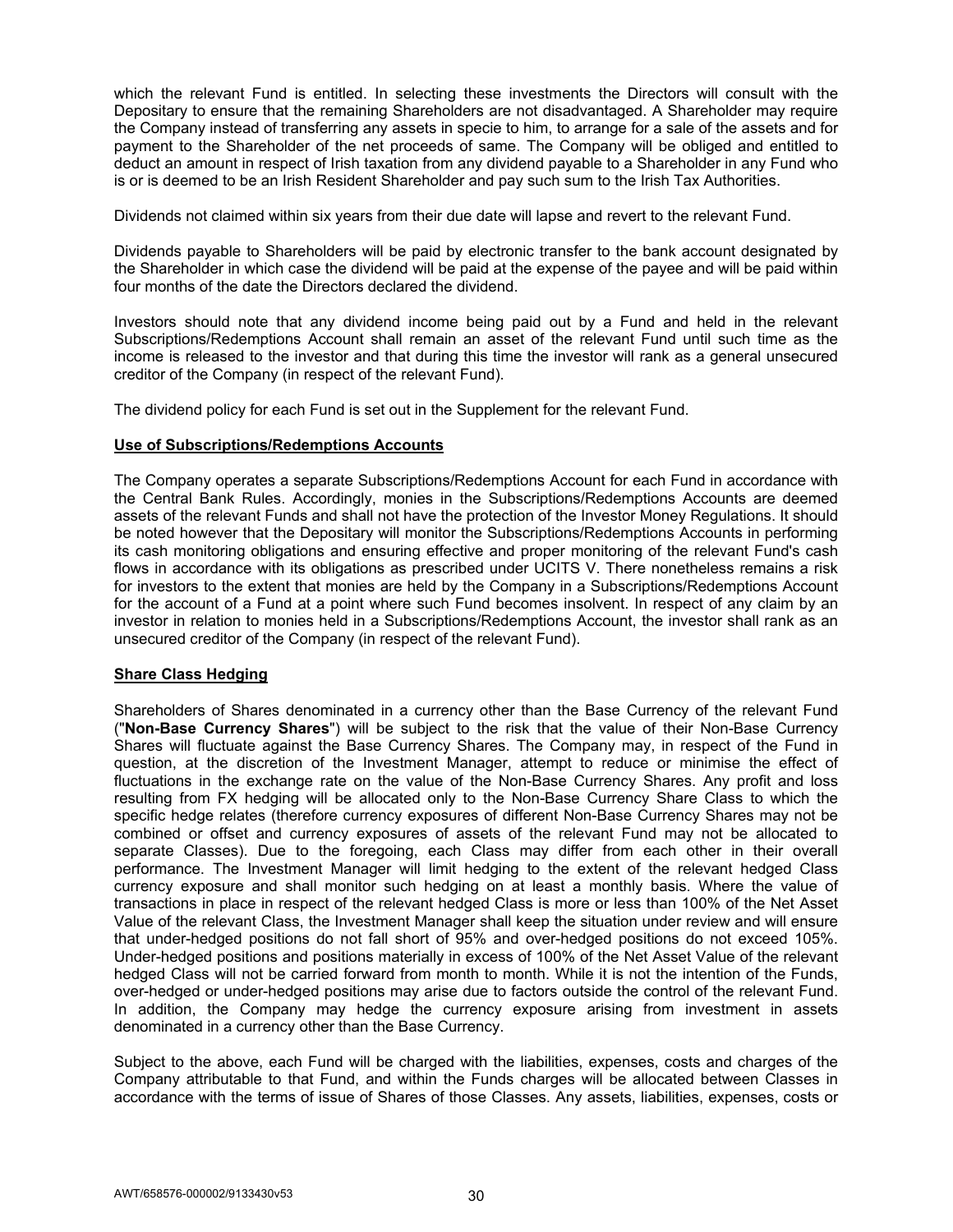charges not attributable to a particular Fund may be allocated by the Directors in a manner which they believe is fair to the Shareholders generally. This allocation will normally be pro rata to the Net Asset Value of the relevant Funds. To the extent that hedging is successful for a particular Class, the performance of the Class is likely to move in line with the performance of the underlying assets, with the result that investors in that Class will not gain/lose if, in the case of currency hedging, the Class currency falls/rises against the Base Currency.

However, notwithstanding the above, no such hedging will take place in respect of a Fund unless otherwise specified in the relevant Supplement(s).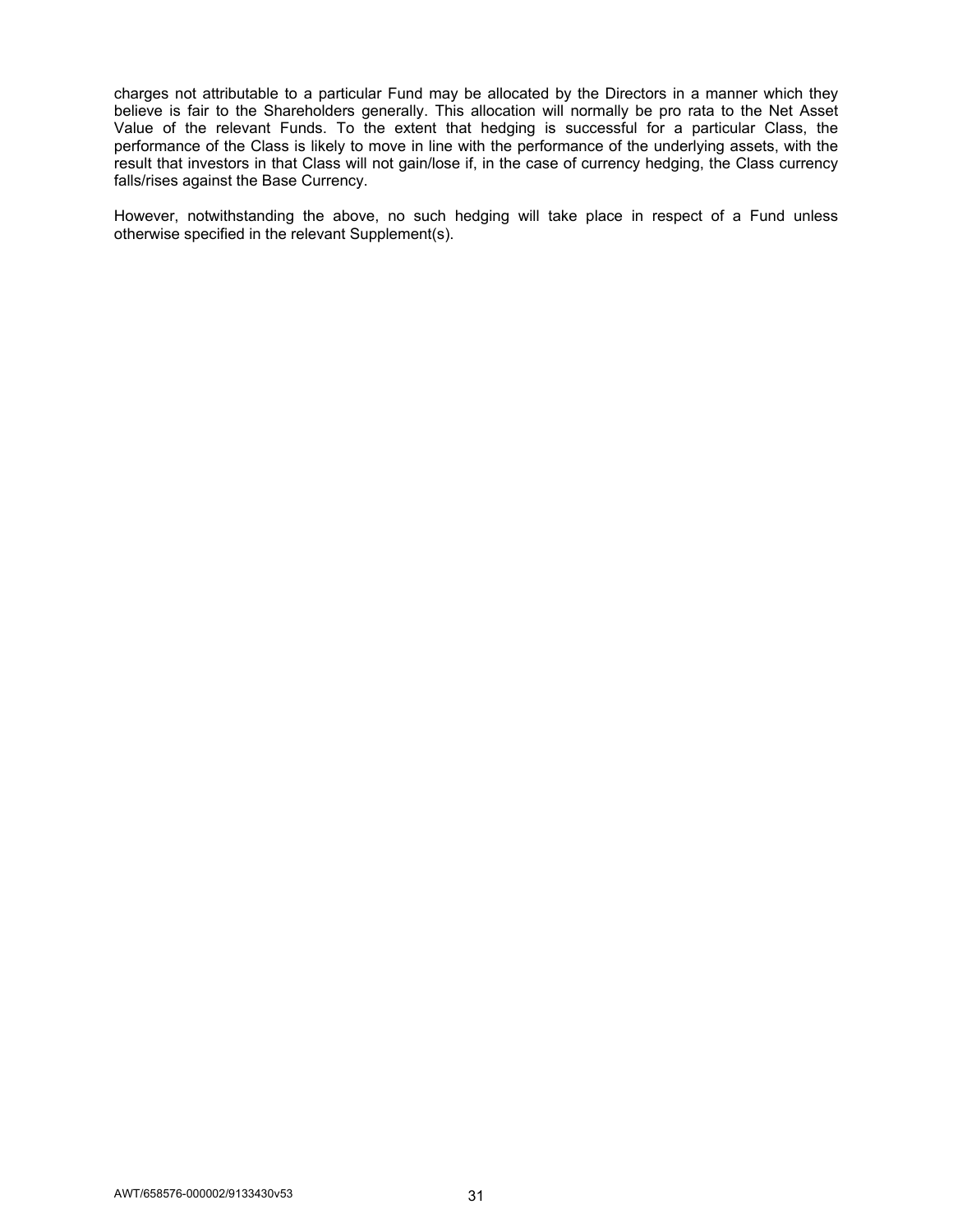## *RISK FACTORS*  **\_\_\_\_\_\_\_\_\_\_\_\_\_\_\_\_\_\_\_\_\_\_\_\_\_\_\_\_\_\_\_\_\_\_\_\_\_\_\_\_\_\_\_\_\_\_\_\_\_\_\_\_\_\_\_\_\_\_\_\_\_\_\_\_\_\_\_\_\_\_\_\_\_\_\_\_\_\_\_\_\_\_\_**

**\_\_\_\_\_\_\_\_\_\_\_\_\_\_\_\_\_\_\_\_\_\_\_\_\_\_\_\_\_\_\_\_\_\_\_\_\_\_\_\_\_\_\_\_\_\_\_\_\_\_\_\_\_\_\_\_\_\_\_\_\_\_\_\_\_\_\_\_\_\_\_\_\_\_\_\_\_\_\_\_\_\_\_**

The discussion below is of general nature and is intended to describe various risk factors which may be associated with an investment in the Shares of a Fund. The following are a number of risk factors which may be associated with an investment in the Shares of a Fund to which the attention of investors is drawn. See also the relevant Supplement for a discussion of any additional risks particular to Shares of that Fund. However, these are not intended to be exhaustive and there may be other considerations that should be taken into account in relation to an investment. Investors should consult their own advisors before considering an investment in the Shares of a particular Fund.

No investment should be made in the Shares of a particular Fund until careful consideration of all those factors has been made.

# *1.* **General**

The investments of the Company in securities are subject to normal market fluctuations and other risks inherent in investing in securities. **The value of investments and the income from them, and therefore the value of and income from Shares relating to each Fund can go down as well as up and an investor may not get back the amount he invests.** Changes in exchange rates between currencies or the conversion from one currency to another may also cause the value of the investments to diminish or increase. **An investment in Shares should be viewed as long term. An investment in a Fund should not constitute a substantial proportion of an investment portfolio and may not be appropriate for all investors.** 

Due to adverse market movements the Fund may become valueless.

Subject to the investment restrictions applicable to the relevant Fund, the Fund may invest a portion of its assets in unquoted investments. Such investments will be valued at the probable realisation value as determined in accordance with the provisions set out in the Calculation of Net Asset Value/Valuation of Assets section below. Estimates of the probable realisation value of such investments are inherently difficult to establish and are the subject of substantial uncertainty. The Company may consult the Investment Manager with respect to the valuation of unquoted investments. There is an inherent conflict of interest between the involvement of the Investment Manager in determining the valuation price of a Fund's investments and the Investment Manager's other responsibilities.

The income and gains of a Fund from its assets may suffer withholding tax which may not be reclaimable in the countries where such income and gains arise. If this position changes in the future and the application of a lower rate results in a repayment to the relevant Fund, the Net Asset Value will not be re-stated and the benefit will be allocated to the existing Shareholders of the relevant Fund pro rata at the time of repayment.

Where a Fund enters into stocklending arrangements for Efficient Portfolio Management purposes there are risks in the exposure to market movements if recourse has to be had to collateral, or if there is fraud or negligence on the part of the lending agent. In addition there is an operational risk associated with marking to market daily valuations and there are the potential stability risks of providers of collateral. The principal risk in such stocklending arrangements is the insolvency of the borrower. In this event the Company could experience delays in recovering its securities and such event could possibly result in capital losses.

### *2.* **Market Risk**

 Some of the recognised exchanges on which each Fund may invest may prove to be illiquid or highly volatile from time to time and this may affect the price at which each Fund may liquidate positions to meet repurchase requests or other funding requirements. Potential investors should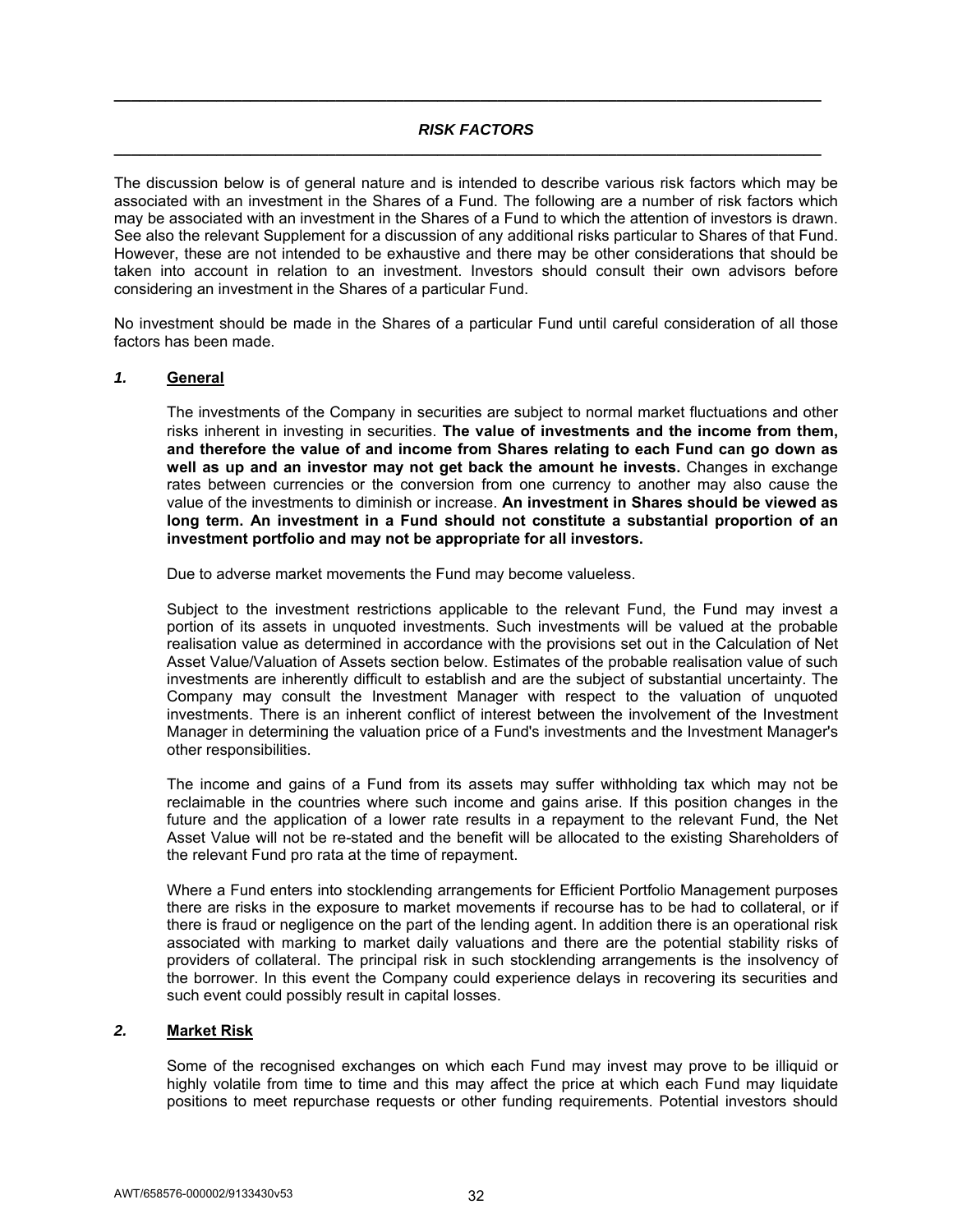also note that the securities of small capitalisation companies are less liquid and this may result in fluctuations in the price of the Shares of the relevant Fund.

# *3.* **Currency Risk**

The Net Asset Value per Share will be computed in the base currency of the relevant Fund, whereas each Fund's investments may be acquired in a wide range of currencies, some of which may be affected by currency movements of a more volatile nature than those of developed countries and some of which may not be freely convertible. It may not be possible or practical to hedge against the consequent currency risk exposure and in certain instances the Investment Manager may consider it desirable not to hedge against such risk.

A Fund may enter into currency exchange transactions and/or use derivatives (at a Fund level or, in certain circumstances, at a Class level) to seek to protect against fluctuation as a result of changes in currency exchange rates. Although these transactions are intended to minimise the risk of loss due to a decline in the value of the hedged currency, they also limit any potential gain that might be realised should the value of the hedged currency increase. The precise matching of the relevant contract amounts and the value of the securities involved will not generally be possible because the future value of such securities will change as a consequence of market movements in the value of such securities between the date when the relevant contract is entered into and the date when it matures. The successful execution of a hedging strategy cannot be assured. It may not be possible to hedge against generally anticipated exchange fluctuations at a price sufficient to protect the assets from the anticipated decline in value as a result of such fluctuations.

## *4.* **Currency Hedging at Class Level Risk**

Hedging activity at Class level may expose the Fund to cross contamination risk as it may not be possible to ensure (contractually or otherwise) that a counterparty's recourse in any such arrangements is limited to the assets of the relevant Class. Although the costs, gains and losses of the currency hedging transactions will accrue solely to the relevant Class, investors are nonetheless exposed to the risk that currency hedging transactions undertaken in one Share Class may impact negatively on another Class, particularly where (pursuant to EMIR) such currency hedging transactions require the Fund to post collateral (i.e. initial or variation margin). Any such collateral is posted by a Fund and at the Fund's risk (rather than by the Class and at the risk of the Class only because the Class does not represent a segregated portion of the Fund's assets) thus exposing investors in other Classes to a proportion of this risk.

## *5.* **Valuation Risk**

A Fund may invest a limited proportion of its assets in unquoted securities. Such investment will be valued at the probable realisation value as determined in accordance with the valuation provisions set out in the "Calculation of Net Asset Value/Valuation of Assets" section below. Estimates of the fair value of such investments are inherently difficult to establish and are the subject of substantial uncertainty. Each Fund may, for the purpose of Efficient Portfolio Management, engage in derivative instruments in which case there can be no assurance that the valuation as determined in accordance with the valuation provisions set out in the "Calculation of Net Asset Value/Valuation of Assets" section below reflects the exact amount at which the instrument may be "closed out".

## *6.* **Leverage Risk**

A Fund's possible use of borrowing, leverage or derivative instruments may result in certain additional risks. Leveraged investments, by their nature, increase the potential loss to investors resulting from any depreciation in the value of such investments. Consequently, a relatively small price movement in the security underlying a leveraged instrument may result in a substantial loss to the Fund.

## *7.* **Depositary Risk**

If a Fund invests in assets that are financial instruments that can be held in custody ("**Custody Assets**"), the Depositary is required to perform full safekeeping functions and will be liable for any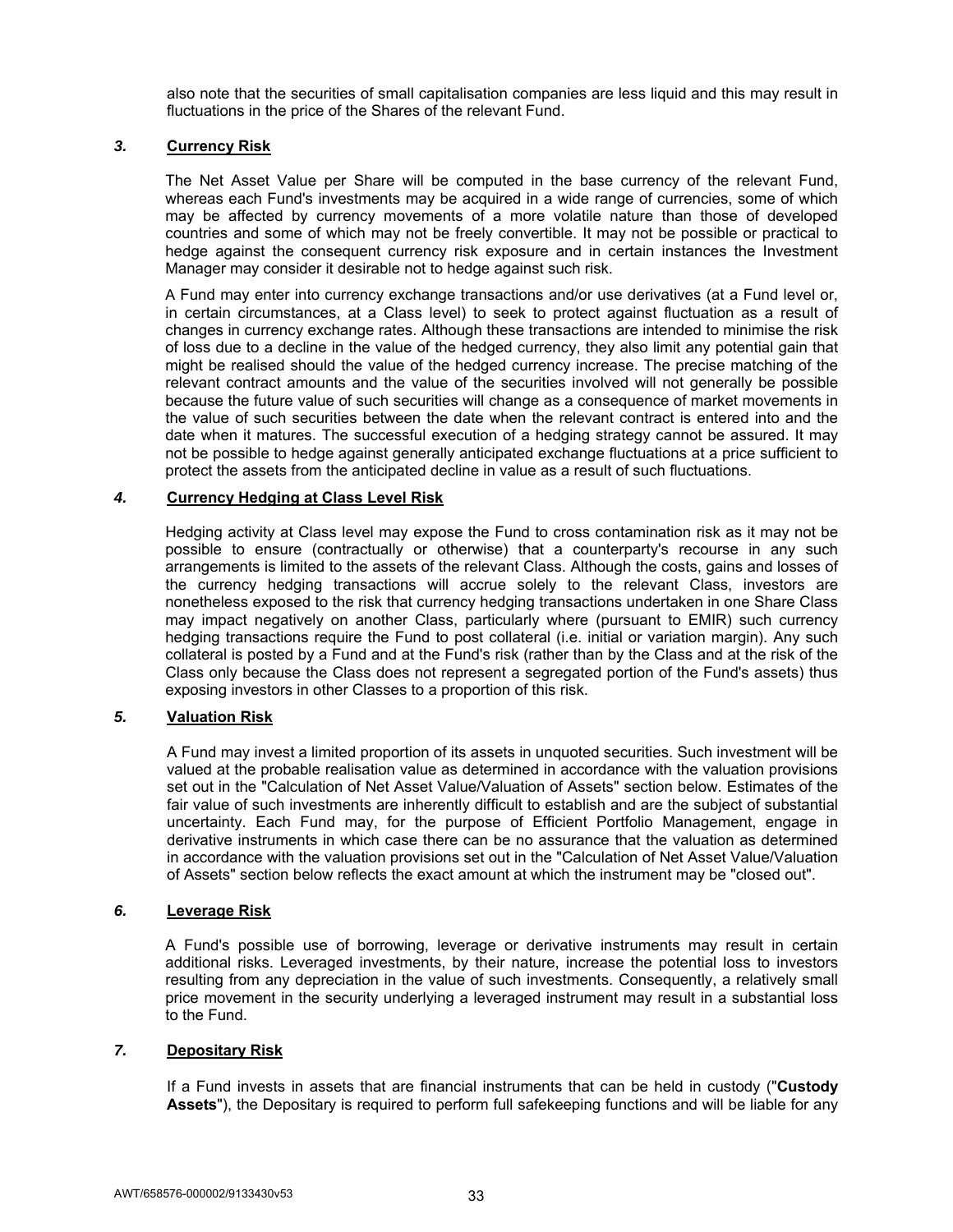loss of such assets held in custody unless it can prove that the loss has arisen as a result of an external event beyond its reasonable control, the consequences of which would have been unavoidable despite all reasonable efforts to the contrary. In the event of such a loss (and the absence of proof of the loss being caused by such an external event), the Depositary is required to return identical assets to those lost or a corresponding amount to the Fund without undue delay.

If a Fund invests in assets that are not financial instruments that can be held in custody ("**Non-Custody Assets**"), the Depositary is only required to verify the Fund's ownership of such assets and to maintain a record of those assets which the Depositary is satisfied that the Fund holds ownership of. In the event of any loss of such assets, the Depositary will only be liable to the extent the loss has occurred due to its negligent or intentional failure to properly fulfil its obligations pursuant to the Depositary Agreement.

As it is likely that the Funds may each invest in both Custody Assets and Non-Custody Assets, it should be noted that the safekeeping functions of the Depositary in relation to the respective categories of assets and the corresponding standard of liability of the Depositary applicable to such functions differs significantly.

The Funds enjoy a strong level of protection in terms of Depositary liability for the safekeeping of Custody Assets. However, the level of protection for Non-Custody Assets is significantly lower. Accordingly, the greater the proportion of a Fund invested in categories of Non-Custody Assets, the greater the risk that any loss of such assets that may occur may not be recoverable. While it will be determined on a case-by-case whether a specific investment by the Fund is a Custody Asset or a Non-Custody Asset, generally it should be noted that OTC derivatives traded by a Fund will be Non-Custody Assets. There may also be other asset types that a Fund invests in from time to time that would be treated similarly. Given the framework of depositary liability under UCITS V, these Non-Custody Assets, from a safekeeping perspective, expose the Fund to a greater degree of risk than Custody Assets, such as publicly-traded equities and bonds.

## *8.* **Counterparty and Broker Credit Risk**

A Fund may be exposed to the credit risk of its counterparties or the brokers and dealers and exchanges through which, it deals, whether it engages in exchange-traded or off-exchange transactions. The Fund may be subject to risk of loss of its assets held by a broker in the event of the broker's bankruptcy, the bankruptcy of any clearing broker through which the broker executes and clears transactions on behalf of the Fund, or the bankruptcy of an exchange clearing house.

## *9.* **Cross-liability between Funds**

The Company is established as a segregated portfolio company. As a matter of Irish law, the assets of one Fund will not be available to satisfy the liabilities of another. However, the Company is a single legal entity which may operate or have assets held on its behalf or be subject to claims in other jurisdictions which may not necessarily recognise such segregation. There is no guarantee that the courts of any jurisdiction outside Ireland will respect the limitations on liability associated with segregated portfolio companies nor is there any guarantee that the creditors of one Fund will not seek to enforce such Fund's obligations against another Fund.

# *10.* **Subscriptions/Redemptions Accounts**

The Company operates a separate Subscriptions/Redemptions Account for each of the Funds. Monies in a Subscriptions/Redemptions Account are deemed assets of the relevant Fund and shall not have the protection of the Investor Money Regulations. There is a risk for investors to the extent that monies are held by the Company in a Subscriptions/Redemptions Account for the account of a Fund at a point where such Fund becomes insolvent. In respect of any claim by an investor in relation to monies held in a Subscriptions/Redemptions Account, the investor shall rank as an unsecured creditor of the Company (in respect of the relevant) Fund.

# *11.* **Investment in FDIs and Securities Financing Transactions**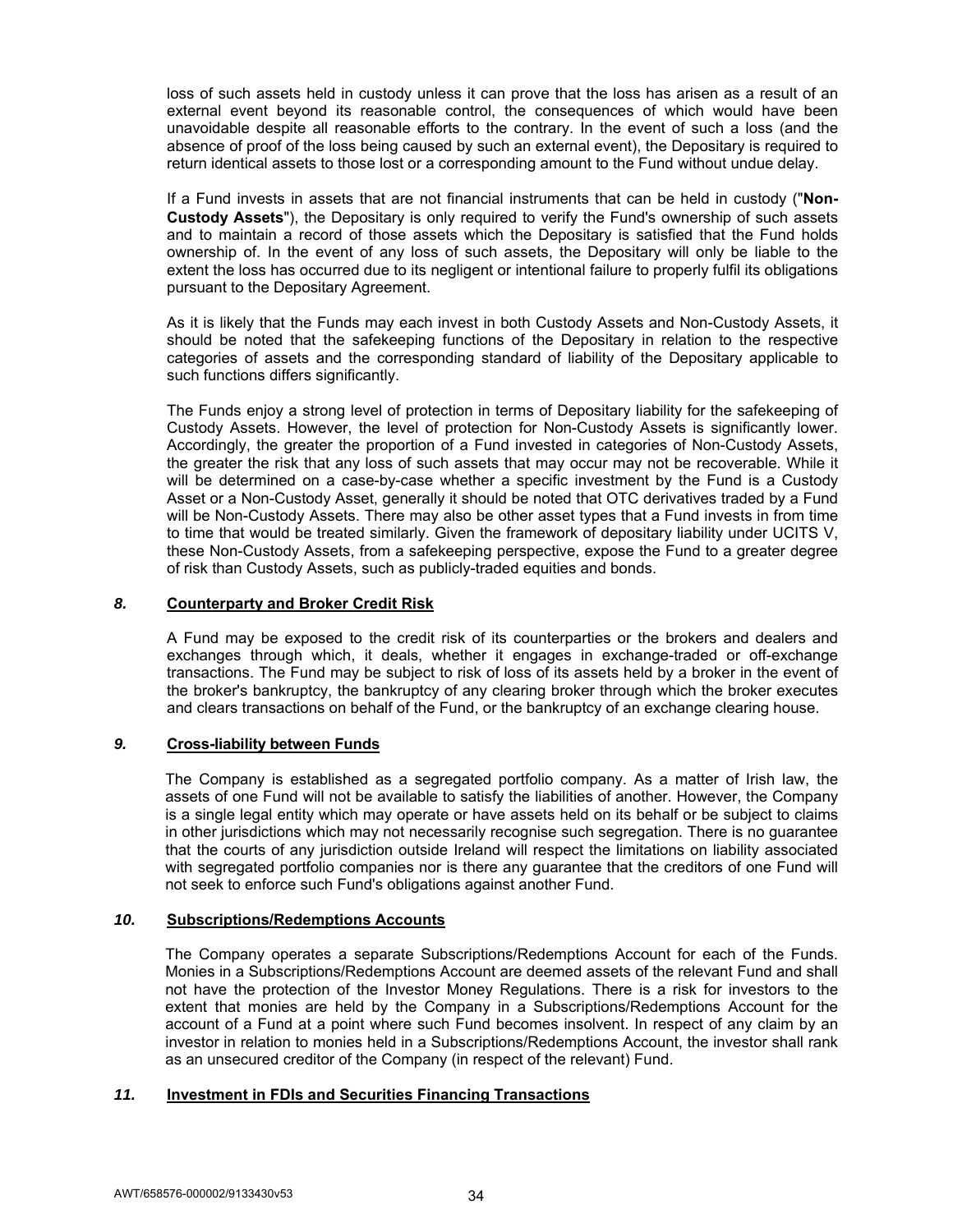*General:* While the prudent use of FDIs and Securities Financing Transactions can be beneficial, FDIs and Securities Financing Transactions also involve legal risks such as uncertainty in the applicability of laws, or the interpretation or enforceability of contracts or an action by court or regulatory body that could invalidate a derivative contract entered into by the Company. The prices of FDIs may be imperfectly correlated to the prices of the underlying securities, for example, because of transaction costs and interest rate movements. There may be transaction costs associated with the use of FDIs.

Securities Financing Transactions create several risks for the Company and its investors, including counterparty risk if the counterparty to a Securities Financing Transaction defaults on its obligation to return assets equivalent to the ones provided to it by the relevant Fund and liquidity risk if the Fund is unable to liquidate collateral provided to it to cover a counterparty default.

*Control and Monitoring***:** FDI products are highly specialised instruments that require investment techniques and risk analysis different from those associated with equity and fixed income securities. The use of derivative techniques requires an understanding of the FDI itself. In particular, the use and complexity of derivatives require the maintenance of adequate controls to monitor the transactions entered into, the ability to assess the risk that an FDI adds to a Fund and the ability to forecast the relative price, interest rate or currency rate movements correctly.

Legal Risk: The Company must comply with regulatory constraints or changes in the laws affecting it, the Shares, or the Investment Restrictions, which might require a change in the investment policy and objectives followed by a Fund. The derivative techniques which a Fund may use may also be subject to changes in law or regulations and/or regulatory action which may affect their value.

*Market Risk:* This is a general risk that applies to all investments meaning that the value of a particular derivative may change in a way which may be detrimental to a Fund's interests.

**Settlement Risk**: Some of the markets in which a Fund may effect derivative transactions are OTC or "interdealer" markets, which may be illiquid and are sometimes subject to larger spreads than exchange-traded derivative transactions. The participants in such markets are typically not subject to credit evaluation and regulatory oversight, which would be the case with members of "exchange-based" markets. This exposes the Fund to the risk that a counterparty will not settle a transaction in accordance with its terms and conditions because of a credit or liquidity problem with the counterparty. Delays in settlement may also result from disputes over the terms of the contract (whether or not bona fide) since such markets may lack the established rules and procedures for swift settlement of disputes among market participants found in "exchange-based" markets. These factors may cause a Fund to suffer a loss due to adverse market movements while replacement transactions are executed or otherwise.

*Liquidity Risk***:** Liquidity risk exists when a particular instrument is difficult to purchase or sell. If a derivative transaction is particularly large or if the relevant market is illiquid as is the case with many privately negotiated derivatives, it may not be possible to initiate a transaction or liquidate a position at an advantageous price, or at all.

*Counterparty Rating Downgrade Risk:* The Company, on behalf of a Fund, will enter into OTC derivative transactions and Securities Financing Transactions only with those counterparties that it believes to be sufficiently creditworthy. If a counterparty (which is not a Relevant Institution) engaged by the Company, in respect of a Fund, is subject to a credit rating downgrade, this could potentially have significant implications for the relevant Fund both from a commercial perspective and a regulatory perspective. Pursuant to the Central Bank Rules, a rating downgrade for a counterparty to an OTC derivative transaction or a Securities Financing Transaction to A-2 or below (or a comparable rating) shall require the relevant Fund without delay to conduct a new credit assessment of that counterparty. Regardless of the measures the Company, in respect of a Fund, may implement to reduce counterparty credit risk, there can be no assurance that a counterparty will not default or that the relevant Fund will not sustain losses on the transactions as a result.

*Counterparty Risk***:** The Company, on behalf of a Fund, may enter into transactions in OTC markets, which will expose the Fund to the credit of its counterparties and their ability to satisfy the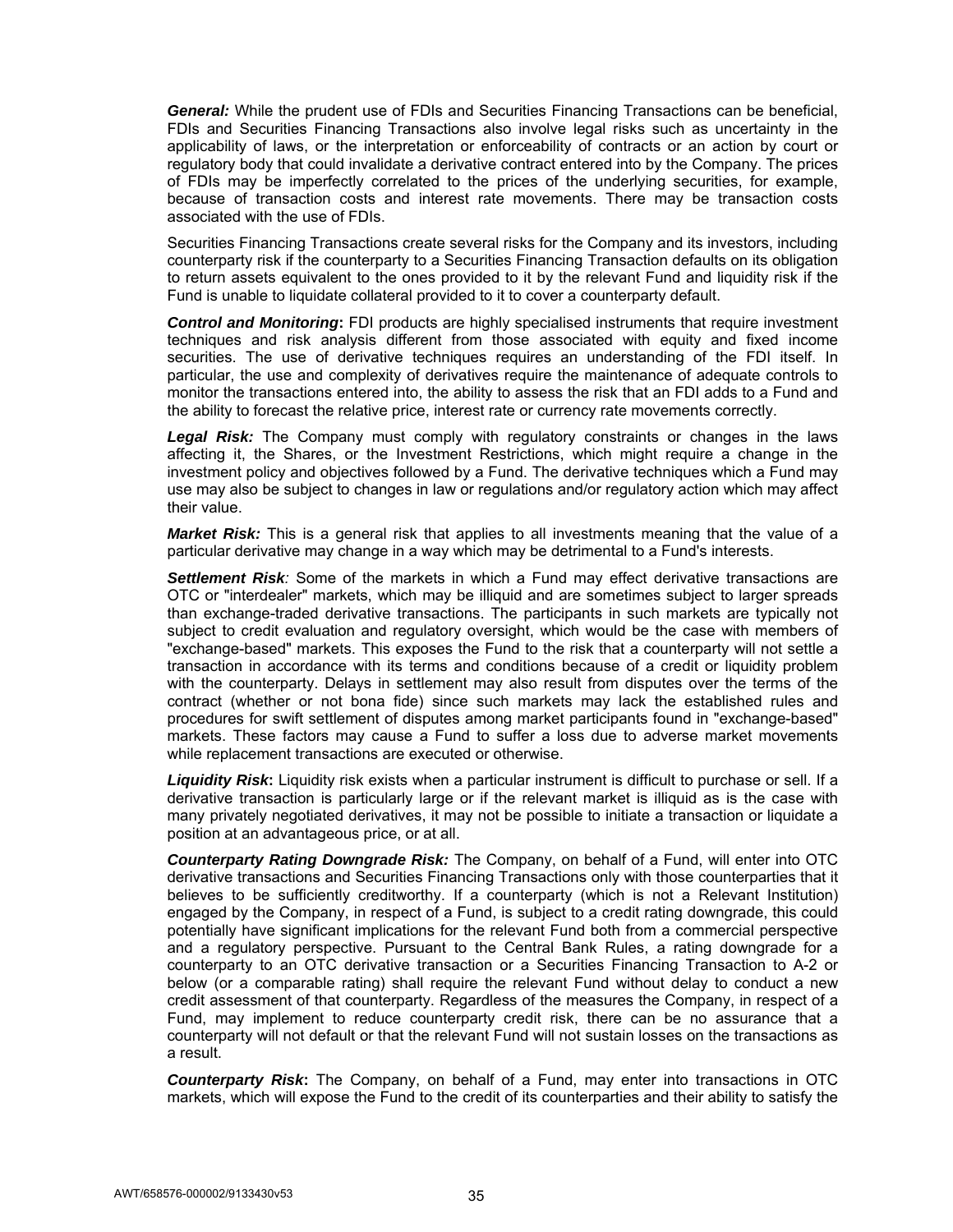terms of such contracts. In the event of the bankruptcy or insolvency of a counterparty, the Fund could experience delays in liquidating the position and significant losses, including declines in the value of its investment during the period in which the Company seeks to enforce its rights, inability to realise any gains on its investment during such period and fees and expenses incurred in enforcing its rights. There is also a possibility that the above agreements and derivative techniques are terminated due, for instance, to bankruptcy, supervening illegality or change in the tax or accounting laws relative to those at the time the agreement was originated. In such circumstances, investors may be unable to recover any losses incurred. Derivative contracts such as swaps entered into by the Company on behalf of a Fund on the advice of the Investment Manager involve credit risk, that could result in a loss to the relevant Fund.

**Credit Risk:** Funds will be exposed to a credit risk in relation to the counterparties with whom they transact or place margin or collateral in respect of transactions in derivative instruments. To the extent that a counterparty defaults on its obligation and the Fund is delayed or prevented from exercising its rights with respect to the investments in its portfolio, it may experience a decline in the value of its position, lose income and incur costs associated with asserting its rights. Regardless of the measures the Fund may implement to reduce counterparty credit risk, however, there can be no assurance that a counterparty will not default or that the Fund will not sustain losses on the transactions as a result.

**Collateral Risk:** Collateral or margin may be passed by the Fund to a counterparty or broker in respect of OTC transactions or Securities Financing Transactions. Assets deposited as collateral or margin with brokers may not be held in segregated accounts by the brokers and may therefore become available to the creditors of such brokers in the event of their insolvency or bankruptcy.

**Other Risks:** Other risks in using derivatives include the risk of differing valuations of derivatives arising out of different permitted valuation methods and the inability of derivatives to correlate perfectly with underlying securities, rates and indices. Many derivatives, in particular OTC derivatives, are complex and often valued subjectively and the valuation can only be provided by a limited number of market professionals which often are acting as counterparties to the transaction to be valued. Inaccurate valuations can result in increased cash payment requirements to counterparties or a loss of value to a Fund. The value of any OTC derivatives shall be the value obtained from the counterparty or another party and shall be valued daily. Such valuations will be approved or verified at least weekly by a party independent of the counterparty who may either be the Investment Manager or another party who has been approved for such purpose by the Depositary. FDIs do not always perfectly or even highly correlate or replicate the value of the securities, rates or indices they are designed to replicate. Consequently, a Fund's use of derivative techniques may not always be an effective means of, and sometimes could be counterproductive to, following such Fund's investment objective.

## *12.* **OTC Markets Risk**

Where any Fund acquires securities on OTC markets, there is no guarantee that the Fund will be able to realise the fair value of such securities due to their tendency to have limited liquidity and comparatively high price volatility.

# *13.* **Futures and Options**

The investment policies of a Fund may permit the Investment Manager to make use of futures and options for Efficient Portfolio Management purposes, for hedging purposes or to gain or reduce market risk efficiently. Due to the nature of futures, cash to meet margin monies will be held by a broker with whom the Fund has an open position. In the event of the insolvency or bankruptcy of the broker, there can be no guarantee that such monies will be returned to the Fund. On execution of an option, a Fund may pay a premium to a counterparty. In the event of the insolvency or bankruptcy of the counterparty, the option premium may be lost in addition to any unrealised gains where the contract is in the money.

## *14.* **Reinvestment of Cash Collateral**

As a Fund may reinvest cash collateral received, subject to the conditions and within the limits laid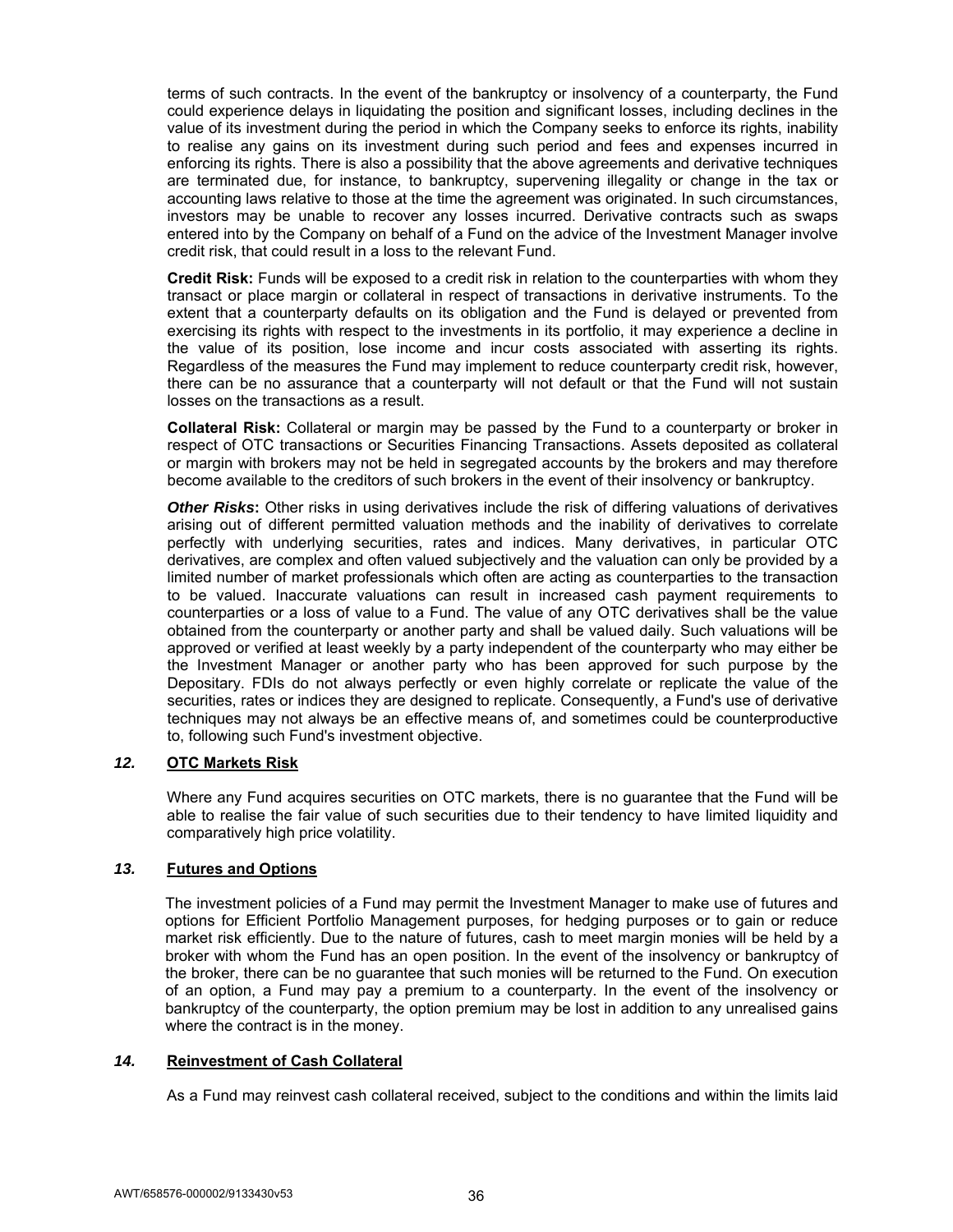down by the Central Bank, a Fund reinvesting cash collateral will be exposed to the risk associated with such investments, such as failure or default of the issuer of the relevant security.

## *15.* **Efficient Portfolio Management Risk**

The Company on behalf of a Fund may employ techniques and instruments relating to Transferable Securities, Money Market Instruments and/or other financial instruments (including FDI and Securities Financing Transactions) in which it invests for Efficient Portfolio Management purposes. Many of the risks attendant in utilising derivatives, as disclosed above, will be equally relevant when employing such Efficient Portfolio Management techniques. In addition, particular attention is drawn to the sub-sections entitled "Credit Risk" and "Collateral Risk". Investors should also be aware that from time to time, a Fund may engage with repurchase/reverse repurchase agreements counterparties and/or stock lending agents that are related parties to the Depositary or other service providers of the Company. Such engagement may on occasion cause a conflict of interest with the role of the Depositary or other service provider in respect of the Company. Please refer to section entitled "Portfolio Transactions, Conflicts of Interest and Soft Commissions" for further details on the conditions applicable to any such related party transactions. The identity of any such related parties will be specifically identified in the Company's semi-annual and annual reports.

# *16.* **Taxation**

 Potential investors attention is drawn to the taxation risk associated with investing in any Fund of the Company. See section headed "Taxation" below.

# (a) *FATCA*

The United States and Ireland have entered into an intergovernmental agreement to implement FATCA (the "**IGA**"). Under the IGA, an entity classified as a Foreign Financial Institution (an "**FFI**") that is treated as resident in Ireland is expected to provide the Irish tax authorities with certain information in respect of its "account" holders (i.e. Shareholders). The IGA provides for the automatic reporting and exchange of information between the Irish tax authorities and the IRS in relation to accounts held in Irish FFIs by U.S. persons, and the reciprocal exchange of information regarding U.S. financial accounts held by Irish residents. Provided the Company complies with the requirements of the IGA and the Irish legislation, it should not be subject to FATCA withholding on any payments it receives and may not be required to withhold on payments which it makes.

Although the Company will attempt to satisfy any obligations imposed on it to avoid the imposition of the FATCA withholding tax, no assurance can be given that the Company will be able to satisfy these obligations. In order to satisfy its FATCA obligations, the Company will require certain information from investors in respect of their FATCA status. If the Company becomes subject to a withholding tax as a result of the FATCA regime, the value of the Shares held by all Shareholders may be materially affected.

All prospective investors/Shareholders should consult with their own tax advisors regarding the possible implications of FATCA on an investment in the Company.

## (b) *CRS*

Ireland has provided for the implementation of CRS through section 891F of the TCA and the enactment of the Returns of Certain Information by Reporting Financial Institutions Regulations 2015.

The CRS is a global OECD tax information exchange initiative which is aimed at encouraging a coordinated approach to disclosure of income earned by individuals and organisations.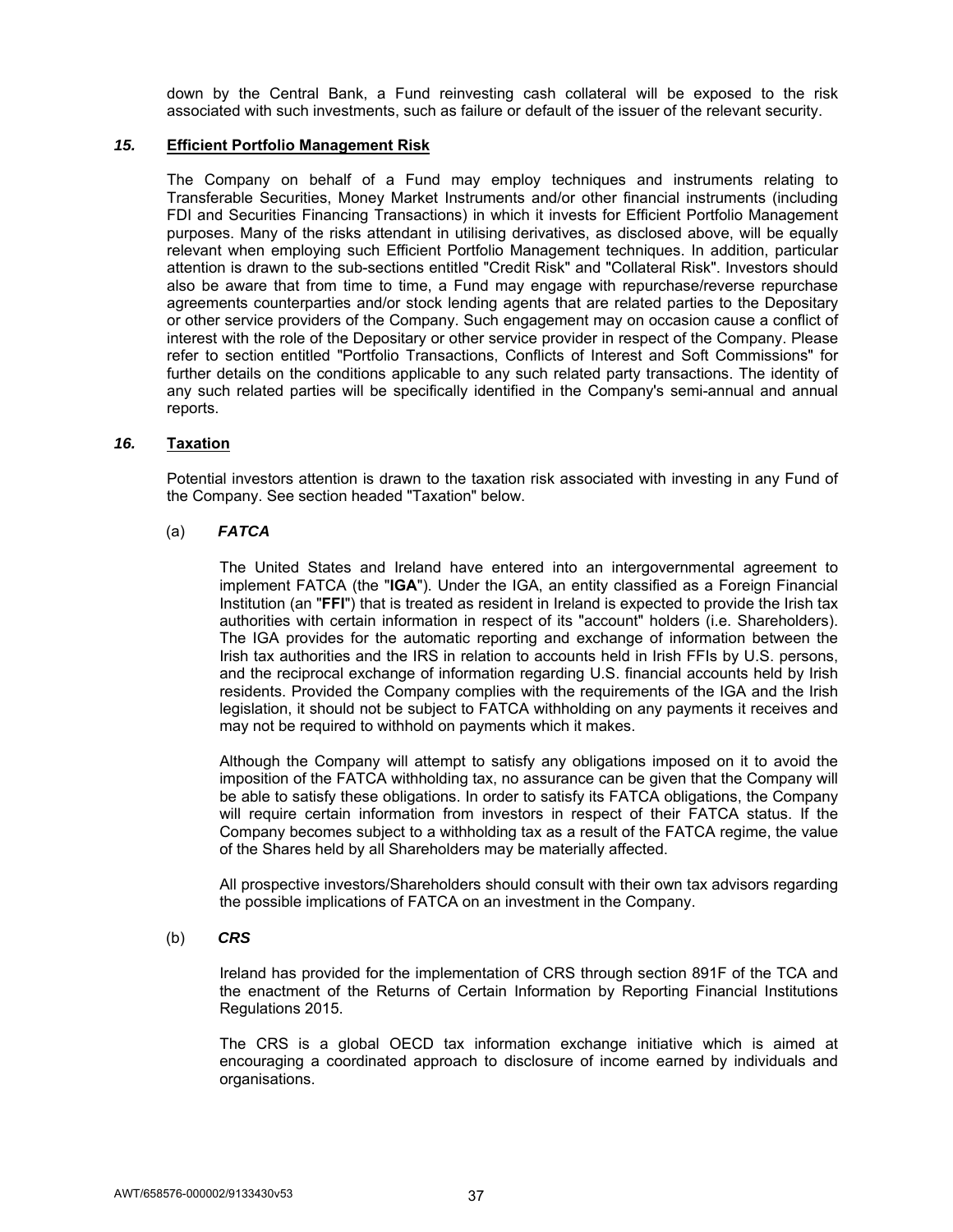The Company is a Reporting Financial Institution for CRS purposes and will be required to comply with the Irish CRS obligations. In order to satisfy its CRS obligations, the Company will require its investors to provide certain information in respect of their tax residence and may, in some cases, require information in relation to the tax residence of the beneficial owners of the investor. The Company, or a person appointed by the Company, will report the information required to Irish Revenue by 30 June in the year following the year of assessment for which a return is due. Irish Revenue will share the appropriate information with the relevant tax authorities in participating jurisdictions.

All prospective investors/Shareholders should consult with their own tax advisors regarding the possible CRS implications of an investment in the Company.

### *17.* **Emerging Market Risks**

In the case of certain Funds there may be exposure to emerging markets and investors should be aware of risks attached to investing in such markets which could have a limited impact on the performance of such relevant Funds. In particular, the following risks should be noted:

### (a) *Settlement, Credit and Liquidity Risks*

The trading and settlement practices of some of the stock exchanges or markets on which a relevant Fund may invest may not be the same as those in more developed markets, which may increase settlement risk and/or result in delays in realising investments made by a Fund. Those exchanges and markets may also have substantially less volume and generally be less liquid than those in more developed markets. In addition, a Fund will be exposed to credit risk on parties with whom it trades and will bear the risk of settlement default. The Depositary may be instructed by the Investment Manager to settle transactions on a delivery free of payment basis where the Investment Manager believes that this form of settlement is common market practice. Shareholders should be aware, however, that this may result in a loss to a relevant Fund if a transaction fails to settle and the Depositary will not be liable to the relevant Fund or to the Shareholders for such a loss.

## (b) *Regulatory Risks and Accounting Standards*

Disclosure and regulatory standards may be less stringent in certain securities markets than they are in developed countries and there may be less publicly available information on the issuers than is published by or about issuers in such developed countries. Consequently some of the publicly available information may be incomplete and/or inaccurate. In some countries the legal infrastructure and accounting and reporting standards do not provide the same degree of shareholder protection or information to investors as would generally apply in many developed countries. In particular, greater reliance may be placed by the auditors on representations from the management of a company and there may be less independent verification of information than would apply in many developed countries. The valuation of assets, depreciation, exchange differences, deferred taxation, contingent liabilities and consolidation may also be treated differently from international accounting standards.

## (c) *Political Risks*

The performance of a Fund may be affected by changes in economic and market conditions, uncertainties such as political developments, changes in government policies, the imposition of restrictions on the transfer of capital and in legal, regulatory and tax requirements. A Fund may also be exposed to risks of expropriation, nationalisation and confiscation of assets and changes in legislation relating to the level of foreign ownership.

#### (d) *Custody Risks*

Market practices in relation to the settlement of securities transactions and the custody of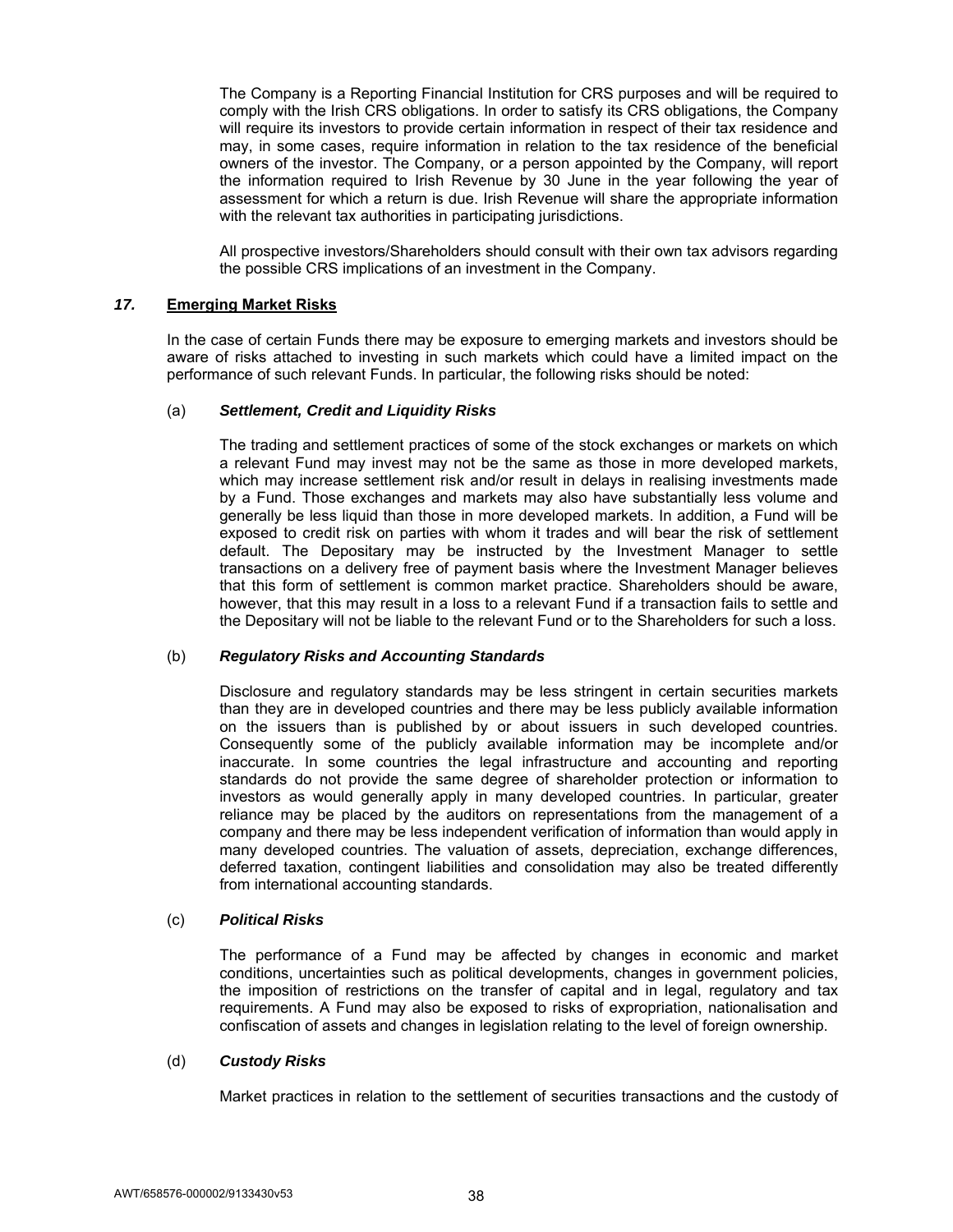assets could provide increased risk. In particular, some of the markets in which a Fund may invest do not provide for settlement on a delivery versus payment basis and the risk in relation to such settlements has to be borne by the Fund.

# (e) *Currency Risk*

The Net Asset Value per Share will be computed in the Base Currency of the relevant Fund, whereas each Fund's investments may be acquired in a wide range of currencies, some of which may be affected by currency movements of a more volatile nature than those of developed countries and some of which may not be freely convertible. It may not be possible or practical to hedge against the consequent currency risk exposure and in certain instances the Investment Manager may consider it desirable not to hedge against such risk. In certain Funds the Investment Manager may enter into cross currency transactions for the purpose of enhancing the returns from the portfolio. In such cases this will be clearly highlighted in the Supplement to the relevant Fund.

## *18.* **Risks associated with investment in other collective investment schemes**

A Fund may invest in one or more collective investment schemes including schemes managed by the Investment Manager or its affiliates. As a shareholder of another collective investment scheme, a Fund would bear, along with other shareholders, its *pro rata* portion of the expenses of the other collective investment scheme, including management and/or other fees. These fees would be in addition to the management fees and other expenses which a Fund bears directly in connection with its own operations. In addition, the Investment Manager of any such Fund typically cannot influence the management of such underlying collective investment schemes and accordingly has less control over the investments made by such collective investment schemes than if the Investment Manager was investing more directly.

# *19.* **Legal and Regulatory Risks**

Legal and regulatory (including taxation) changes could adversely affect the Company. Regulation (including taxation) of investment vehicles such as the Company is still evolving and therefore subject to change. In addition, many governmental agencies, self-regulatory organisations and exchanges are authorised to take extraordinary actions in the event of market emergencies. The effect of any future legal or regulatory (including taxation) change on the Company is impossible to predict, but could be substantial and have adverse consequences on the rights and returns of Shareholders.

# *20.* **Short Selling Regulations**

Pursuant to the SSR, information on net short positions, in shares admitted to trading on a trading venue in the EU (except where the principal trading venue of that instrument is outside the EU) or sovereign debt issued by an EU Member State or the EU, is required to be notified to the relevant competent authority as prescribed in the SSR and the delegated regulations adopted by the European Commission to supplement the SSR. In brief, under the SSR, a short position may be generated either by the short selling of physical shares or sovereign debt or by entering into a transaction relating to a financial instrument, other than shares or sovereign debt, where the effect is to confer a financial advantage on the person entering in to the transaction in the event of a decrease in the price or value of the relevant share or sovereign debt instrument. The term 'financial instrument' is defined by reference to Section C of Annex I to MiFID II and includes transferable securities, money market instruments, units in collective investment schemes and a broad range of derivatives referencing various underlying investments. Accordingly, the SSR notification requirements cover net short positions created by the use of FDIs such as options, futures, index-related instruments, contracts for differences and spread bets relating to shares or sovereign debt.

The SSR and the delegated regulations set out the deadlines by which notifications of net short positions must be made to the relevant competent authority and the thresholds at which a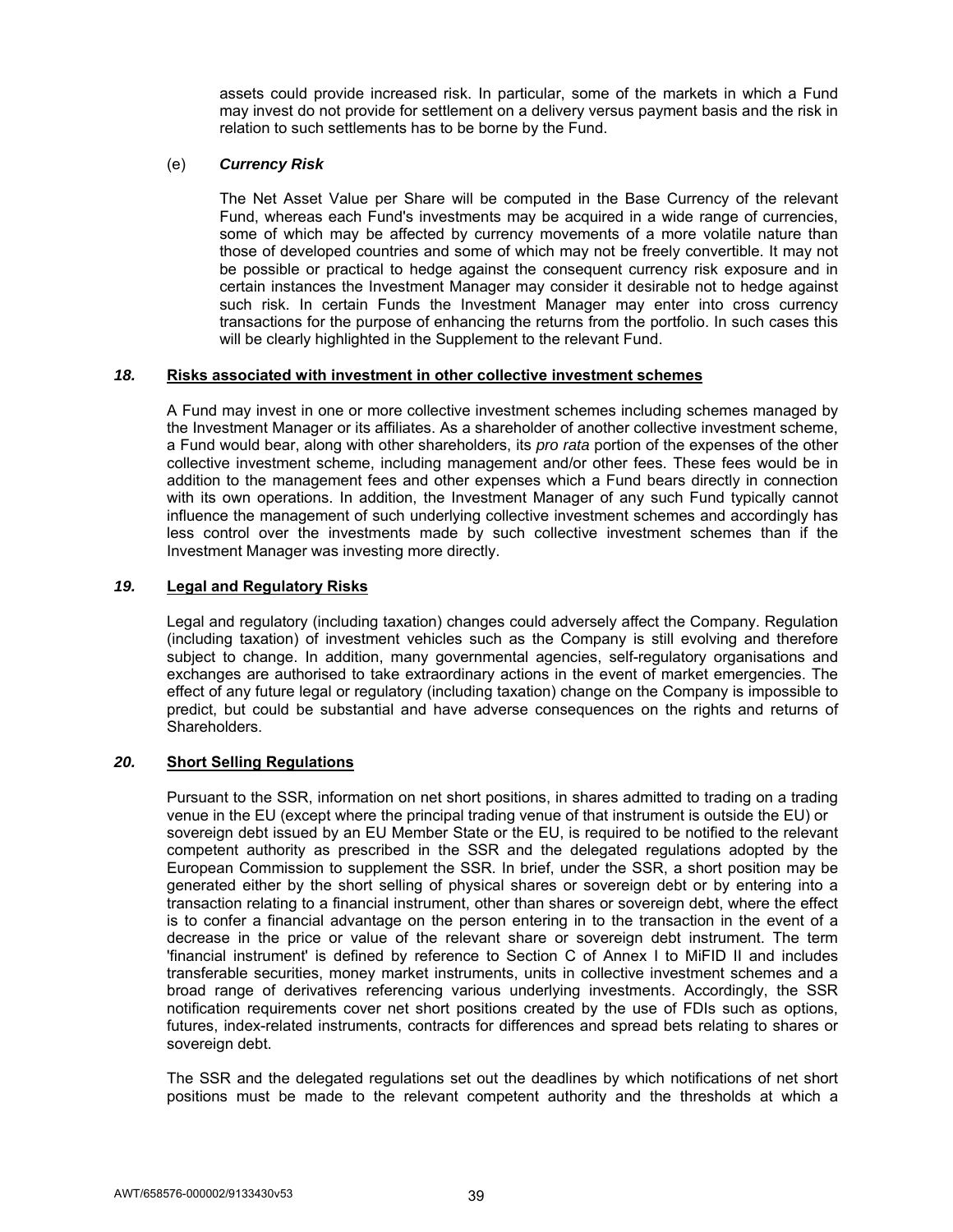notification requirement is triggered. The thresholds, in the case of shares, are set by reference to the value of the short position relative to the issued share capital of the issuer and, in the case of sovereign debt, by reference to the total amount of outstanding issued sovereign debt. Depending on the value of the short position, notifications may constitute private notifications to the relevant competent authority or public disclosure where information on net short positions notified will be available to the public.

In order to comply with the SSR, where a Fund is engaging in synthetic shorting of shares or sovereign debt, the Company must be aware of the notification and disclosure obligations under the SSR. Failure to adhere to the notification and disclosure requirements under the SSR could result in losses to the Company.

Compliance with the SSR and the delegated regulations may represent a significant increase in the administrative burden on the Company in respect of Funds impacted by the SSR with inevitable adverse cost implications.

### *21.* **Past Performance not Indicative of Future Results**

The past investment performance of the Investment Manager may not be construed as an indicator of the future results of an investment in any Fund.

### *22.* **Performance Fees**

The Investment Manager may be entitled to a performance fee as set out in the Supplement for the relevant Fund. Such performance fees shall be based on the net realised and net unrealised gains and losses at the end of each calculation period and as a result, performance fees may be paid on unrealised gains which may subsequently never be realised.

### *23.* **Segregation of Liability**

While the provisions of the Companies Act provide for segregated liability between Funds, these provisions have yet to be tested in foreign courts, in particular, in satisfying local creditors' claims. Accordingly, it is not free from doubt that the assets of any Fund of the Company may not be exposed to the liabilities of other Funds of the Company. As at the date of this Prospectus, the Directors are not aware of any existing or contingent liability of any Fund of the Company.

## *24.* **U.S. Withholding on Certain Payments**

The Company will be required to comply with extensive new reporting and withholding requirements designed to inform the U.S. Department of the Treasury of U.S.-owned foreign investment accounts. Failure to comply with these requirements will subject the Company and its Funds to U.S. withholding taxes on certain U.S.-sourced income and gains. Shareholders may be requested to provide additional information to the Company to enable the Company to satisfy these obligations. Failure to provide such information when requested may result in the imposition of U.S. withholding taxes or U.S. tax information reporting or compulsory redemption of Shares. The U.S. Department of the Treasury has issued preliminary guidance as to the mechanics and scope of this new reporting and withholding regime, but at present there can be no assurance as to the timing or impact of any final guidance on future operations of the Company. The income and gains of each Fund from its securities and assets may suffer withholding tax and this may involve a full or partial reclaim of taxes withheld on its investments. The processing of such reclaims may not be reclaimable in the countries where such income and gains arise, or if such taxes are reclaimable, there can be no assurance that such reclaims of taxes will be made in a timely manner.

#### *25.* **Valuation of Unlisted Investments**

 The fact that the Investment Manager shall be appointed as a competent person for the purposes of valuing unlisted investments by certain Funds creates a potential conflict of interest insofar as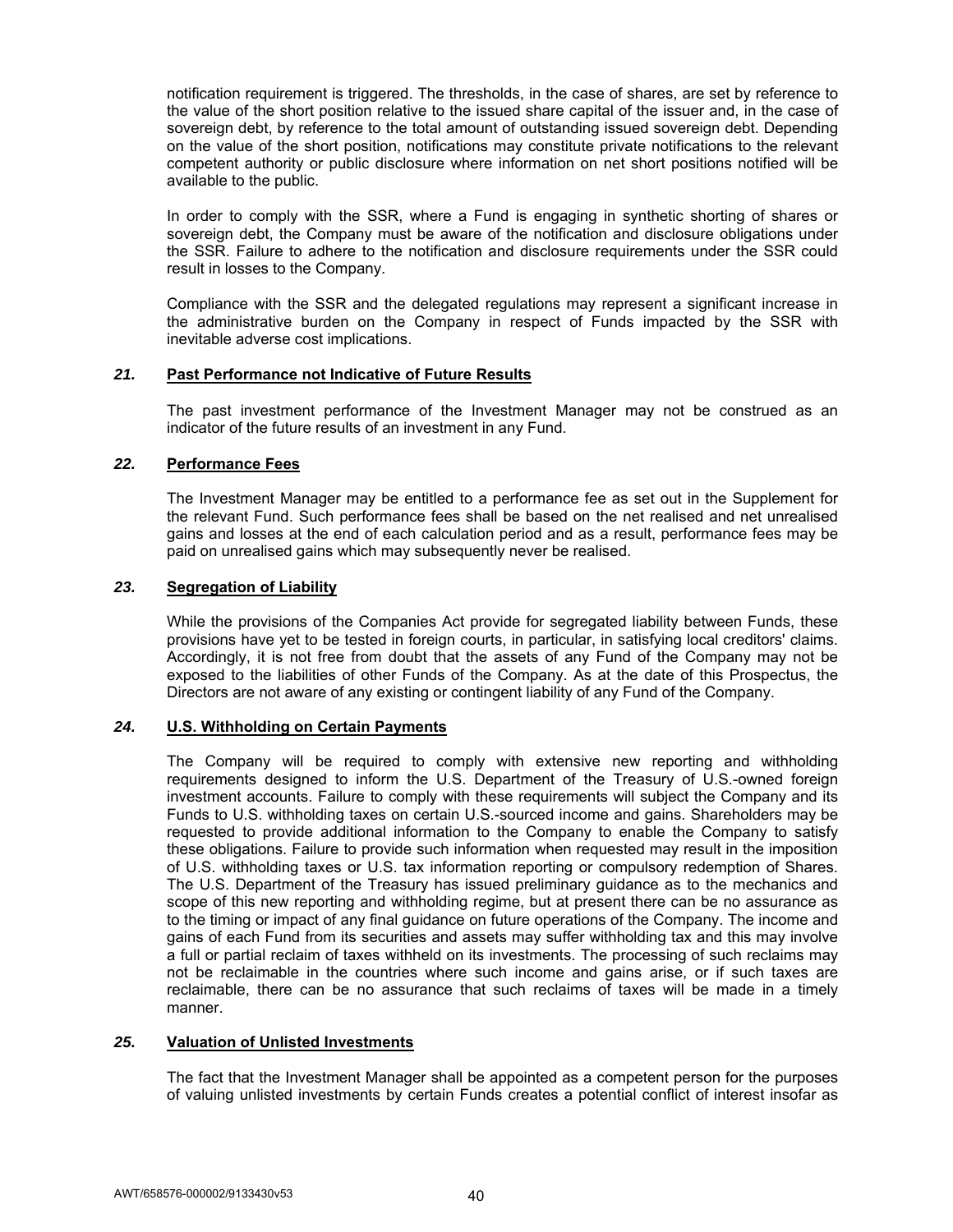the Investment Manager's fees shall be based on the Net Asset Value of the relevant Funds.

# *26.* **Operational Risks (including Cyber Security and Identity Theft)**

 An investment in a Fund, like any fund, can involve operational risks arising from factors such as processing errors, human errors, inadequate or failed internal or external processes, failure in systems and technology, changes in personnel, infiltration by unauthorised persons and errors caused by service providers such as the Investment Manager or the Administrator. While the Funds seek to minimise such events through controls and oversight, there may still be failures that could cause losses to a Fund.

The Investment Manager, the Manager, the Administrator and the Depositary (and their respective groups) each maintain appropriate information technology systems. However, like any other system, these systems could be subject to cyber security attacks or similar threats resulting in data security breaches, theft, a disruption in the Investment Manager's, the Administrator's and/or the Depositary's service or ability to close out positions and the disclosure or corruption of sensitive and confidential information. Notwithstanding the existence of policies and procedures designed to detect and prevent such breaches and ensure the security, integrity and confidentiality of such information as well as the existence of business continuity and disaster recovery measures designed to mitigate any such breach or disruption at the level of the Company and its delegates, such security breaches may potentially also result in loss of assets and could create significant financial and or legal exposure for the Company.

## *27.* **Sustainable Finance Disclosures Risks**

### *SFDR - Legal risk*

A series of legal measures (including SFDR) is being introduced in the European Union requiring firms that manage investment funds to provide transparency on how they integrate sustainability considerations into the investment process with respect to the investment funds they manage (the EU sustainable finance action plan). These measures are being introduced on a phased basis and some elements (in particular supporting regulatory technical standards) are subject to implementation delays.

The Company seeks to comply with all legal obligations applicable to it but there may be challenges in meeting all the requirements of these legal measures as they are introduced. The Company may be required to incur costs in order to comply with these new requirements as part of the initial implementation phase and to incur further costs as the requirements change and further elements are introduced. This could be the case in particular if there are adverse political developments or changes in government policies as the implementation phase progresses. These elements could impact on the viability of the Funds and their returns.

#### *ESG Data reliance*

 The scope of SFDR is extremely broad, covering a very wide range of financial products and financial market participants. It seeks to achieve more transparency regarding how financial market participants integrate Sustainability Risks into their investment decisions and consideration of adverse sustainability impacts in the investment process. Data constraint is one of the biggest challenges when it comes to sustainability related information to end-investors, especially in the case of principal adverse impacts of investment decisions, and there are limitations on sustainability and ESG-related data provided by market participants in relation to comparability. Disclosures in this Prospectus may develop and be subject to change due to ongoing improvements in the data provided to, and obtained from, financial market participants and financial advisers to achieve the objectives of SFDR in order to make sustainability-related information available.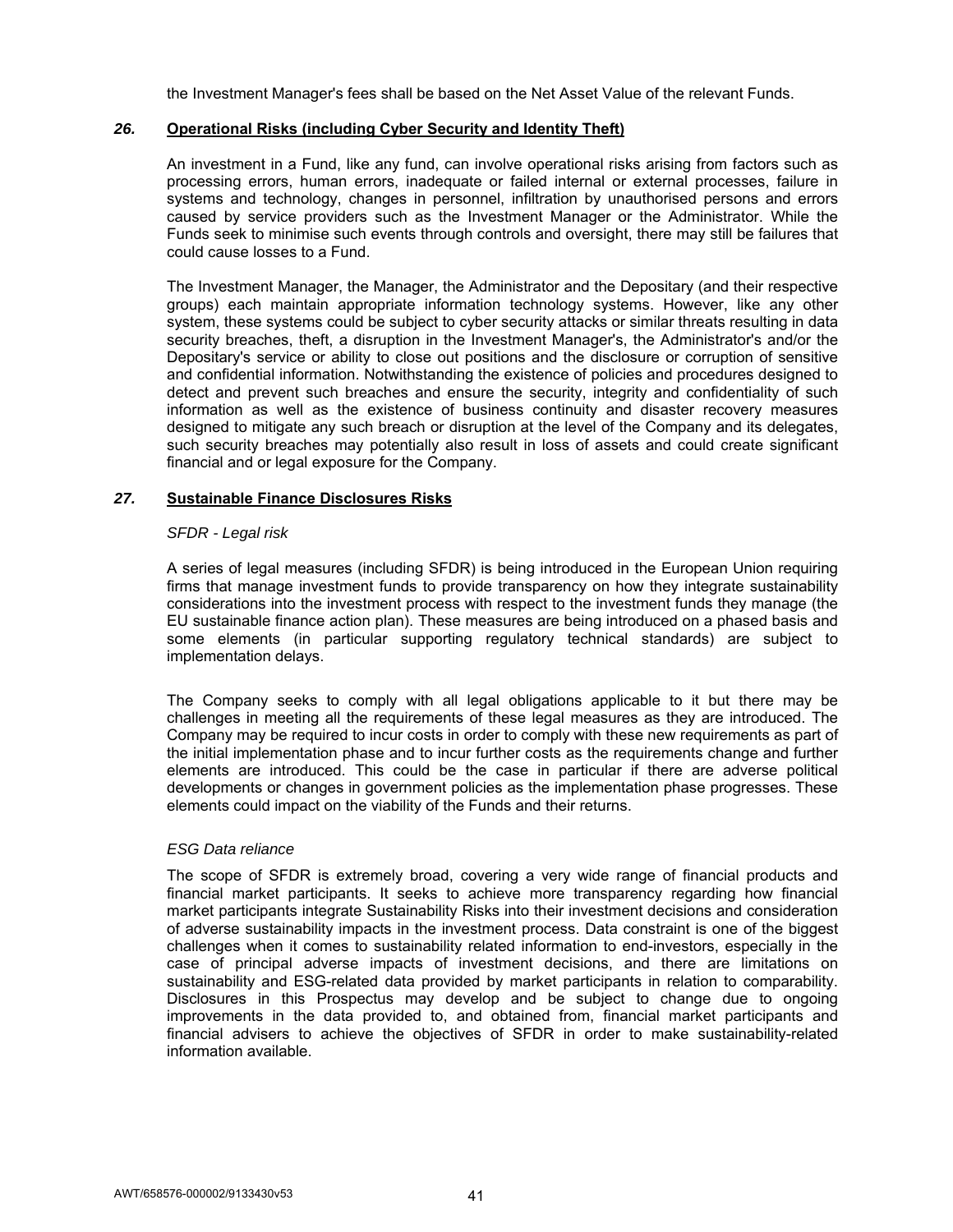#### *Relative performance*

An ESG Orientated Fund or a Sustainable Investment Fund may underperform or perform differently relative to other comparable funds that do not promote environmental and/or social characteristics or pursue a Sustainable Investment objective.

# *28.* **Health Pandemic Risk**

Events such as health pandemics or outbreaks of disease may lead to increased short-term market volatility and may have adverse long-term effects on world economies and markets generally.

The outbreak of such epidemics, together with any resulting restrictions on travel or quarantines imposed, could have a significant negative impact on the economy and business activity in the countries in which a Fund may invest and global commercial activity and thereby adversely affect the performance of a Fund's investments. Health pandemics or outbreaks could result in a general economic decline in a given region, or globally, particularly if the outbreak persists for an extended period of time or spreads globally. This could have an adverse impact on a Fund's investments, or a Fund's ability to source new investments or to realize its investments. Pandemics and similar events could also have an acute effect on individual issuers or related groups of issuers and could adversely affect securities markets, availability of price, interest rates, auctions, secondary trading, ratings, credit risk, inflation, deflation and other factors relating to a Fund's investments or the Investment Manager's operations and the operations of the Investment Manager's and the Company's service providers. Critical service providers to the Company have business continuity and disaster recovery plans that are designed to mitigate interruptions to services as a result of, for example, restrictions on travel, public gatherings or quarantines imposed. The Manager does not expect there to be any impact on its ability to ensure the Funds remain in compliance with applicable regulatory obligations.

**The risks set out in this Prospectus do not purport to be exhaustive and potential investors should be aware that an investment in the Company or any Fund may be exposed to risks of an exceptional nature from time to time.**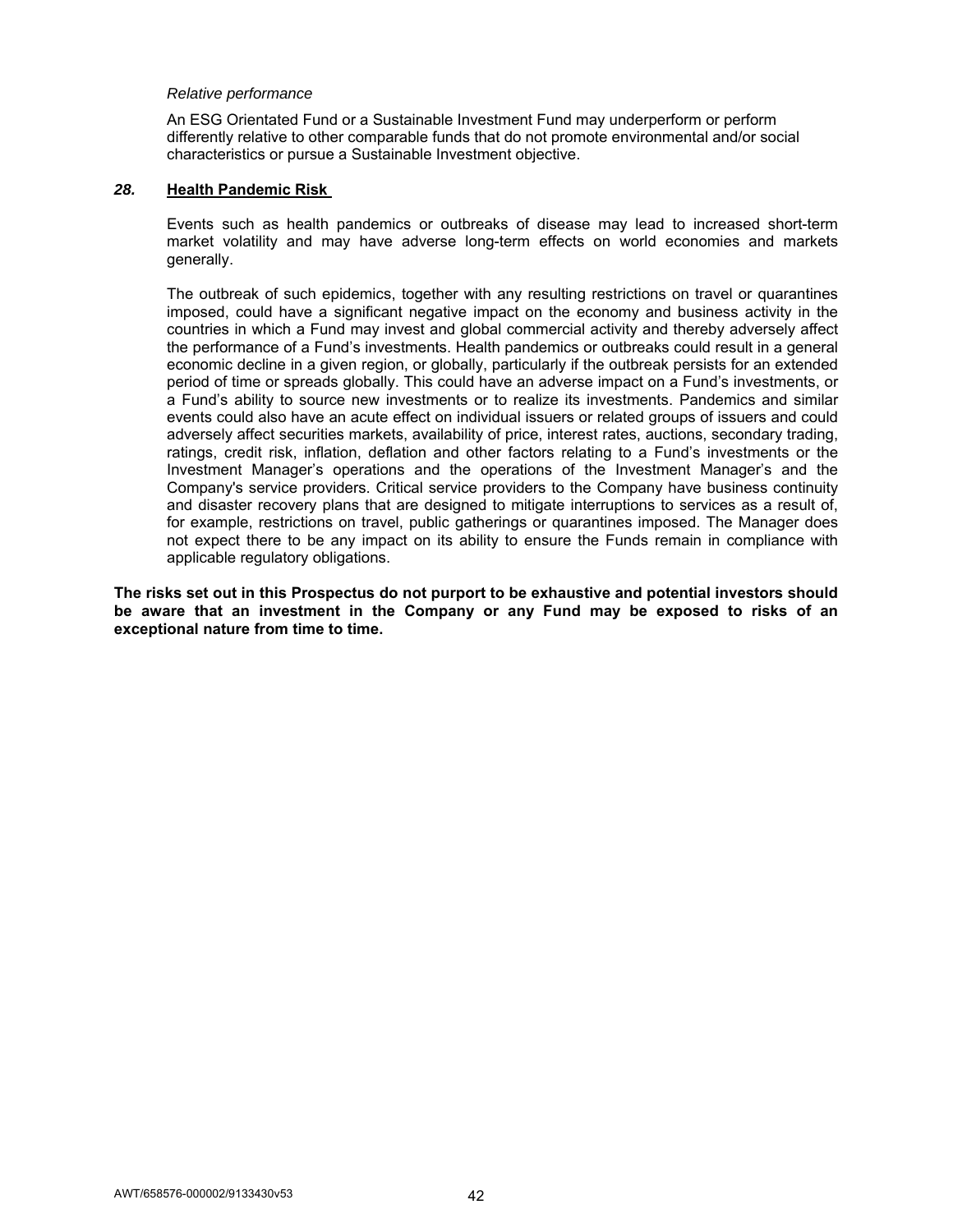## *MANAGEMENT OF THE COMPANY*  **\_\_\_\_\_\_\_\_\_\_\_\_\_\_\_\_\_\_\_\_\_\_\_\_\_\_\_\_\_\_\_\_\_\_\_\_\_\_\_\_\_\_\_\_\_\_\_\_\_\_\_\_\_\_\_\_\_\_\_\_\_\_\_\_\_\_\_\_\_\_\_\_\_\_\_\_\_\_\_\_\_\_\_\_**

**\_\_\_\_\_\_\_\_\_\_\_\_\_\_\_\_\_\_\_\_\_\_\_\_\_\_\_\_\_\_\_\_\_\_\_\_\_\_\_\_\_\_\_\_\_\_\_\_\_\_\_\_\_\_\_\_\_\_\_\_\_\_\_\_\_\_\_\_\_\_\_\_\_\_\_\_\_\_\_\_\_\_\_\_** 

The Directors control the affairs of the Company and have delegated certain of their duties to the Manager, which, in turn, has delegated certain of its duties to the Administrator, the Investment Manager and the Distributor. The Depositary has also been appointed to hold the assets of each Fund. Consequently, all Directors of the Company in relation to the Company are non-executive.

Notwithstanding the Manager assuming the regulatory role of responsible person under the Central Bank Regulations, the board of Directors of the Company continue to hold a statutory role pursuant to the provisions of the Companies Act.

### **Directors of the Company**

The Directors are described below:

**Fiona Mulhall** (Irish resident) has over 20 years' experience within the funds industry, gained whilst Head of the Investments Funds & Debt Securities division with Investec Capital & Investments (Ireland) Ltd. (previously NCB Stockbrokers), a position she held from 2002 until 2014. Since 2014, Ms Mulhall has acted as an external consultant to service providers within the funds industry and has been acting as an independent non-executive director. Ms Mulhall is a Fellow of the Institute of Chartered Accountants in Ireland, a Certified Investment Fund Director and a member of the Association of Compliance Officers. Ms Mulhall holds an Economics degree from University College Dublin and a Professional Diploma in Accounting from Dublin City University.

**John Fitzpatrick** (Irish resident) has over 30 years' experience in the management of investment funds and currently acts as an independent director and consultant in relation to a number of management companies and investment funds. Mr Fitzpatrick was an Executive Director and Head of Product Development and Technical Sales at Northern Trust Investor Services (Ireland) Limited between 1990 and 2005. In this role, he was responsible for consulting with clients regarding fund structures, regulatory issues and industry developments and was responsible for business development in the Dublin office, representing Northern Trust's Fund Services business globally. Mr Fitzpatrick has served as Chairman of Irish Funds Industry Association, and from 2002 to 2005 was Vice President of the European Funds and Asset Managers Association. Prior to joining Northern Trust, Mr Fitzpatrick worked for PricewaterhouseCoopers and KPMG, where he specialised in Company Law and Tax Planning. He has worked at the senior level in all aspects of the investment fund industry since 1978.

**Samuel K. Haile** (Norwegian resident) is currently Head of Operations in the Investment Manager. He previously worked for Alfred Berg Kapitalforvaltning AS (2010-2011) within the middle office team. Before that, he worked for Orkla Finans as fund manager assistant. He holds a BSc in Finance from the Norwegian School of Management (BI).

The Constitution provides that, subject to the provisions of and insofar as may be permitted by the Companies Act and the Regulations, every Director and officer of the Company shall be indemnified out of the assets of the Company against any liability incurred as a result of any act or failure to act in carrying out his or her functions. The Constitution also provides that, subject to the provisions of and insofar as may be permitted by the Companies Act and the Regulations, no such Director or officer shall be liable to the Company for any loss or damage in carrying out his or her functions.

No Director has:

- (i) any unspent convictions in relation to indictable offences; or
- (ii) been bankrupt or the subject of an involuntary arrangement, or the subject to an individual voluntary arrangement, or has had a receiver appointed to any asset of such Director; or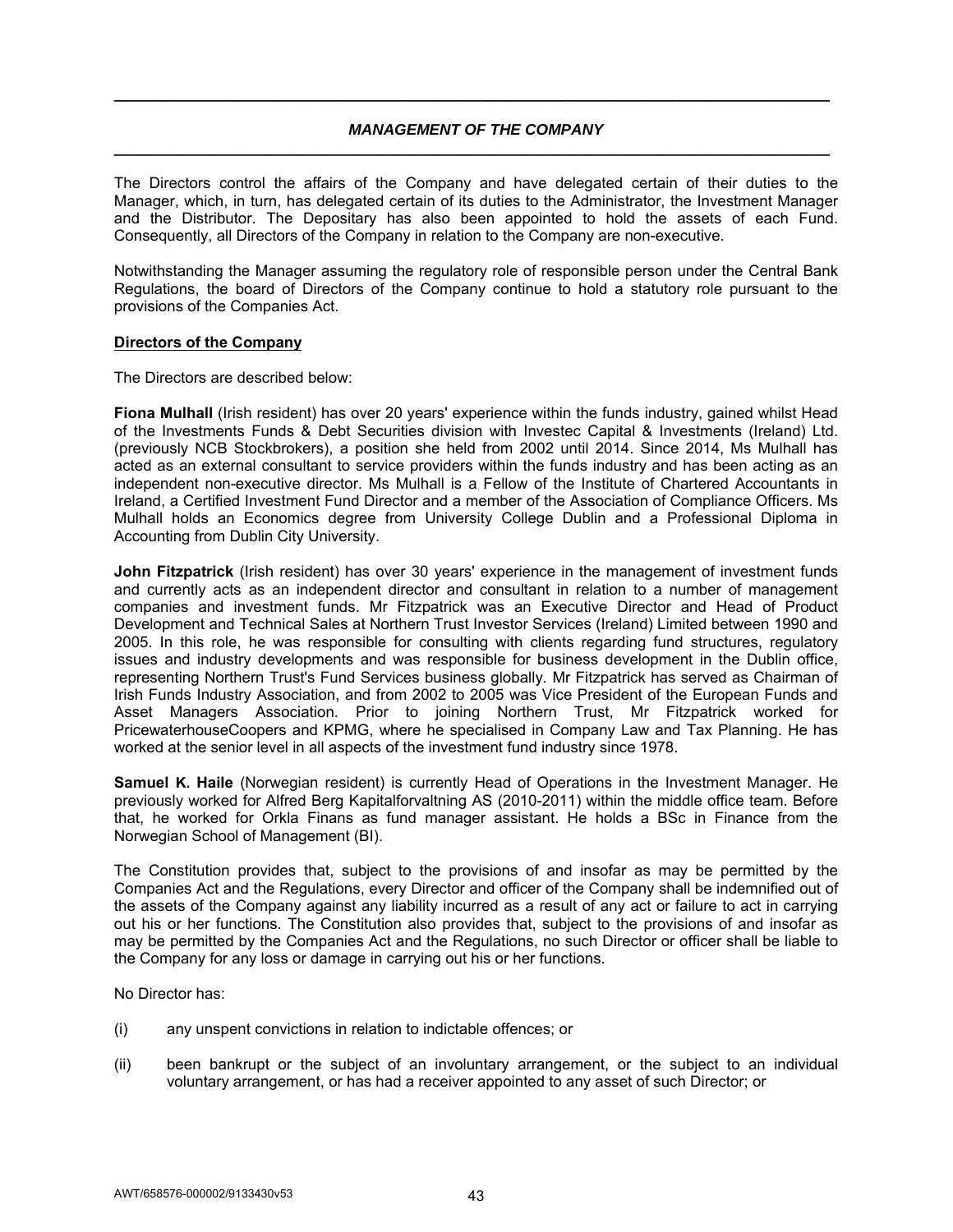- (iii) been a director of any company which, while he was a director with an executive function or within 12 months after he ceased to be a director with an executive function, had a receiver appointed or went into compulsory liquidation, creditors voluntary liquidation, administration or company voluntary arrangements, or made any composition or arrangements with its creditors generally or with any class of its creditors; or
- (iv) been a partner of any partnership, which while he was a partner or within 12 months after he ceased to be a partner, went into compulsory liquidation, administration or partnership voluntary arrangement, or had a receiver appointed to any partnership asset; or
- (v) had any public criticism by statutory or regulatory authorities (including recognised professional bodies); or
- (vi) been disqualified by a court from acting as a director or from acting in the management or conduct of the affairs of any company.

For the purposes of this Prospectus, the address of all the Directors is the registered office of the Company.

The Company has delegated the day to day investment management and administration of the Company to the Investment Manager and the Administrator respectively and the custody of the assets of each Fund to the Depositary. Consequently, all Directors are non-executive in relation to the Company.

Arctic Securities ASA, a Norwegian investment bank authorised by the Financial Supervisory Authority of Norway, is the entity that promotes the Company.

### **Manager**

The Company has appointed the Manager as its management company pursuant to the Management Agreement.

The Manager is a limited company incorporated under Irish law on 4 December 2006, having its registered office at 5 George's Dock, IFSC, Dublin 1, Ireland. The company secretary of the Manager is KB Associates of 5 George's Dock, IFSC, Dublin 1, Ireland. The Manager is authorised by the Central Bank to act as a UCITS management company. The Manager has an issued and paid up share capital of €6,750,000. The ultimate parent of the Manager is King TopCo Ltd.

Under the terms of the Management Agreement, the Manager is appointed to carry out the management, distribution and administration services in respect of the Company.

The Manager must perform its duties under the Management Agreement in good faith and in a commercially reasonable manner using a degree of skill, care and attention reasonably expected of a professional manager and in the best interests of the Shareholders. The Manager has the discretion to delegate all the powers, duties and discretions exercisable in respect of its obligations under the Management Agreement as the Manager and any delegate may from time to time agree. Any such appointment will be in accordance with the requirements of the Central Bank.

The Manager has delegated the administration of the Company's affairs, including responsibility for the preparation and maintenance of the Company's records and accounts and related fund accounting matters, the calculation of the Net Asset Value per Share and the provision of registration services in respect of the Funds to the Administrator.

The Manager has further delegated the investment management and distribution responsibilities in respect of the Funds to the Investment Manager.

The Management Agreement provides that the appointment of the Manager will continue in force unless and until terminated by either party on ninety days' prior written notice or otherwise in accordance with the terms of the Management Agreement. The Management Agreement contains provisions regarding the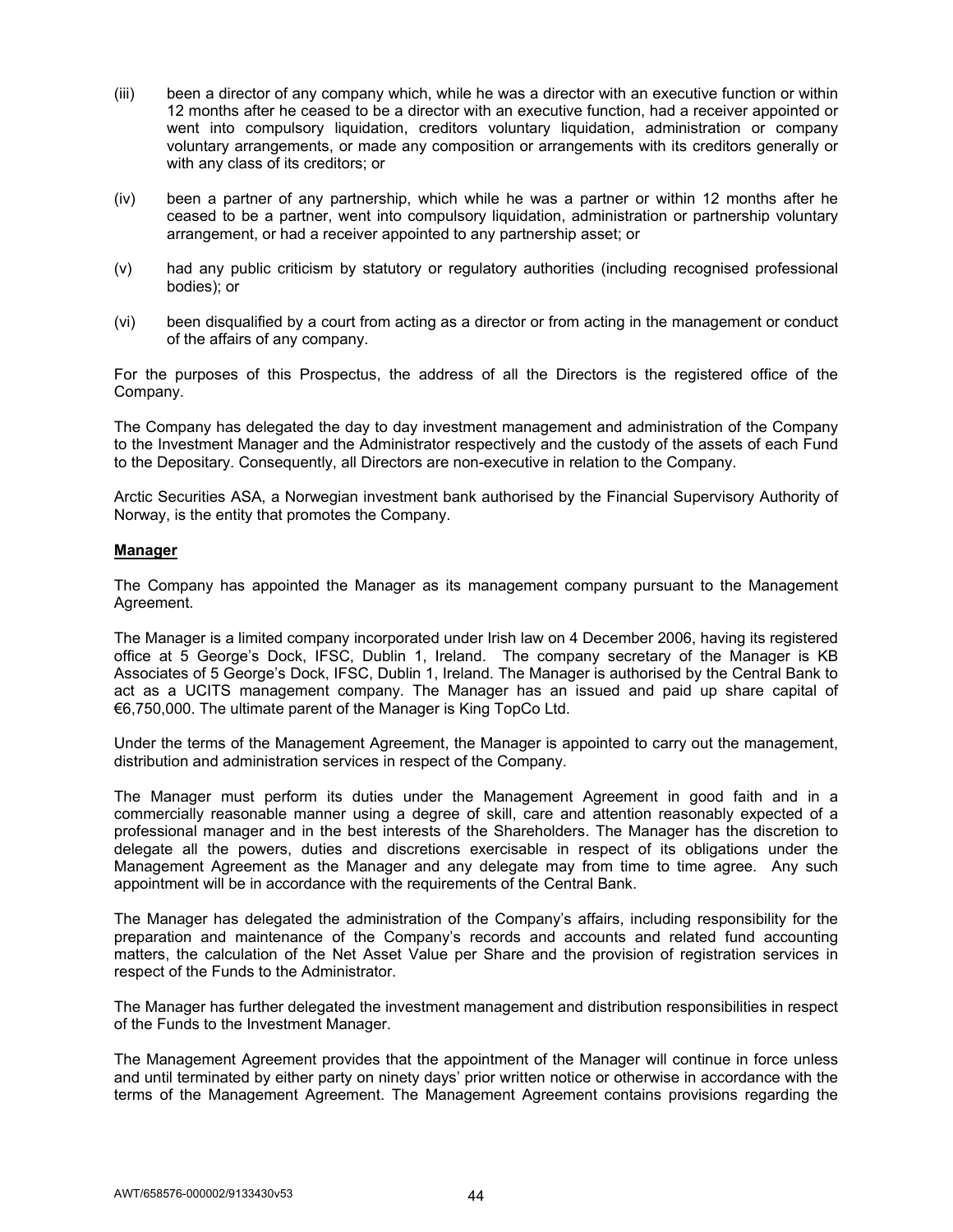Manager's legal responsibilities. The Manager is not liable for losses, actions, proceedings, claims, damages, costs, demands and expenses caused to the Company unless resulting from its negligence, wilful default or fraud.

The Manager has established, implemented and maintains a remuneration policy which meets the requirements of, and complies with the principles set out in UCITS V and the ESMA Remuneration Guidelines relating to same (the "Remuneration Guidelines") and ensures that the Investment Manager has an appropriate remuneration policy in place which is in compliance with the Remuneration Guidelines.

The Manager's remuneration policy applies to staff whose professional activities might have a material impact on the Company's risk profile and so covers senior management, risk takers, control functions and any employees receiving total remuneration that takes them into the same remuneration bracket as senior management and risk takers and whose professional activities have a material impact on the risk profile of the Company. The Manager's remuneration policy is accordingly consistent with, and promotes, sound and effective risk management and does not encourage risk-taking which is inconsistent with the risk profile of the Company.

Consistent with the principal of proportionality referred to in the Remuneration Guidelines the payout process requirements in the Remuneration Guidelines have been disapplied in the Manager's remuneration policies. This disapplication has been made following assessment by the Manager of each of the payout process requirements and takes account of specific facts applicable to each and is appropriate to each size, internal organisation and the nature, scope and complexity of its activities. The Remuneration Policy of the Manager can be found at www.kbassociates.ie. A copy can be requested free of charge from the Manager.

The Manager's main business is the provision of fund management services to collective investment schemes such as the Company. The Manager is legally and operationally independent of the Administrator, the Depositary, the Manager and the Investment Manager.

The Directors of the Manager are:

**Mike Kirby (Irish resident).** Mr. Kirby is the Managing Principal at KB Associates, a firm which provides a range of advisory and project management services to the promoters of offshore mutual funds. He has previously held senior positions at Bank of New York (previously RBS Trust Bank) (1995 to 2000) where he was responsible for the establishment and ongoing management of its Dublin operations. He has also held senior positions in the custody and fund administration businesses of JP Morgan in London and Daiwa Securities in Dublin. Mr. Kirby holds a Bachelor of Commerce (Honours) Degree from University College Dublin and is a Fellow of the Institute of Chartered Accountants in Ireland.

**Peadar De Barra (Irish resident).** Mr. De Barra is an executive director of KBA Consulting Management Limited with responsibility for operations and compliance. Prior to his appointment to KBA Consulting Management Limited he was a senior consultant within KB Associates' consulting business where he was responsible for advising investment funds on a range of risk and compliance matters. In this role he was responsible for developing risk management programmes for funds operating across a range of investment strategies. Mr. De Barra joined KB Associates in 2008. Prior to this Mr. De Barra was Vice-President at Citi Fund Services (Ireland) Ltd (formerly BISYS), where he was responsible for the Financial Administration team (2003 to 2007). Prior to this Mr. De Barra was an accountant and auditor with PricewaterhouseCoopers Dublin (1998 to 2002) and was an assistant manager at AIB/BNY Fund Management (Ireland) Ltd (2002 to 2003) with responsibilities for statutory reporting. In addition, Mr. De Barra also acts as a director to a number of investment funds, investment managers and management companies.

Mr. De Barra holds a Bachelor of Commerce (Honours) Degree from National University of Ireland Galway and is a Fellow of the Institute of Chartered Accountants in Ireland.

**Frank Connolly (Irish resident).** Frank has been active in the mutual and hedge funds industry since 1997. He has particular expertise in the preparation and audit of financial statements for investment funds and in the regulatory and GAAP requirements applicable to the investment management industry. He also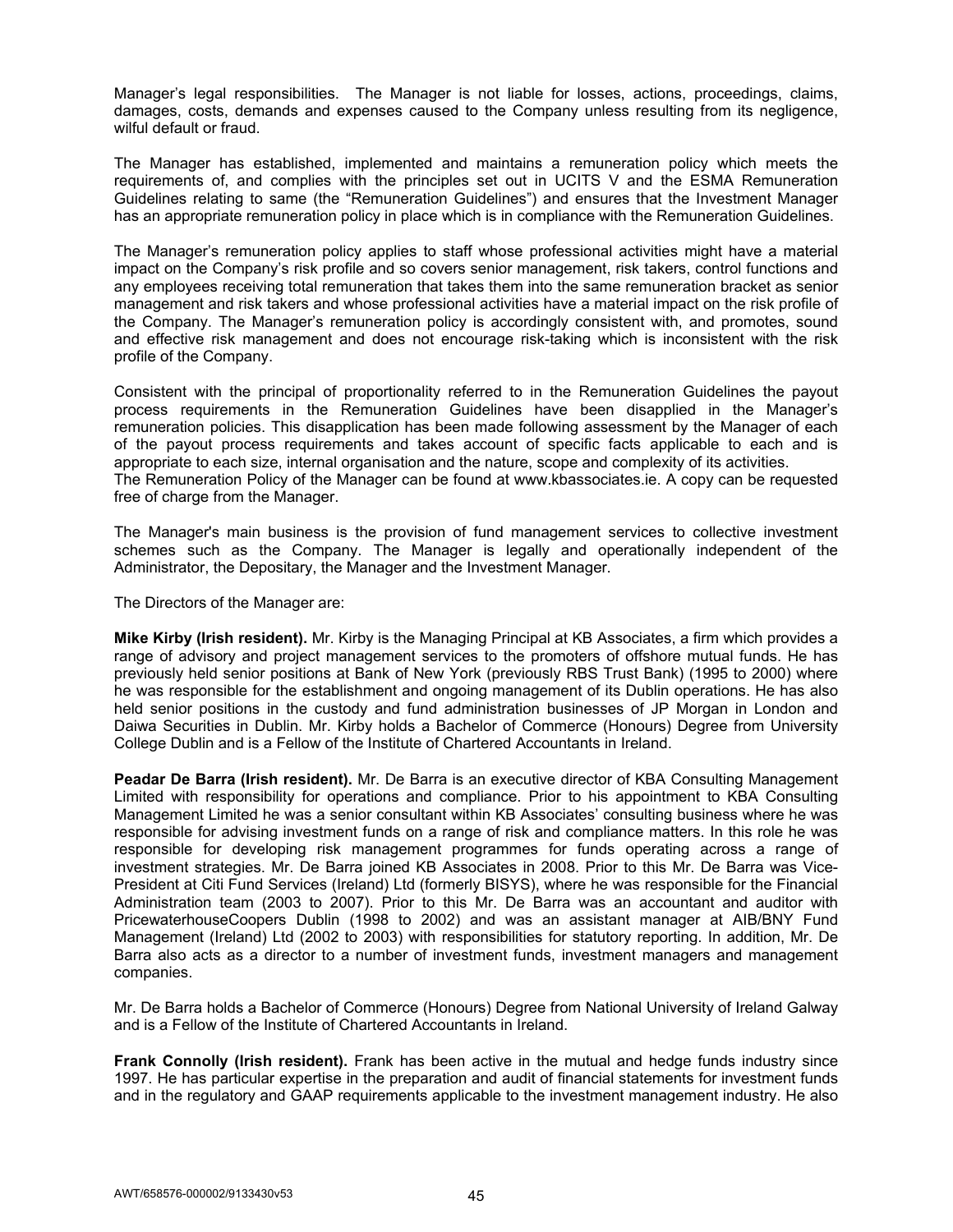has expertise in the development of compliance programs for both AIFMD and UCITS funds as well as advising asset managers on the establishment and ongoing operation of both UCITS and non-UCITS funds. He is an executive director of KB Associates' AIFMD and UCITS authorised management company, KBA Consulting Management Limited.

Prior to joining KB Associates, Frank was Senior Manager in the Investment Management Group at PricewaterhouseCoopers Dublin where he specialised in the audit of UCITS funds. Previously he had been with PricewaterhouseCoopers in the Cayman Islands where his responsibilities included the provision of audit services to a wide range of alternative asset managers.

Frank holds a Bachelor of Commerce Degree (Hons) from University College Dublin and is a Fellow of the Institute of Chartered Accountants in Ireland.

**Samantha McConnell (Irish resident)** Ms. McConnell has over 20 years' experience in the financial and pensions industry covering administration, investment services, change and integration management as well as expert in devising solutions to complex issues. Ms. McConnell is an independent, non-executive director (INED) of KBA Consulting Management Limited and is the Chair of its Independent Investment Committee. The function of the Investment Committee is the formulation, approval and oversight of the implementation of each fund's investment objectives and policies by the relevant investment manager. The Investment Committee also evaluates the market overview, each Fund's performance and any changes of investment objective of a Fund. Ms. McConnell is also an INED and interim Chair for another significant fund management company as well as INED on a number of fund boards. Ms. McConnell is a director for Willis HC&B as well as non-executive director for CFA Ireland.

Ms. McConnell holds a first class honours degree in commerce from University College Dublin and graduated first in Ireland in the ACCA exams. She is a CFA Charterholder, a holder of the Institute of Directors Diploma in Company Direction and was awarded the Graduate of Merit award from the Institute of Directors.

**John Oppermann (Irish resident)** Mr Oppermann is resident in Ireland and has been involved in the Investment Funds, Asset Management and Fund Services industry for over 30 years in London and Dublin. He has extensive experience with investment funds domiciled in various locations and across a variety of asset classes and investment strategies. Mr. Oppermann is an independent, non-executive director (INED) of KBA Consulting Management Limited and is the Chair of its Independent Risk Committee. Mr. Oppermann co-founded The Fund Governance Boardroom Panel, a firm which specialises in Collective Investment Governance. He established JPO Corporate Services in 2009 to provide corporate services to entities establishing operations in Ireland and has acted as a consultant within the hedge fund industry since 2008. From 2004 to 2008 Mr. Oppermann held the position of General Manager of Olympia Capital Ireland, and senior positions at RMB International (part of the First Rand Group) and International Fund Services (IFS) from 2001 to 2004. Mr. Oppermann established Capita's Registrar operation in Ireland after they purchased the share registration business of PwC and was Country Manager from 1998 to 2001. From 1995 to 1998 Mr. Oppermann was a member of the senior management team at Mellon Fund Administration (Ireland). Prior to that Mr. Oppermann held a number of senior financial and operational positions in the investment management, pensions and financial services divisions with The Prudential Corporation in London from 1987 to 1995. Mr. Oppermann is a nonexecutive director for a number of Companies and Funds. He is one of the founding members of the Irish Fund Directors Association and has served on council from 2015 – 2018.

Mr. Oppermann is a Fellow of the Chartered Association of Certified Accountants, holds an MBA from the Michael Smurfit Graduate School of Business and has received the accreditation of Certified Investment Fund Director from the Institute of Banking School of Professional Finance.

## **Investment Manager**

The Manager has appointed Arctic Asset Management AS to provide certain investment related services to the Company. The Investment Manager was incorporated in Norway on 8 June 2010 and is headquartered at Haakon VIIs gate 5, 0123 Oslo, Norway. The Investment Manager was authorised by the Finanstilsynet on 15 October 2010 to provide discretionary portfolio management in accordance with the Norwegian Securities Trading Act 2007.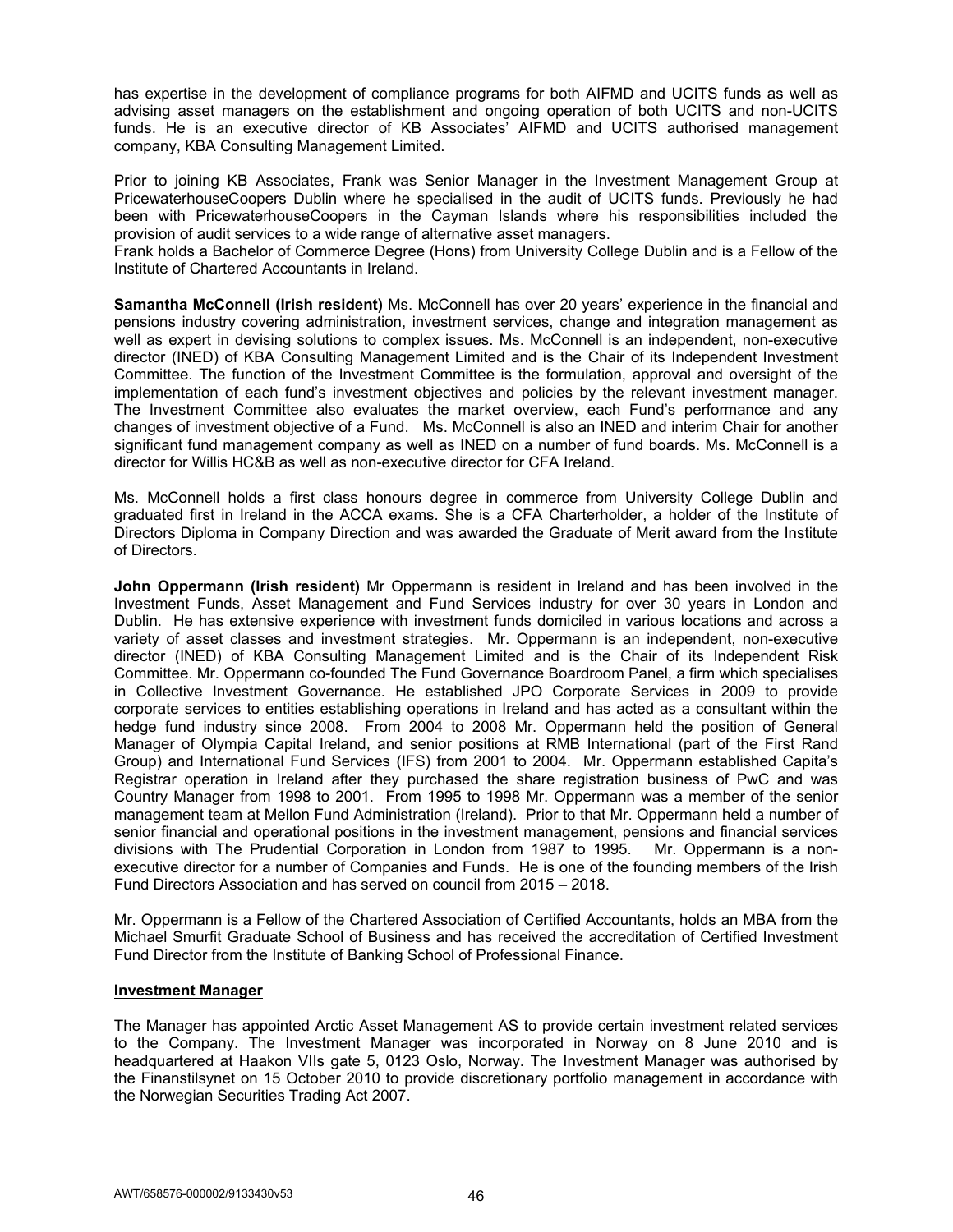The Investment Manager will provide the Company with investment management and advisory services in relation to the investments of each Fund and will act with day to day authority, power and responsibility for the investments in accordance with the investment objectives and policies set out in the Supplement for the relevant Fund.

# **Depositary**

The Company initially appointed BNY Mellon Trust Company (Ireland) Limited to act as the Depositary to the Company. Effective 1 December 2019, BNY Mellon Trust Company (Ireland) Limited, One Dockland Central, Guild Street, IFSC, Dublin 1, merged into The Bank of New York Mellon SA/NV (the "**BNY Mellon European Bank**") and as of that date, depositary services are provided by the Dublin branch of the BNY Mellon European Bank. The Depositary is a private limited liability company incorporated in Ireland on 13 October 1994. The principal activity of the Depositary is to act as the depositary of the assets of collective investment schemes. The Depositary is authorised by the Central Bank under the Investment Intermediaries Act 1995 (as amended). The Depositary is a wholly-owned indirect subsidiary of The Bank of New York Mellon Corporation. BNY Mellon is a global financial services company focused on helping clients manage and service their financial assets, operating in 35 countries and serving more than 100 markets. BNY Mellon is a leading provider of financial services for institutions, corporations and high-networth individuals, providing superior asset management and wealth management, asset servicing, issuer services, clearing services and treasury services through a worldwide client-focused team.

The duty of the Depositary is to provide safekeeping, oversight and asset verification services in respect of the assets of the Depositary and each Fund in accordance with the provisions of the Regulations.

The Depositary will be obliged, inter alia, to ensure that the sale, issue, repurchase and cancellation of Shares in the Company is carried out in accordance with the Regulations and the Constitution. The Depositary will carry out the instructions of the Company, unless they conflict with the Regulations or the Constitution. The Depositary is also obliged to enquire into the conduct of the Company in each financial year and report thereon to Shareholders.

Under the Depositary Agreement, the Depositary has power to delegate the whole or any part of its depositary functions, however, its liability will not be affected by the fact that it has entrusted to a third party some or all of the assets in its safekeeping. The Depositary has delegated its safekeeping duties in respect of financial instruments in custody to The Bank of New York Mellon. The list of sub-delegates appointed by The Bank of New York Mellon will be available on request. The use of particular subdelegates will depend on the markets in which the Depositary invests. No conflicts arise as a result of such delegation.

In discharging its role, the Depositary shall act honestly, fairly, professionally, independently and in the interests of the Company and the Shareholders. Up-to-date information in relation to the Depositary's duties, any safekeeping duties delegated by the Depositary and any conflicts of interest (as outlined below) will be made available to Shareholders on request.

The Depositary is not involved directly or indirectly with the organisation, sponsorship or management of the assets of the Company and is not responsible for the preparation of this document other than the preparation of the above description and accepts no responsibility or liability for any information contained in this document except disclosure relating to it.

## **Administrator**

The Manager has appointed BNY Mellon Fund Services (Ireland) Designated Activity Company to act as administrator, registrar and transfer agent of the Company and each Fund pursuant to the Administration Agreement (further details of which are set out under the heading "Material Contracts" below).

The Administrator is a designated activity company incorporated in Ireland on 31 May 1994 under registration number 218007. The Administrator is an indirect wholly-owned subsidiary of The Bank of New York Mellon Corporation. The Administrator's registered office is at Riverside Two, Sir John Rogerson's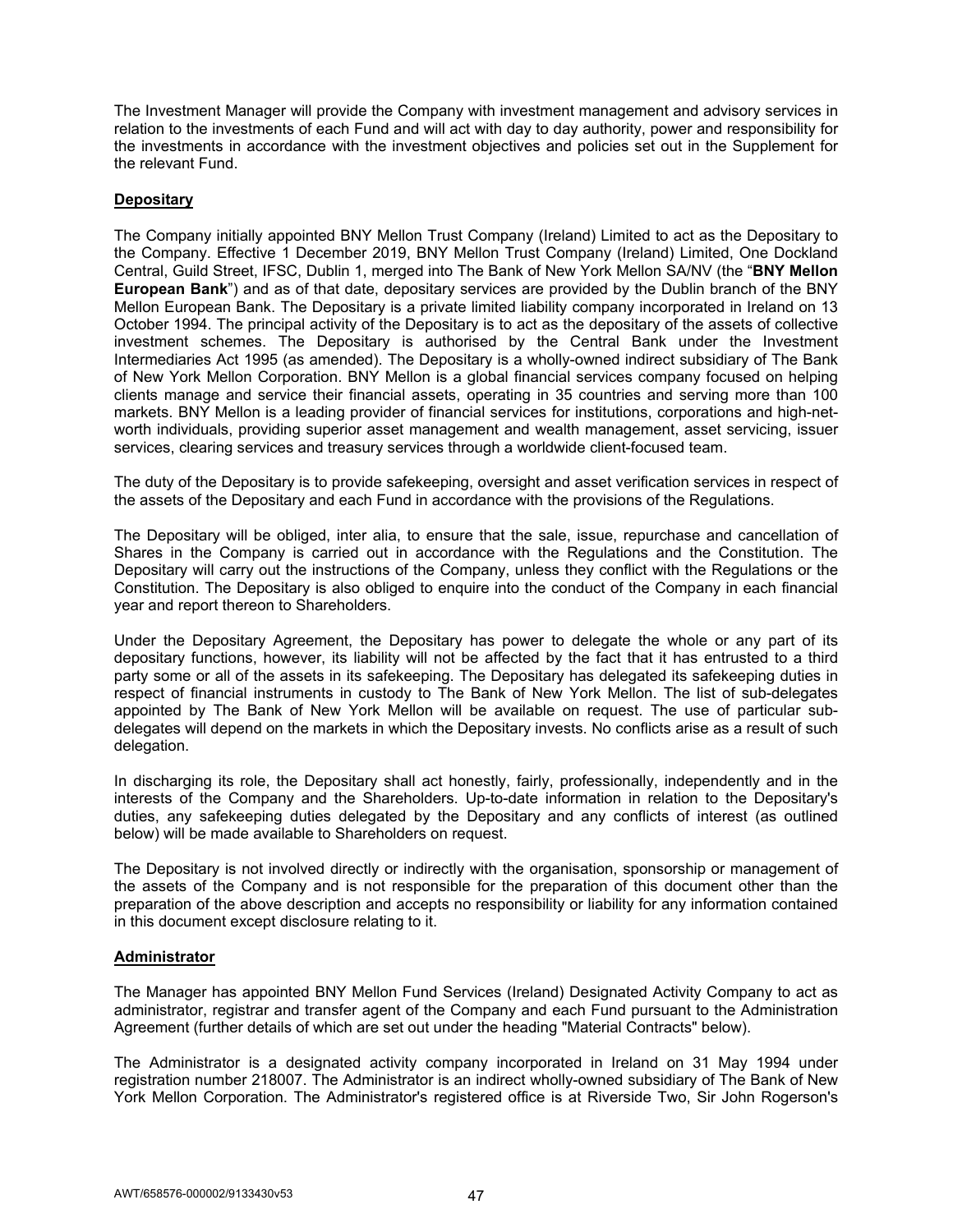Quay, Grand Canal Dock, Dublin 2, Ireland. The Administrator's main business activity is the provision of administrative services to collective investment schemes and other portfolios.

The Administrator has been appointed to administer the day to day operations and business of the Company and each Fund, including processing subscriptions, redemptions, computing the Net Asset Value and the Net Asset Value per Share, maintaining books and records, disbursing payments, establishing and maintaining accounts on behalf of the Company and each Fund and any other matters usually performed for the administration of a fund, including the calculation of any incentive fee. The Administrator will keep the accounts of the Company in accordance with international financial reporting standards. The Administrator will also maintain the register of Shareholders.

The Administrator is not involved directly or indirectly with the organisation, sponsorship or management of the assets of the Company and is not responsible for the preparation of this document other than the preparation of the above description and accepts no responsibility or liability for any information contained in this document except disclosure relating to it.

### **Distributor**

The Manager has appointed Arctic Asset Management AS as non-exclusive distributor of the Shares of the Company.

The Manager may appoint additional non-exclusive distributors in respect of the Shares of the Company or a specific Fund in accordance with the requirements of the Central Bank and all relevant details will be set out in the Supplement for the relevant Fund.

### **Auditor**

Deloitte has been appointed to act as the auditor for the Company. The responsibility of the auditor is to audit and express an opinion on the financial statements of the Company and its Funds in accordance with Irish law and International Financial Reporting Standards.

## **Paying Agents**

Local laws/regulations in member states of the EEA may require the appointment of paying agents and maintenance of accounts by such agents through which subscription and redemption monies may be paid. Investors who choose or are obliged under local regulations to pay or receive subscription or redemption monies via an intermediate entity (e.g. a sub-distributor or agent in the local jurisdiction) rather than directly to the Depositary of the Company bear a credit risk against that intermediate entity with respect to (a) subscription monies prior to the transmission of such monies to the Depositary for the account of the relevant Fund and (b) redemption monies payable by such intermediate entity to the relevant investor.

Fees and expenses of paying agents, which will be at normal commercial rates, will be borne by the relevant Fund. Fees payable to the paying agents which are based on Net Asset Value will be payable only from the Net Asset Value of the relevant Fund attributable to the relevant Class(es), all Shareholders of which are entitled to avail of the services of the agents.

Paying agents may be appointed in one or more countries.

#### **Portfolio Transactions, Conflicts of Interest and Soft Commissions**

Subject to the provisions of this section the Company, the Directors, the Investment Manager, the Manager, the Administrator, the Depositary and any of their respective subsidiaries, affiliates, associates, agents or delegates (each a "**Connected Person**") may contract or enter into any financial, banking or other transaction with one another or with the Company. This includes, without limitation, investment by the Company in securities of any Connected Person or investment by any Connected Persons in any company or bodies any of whose investments form part of the assets comprised in any Fund or be interested in any such contract or transactions. In addition, any Connected Person may invest in and deal in Shares relating to any Fund or any property of the kind included in the property of any Fund for their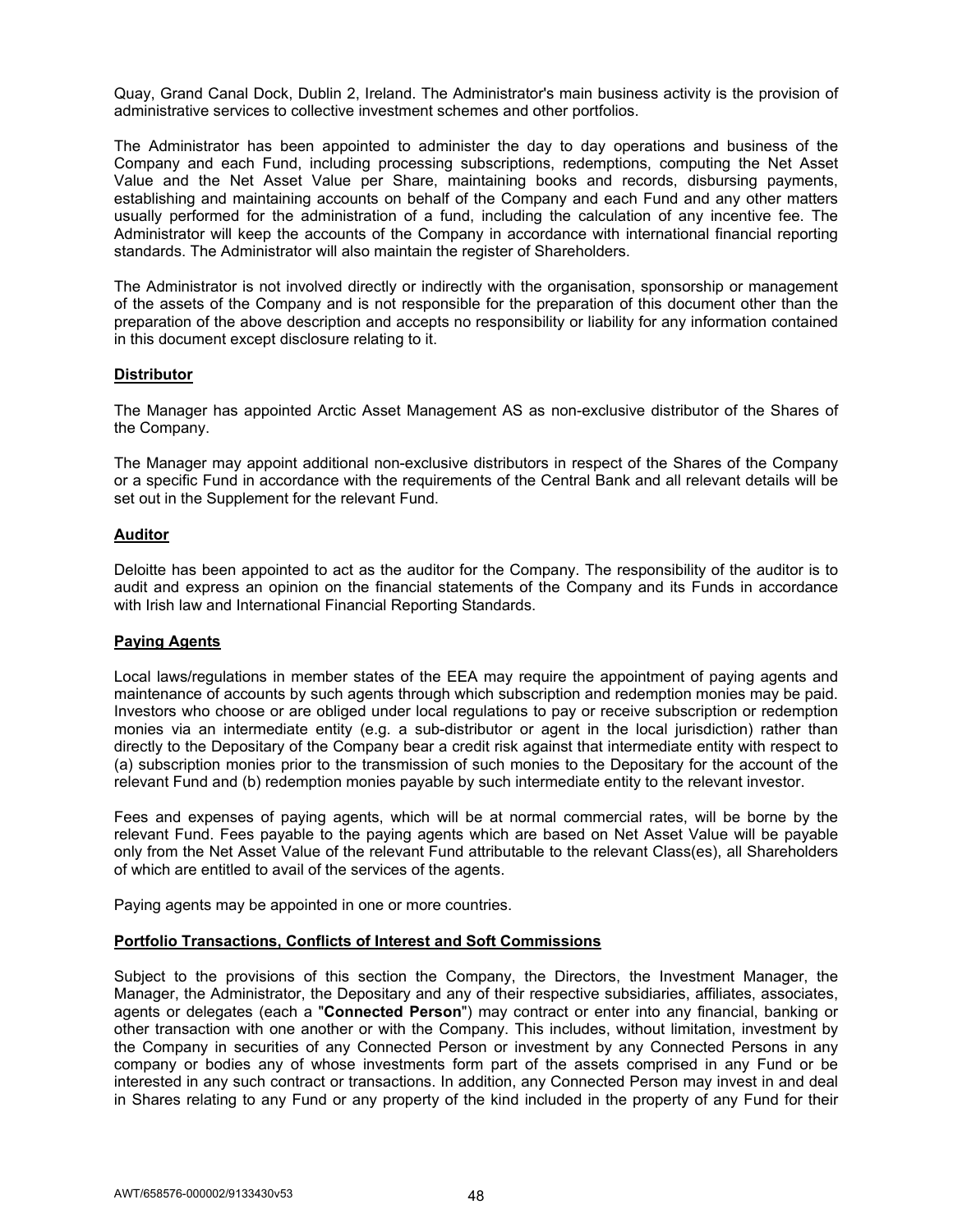respective individual accounts or for the account of someone else. The appointment of the Investment Manager, the Manager, the Administrator and the Depositary in their primary capacity as service providers to the Company are excluded from the scope these Connected Party requirements.

Any cash of the Company may be deposited, subject to the provisions of the Central Bank Acts 1942 to 1998, of Ireland as amended by the Central Bank and Financial Services Regulatory Authority of Ireland Acts 2003 to 2004 with any Connected Person or invested in certificates of deposit or banking instruments issued by any Connected Person. Banking and similar transactions may also be undertaken with or through a Connected Person.

Any Connected Person may also deal as agent or principal in the sale or purchase of securities and other investments (including foreign exchange and stocklending transactions) to or from the relevant Fund. There will be no obligation on the part of any Connected Person to account to the relevant Fund or to Shareholders of that Fund for any benefits so arising, and any such benefits may be retained by the relevant party, provided that such transactions are carried out as if effected on normal commercial terms negotiated at arm's length, in the best interests of the Shareholders of that Fund and:

- (a) a certified valuation of such transaction by a person approved by the Depositary (or in the case of any such transaction entered into by the Depositary, the Directors) as independent and competent has been obtained; or
- (b) such transaction has been executed on best terms on an organised investment exchange under its rules; or
- (c) where (a) and (b) are not practical, such transaction has been executed on terms which the Depositary is (or in the case of any such transaction entered into by the Depositary, the Directors are) satisfied conform with the principle that such transactions be carried out as if effected on normal commercial terms negotiated at arm's length and in the best interests of Shareholders.

In order to facilitate the Company discharging its obligations in respect of all related party transactions, the relevant party will disclose details of each related party transaction to the Company upon completion thereof (including the name of the related party involved and where relevant, fees paid to that party in connection with the transaction).

Potential conflicts of interest affecting the Depositary and its delegates may arise from time to time, including, without limitation, where the Depositary or a delegate has an interest in the outcome of a service or an activity provided to the Company, or a transaction carried out on behalf of the Company, which is distinct from the Company's interest, or where the Depositary or a delegate has an interest in the outcome of a service or activity provided to another client or group of clients which is in conflict with the Company's interests. From time to time conflicts may also arise between the Depositary and its delegates or affiliates, such as where an appointed delegate is an affiliated group company and is providing a product or service to the Company and has a financial or business interest in such product or service. The Depositary maintains a conflict of interest policy to address such conflicts. Where a conflict or potential conflict of interest arises, the Depositary will have regard to its obligations to the Company, applicable law, and its conflicts of interest policy.

The Investment Manager may also, in the course of its business, have potential conflicts of interest with the Company in circumstances other than those referred to above. The Investment Manager will, however, have regard in such event to its obligations under the Investment Management Agreement and, in particular, to its obligations to act in the best interests of the Company so far as practical, having regard to its obligations to other clients when undertaking any investments where conflicts of interest may arise and will ensure that such conflicts are resolved fairly as between the Company, the relevant Funds and other clients. The Investment Manager will ensure that investment opportunities are allocated on a fair and equitable basis between the Company and their other clients. In the event that a conflict of interest does arise the partners of the Investment Manager will endeavour to ensure that such conflicts are resolved fairly.

As the fees of the Investment Manager are based on the Net Asset Value of a Fund, if the Net Asset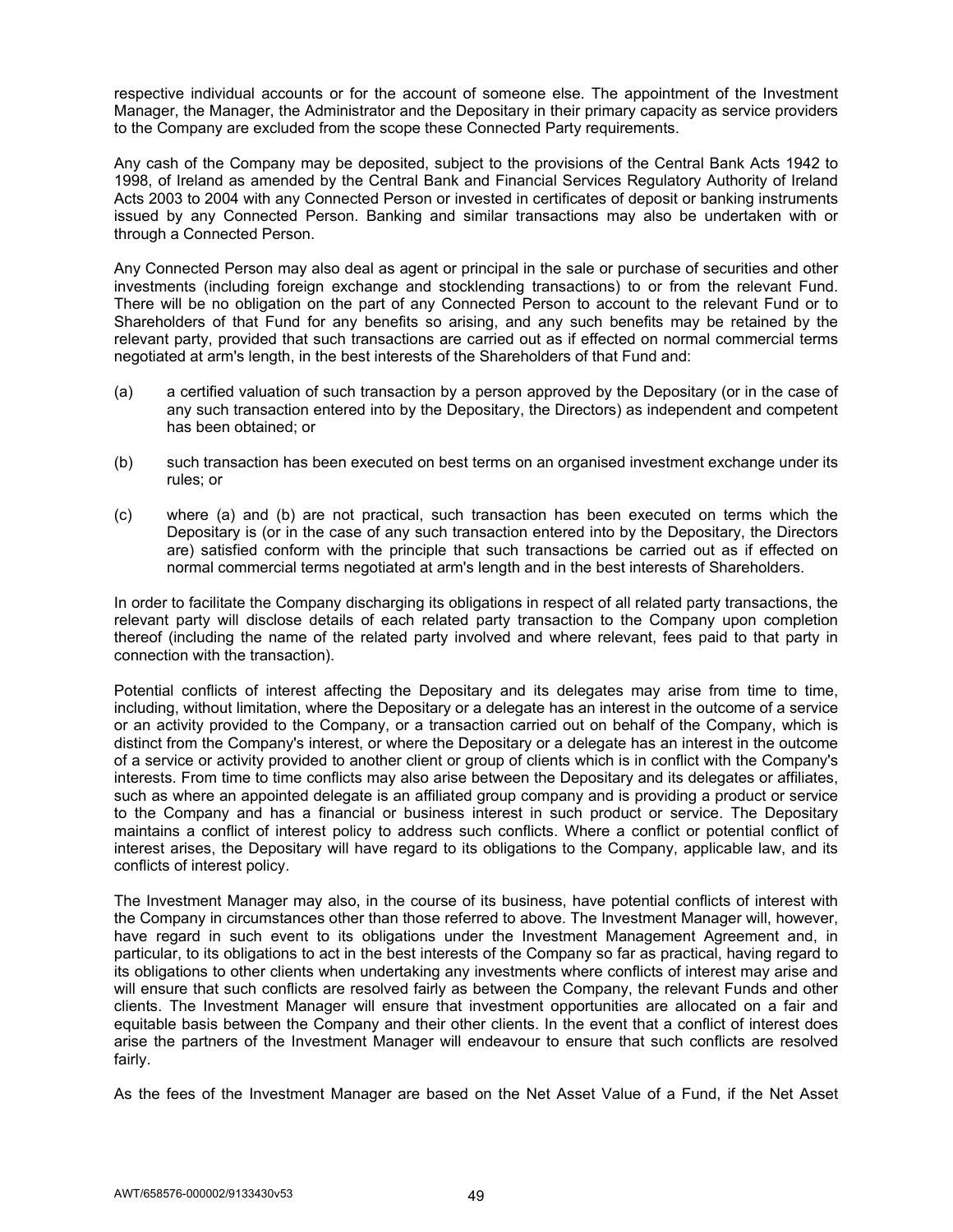Value of the Fund increases so do the fees payable to the Investment Manager and accordingly there is a conflict of interest for the Investment Manager in cases where the Investment Manager is responsible for determining the valuation price of a Fund's investments.

A Fund may use stock lending agreements for Efficient Portfolio Management purposes and to generate additional income for the relevant Fund, subject to the conditions and limits set out in the Central Bank Rules. All proceeds collected or fee income arising from such stock lending agreements, net of direct and indirect operational costs shall be returned to the relevant Fund.

Unless otherwise stated in the Supplement of a specific Fund, the Investment Manager may effect transactions with or through the agency of another person with whom the Investment Manager or an entity affiliated to the Investment Manager has arrangements under which that person will, from time to time, provide to or procure for the Investment Manager and/or an affiliated party goods, services or other benefits such as research and advisory services, specialised computer hardware or software. No direct payment may be made for such goods or services but the Investment Manager may undertake to place business with that person provided that person has agreed to provide best execution with respect to such business and the services provided must be of a type which assists in the provision of investment services to the Company. A report will be included in the relevant Fund's annual and semi-annual reports describing the Investment Manager's soft commission practices. Where appropriate, any such arrangements will comply with the requirements of Article 11 of the MiFID II Delegated Directive.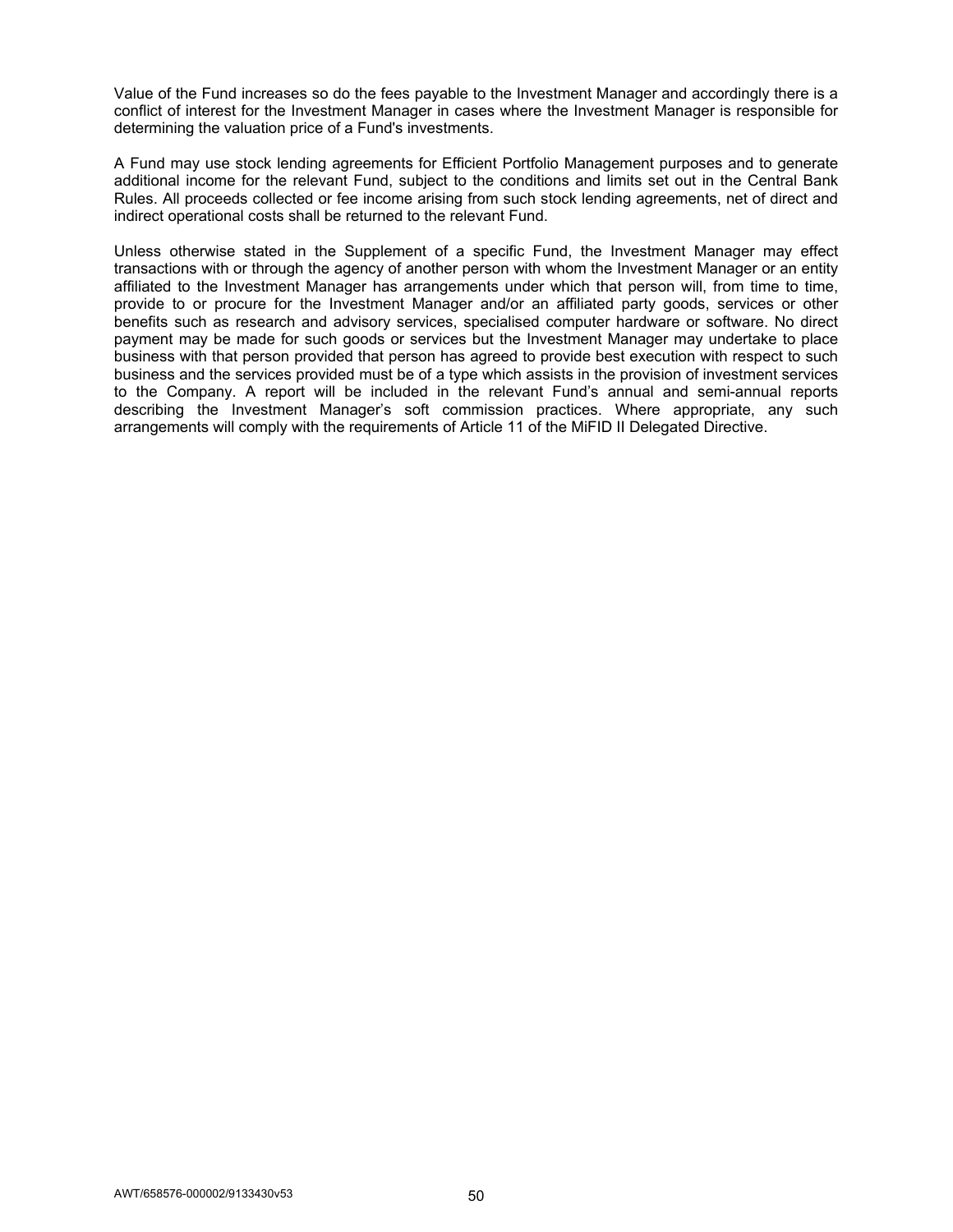# *SHARE DEALINGS*  **\_\_\_\_\_\_\_\_\_\_\_\_\_\_\_\_\_\_\_\_\_\_\_\_\_\_\_\_\_\_\_\_\_\_\_\_\_\_\_\_\_\_\_\_\_\_\_\_\_\_\_\_\_\_\_\_\_\_\_\_\_\_\_\_\_\_\_\_\_\_\_\_\_\_\_\_\_\_\_\_\_\_\_\_**

**\_\_\_\_\_\_\_\_\_\_\_\_\_\_\_\_\_\_\_\_\_\_\_\_\_\_\_\_\_\_\_\_\_\_\_\_\_\_\_\_\_\_\_\_\_\_\_\_\_\_\_\_\_\_\_\_\_\_\_\_\_\_\_\_\_\_\_\_\_\_\_\_\_\_\_\_\_\_\_\_\_\_\_\_** 

### **SUBSCRIPTION FOR SHARES**

#### **Purchases of Shares**

Under the Constitution, the Directors are given authority to effect the issue of Shares and to create new Classes (in accordance with the requirements of the Central Bank) and have absolute discretion to accept or reject in whole or in part any application for Shares. Classes may be further sub-divided into Series of **Shares** 

Issues of Shares will normally be made with effect from a Dealing Day in respect of applications received on or prior to the Dealing Deadline. Dealing Days and Dealing Deadlines relating to each Fund are specified in the relevant Supplement.

An initial application for Shares may only be made by an original or facsimile of the Application Form, in addition to supporting documentation in relation to money laundering prevention checks, being delivered to the Administrator. In the case of applications in writing, the original documentation must be received by the relevant Dealing Deadline. In the case of applications by facsimile, the original documentation must be received before or promptly after the relevant Dealing Deadline. Subsequent applications may be made to the Administrator by letter, facsimile or by any other form of electronic communication agreed in advance with the Administrator and the Central Bank. Applications will not be processed until all of the necessary anti-money laundering checks have been completed. Any change to a Shareholder's registration details or payment instructions must also be received in original form. Following the initial application, subsequent requests by facsimile will be treated by the Administrator as definite orders even if not subsequently confirmed by letter after acceptance by the Administrator and will not be capable of withdrawal. Applications received after the Dealing Deadline for the relevant Dealing Day shall be deemed to have been received by the next Dealing Deadline. The Directors may however at their discretion in exceptional circumstances accept applications received after the relevant Dealing Deadline provided they are received prior to the relevant Valuation Point.

The Minimum Initial Investment Amount for Shares of each Fund that may be subscribed for by each investor on initial application and the Minimum Shareholding of Shares of each Fund is set out in the Supplement for the relevant Fund.

Fractions of Shares up to four decimal places may be issued. Subscription monies representing smaller fractions of Shares will not be returned to the applicant but will be retained as part of the assets of the relevant Fund.

The Application Form contains certain conditions regarding the application procedure for Shares in the Company and certain indemnities in favour of the Company, the relevant Fund, the Administrator, the Depositary and the other Shareholders for any loss suffered by them as a result of certain applicants acquiring or holding Shares.

If an application is rejected, the Administrator at the cost and risk of the applicant will, subject to any applicable laws, return application monies or the balance thereof, without interest, by telegraphic transfer to the account from which it was paid within five Business Days of the rejection.

### **Issue Price**

During the Initial Offer Period for each Fund, the Initial Issue Price for Shares in the relevant Fund shall be the amount set out in the Supplement for the relevant Fund.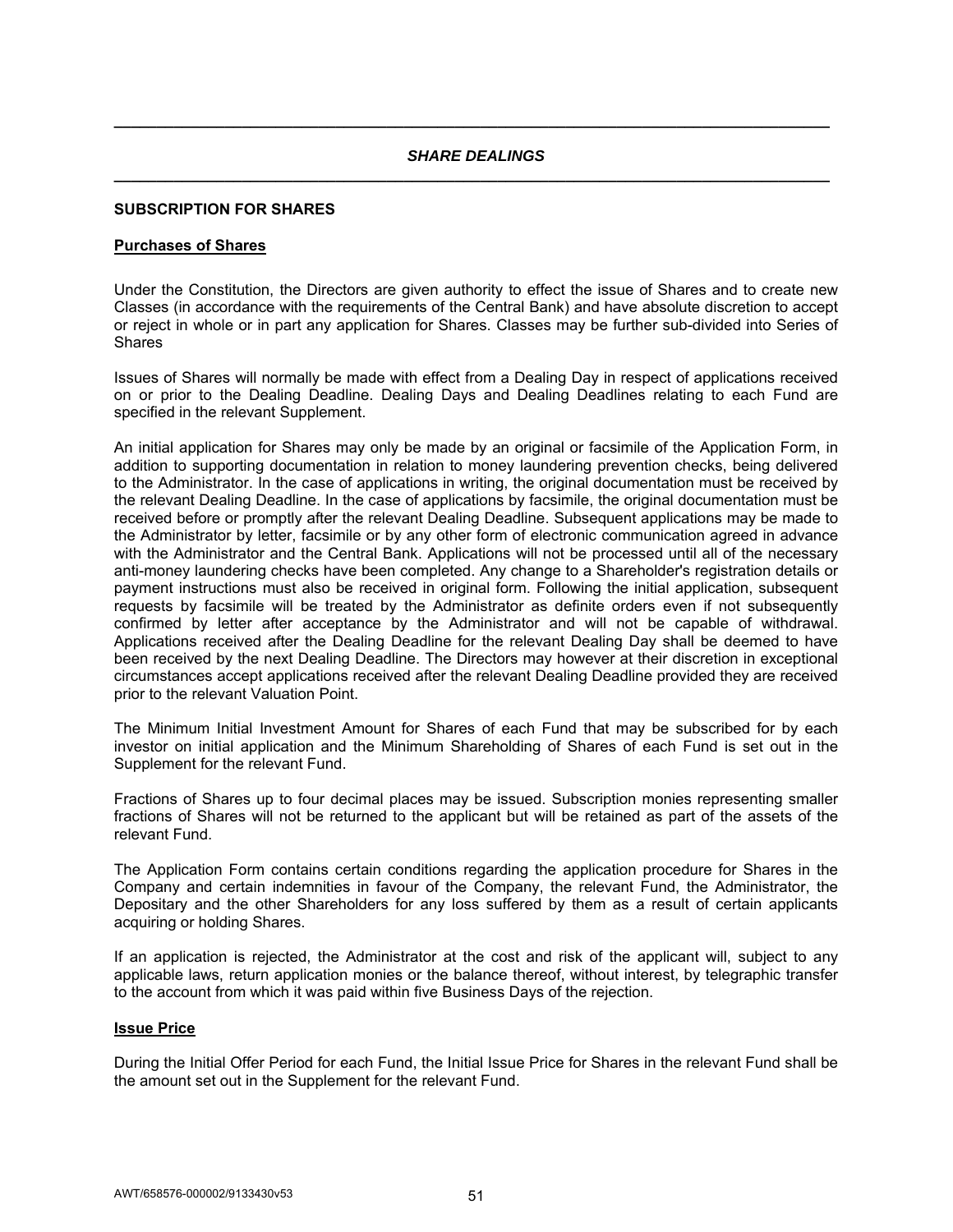The issue price at which Shares of any Fund will be issued on a Dealing Day after the Initial Offer Period will be calculated by ascertaining the Net Asset Value per Share of the relevant Class or Series on the relevant Dealing Day.

A Preliminary Charge of up to 3 per cent of the issue price may be charged by the Company for payment to the Investment Manager on the issue of Shares, out of which the Investment Manager may, for example, pay commission to financial intermediaries such as distributors. Further details of this Preliminary Charge will be set out in the relevant Supplement.

The Manager or its delegates may apply an Anti-Dilution Levy in relation to applications for purchases of Shares. The levy is an allowance for market spreads (the difference between the prices at which assets are valued and/or bought), duties and charges and other dealing costs relating to the acquisition of assets for a Fund in the event of receipt of net subscriptions on a Dealing Day. The levy is intended to be used to ensure that all investors in the relevant Fund are treated equitably by allocating transaction costs to the investors whose transactions give rise to those costs. Further details of this Anti-Dilution Levy will be set out in the relevant Supplement.

## **Payment for Shares**

Payment in respect of the issue of Shares must be made to the relevant Subscriptions/Redemptions Account by the relevant Settlement Date by telegraphic transfer in cleared funds in the Base Currency of the relevant Fund or the currency denomination of the relevant Class. The Administrator may, at the Directors' discretion, accept payment in other currencies, but such payments will be converted into the relevant Base Currency at the then prevailing exchange rate available to the Administrator and only the net proceeds (after deducting the conversion expenses) will be applied towards payment of the subscription monies. This may result in a delay in processing the application.

If payment in full has not been received by the Settlement Date, or in the event of non-clearance of funds, the allotment of Shares made in respect of such application may, at the discretion of the Directors, (i) be cancelled, or (ii) the Directors may treat the application as an application for such number of Shares as may be purchased with such payment on the Dealing Day next following receipt of payment in full or of cleared funds or (iii) such an allotment of shares will remain effective for up to 10 Business Days (or such other length of time as the Directors deem appropriate). In such cases the Company may charge the applicant for any resulting bank charges or market losses incurred by the relevant Fund.

Upon receipt into the relevant Subscriptions/Redemptions Account, subscription monies will become the property of the relevant Fund and accordingly an investor will be treated as a general creditor of the Company (in respect of the relevant Fund) during the period between receipt of subscription monies into the Subscriptions/Redemptions Account and the issue of Shares.

#### **In Specie Issues**

The Directors may, in consultation with the Manager, provided that they are satisfied that no material prejudice would result to any existing Shareholder and subject to the provisions of the Companies Act, allot Shares in any Fund against the vesting in the Depositary on behalf of the relevant Fund of investments, the nature of which would qualify as suitable investments of the relevant Fund in accordance with the investment objectives, policies and restrictions of the Fund. The number of Shares to be issued in this way shall be the number which would, at the relevant Valuation Point, have been issued for cash (together with the relevant Preliminary Charge) against the payment of a sum equal to the value of the investments. The value of the investments to be vested shall be calculated by applying the valuation methods described below under the heading "Calculation of Net Asset Value/Valuation of Assets." The Directors, in valuing any such investments, may provide that the whole of or any part of any duties and charges arising in connection with the vesting of the investments in the Depositary on behalf of the relevant Fund shall be paid out of the assets of the relevant Fund or by the investor to whom the Shares are to be issued or partly by the Fund and partly by such investor.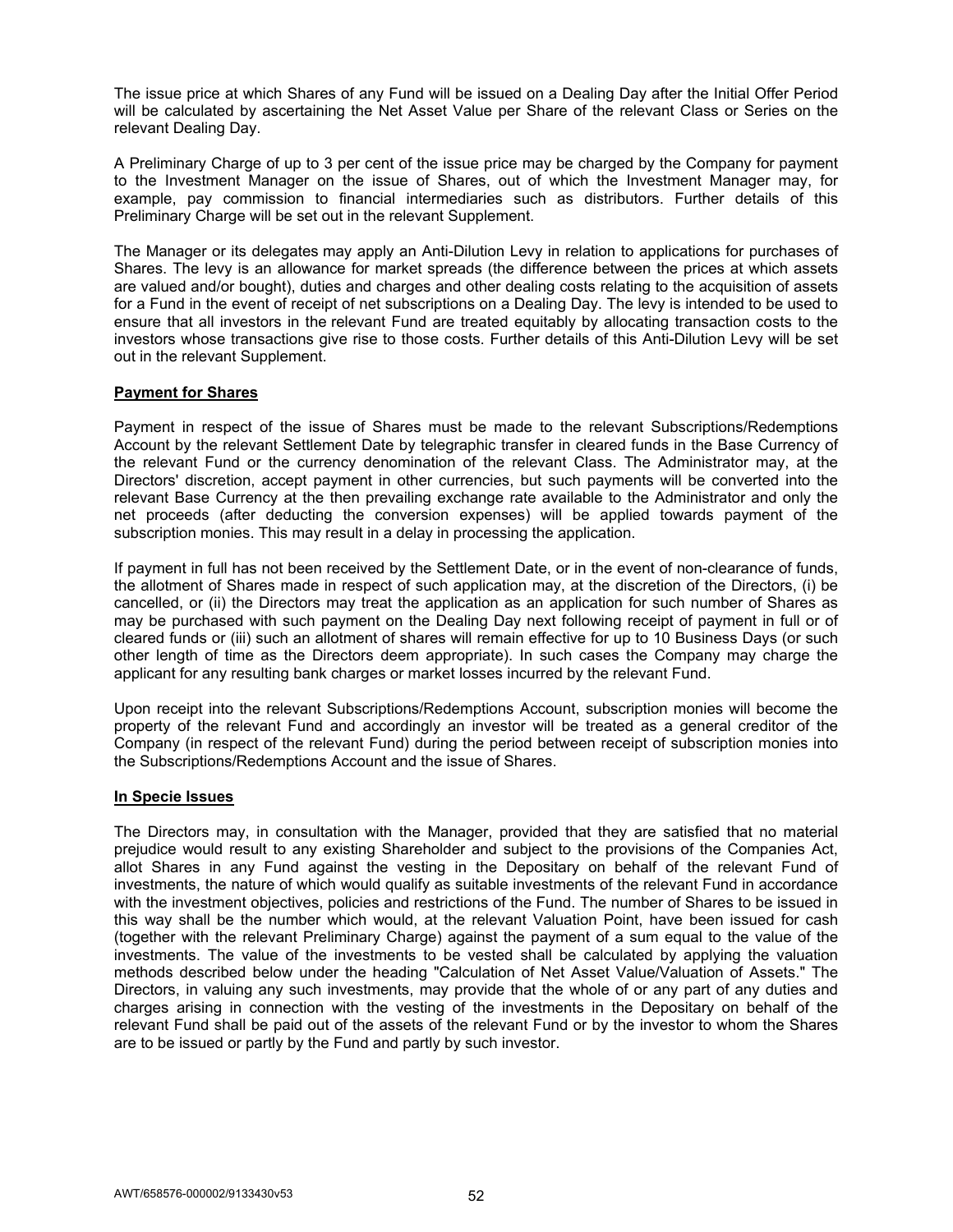# **Anti-Money Laundering Provisions**

Measures provided for in the Criminal Justice (Money Laundering and Terrorist Financing) Acts 2010 and 2018 which are aimed towards the prevention of money laundering, require detailed verification of each applicant's identity; for example an individual may be required to produce a copy of his passport or identification card together with evidence of his address such as a utility bill or bank statement and his date of birth. In the case of corporate applicants this may require production of a certified copy of the certificate of incorporation (and any change of name), memorandum and articles of association (or equivalent) and the names, occupations, dates of birth and residential and business address of the directors of the company.

The Administrator reserves the right to request such information as is necessary to verify the identity of an applicant. In the event of delay or failure by the applicant to produce any information required for verification purposes, the Administrator may refuse to accept the application and return all subscription monies. If an application is rejected, the Administrator will return application monies or the balance thereof by cheque or electronic transfer to the account from which it was paid at the cost and risk of the applicant.

Depending on the circumstances of each application, a detailed verification may not be required where: (a) the applicant makes payment from an account held in the applicant's name at a recognised financial institution, or (b) the application is made through a recognised intermediary, or (c) investment is made by a recognised intermediary or financial institution. These exceptions will only apply if the financial institution or intermediary referred to above is located in a country, which has equivalent anti-money laundering legislation to that in place in Ireland, is regulated for anti-money laundering purposes and furnishes the Administrator with a letter certifying same. Applicants may contact the Administrator in order to determine whether they meet the above exceptions.

Applicants should note specifically that redemption proceeds will not be paid to an account which is not in the name of the applicant.

Each applicant for Shares acknowledges that the Administrator and the Company shall be held harmless against any loss arising as a result of a failure to process his/her application for Shares or redemption request, if such information and documentation as has been requested or is required by the Administrator has not been provided by the applicant.

## **Data Protection**

Prospective investors should note that, by virtue of making an investment in the Company and the associated interactions with the Company and its affiliates and delegates (including completing the Application Form, and including the recording of electronic communications or phone calls where applicable), or by virtue of providing the Company with personal information on individuals connected with the investor (for example directors, trustees, employees, representatives, shareholders, investors, clients, beneficial owners or agents) such individuals will be providing the Company and its affiliates and delegates with certain personal information which constitutes personal data within the meaning of the Data Protection Legislation. The Company shall act as a data controller in respect of this personal data and its affiliates and delegates, such as the Administrator, the Investment Manager and the Distributor, may act as data processors (or joint data controllers in some circumstances).

The Company has prepared a document outlining the Company's data protection obligations and the data protection rights of individuals under the Data Protection Legislation (the "Privacy Notice").

All new investors shall receive a copy of the Privacy Notice as part of the process to subscribe for Shares in the Company and a copy of the Privacy Notice was sent to all existing investors in the Company that subscribed before the Data Protection Legislation came into effect.

The Privacy Notice contains information on the following matters in relation to data protection:

- that investors will provide the Company with certain personal information which constitutes personal data within the meaning of the Data Protection Legislation;
- a description of the purposes and legal bases for which the personal data may be used;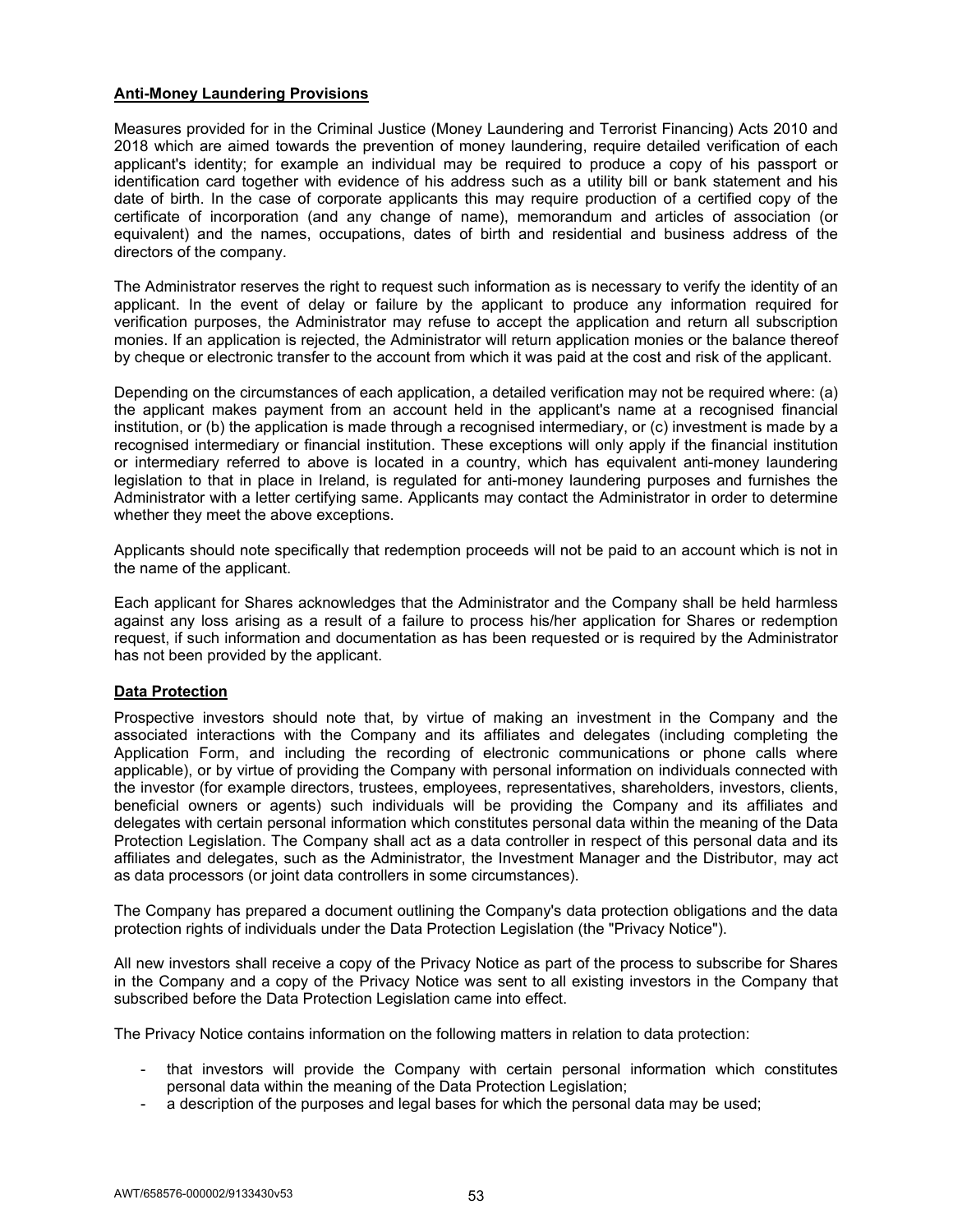- details on the transmission of personal data, including (if applicable) to entities located outside the EEA;
- details of data protection measures taken by the Company;
- an outline of the various data protection rights of individuals as data subjects under the Data Protection Legislation;
- information on the Company's policy for retention of personal data;
- contact details for further information on data protection matters.

Given the specific purposes for which the Company and its affiliates and delegates envisage using personal data, under the provisions of the Data Protection Legislation, it is not anticipated that individual consent will be required for such use. However, as outlined in the Privacy Notice, individuals have the right to object to the processing of their data where the Company has considered this to be necessary for the purposes of its or a third party's legitimate interests.

#### **Limitations on Purchases**

Shares may not be issued or sold by the Company during any period when the calculation of the Net Asset Value of the relevant Fund is suspended in the manner described under "Suspension of Calculation of Net Asset Value" below. Applicants for Shares will be notified of such postponement and, unless withdrawn, their applications will be considered as at the next Dealing Day following the ending of such suspension.

Shares may not be directly or indirectly offered or sold in the United States or purchased or held by or for U.S. Persons (unless permitted under certain exceptions under the laws of the United States).

Without limiting the generality of the foregoing, the Directors may take either of the following actions or any reasonable additional or ancillary actions as they deem necessary in their absolute discretion to comply with FATCA: (a) require any Shareholder to provide such information or confirmations as necessary from time to time, or (b) share such information with the IRS, the Irish Tax Authorities or any other relevant tax or other government authority. Where any Shareholder has failed to provide such information or confirmations as requested or is in any other respect deemed to be a recalcitrant account-holder for the purposes of FATCA or is for any other reason deemed not to be compliant with FATCA or would prejudice the Company's ability to comply with FATCA, the Company may repurchase and cancel the Shareholder's Shares and/or compel or effect the sale of those Shares or take any other such actions as may reasonably be deemed necessary to enable the Company to comply with FATCA

## **REPURCHASE OF SHARES**

#### **Repurchases of Shares**

Redemption requests should be made using a redemption instruction, which should be posted or sent by facsimile to the Administrator, or by any other form of electronic communication agreed in advance with the Administrator and the Central Bank. Where a Shareholder instructs that redemption proceeds are to be paid to a different account to that previously specified by it, the original redemption instruction must be received by the Administrator before the proceeds will be paid. Requests for the repurchase of Shares will not be capable of withdrawal after acceptance. Where requests for the repurchase of Shares is made by facsimile, the original Application Form together with all anti-money laundering documentation must be received by the Company care of the Administrator before any repurchase proceeds will be paid out. Requests received on or prior to the relevant Dealing Deadline will, subject as mentioned in this section and in the relevant Supplement, normally be dealt with on the relevant Dealing Day. Repurchase requests received after the Dealing Deadline shall be treated as having been received by the following Dealing Deadline. The Directors may, in consultation with the Manager and in exceptional circumstances agree to accept requests for repurchases received after the relevant Dealing Deadline provided they are received prior to the relevant Valuation Point.

A repurchase request will not be capable of withdrawal after acceptance by the Administrator. The Directors may however, in consultation with the Manager agree to allow withdrawal of a repurchase request up to the relevant Valuation Point. If requested, the Directors may, in consultation with the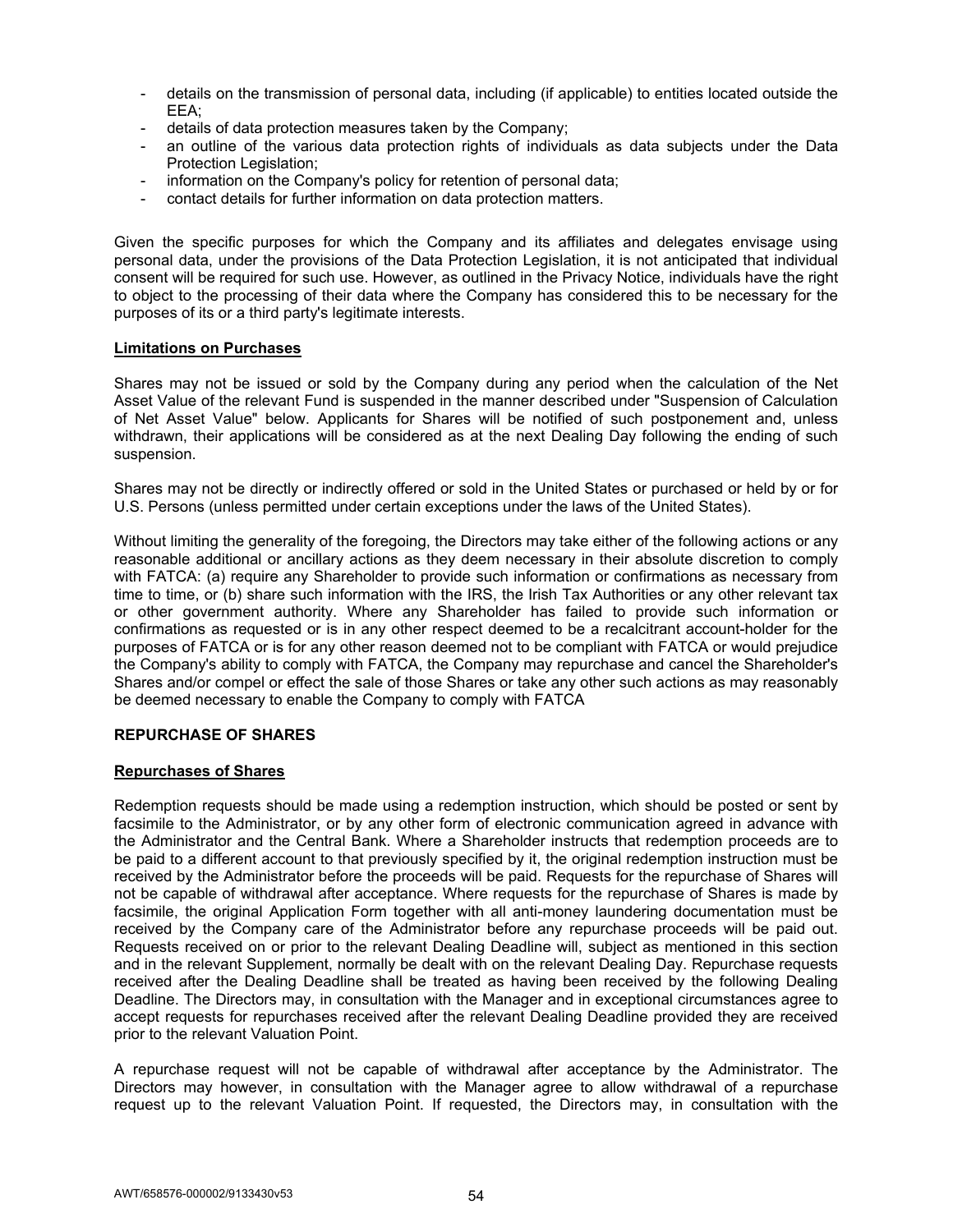Manager and subject to the prior approval of the Depositary and advance notification to all of the Shareholders, agree to designate additional Dealing Days and Valuation Points for the repurchase of Shares relating to any Fund.

The Directors may decline to effect a repurchase request which would have the effect of reducing the value of any holding of Shares relating to any Fund below the Minimum Shareholding for that Class. Any repurchase request having such an effect may be treated by the Company as a request to repurchase the Shareholder's entire holding of that Class.

The Administrator will not pay out repurchase requests, until all required information and documentation has been received (including that required for anti-money laundering purposes).

### **Repurchase Price**

The price at which Shares will be repurchased on a Dealing Day is also calculated by ascertaining the Net Asset Value per Share of the relevant Class or Series on the relevant Dealing Day. The method of establishing the Net Asset Value of any Fund and the Net Asset Value per Share of any Class or Series of Shares in a Fund is set out in the Constitution as described herein under the heading "Calculation of Net Asset Value/Valuation of Assets" below.

The Manager or its deleagte may also apply an Anti-Dilution Levy in relation to applications for repurchases of Shares. The levy is an allowance for market spreads (the difference between the prices at which assets are valued and/or sold), duties and charges and other dealing costs relating to the disposal of assets for a Fund in the event of receipt of net repurchases on a Dealing Day. The levy is intended to be used to ensure that all investors in the relevant Fund are treated equitably by allocating transaction costs to the investors whose transactions give rise to those costs. Further details of this Anti-Dilution Levy will be set out in the relevant Supplement.

When a repurchase request has been submitted by an investor who is or is deemed to be an Irish Resident Shareholder or is acting on behalf of an Irish Resident Shareholder, the Company shall deduct from the repurchase proceeds an amount which is equal to the tax payable by the Company to the Irish Tax Authorities in respect of the relevant transaction.

## **Payment of Repurchase Proceeds**

The amount due on repurchase of Shares will be paid by telegraphic transfer at the risk and expense of the relevant Shareholder to an account in the name of the Shareholder in the Base Currency of the relevant Fund (or the currency of denomination of the relevant Shares) by the Settlement Date. Payment of repurchase proceeds will be made to the registered Shareholder or in favour of the joint registered Shareholders as appropriate. The proceeds of the repurchase of the Shares will only be paid provided the original Application Form has been received by the Company care of the Administrator, all necessary antimoney laundering checks have been carried out and on receipt by the Administrator of a repurchase request together with such other documentation (including all necessary anti-money laundering documentation, if any) that the Administrator may require.

Investors should note that any redemption proceeds being paid out by a Fund and held for any time in the relevant Subscriptions/Redemptions Account shall remain an asset of the relevant Fund until such time as the proceeds are released to the investor. This would include, for example, cases where redemption proceeds are temporarily withheld pending the receipt of any outstanding identity verification documents as may be required by the Company or the Administrator – enhancing the need to address these issues promptly so that the proceeds may be released. It should also be noted that the investor shall have ceased being considered a Shareholder and instead will rank as a general unsecured creditor of the Company (in respect of the relevant Fund).

# **Limitations on Repurchases**

The Company may not repurchase Shares of any Fund during any period when the calculation of the Net Asset Value of the relevant Fund is suspended in the manner described under "Suspension of Calculation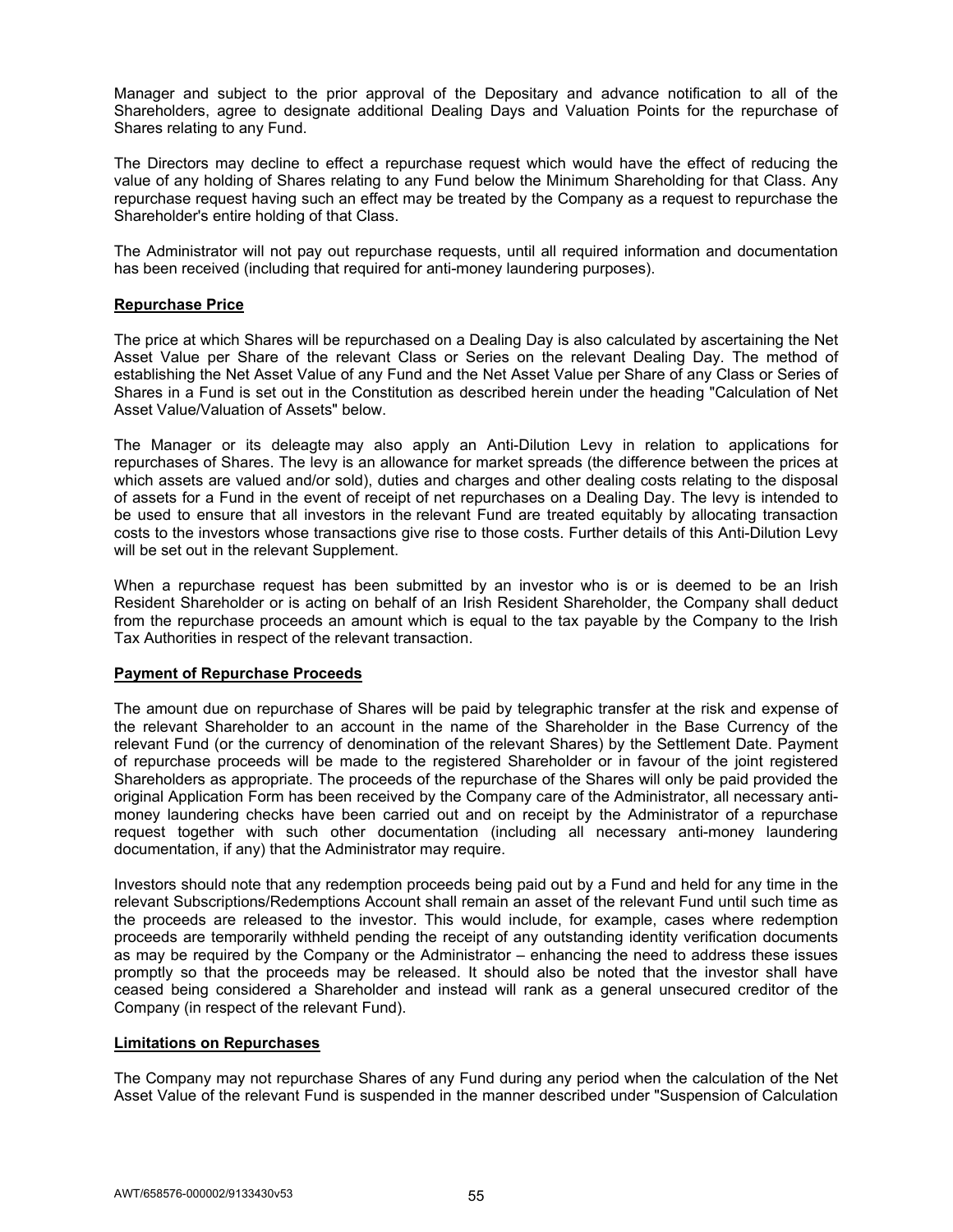of Net Asset Value" below. Applicants for repurchases of Shares will be notified of such postponement and, unless withdrawn, their applications will be considered as at the next Dealing Day following the ending of such suspension.

The Directors are entitled to limit the number of Shares in a Fund repurchased on any Dealing Day to Shares representing ten per cent of the total Net Asset Value of that Fund on that Dealing Day. In this event, the limitation will apply *pro rata* so that all Shareholders wishing to have Shares of that Fund repurchased on that Dealing Day realise the same proportion of such Shares. Shares not repurchased, but which would otherwise have been repurchased, will be carried forward for repurchase on the next Dealing Day and will be dealt with in priority (on a rateable basis) to repurchase requests received subsequently. If requests for repurchase are so carried forward, the Administrator will inform the Shareholders affected.

The Directors, in consultation with the Manager, are entitled to satisfy any repurchase requests by a distribution of investments of the relevant Fund in specie where such asset allocation has been approved by the Depositary and provided that the consent of the repurchasing Shareholder is obtained. The Constitution also contains special provisions where a repurchase request received from a Shareholder would result in Shares representing more than five per cent of the Net Asset Value of any Fund being repurchased by the Company on any Dealing Day. In such a case, the Company may satisfy the repurchase request by a distribution of investments of the relevant Fund in specie having been approved by the Depositary, and provided that such a distribution would not be prejudicial to the interests of the remaining Shareholders of that Fund. Where the Shareholder requesting such repurchase receives notice of the Company's intention to elect to satisfy the repurchase request by such a distribution of assets that Shareholder may require the Company, instead of transferring those assets, to arrange for their sale and the payment of the proceeds of sale to that Shareholder less any costs incurred in connection with such sale.

The Constitution provides that the Company cannot effect a repurchase of Shares, if after payment of any amount in connection with such repurchase; the Net Asset Value of the issued share capital of the Company would be equal to or less than Euro 300,000 or its foreign currency equivalent. This will not apply to a repurchase request accepted by the Directors in contemplation of the dissolution of the Company.

## **Mandatory Repurchases**

The Company may, following the Directors consultation with the Manager, compulsorily repurchase all of the Shares of any Fund if the Net Asset Value of the relevant Fund is less than the Minimum Fund Size (if any) specified herein.

The Company reserves the right to repurchase any Shares which are or become owned, directly or indirectly, by a U.S. Person (unless pursuant to an exemption under U.S. securities laws), by any individual under the age of 18 (or such other age as the Directors think fit) or if the holding of the Shares by any person is in breach of any law or requirement of any country or governmental authority or by virtue of which such person is not qualified to hold such Shares or might result in the Company incurring any liability to taxation or suffering other pecuniary legal or material administrative disadvantages which the Company might not otherwise have incurred, suffered or breached.

Where Irish Resident Shareholders acquire and hold Shares, the Company shall, where necessary for the collection of Irish tax, repurchase and cancel Shares held by a person who is or is deemed to be an Irish Resident Shareholder or is acting on behalf of an Irish Resident Shareholder on the occurrence of a chargeable event for taxation purposes and to pay the proceeds thereof to the Irish Tax Authorities.

## **EXCHANGE OF SHARES**

Shareholders will be able to apply to exchange on any Dealing Day all or part of their holding of Shares of any Class in any Fund (the "**Original Class**") for Shares of another Class which are being offered at that time (the "**New Class**") (such Class being in the same Fund or in a separate Fund) provided that all the criteria for applying for Shares in the New Class have been met and by giving notice to the Administrator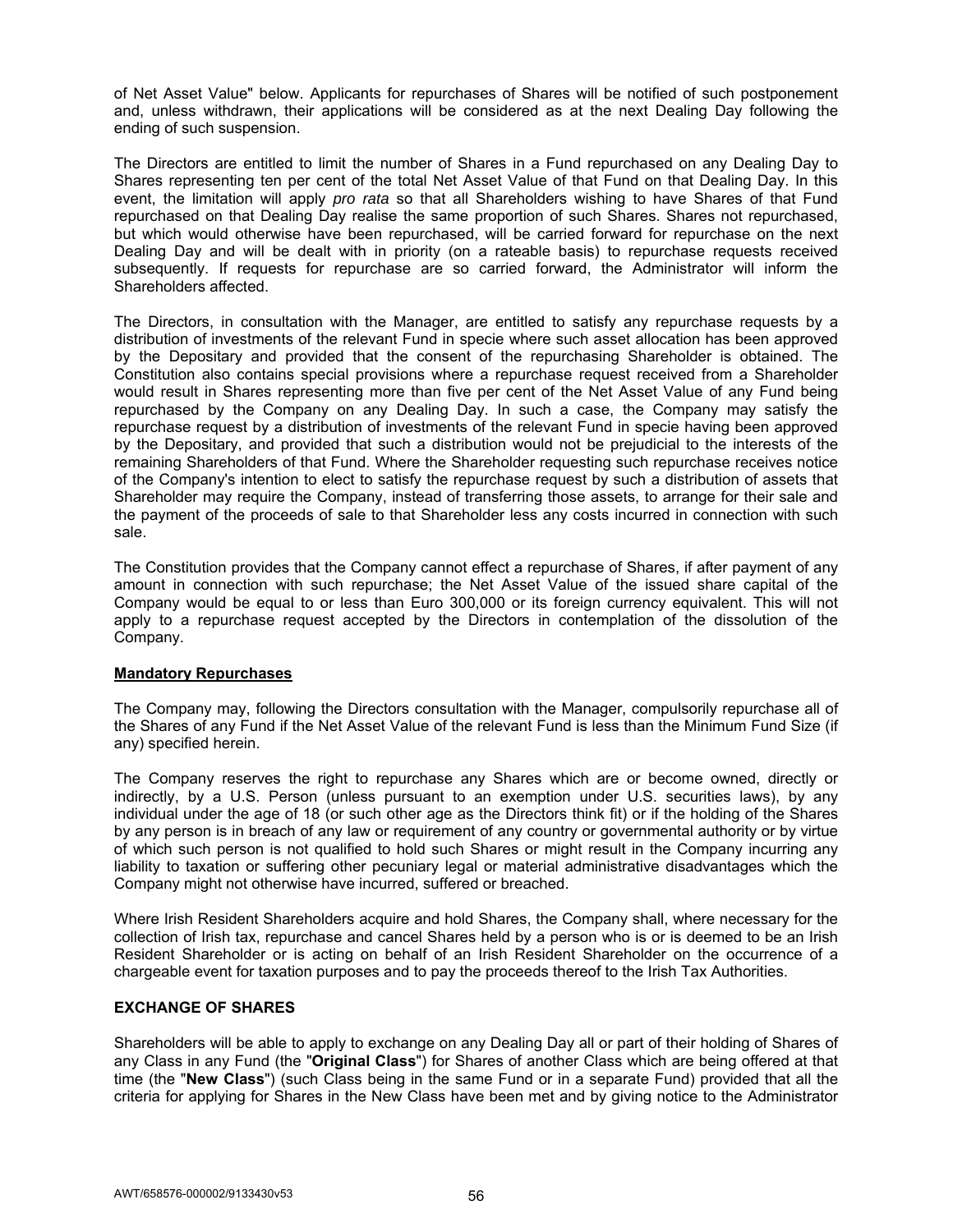on or prior to the Dealing Deadline for the relevant Dealing Day. The Directors may however, in consultation with the Manager, in exceptional circumstances agree to accept requests for exchange received after the relevant Dealing Deadline provided they are received prior to the relevant Valuation Point. For the avoidance of doubt, such an exchange will involve a redemption of Shares of the Original Class on a Dealing Day and a simultaneous subscription for Shares of the New Class on the same Dealing Day. The general provisions and procedures relating to the issue and repurchase of Shares will apply equally to exchanges, save in relation to charges payable, details of which are set out below and in the relevant Supplement.

An Exchange Charge of up to 3 per cent of the repurchase price of the Shares being exchanged may be charged by the Company on the exchange of Shares. Further details of any Exchange Charge will be set out in the relevant Supplement.

When requesting the exchange of Shares as an initial investment in a Fund, Shareholders should ensure that the value of the Shares exchanged is equal to, or exceeds, the Minimum Initial Investment Amount for the relevant New Class specified in the Supplement for the relevant Fund. In the case of an exchange of a partial holding only, the value of the remaining holding must also be at least equal to the Minimum Shareholding for the Original Class.

The number of Shares of the New Class to be issued will be calculated in accordance with the following formula:

## **S = [R x (RP x ER)] – F SP**

where:

- **R**  $=$  the number of Shares of the Original Class to be exchanged;
- **S** = the number of Shares of the New Class to be issued;
- **RP** = the repurchase price per Share of the Original Class as at the Valuation Point for the relevant Dealing Day;
- **ER** = in the case of an exchange of Shares designated in the same Base Currency is 1. In any other case, it is the currency conversion factor determined by the Directors at the Valuation Point for the relevant Dealing Day as representing the effective rate of exchange applicable to the transfer of assets relating to the Original and New Classes of Shares after adjusting such rate as may be necessary to reflect the effective costs of making such transfer;
- **SP** = the subscription price per Share of the New Class as at the Valuation Point for the applicable Dealing Day; and
- **F**  $=$  the Exchange Charge (if any) payable on the exchange of Shares.

Where there is an exchange of Shares, Shares of the New Class will be allotted and issued in respect of and in proportion to the Shares of the Original Class in the proportion S to R.

## **Limitations on Exchange**

Shares may not be exchanged for Shares of a different Class during any period when the calculation of the Net Asset Value of the relevant Fund or Funds is suspended in the manner described under "Suspension of Calculation of Net Asset Value" below. Applicants for exchange of Shares will be notified of such postponement and, unless withdrawn, their applications will be considered as at the next Dealing Day following the ending of such suspension.

## **Calculation of Net Asset Value/Valuation of Assets**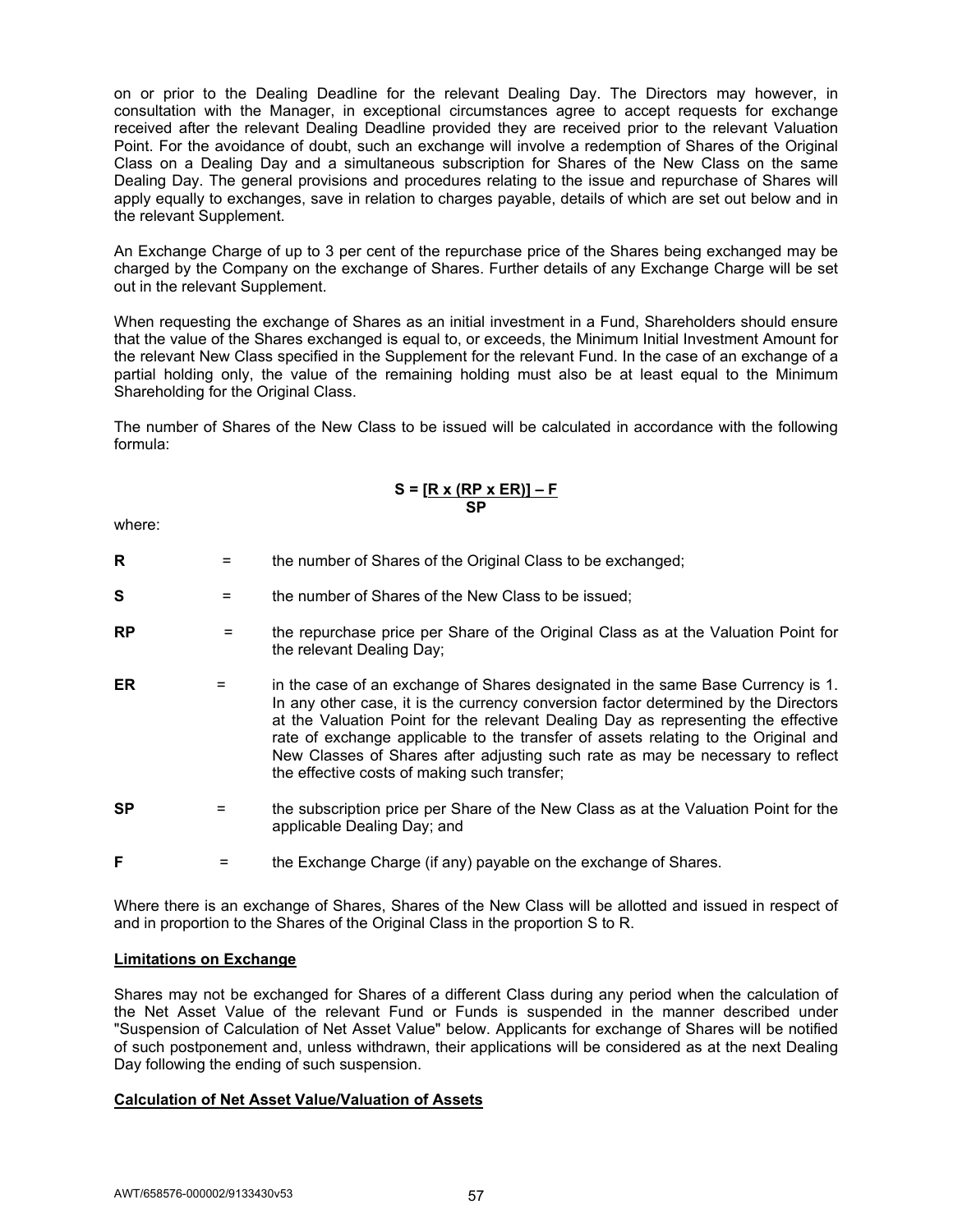The Net Asset Value of each Fund shall be calculated by the Administrator as at the Valuation Point for each Dealing Day by valuing the assets of the Fund and deducting therefrom the liabilities of the Fund. Where there is more than one Class in a Fund or more than one Series in a Class, the Net Asset Value of any Class or Series is calculated by the Administrator by ascertaining the Net Asset Value of the relevant Fund as at the Valuation Point for that Fund on the relevant Dealing Day and determining the amount of the Net Asset Value which is attributable to the relevant Class or Series of Shares. The Net Asset Value per Share of the relevant Class or Series is calculated by determining that proportion of the Net Asset Value of the Fund which is attributable to the relevant Class or Series at the Valuation Point. The Valuation Point for each Fund is set out in the Supplement for the relevant Fund. The Net Asset Value per Share is the resulting sum rounded to at least two decimal places, to be determined by the Directors in their absolute discretion.

The Constitution provides for the method of valuation of the assets and liabilities of each Fund and of the Net Asset Value of each Fund.

- (a) The value of any Investment which is quoted, listed or traded on a recognised exchange (other than those referred to at (e) below) for which market quotations are readily available shall be valued at the last traded price. Where a security is listed or dealt in on more than one recognised exchange, the relevant exchange or market shall be the principal stock exchange or market on which the security is listed or dealt on or the exchange or market which the Directors determine provides the fairest criteria in determining a value for the relevant investment. Securities listed or traded on a recognised exchange, but acquired or traded at a premium or at a discount outside or off the relevant exchange or market may be valued taking into account the level of premium or discount at the Valuation Point provided that the Depositary shall be satisfied that the adoption of such a procedure is justifiable in the context of establishing the probable realisation value of the security.
- (b) The value of any Investment which is not quoted, listed or dealt in on a recognised exchange (including any OTC derivative instruments), or which is so quoted, listed or dealt but for which no such quotation or value is available, or the available quotation or value is not representative of the fair market value, shall be the probable realisation value as estimated with care and good faith by (i) the Manager or (ii) a competent person, firm or corporation (including the Investment Manager) selected by the Manager and/or the Directors and approved for the purpose by the Depositary or (iii) any other means provided that the value is approved by the Depositary. Where reliable market quotations are not available for fixed income securities, the value of such securities may be determined using matrix methodology compiled by the Manager or competent person whereby such securities are valued by reference to the valuation of other securities which are comparable in rating, yield, due date and other characteristics.
- (c) Cash in hand or on deposit will be valued at its nominal/face value plus accrued interest or less debit interest, where applicable, to the end of the relevant day on which the Valuation Point occurs.
- (d) Notwithstanding paragraph (a) above, units in collective investment schemes shall be valued at the latest available net asset value per unit or bid price as published by the relevant collective investment scheme or, if listed or traded on a recognised exchange, in accordance with (a) above.
- (e) Exchange-traded derivative instruments will be valued based on the settlement price as determined by the market where the instrument is traded. If such settlement price is not available, such value shall be calculated in accordance with (b) above, i.e. being the probable realisation value estimated with care and in good faith by a competent person appointed by the Manager (and approved for such purpose by the Depositary).
- (f) Notwithstanding the provisions of paragraphs (a) to (f) above:
	- (i) The Manager or their delegate shall, at their discretion in relation to any particular Fund which is a short-term money market fund, have in place an escalation procedure to ensure that any material discrepancy between the market value and the amortised cost value of a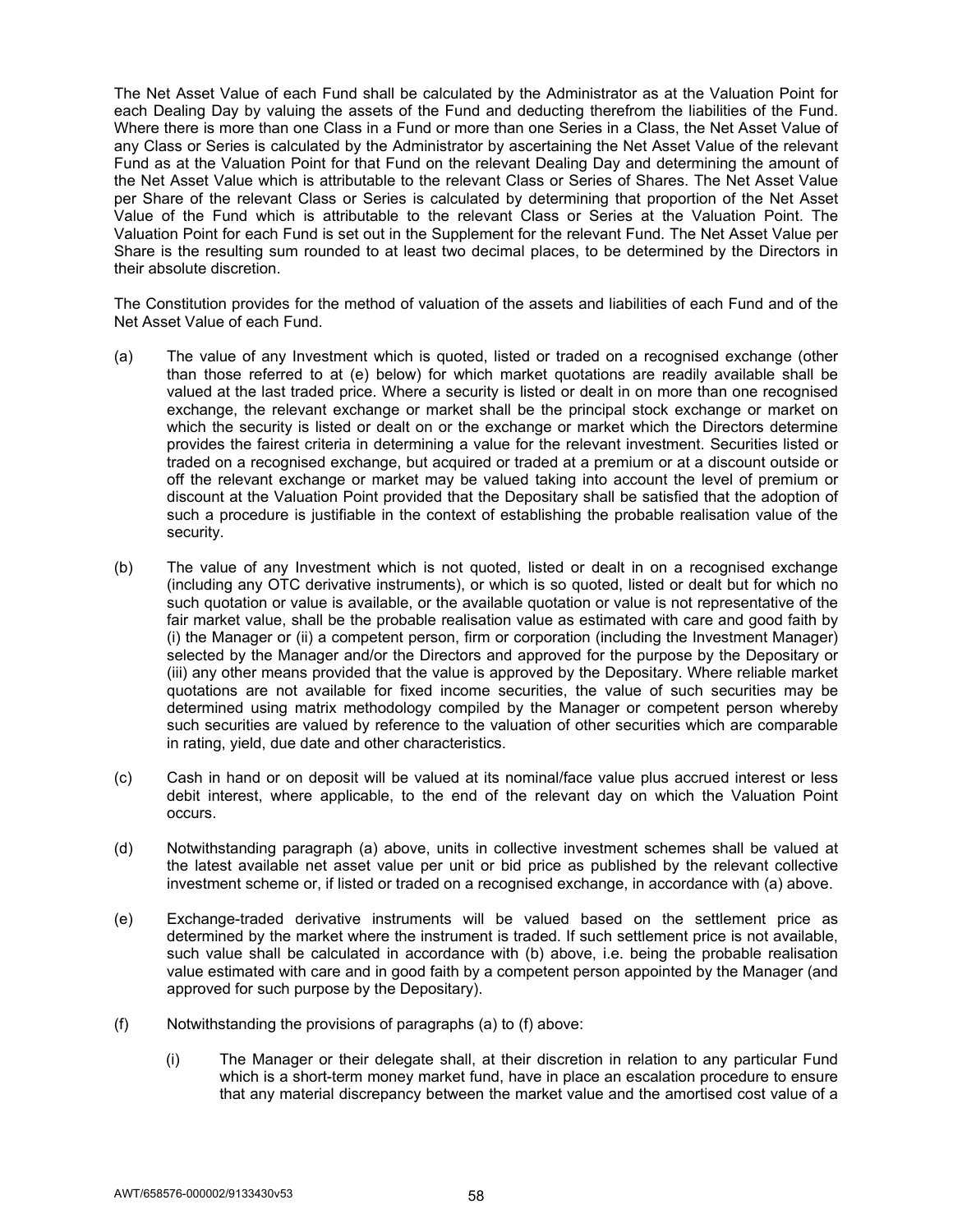money market instrument is brought to the attention of the Investment Manager or a review of the amortised cost valuation vis-à-vis market valuation will be carried out in accordance with the Central Bank Rules; and

- (ii) Where it is not the intention or objective of the Manager or its delegates to apply amortised cost valuation to the portfolio of the Fund as a whole, a money market instrument within such a portfolio shall only be valued on an amortised basis if the money market instrument has a residual maturity of less than 3 months and does not have any specific sensitivity to market parameters, including credit risk
- (g) Notwithstanding the generality of the foregoing, the Manager may, with the approval of the Depositary, adjust the value of any investment if, taking into account currency, marketability and/or such other considerations as they may deem relevant, such as applicable rate of interest, anticipated rate of dividend, maturity or liquidity, they consider that such adjustment is required to reflect the fair value thereof. The rationale for adjusting the value must be clearly documented.
- (h) Any value expressed otherwise than in the Base Currency of the relevant Fund shall be converted into the Base Currency of the relevant Fund at the prevailing exchange rate which the Manager or their delegate shall determine to be appropriate.
- (i) If the Manager deems it necessary a specific investment may be valued under an alternative method of valuation chosen by the Manager and approved by the Depositary and the rationale/methodologies used must be clearly documented.

In calculating the Net Asset Value and Net Asset Value per Share, the Administrator may rely upon such automatic pricing services as it shall determine or, if so instructed by the Company or the Investment Manager, it may use information provided by particular pricing services, brokers, market makers or other intermediaries. In such circumstances, the Administrator shall not, in the absence of negligence or wilful default on the part of the Administrator, be liable or otherwise responsible for any loss suffered by the Company or any Shareholder by reason of any inaccuracy, error or delay in the calculation of the Net Asset Value and Net Asset Value per Share resulting from any inaccuracy in the information provided by any such pricing service, broker, market maker or other intermediary. Furthermore, in calculating the Net Asset Value and Net Asset Value per Share, the Administrator shall use reasonable endeavours to verify pricing information supplied by the Investment Manager, any investment adviser or any connected person, but investors should note that in certain circumstances it may not be possible or practicable for the Administrator to verify such information. In such circumstances, the Administrator shall not be liable or otherwise responsible for any loss suffered by the Company or any Shareholder by reason of any error in the calculation of the Net Asset Value and Net Asset Value per Share resulting from any inaccuracy, error or delay in the information provided by any such person.

## **Suspension of Calculation of Net Asset Value**

The Directors may, in consultation with the Manager, at any time temporarily suspend the calculation of the Net Asset Value of any Fund and the issue, repurchase and exchange of Shares and the payment of repurchase proceeds during:

- (i) any period when any of the Markets on which a substantial portion of the investments of the relevant Fund, from time to time, are quoted, listed or dealt in is closed, otherwise than for ordinary holidays, or during which dealings therein are restricted or suspended; or
- (ii) any period when, as a result of political, economic, military or monetary events or any circumstances outside the control, responsibility and power of the Directors, disposal or valuation of a substantial portion of the investments of the relevant Fund is not reasonably practicable without this being seriously detrimental to the interests of Shareholders of the relevant Fund or if, in the opinion of the Directors, the Net Asset Value of the Fund cannot be fairly calculated; or
- (iii) any breakdown in the means of communication normally employed in determining the price of a substantial portion of the investments of the relevant Fund, or when, for any other reason the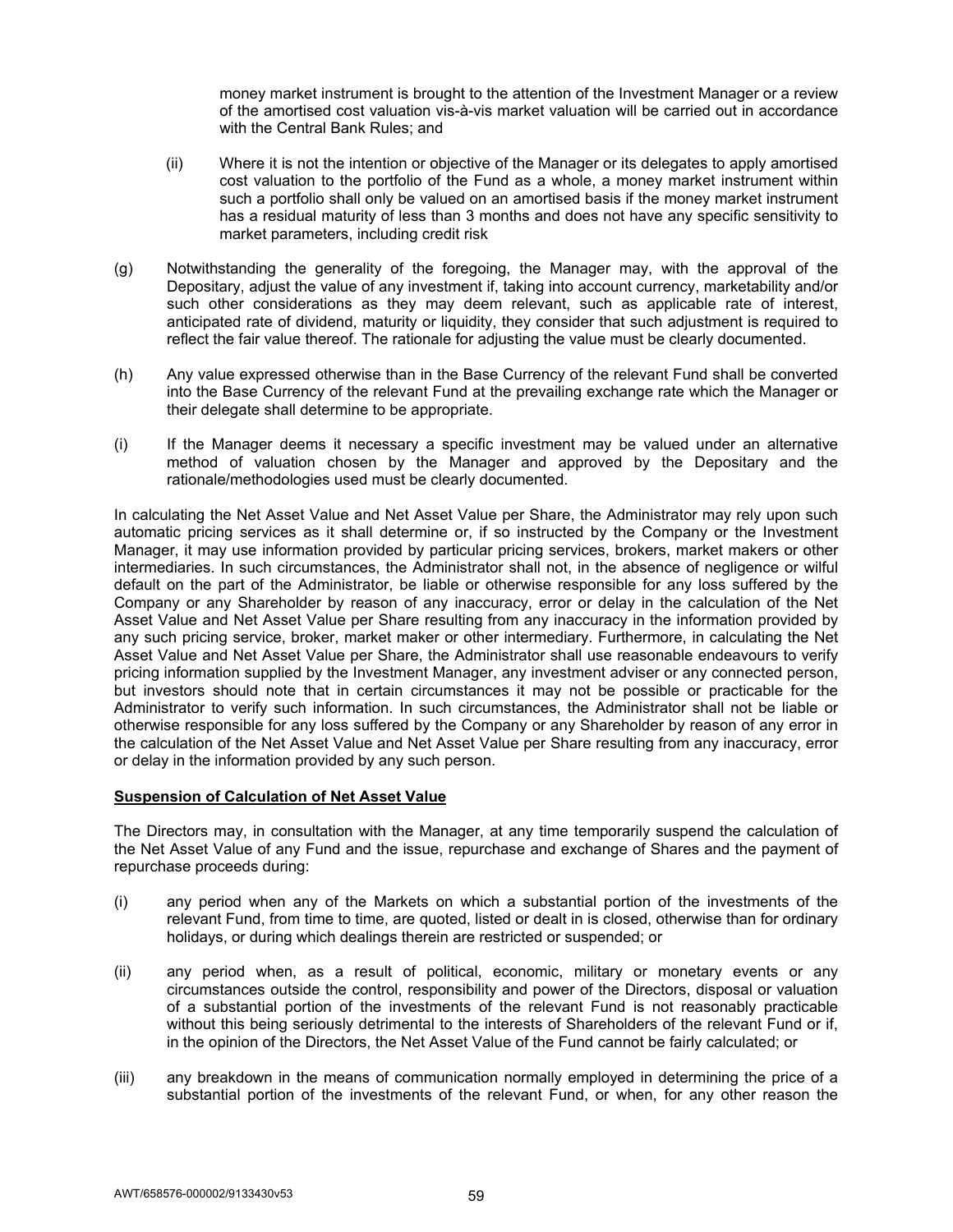current prices on any Market of any of the investments of the relevant Fund cannot be promptly and accurately ascertained; or

- (iv) any period during which any transfer of funds involved in the realisation or acquisition of investments of the relevant Fund cannot, in the opinion of the Directors and the Manager, be effected at normal prices or rates of exchange; or
- (v) any period when the Directors are unable to repatriate funds required for the purpose of making payments due on the repurchase of Shares in the relevant Fund; or
- (vi) any period when the Directors and the Manager consider it to be in the best interest of the relevant Fund; or
- (vii) following the circulation to Shareholders of a notice of a general meeting at which a resolution proposing to wind up the Company or terminate the relevant Fund is to be considered.

Where possible, all reasonable steps will be taken to bring any period of suspension to an end as soon as possible.

Shareholders who have requested issue or repurchases of Shares of any Class or exchanges of Shares of one Class to another will be notified of any such suspension in such manner as may be directed by the Directors and, unless withdrawn but subject to the limitation referred to above, their requests will be dealt with on the first relevant Dealing Day after the suspension is lifted. Any such suspension will be notified on the same Business Day to the Central Bank and will be communicated without delay to the competent authorities in the Member States in which it markets its Shares. Details of any such suspension will also be notified to all Shareholders and will be published in a newspaper circulating in the EU, or such other publications as the Directors may determine if, in the opinion of the Directors, it is likely to exceed 14 days.

### **Form of Shares, Share Certificates and Transfer of Shares**

Shares will be issued in registered form. Purchase contract notes will normally be issued within 48 hours after the allotment of Shares. Written confirmations of ownership evidencing entry in the register will normally be issued monthly upon receipt of original documentation by the Administrator. Share certificates shall not be issued.

Shares in each Fund will be transferable by instrument in writing in common form or in any other form approved by the Directors and signed by (or, in the case of a transfer by a body corporate, signed on behalf of or sealed by) the transferor. Transferees will be required to complete an Application Form and provide any other documentation reasonably required by the Administrator. In the case of the death of one of joint Shareholders, the survivor or survivors will be the only person or persons recognised by the Company as having any title to or interest in the Shares registered in the names of such joint Shareholders.

Shares may not be transferred to (i) a United States Person (except pursuant to an exemption available under U.S. securities laws); or (ii) any person who does not clear such money laundering checks as the Directors may determine or who appears to be in breach of any law or requirement of any country or governmental authority or by virtue of which such person is not qualified to hold such Shares; or (iii) any person which in the opinion of the Directors might result in the Company incurring any liability to taxation or suffering other pecuniary legal or material administrative disadvantages or being in breach of any law or regulation which the Company might not otherwise have incurred, suffered or breached; or (iv) or by a minor or person of unsound mind; or (v) any person unless the transferee of such Shares would, following such transfer, be the holder of Shares equal to or greater than the Minimum Initial Investment Amount; or (vi) any person in circumstances where as a result of such transfer the transferor or transferee would hold less than the Minimum Shareholding; or (vii) any person where in respect of such transfer any payment of taxation remains outstanding. Registration of any transfer may be refused by the Directors if, following the transfer, either transferor or transferee would hold Shares having a value less than the Minimum Shareholding for that Class specified in the Supplement for the relevant Fund.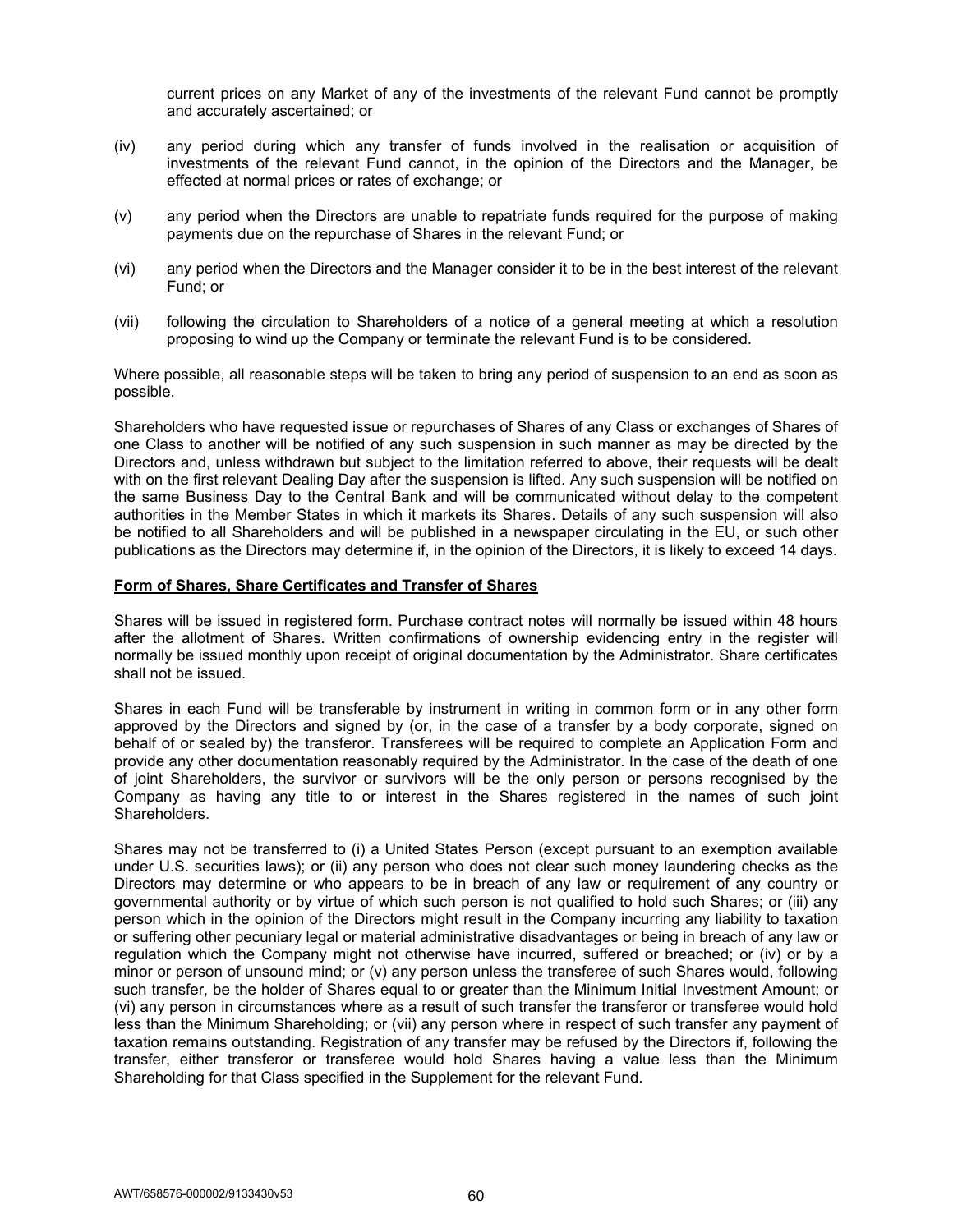If the transferor is, or is deemed to be, or is acting on behalf of an Irish Resident Shareholder, the Company is entitled to repurchase and cancel a sufficient portion of the transferor's Shares as will enable the Company to pay the tax payable in respect of the transfer to the Irish Tax Authorities.

### **Notification of Prices**

The up to date issue and repurchase price of each Class in each Fund will be available from the Administrator, and will be published on each Business Day on www.arctic.com/aam and www.oslobors.no/markedsaktivitet/fundList?newt\_\_menuCtx=1.5 (a pricing notification service provided by the Oslo Stock Exchange). Such prices will usually be the prices applicable to the previous Dealing Day's trades.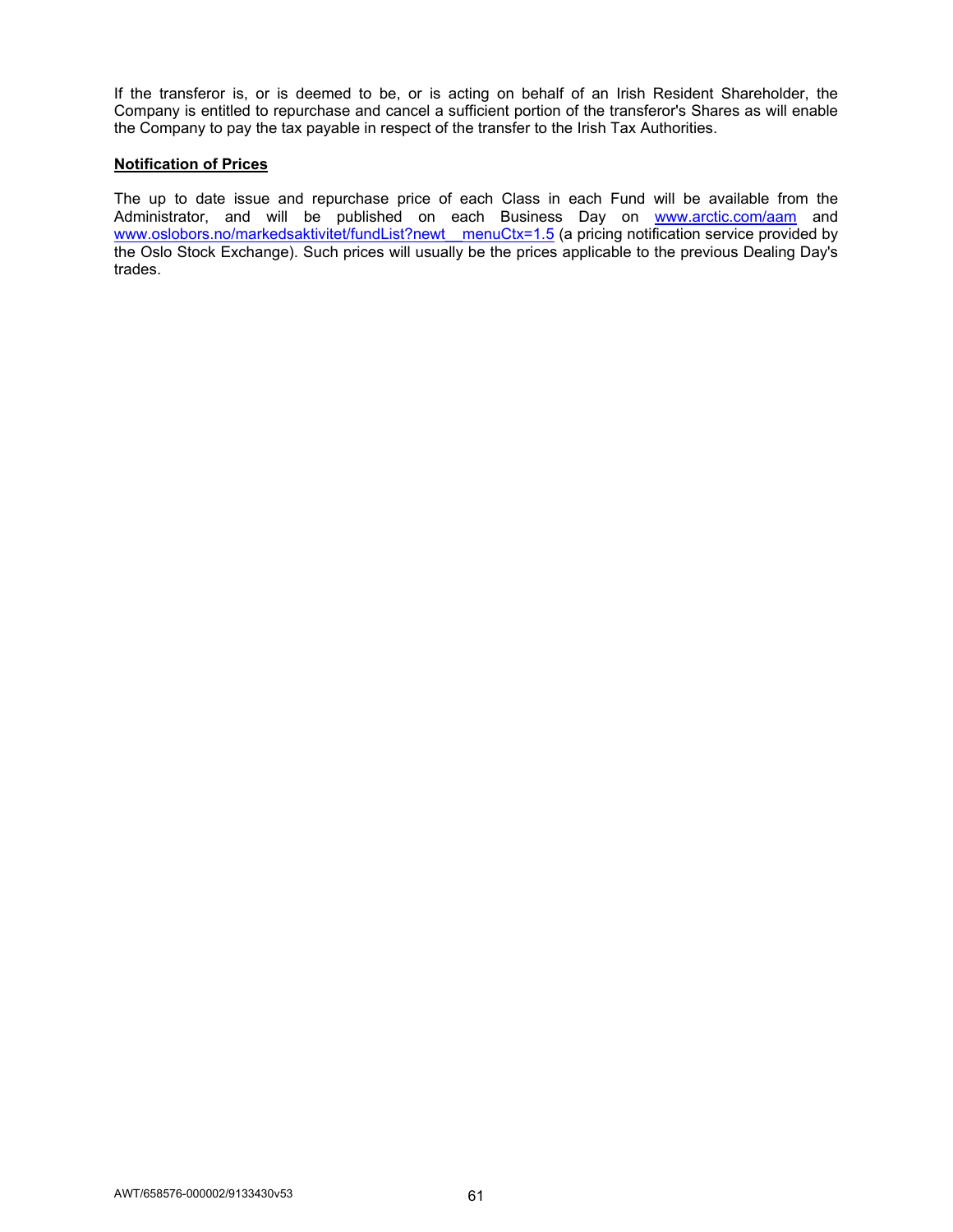## *FEES AND EXPENSES*  **\_\_\_\_\_\_\_\_\_\_\_\_\_\_\_\_\_\_\_\_\_\_\_\_\_\_\_\_\_\_\_\_\_\_\_\_\_\_\_\_\_\_\_\_\_\_\_\_\_\_\_\_\_\_\_\_\_\_\_\_\_\_\_\_\_\_\_\_\_\_\_\_\_\_\_\_\_\_\_\_\_\_\_\_**

**\_\_\_\_\_\_\_\_\_\_\_\_\_\_\_\_\_\_\_\_\_\_\_\_\_\_\_\_\_\_\_\_\_\_\_\_\_\_\_\_\_\_\_\_\_\_\_\_\_\_\_\_\_\_\_\_\_\_\_\_\_\_\_\_\_\_\_\_\_\_\_\_\_\_\_\_\_\_\_\_\_\_\_\_** 

## **Management Fee**

The Manager shall be entitled to an annual management fee of up to 0.015% of the Net Asset Value (the "**Management Fee**") of the Company. The Management Fee is based on a sliding scale applied to the aggregate assets across all Funds, subject to an annual minimum fee of €50,000 based on a single Fund and an annual minimum fee of €12,500 for each additional Fund.

The Management Fee shall be subject to the imposition of VAT, if required. The Management Fee will be calculated and accrued daily and is payable monthly in arrears.

The Management Company shall be entitled to be reimbursed by the Company out of the assets of the relevant Fund for reasonable out of pocket expenses properly incurred and any VAT on all fees and expenses payable to or by it

Particulars of the specific fees and expenses (including performance fees, if any) payable to the Investment Manager, the Administrator and the Depositary are set out in the relevant Supplement.

The Company will pay the Administrative Support Provider a fee of 0.02% per annum of the Net Asset Value of the Company.

The Company may pay out of the assets of each Fund the fees and expenses payable to the Manager, Investment Manager, the Depositary and the Administrator, the fees and expenses of the Distributor and sub-custodians which will be at normal commercial rates, the fees and expenses of the Directors (if any, as referred to below), any fees in respect of circulating details of the Net Asset Value, stamp duties, all taxes and VAT, company secretarial fees, any costs incurred in respect of meetings of Shareholders, marketing and distribution costs, investment transaction charges, costs incurred in respect of the distribution of income to Shareholders, the fees and expenses of any paying agent or representative appointed in compliance with the requirements of another jurisdiction, any amount payable under indemnity provisions contained in the Constitution or any agreement with any appointee of the Company, all sums payable in respect of directors' and officers' liability insurance cover, brokerage or other expenses of acquiring and disposing of investments, bank fees, charges and commissions incurred by or on behalf of the Company and any payments to a research payment account (in accordance with Article 13 of the MiFID II Delegated Directive), the fees and expenses of the auditors, legal, tax, accounting, financial, regulatory, compliance, fiduciary and other professional advisers of the Company and fees connected with registering the Company for sale in other jurisdictions. The costs of printing and distributing this Prospectus, reports, accounts and any explanatory memoranda, any necessary translation fees, the costs of publishing prices and any costs incurred as a result of periodic updates of the Prospectus, or of a change in law or the introduction of any new law (including any costs incurred as a result of compliance with any applicable code, whether or not having the force of law) may also be paid out of the assets of the Company. Such fee arrangements shall be disclosed in the Supplement for the relevant Fund. All fees and expenses payable out of the assets of each Fund shall be approved by any one of the Directors.

Such fees, duties and charges will be charged to the Fund in respect of which they were incurred or, where an expense is not considered by the Directors to be attributable to any one Fund, the expense will be allocated by the Directors, in such manner and on such basis as the Directors in their discretion deem fair and equitable. In the case of any fees or expenses of a regular or recurring nature, such as audit fees, the Directors may calculate such fees and expenses on an estimated figure for yearly or other periods in advance and accrue the same in equal proportions over any period.

The Directors will be entitled to remuneration for their services as directors provided however that the annual emoluments of each Director shall not exceed €22,500. The non-Irish resident Directors will not be entitled to a fee. Fees payable to Directors may rise in subsequent years and the non-Irish resident Directors may be entitled to fees in the future. Shareholders shall be notified in advance of any change to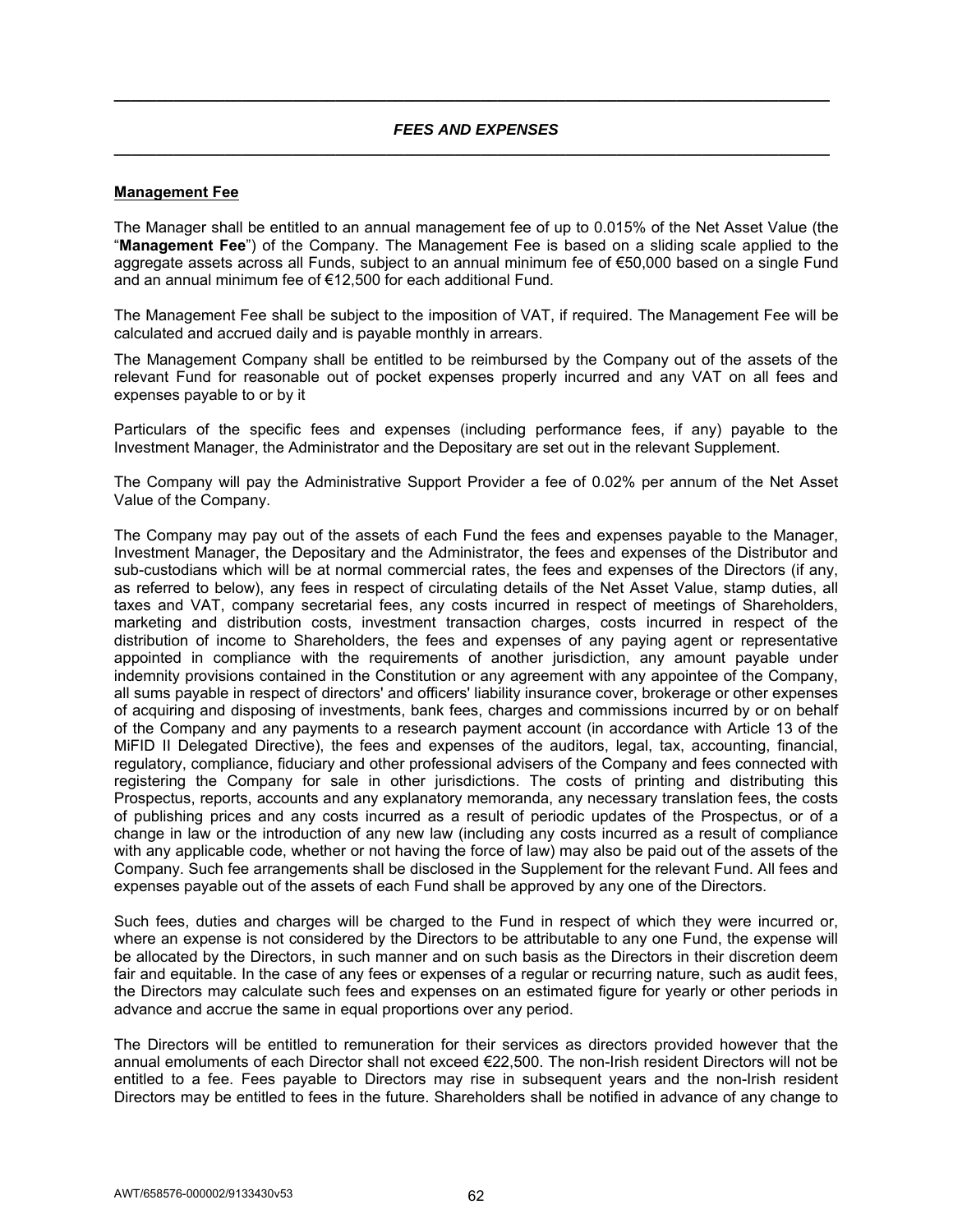the fees payable to Directors. In addition, all of the Directors will be entitled to be reimbursed out of the assets of each Fund for their reasonable out of pocket expenses incurred in discharging their duties as Directors.

The cost of establishing the Company, obtaining authorisation from any authority, filing fees, the preparation and printing of this Prospectus (as well as any Supplements and key investor information documents), marketing costs and the fees of all professionals relating to it which were estimated not to exceed €250,000 (plus VAT where applicable) will be borne by the Company and amortised over the first five years of the Company's operation (or such other period as may be determined by the Directors at their discretion) and charged to the first Funds (including at the discretion of the Directors subsequent Funds established by the Company within such period) on such terms and in such manner as the Directors may at their discretion determine. The cost of establishing subsequent Funds will be charged to the relevant Fund.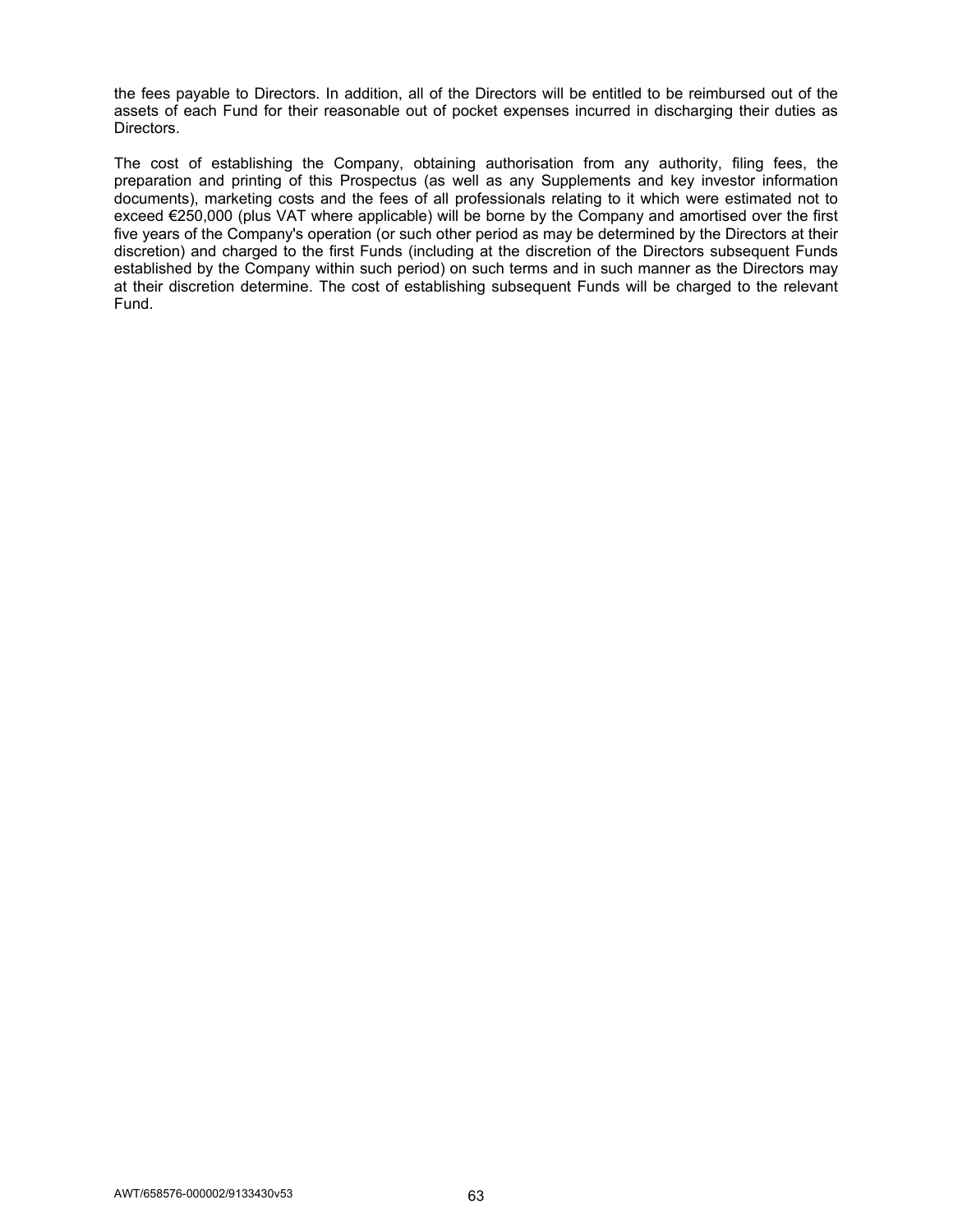## **General**

The following statements on taxation are with regard to the law and practice in force in the relevant jurisdiction at the date of this document and do not constitute legal or tax advice to Shareholders or prospective Shareholders. As is the case with any investment, there can be no guarantee that the tax position or proposed tax position prevailing at the time an investment in the Company is made will endure indefinitely, as the basis for and rates of taxation can fluctuate.

Prospective Shareholders should familiarise themselves with and, where appropriate, take advice on the laws and regulations (such as those relating to taxation and exchange controls) applicable to the subscription for, and the holding and repurchase of, Shares in the places of their citizenship, residence and domicile.

The Directors recommend that Shareholders obtain tax advice from an appropriate source in relation to the tax liability arising from the holding of Shares in the Company and any investment returns from those Shares.

## **Ireland**

### Taxation of the Company

The Directors have been advised that the Company is an investment undertaking within the meaning of section 739B TCA and therefore is not chargeable to Irish tax on its relevant income or relevant gains so long as the Company is resident for tax purposes in Ireland. The Company will be resident for tax purposes in Ireland if it is centrally managed and controlled in Ireland. It is intended that the Directors will conduct the affairs of the Company in a manner that will allow for this.

The income and capital gains received by the Company from securities issued in countries other than Ireland or assets located in countries other than Ireland may be subject to taxes including withholding tax in the countries where such income and gains arise. The Company may not be able to benefit from reduced rates of withholding tax by virtue of the double taxation treaties in operation between Ireland and other countries. The Directors will have sole discretion as to whether the Company will apply for such benefits and may decide not to apply for such benefits if they determine that it may be administratively burdensome, cost prohibitive or otherwise impractical.

In the event that the Company receives any repayment of withholding tax suffered, the Net Asset Value of the Company will not be restated and the benefit of any repayment will be allocated to the then existing Shareholders rateably at the time of repayment.

Notwithstanding the above, a charge to tax may arise for the Company in respect of the Shareholders on the happening of a "**Chargeable Event**" in the Company.

A Chargeable Event includes:

- (i) any payment to a Shareholder by the Company in respect of their Shares;
- (ii) any transfer, cancellation, redemption or repurchase of Shares; and
- (iii) any deemed disposal by a Shareholder of their Shares at the end of a "relevant period" (a "**Deemed Disposal**").

A "**relevant period**" is a period of 8 years beginning with the acquisition of Shares by a Shareholder and each subsequent period of 8 years beginning immediately after the preceding relevant period.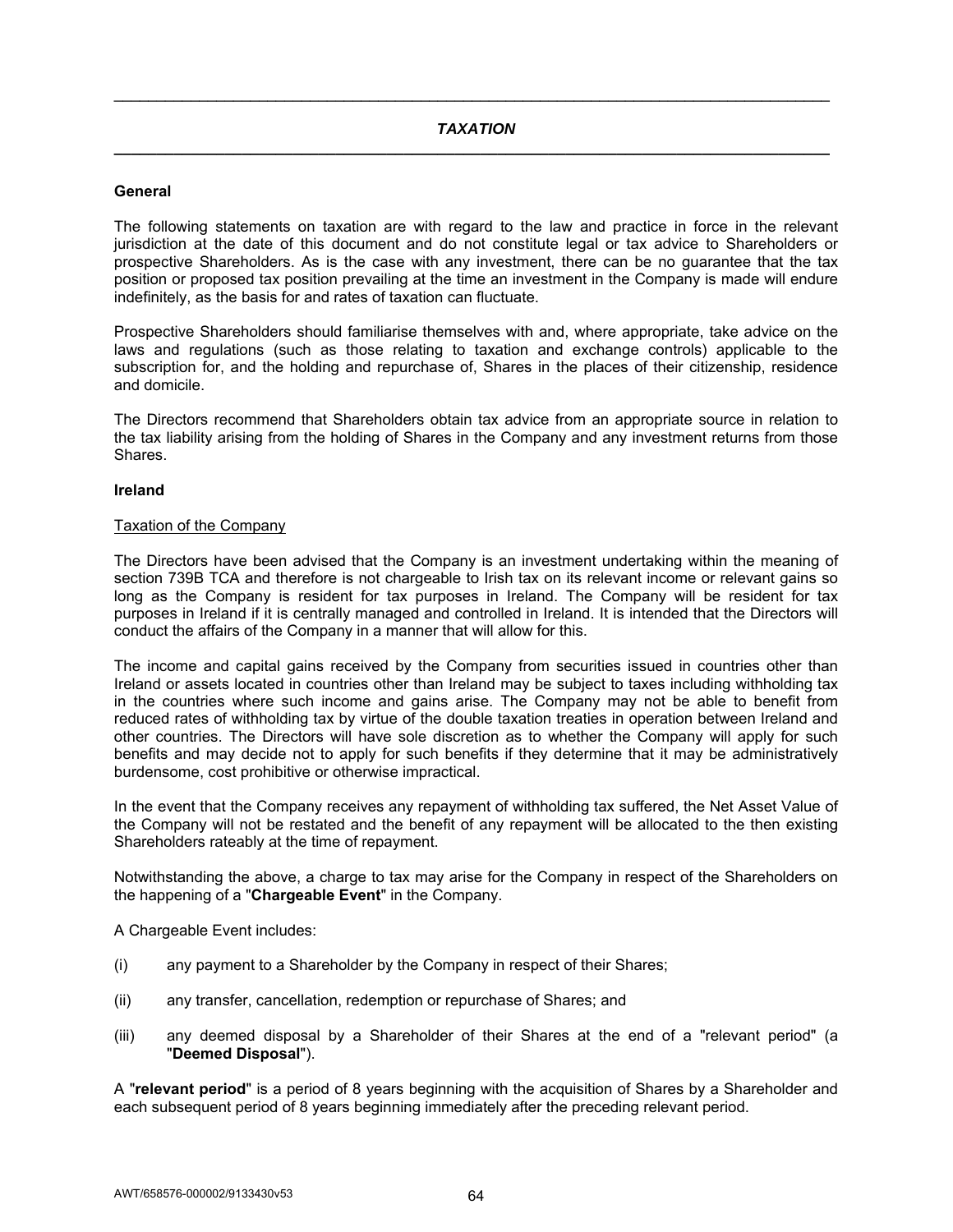A Chargeable Event does not include:

- (i) any transaction in relation to Shares held in a Recognised Clearing System;
- (ii) any exchange by a Shareholder effected by way of a bargain made at arms' length by the Company, of Shares in the Company for other Shares in the Company;
- (iii) certain transfers of Shares between spouses or civil partners and former spouses or civil partners;
- (iv) an exchange of Shares arising on a qualifying amalgamation or reconstruction of the Company with another Irish investment undertaking; or
- (v) the cancellation of Shares arising from an exchange in relation to a scheme of amalgamation (as defined in section 739HA of the TCA).

On the happening of a Chargeable Event, the Company shall be entitled to deduct the appropriate amount of tax on any payment made to a Shareholder in respect of the Chargeable Event. On the occurrence of a Chargeable Event where no payment is made by the Company to the Shareholder, the Company may appropriate or cancel the required number of Shares to meet the tax liability.

Where the Chargeable Event is a Deemed Disposal and the value of Shares held by Irish Resident Shareholders in the Company is less than 10% of the total value of Shares in the Company (or a Fund) and the Company has made an election to the Irish Tax Authorities to report annually certain details for each Irish Resident Shareholder, the Company will not be required to deduct the appropriate tax and the Irish Resident Shareholder (and not the Company) must pay the tax on the Deemed Disposal on a selfassessment basis. Credit is available against appropriate tax relating to the Chargeable Event for appropriate tax paid by the Company or the Shareholder on any previous Deemed Disposal. On the eventual disposal by the Shareholder of the Shares, a refund of any unutilised credit will be payable.

## Taxation of Shareholders

## *Non-Irish Resident Shareholders*

Non-Irish Resident Shareholders will not be chargeable to Irish tax on the happening of a Chargeable Event provided that either:

- (i) the Company is in possession of a completed Relevant Declaration to the effect that the Shareholder is not an Irish Resident, or
- (ii) the Company is in possession of written notice of approval from the Irish Tax Authorities to the effect that the requirement to provide a Relevant Declaration is deemed to have been complied with in respect of that Shareholder and the written notice of approval has not been withdrawn by the Irish Tax Authorities.

If the Company is not in possession of a Relevant Declaration or the Company is in possession of information which would reasonably suggest that the Relevant Declaration is not or is no longer materially correct, the Company must deduct tax on the happening of a Chargeable Event in relation to such Shareholder. The tax deducted will generally not be refunded.

Intermediaries acting on behalf of non-Irish Resident Shareholders can claim the same exemption on behalf of the Shareholders for whom they are acting. The intermediary must complete a Relevant Declaration that it is acting on behalf of a non-Irish Resident Shareholder.

A non-Irish Resident corporate Shareholder which holds Shares directly or indirectly by or for a trading branch or agency of the Shareholder in Ireland, will be liable for Irish corporation tax on income from the Shares or gains made on the disposal of the Shares.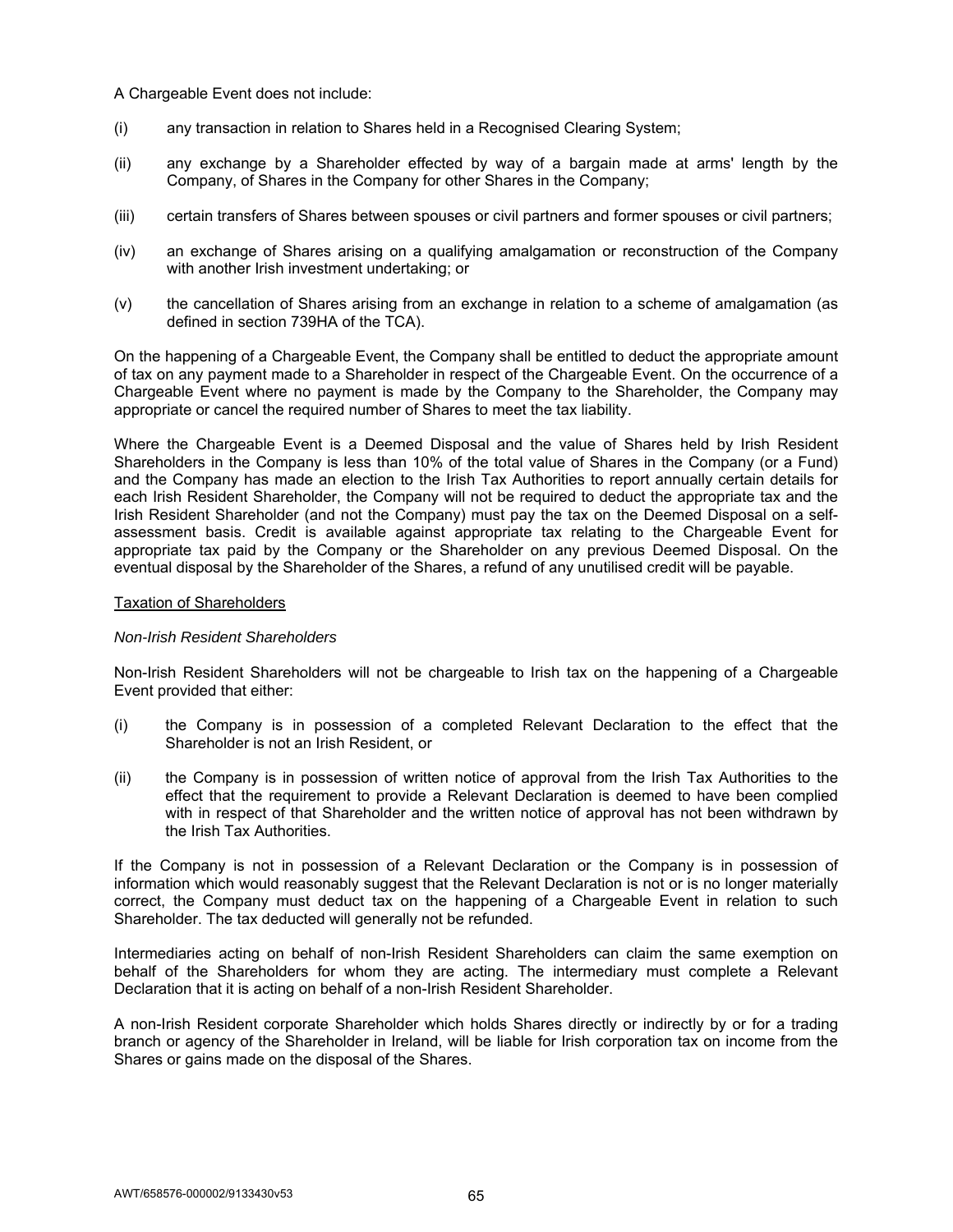## *Exempt Irish Investors*

The Company is not required to deduct tax in respect of an Exempt Irish Investor so long as the Company is in possession of a completed Relevant Declaration from those persons and the Company has no reason to believe that the Relevant Declaration is materially incorrect. The Exempt Irish Investor must notify the Company if it ceases to be an Exempt Irish Investor. Exempt Irish Investors in respect of whom the Company is not in possession of a Relevant Declaration will be treated by the Company as if they are not Exempt Irish Investors.

Exempt Irish Investors may be liable to Irish tax on their income, profits and gains in relation to any sale, transfer, repurchase, redemption or cancellation of Shares or dividends or distributions or other payments in respect of their Shares depending on their circumstances. It is the obligation of the Exempt Irish Investor to account for tax to the Irish Tax Authorities.

### *Irish Resident Shareholders*

Irish Resident Shareholders (who are not Exempt Irish Investors) will be liable to tax on the happening of a Chargeable Event. Tax at the rate of 41% will be deducted by the Company on payments made to the Shareholder in respect of the sale, transfer, Deemed Disposal (subject to the 10% threshold outlined above), cancellation, redemption or repurchase of Shares or the making of any other payment in respect of the Shares.

An Irish Resident Shareholder who is not a company and is not an Exempt Irish Investor will not be liable to any further income or capital gains tax in respect of any sale, transfer, Deemed Disposal, cancellation, redemption or repurchase, of Shares or the making of any other payment in respect of their Shares.

Where the Irish Resident Shareholder is a company which is not an Exempt Irish Investor, and the payment is not taxable as trading income under Schedule D Case I, the amount received will be treated as the net amount of an annual payment chargeable to tax under Schedule D Case IV from the gross amount from which income tax has been deducted at 25%.

Where the Irish Resident Shareholder is a company which is not an Exempt Irish Investor, and the payment is taxable as trading income under Schedule D Case I, the following provisions apply:

- (i) the amount received by the Shareholder is increased by any amount of tax deducted by the Company and will be treated as income of the Shareholder for the chargeable period in which the payment is made;
- (ii) where the payment is made on the sale, transfer, Deemed Disposal, cancellation, redemption or repurchase of Shares, such income will be reduced by the amount of consideration in money or money's worth given by the Shareholder for the acquisition of those Shares; and
- (iii) the amount of tax deducted by the Company will be set off against the Irish corporation tax assessable on the Shareholder in respect of the chargeable period in which the payment is made.

#### Personal Portfolio Investment Undertaking

An investment undertaking will be considered to be a personal portfolio investment undertaking (PPIU) in relation to a specific Irish Resident Shareholder where that Irish Resident Shareholder can influence the selection of some or all of the property of the undertaking. The undertaking will only be a PPIU in respect of those Irish Resident Shareholders who can influence the selection. A gain arising on a Chargeable Event in relation to a PPIU will be taxed at the rate of 60%. An undertaking will not be considered to be a PPIU where certain conditions are complied with as set out in section 739BA TCA.

#### Currency Gains

Where a currency gain is made by an Irish Resident Shareholder on the disposal of Shares, that Shareholder may be liable to capital gains tax in respect of any chargeable gain made on the disposal.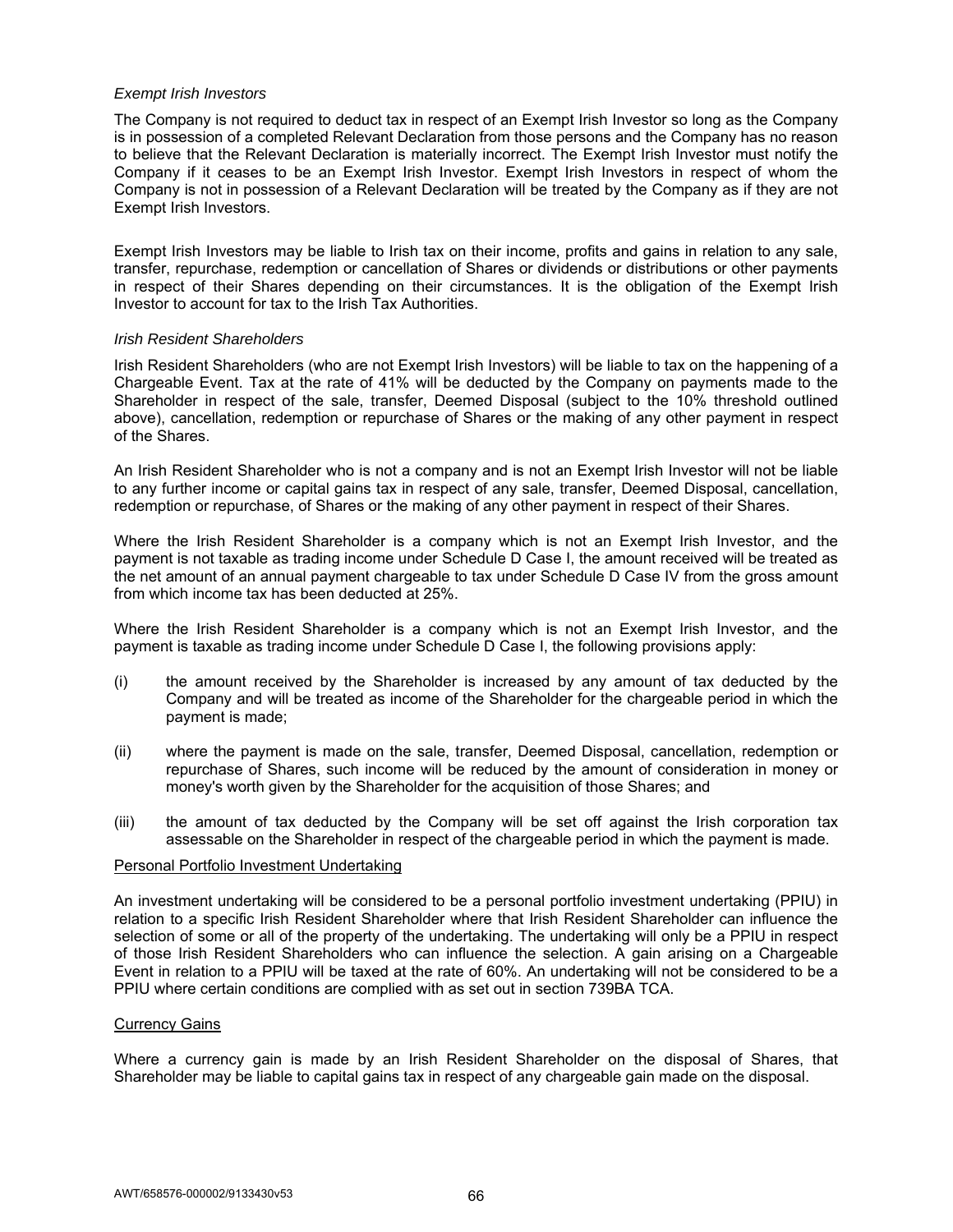## **Stamp Duty**

On the basis that the Company qualifies as an investment undertaking within the meaning of section 739B TCA, no Irish stamp duty will be payable on the subscription, transfer or repurchase of Shares. The stamp duty implications for subscriptions for Shares or transfer or repurchase of Shares in specie should be considered on a case by case basis.

#### Capital Acquisitions Tax

No Irish gift tax or inheritance tax (capital acquisitions tax) liability will arise on a gift or inheritance of Shares provided that:

- (i) at the date of the disposition the transferor of the Shares is neither domiciled nor ordinarily resident in Ireland, and, at the date of the gift or inheritance the transferee of the Shares is neither domiciled nor ordinarily resident in Ireland; and
- (ii) the Shares are comprised in the gift or inheritance at the date of the gift or inheritance and at the valuation date.

#### Certain Irish Tax Definitions

#### *Residence – Company*

A company which has its central management and control in Ireland is resident in Ireland irrespective of where it is incorporated. A company which does not have its central management and control in Ireland but which is incorporated in Ireland is resident in Ireland except where:

- (i) the company or a related company carries on a trade in Ireland, and either the company is ultimately controlled by persons resident in Member States or, in countries with which Ireland has a double taxation treaty (a "taxation treaty country"), or the company or a related company are quoted companies on a recognised stock exchange in the EU or in a taxation treaty country, provided that, in each case, the company is not centrally managed and controlled in a jurisdiction which does not apply a residency test based on central management and control; or
- (ii) the company is regarded as not resident in Ireland under a double taxation treaty between Ireland and another country.

#### *Residence – Individual*

The Irish tax year operates on a calendar year basis.

An individual will be regarded as being resident in Ireland for a tax year if that individual:

- (i) spends 183 days or more in Ireland in that tax year; or
- (ii) has a combined presence of 280 days in Ireland, taking into account the number of days spent in Ireland in that tax year together with the number of days spent in Ireland in the preceding tax year.

Presence in a tax year by an individual of not more than 30 days in Ireland will not be reckoned for the purpose of applying the two year test. Presence in Ireland for a day means the personal presence of an individual at any point in time during the particular day in question.

#### *Ordinary Residence – Individual*

The term "ordinary residence" as distinct from "residence", relates to a person's normal pattern of life and denotes residence in a place with some degree of continuity.

An individual who has been resident in Ireland for three consecutive tax years becomes ordinarily resident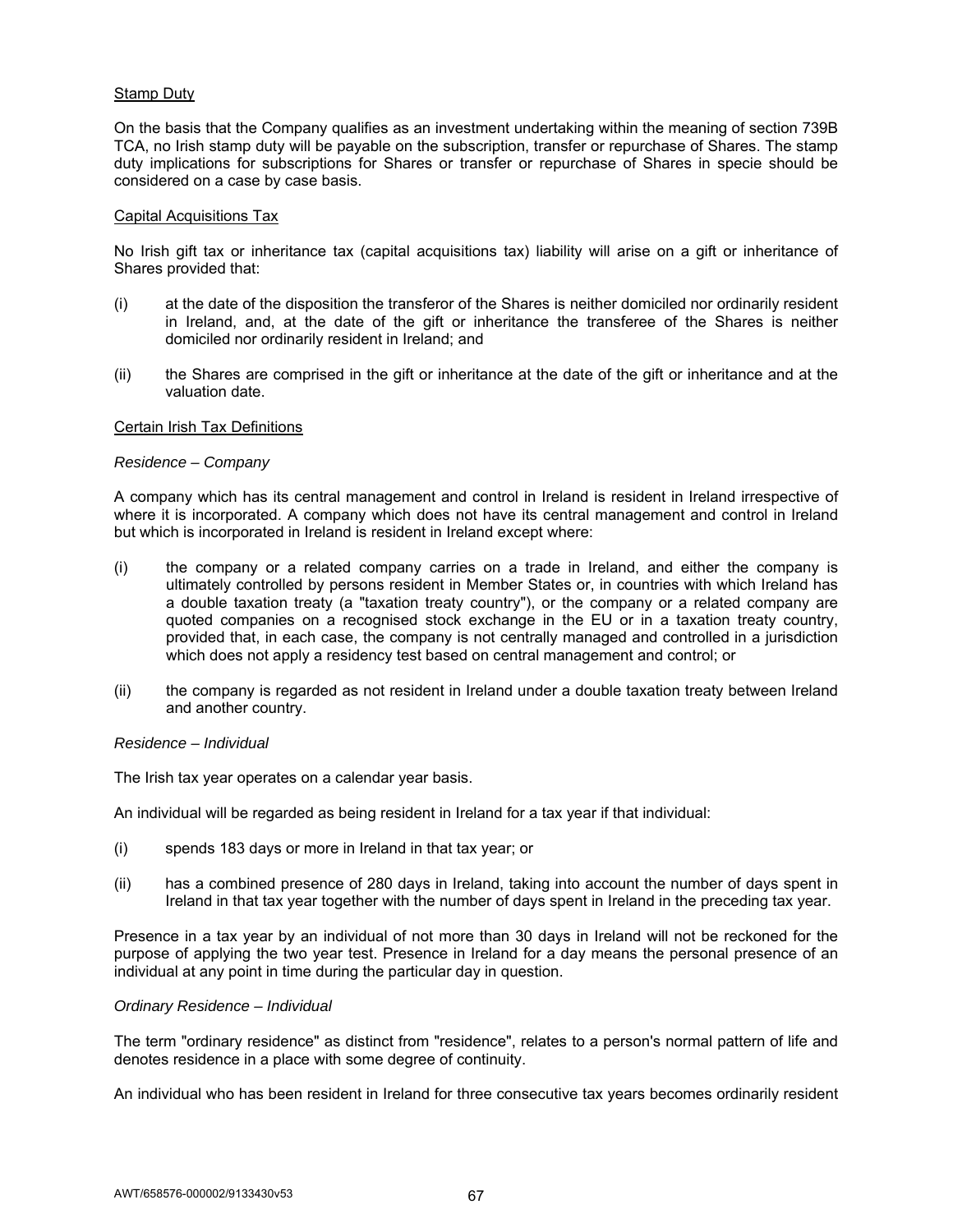with effect from the commencement of the fourth tax year.

An individual who has been ordinarily resident in Ireland ceases to be ordinarily resident at the end of the third consecutive tax year in which that individual is not resident in Ireland. Thus, an individual who was resident and ordinarily resident in Ireland in 2018 will remain ordinarily resident in Ireland until the end of the tax year 2021.

### *Intermediary*

means a person who:

- (i) carries on a business which consists of, or includes, the receipt of payments from an investment undertaking on behalf of other persons; or
- (ii) holds shares in an investment undertaking on behalf of other persons.

### FATCA Implementation in Ireland

On 21 December 2012, the governments of Ireland and the U.S. signed the IGA.

The IGA will significantly increase the amount of tax information automatically exchanged between Ireland and the U.S. It provides for the automatic reporting and exchange of information in relation to accounts held in Irish "financial institutions" by U.S. Persons and the reciprocal exchange of information regarding U.S. financial accounts held by Irish Residents. Complying with such requirements will require the Company to request and obtain certain information and documentation from its Shareholders, other account holders and (where applicable) the beneficial owners of its Shareholders and to provide any information and documentation indicating direct or indirect ownership by U.S. Persons to the competent authorities in Ireland. Shareholders and other account holders will be required to comply with these requirements, and non-complying Shareholders will be subject to compulsory redemption and/or U.S. withholding tax of 30% on withholdable payments and/or other monetary penalties.

The IGA provides that Irish financial institutions will report to the Irish Tax Authorities in respect of U.S. account-holders and, in exchange, U.S. financial institutions will be required to report to the U.S. Internal Revenue Service in respect of any Irish-resident account-holders. The two tax authorities will then automatically exchange this information on an annual basis.

The Company (and/or the Administrator) shall be entitled to require investors to provide any information regarding their tax status, identity or residency in order to satisfy any reporting requirements which the Company may have as a result of the IGA or any legislation promulgated in connection with the agreement and investors will be deemed, by their subscription for or holding of Shares to have authorised the automatic disclosure of such information by the Company or any other person to the relevant tax authorities.

#### Other Taxation Matters

#### *Withholding Tax on Underlying Assets and Securities*

The income and/or gains received by the Company from securities issued in countries other than Ireland or assets located in countries other than Ireland may suffer withholding tax in the countries where such income and/or gains arise. The Company may not be able to benefit from reduced rates of withholding tax in under double taxation agreements between Ireland and such countries. If this position changes in the future and the application of a lower rate results in a repayment, the Net Asset Value will not be restated and the benefit of any repayment will be allocated to the existing Shareholders rateably at the time of repayment.

#### *Withholding Tax on the Shares*

In the event that any withholding or deduction for or on account of any taxes are imposed in any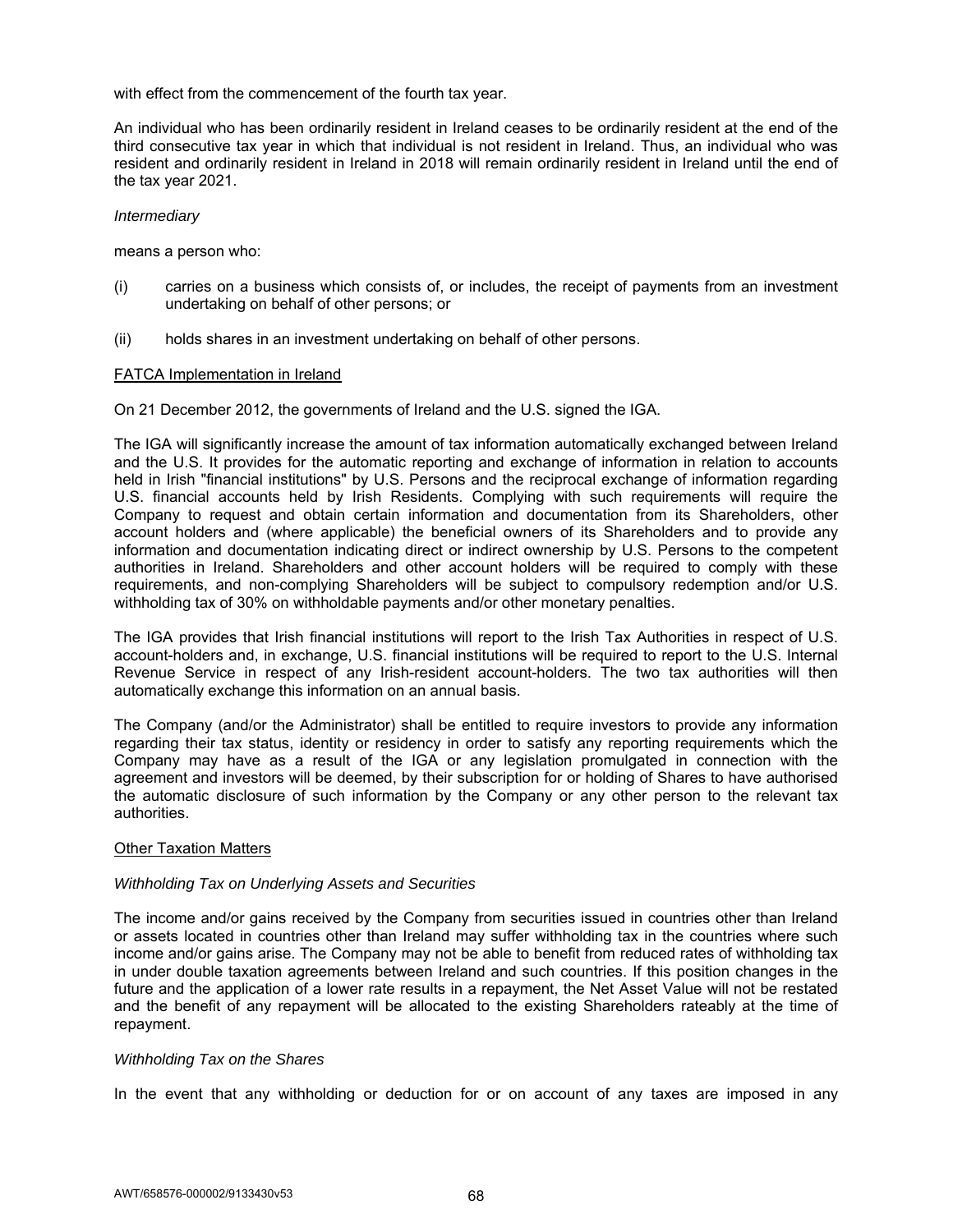jurisdiction in respect of payments to Shareholders due under the Shares, the Company may withhold or deduct from any payment to be made to such Shareholder the amount of such tax required to be withheld or, where no payment is due to be made, the Company may appropriate or cancel the number of shares required to meet the tax liability. In any event, the Company shall not be obliged to gross up or otherwise compensate Shareholders for the lesser amounts the Shareholders will receive as a result of such withholding or deduction.

As of the date of this Prospectus, no withholding or deduction for or on account of Irish tax should be required on any payments to Shareholders provided the conditions set out in the "Ireland" section above are met.

#### **Other Jurisdictions**

As Shareholders are no doubt aware, the tax consequences of any investment can vary considerably from one jurisdiction to another, and ultimately will depend on the tax regime of the jurisdictions within which a person is tax resident. **Therefore the Directors strongly recommend that Shareholders obtain tax advice from an appropriate source in relation to the tax liability arising from the holding of Shares in the Company and any investment returns from those Shares.** It is the Directors' intention to manage the affairs of the Company so that it does not become resident outside of Ireland for tax purposes.

**THE TAX AND OTHER MATTERS DESCRIBED IN THIS PROSPECTUS DO NOT CONSTITUTE, AND SHOULD NOT BE CONSIDERED AS, LEGAL OR TAX ADVICE TO PROSPECTIVE SHAREHOLDERS.**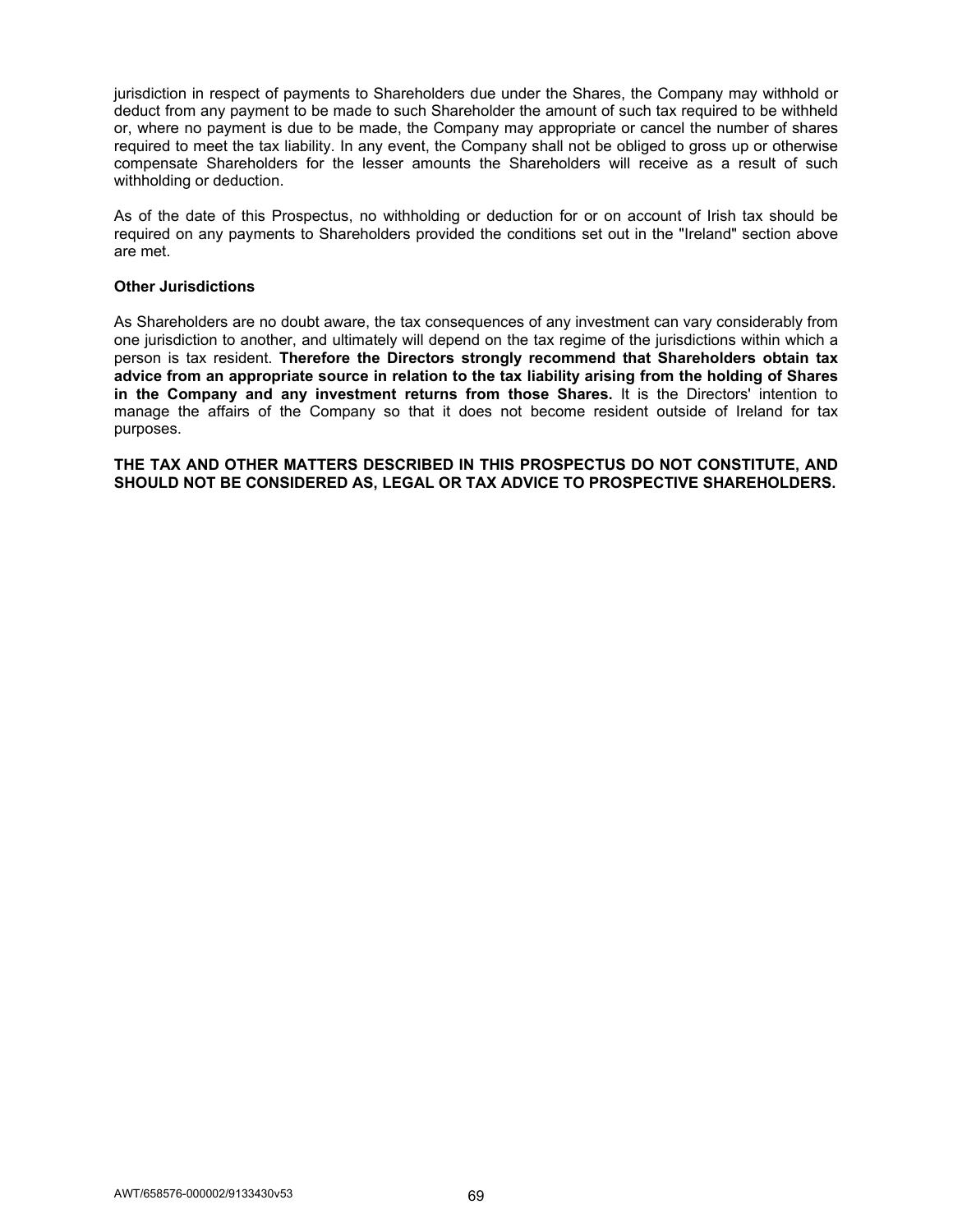## *GENERAL INFORMATION \_\_\_\_\_\_\_\_\_\_\_\_\_\_\_\_\_\_\_\_\_\_\_\_\_\_\_\_\_\_\_\_\_\_\_\_\_\_\_\_\_\_\_\_\_\_\_\_\_\_\_\_\_\_\_\_\_\_\_\_\_\_\_\_\_\_\_\_\_\_\_\_\_\_\_\_\_\_\_\_\_\_\_\_*

*\_\_\_\_\_\_\_\_\_\_\_\_\_\_\_\_\_\_\_\_\_\_\_\_\_\_\_\_\_\_\_\_\_\_\_\_\_\_\_\_\_\_\_\_\_\_\_\_\_\_\_\_\_\_\_\_\_\_\_\_\_\_\_\_\_\_\_\_\_\_\_\_\_\_\_\_\_\_\_\_\_\_\_\_* 

## **Reports and Accounts**

The Company's year-end is 31 December in each year. The annual report and audited accounts of the Company will be sent to Shareholders within four months after the conclusion of each accounting year and at least 21 days before the general meeting of the Company at which they are to be submitted for approval. The Company will also prepare unaudited semi-annual reports which will be sent to Shareholders within two months after 30 June in each year.

Such reports and accounts will contain a statement of the Net Asset Value of each Fund and of the investments comprised therein as at the year-end or the end of such semi-annual period.

A copy of the most recent annual report and audited accounts, and the unaudited semi-annual reports will be sent to prospective investors on request.

### **Directors' Confirmation – Commencement of Business**

The Directors confirm that the Company was incorporated on 26 July 2010. The Company does not have any subsidiaries at the date hereof.

### **Incorporation and Share Capital**

The Company was incorporated and registered in Ireland under the Companies Act as an open-ended umbrella investment company with variable capital and segregated liability between Funds on 26 July 2010 with registered number 487003.

At the date hereof, the authorised share capital of the Company is 300,002 redeemable non-participating shares of no par value and 500,000,000,000 participating Shares of no par value. The minimum issued share capital of the Company is Euro 2 or its equivalent in another currency. The maximum issued share capital of the Company is Euro 500,000,300,002 or its equivalent in any other currency.

The issue price is payable in full on acceptance. There are no rights of pre-emption attaching to the Shares in the Company.

## **Constitution**

Clause 2 of Section 1 of the Constitution provides that the sole object of the Company is the collective investment in transferable securities and/or other liquid financial assets referred to in Regulation 68 of the Regulations of capital raised from the public operating on the principle of risk-spreading in accordance with the Regulations.

The Constitution contains provisions to the following effect:

- *1. Directors' Authority to Allot Shares*. The Directors are generally and unconditionally authorised to exercise all powers of the Company to allot relevant securities, including fractions thereof, up to an amount equal to the authorised but as yet unissued share capital of the Company.
- *2. Variation of rights*. The rights attached to any Class or Series may be varied or abrogated with the consent in writing of the holders of three-fourths in number of the issued Shares of that Class or Series, or with the sanction of a special resolution passed at a separate general meeting of the holders of the Shares of the Class or Series, and may be so varied or abrogated either whilst the Company is a going concern or during or in contemplation of a winding-up but such consent or sanction will not be required in the case of a variation, amendment or abrogation of the rights attached to any shares of any Class or Series if, in the view of the Directors, such variation,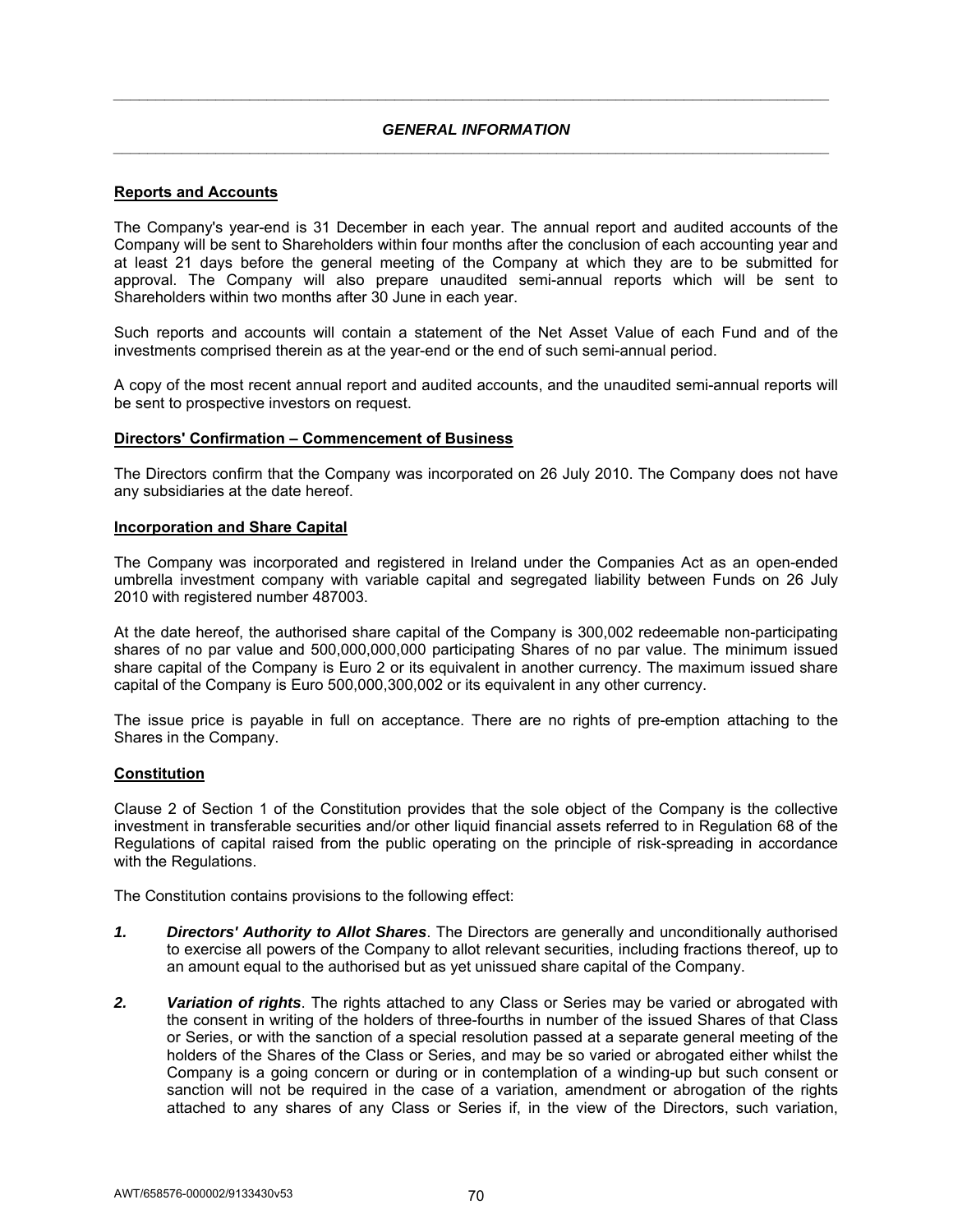amendment or abrogation does not materially prejudice the interests of the relevant holders or any of them. The quorum at any such separate general meeting, other than an adjourned meeting, shall be two persons holding or representing by proxy at least one third of the issued Shares of the Class or Series in question and the quorum at an adjourned meeting shall be one person holding or representing by proxy Shares of the Class or Series in question.

- *3. Voting Rights*. The Company may issue Voting Shares and Non-Voting Shares. The Non-Voting Shares carry no right to notice of, attend or vote at general meetings of the Company or any Fund. In respect of the Voting Shares, subject to any rights or restrictions for the time being attached to any Class or Classes of Voting Shares, on a show of hands every holder who is present in person or by proxy shall have one vote and the holder(s) of subscriber shares present in person or by proxy shall have one vote in respect of all the subscriber shares in issue and on a poll every holder present in person or by proxy shall have one vote for every Voting Share of which he is the holder and every holder of a subscriber share present in person or by proxy shall have one vote in respect of his holding of subscriber shares. On a poll of all the holders of Shares in a Fund, where there is more than one Class of Shares in existence in that Fund, the voting rights of such holders may at the discretion of the Directors be adjusted in such manner, determined by the Directors, so as to reflect the most recently calculated price at which the Shares of each of the Classes in question may be repurchased by the Company. Holders who hold a fraction of a Voting Share may not exercise any voting rights, whether on a show of hands or on a poll, in respect of such fraction of a Voting Share. **In accordance with the requirements of the Central Bank, the decision to subscribe for any Class in respect of which the voting rights are restricted shall be made solely by the investor and any Shareholder of Non-Voting Shares shall have the right to switch their holding to Voting Shares without incurring any fee or charge on such exchange.**
- *4. Alteration of Share Capital*. The Company may from time to time by ordinary resolution increase the share capital by such amount and/or number as the resolution may prescribe;

The Company may also by ordinary resolution:

- (i) consolidate and divide all or any of its share capital into Shares of larger amount;
- (ii) subject to the provisions of the Companies Act, subdivide its shares, or any of them, into a larger number of shares than that fixed by the Constitution so however, that in the subdivision the proportion between the amount paid and the amount, if any, unpaid on each reduced share shall be the same as it was in the case of the share from which the reduced share is derived;
- (iii) increase the nominal value of any of its shares by the addition to them of any undenominated capital;
- (iv) increase its share capital by new shares of such amount as it thinks expedient;
- (v) cancel any Shares which, at the date of the passing of the resolution, have not been taken or agreed to be taken by any person and reduce the amount of its authorised share capital by the amount of the Shares so cancelled; or
- (iv) redenominate the currency of any Class of Shares.
- *5. Directors' Interests*. Provided that the nature and extent of his interest shall be disclosed as set out below, no Director or intending Director shall be disqualified by his office from contracting with the Company nor shall any such contract or any contract or arrangement entered into by or on behalf of any other company in which any Director shall be in any way interested be avoided nor shall any Director so contracting or being so interested be liable to account to the Company for any profit realised by any such contract or arrangement by reason of such Director holding that office or of the fiduciary relationship thereby established.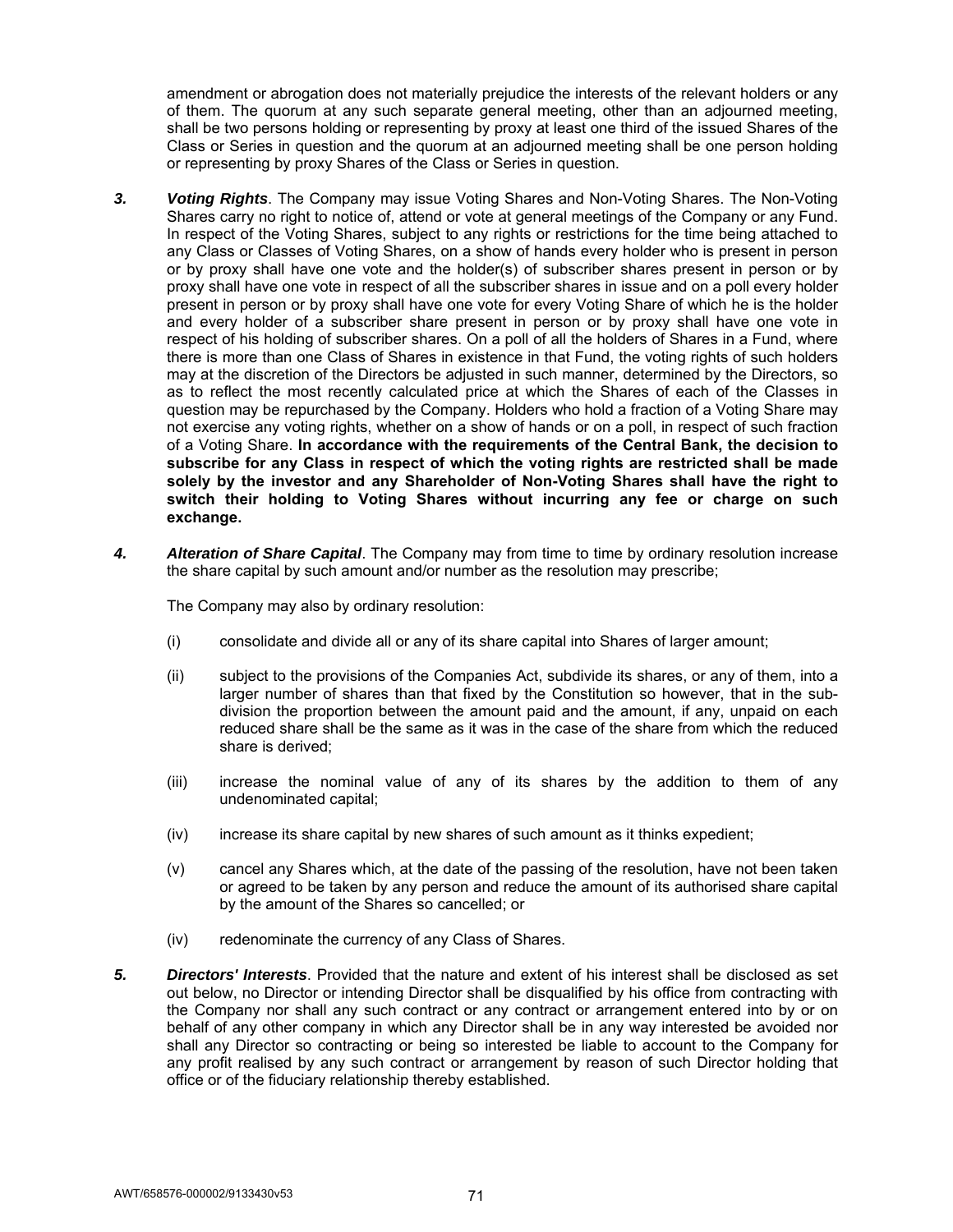The nature of a Director's interest must be declared by him at the meeting of the Directors at which the question of entering into the contract or arrangement is first taken into consideration, or if the Director was not at the date of that meeting interested in the proposed contract or arrangement at the next meeting of the Directors held after he became so interested, and in a case where the Director becomes interested in a contract or arrangement after it is made, at the first meeting of the Directors held after he becomes so interested.

A Director shall not vote at a meeting of the Directors or of any committee established by the Directors on any resolution concerning a matter in which he has, directly or indirectly, an interest which is material (other than an interest arising by virtue of his interest in Shares or debentures or other securities or otherwise in or through the Company) or a duty which conflicts or may conflict with the interests of the Company. A Director shall not be counted in the quorum present at a meeting in relation to any such resolution on which he is not entitled to vote.

- *6. Borrowing Powers*. The Directors may exercise all of the powers of the Company to borrow or raise money and to mortgage, or charge its undertaking, property and assets (both present and future) and uncalled capital or any part thereof provided that all such borrowings shall be within the limits and conditions laid down by the Central Bank.
- *7. Delegation to Committee.* The Directors may delegate any of their powers to any committee consisting of Directors. Any such delegation may be made subject to any conditions the Directors may impose, and either collaterally with or to the exclusion of their own powers and may be revoked. Subject to any such conditions, the proceedings of a committee with two or more members shall be governed by the provisions of the Constitution regulating the proceedings of Directors so far as they are capable of applying.
- *8. Retirement of Directors*. No Director will be required to retire by rotation.
- *9. Directors' Remuneration*. Unless otherwise determined from time to time by the Company in general meeting, the ordinary remuneration of each Director shall be determined from time to time by resolution of the Directors. Any Director who is appointed as an executive director (including for this purpose the office of chairman or deputy chairman) or who serves on any committee, or who otherwise performs services which in the opinion of the Directors are outside the scope of the ordinary duties of a Director, may be paid such extra remuneration by way of fees, commission or otherwise as the Directors may determine. The Directors may be paid all travelling, hotel and other out-of-pocket expenses properly incurred by them in connection with their attendance at meetings of the Directors or committees established by the Directors or general meetings or separate meetings of the holders of any Class or otherwise in connection with the discharge of their duties.
- *10. Transfer of Shares*. Subject to the restrictions set out below, the Shares of any holder may be transferred by instrument in writing in any usual or common form or any other form, which the Directors may approve.

 The Directors in their absolute discretion and without assigning any reason therefor may decline to register any transfer of a Share to a U.S. Person (other than pursuant to an exemption available under the laws of the United States), any person who, by holding Shares, would appear to be in breach of any law or requirement of any country or governmental authority or by virtue of which such person is not qualified to hold such Shares or might result in the Company incurring any liability to taxation or suffering pecuniary legal or material administrative disadvantages or being in breach of any law or regulation which the Company might not otherwise have incurred, suffered or breached, any transfer to an individual under the age of 18, any transfer to or by a minor or a person of unsound mind, any transfer unless the transferee of such Shares would following such transfer be the holder of Shares with a value at the then current subscription price equal to or greater than the Minimum Initial Investment Amount, any transfer in circumstances where as a result of such transfer the transferor or transferee would hold less than the Minimum Shareholding and any transfer in regard to which any payment of taxation remains outstanding.

The Directors may decline to recognise any instrument of transfer unless it is accompanied by the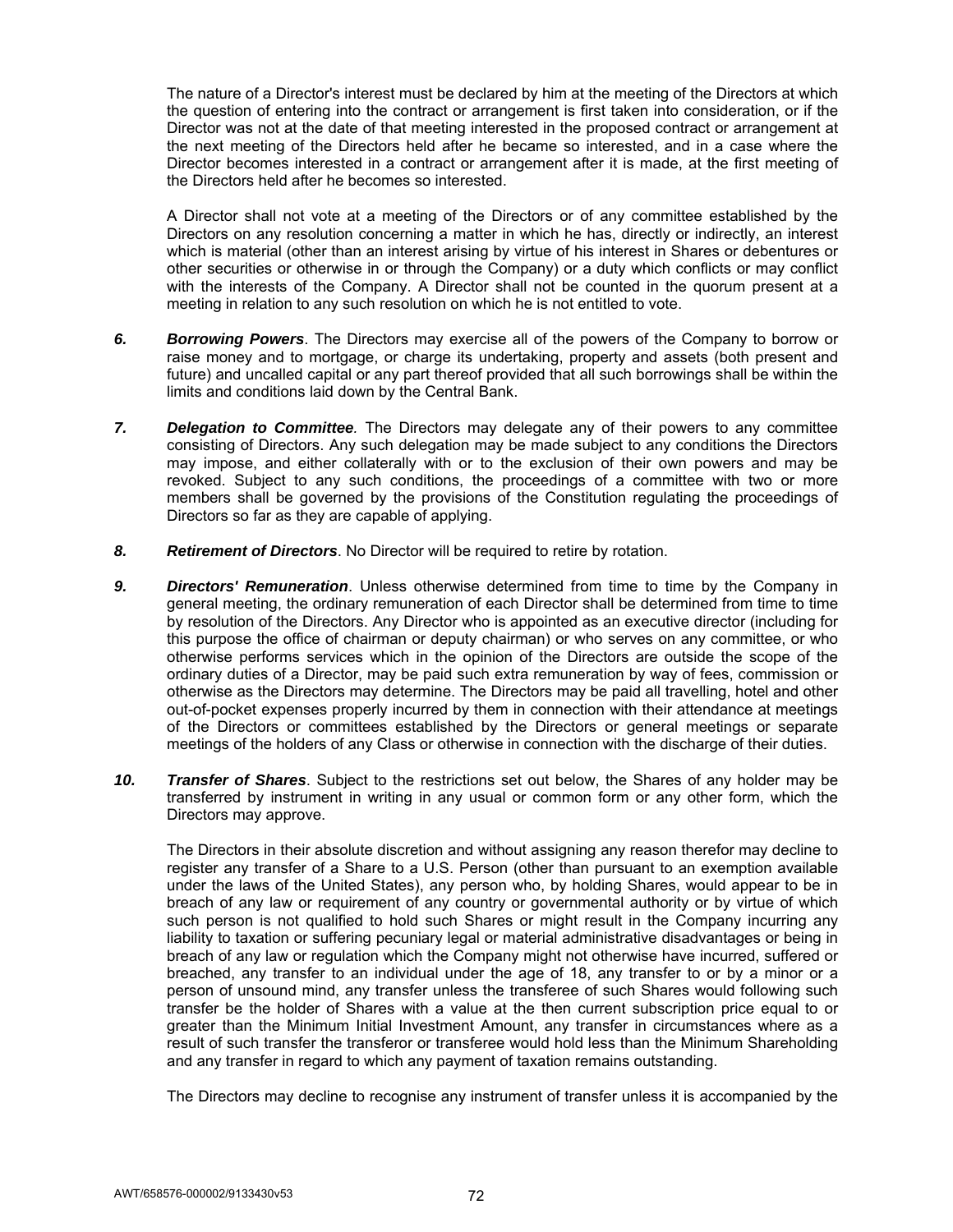certificate for the Shares to which it relates (if issued), is in respect of one Class only, is in favour of not more than four transferees and is lodged at the registered office or at such other place as the Directors may appoint. The Directors may decline to register any transfer of Shares unless the transferor and the transferee have provided the Administrator with such evidence of their identities as the Administrator may reasonably require.

- *11. Right of Repurchase***.** Shareholders have the right to request the Company to repurchase their Shares in accordance with the provisions of the Constitution.
- *12. Dividends*. The Constitution permits the Directors to declare such dividends on any Class as appear to the Directors to be justified by the profits of the relevant Fund. The Directors may satisfy any dividend due to holders of Shares in whole or in part by distributing to them in specie any of the assets of the relevant Fund and, in particular, any investments to which the relevant Fund is entitled. A holder may require the Directors instead of transferring any assets in specie to him, to arrange for a sale of the assets and for payment to the holder of the net proceeds of same. Any dividend unclaimed for six years from the date of declaration of such dividend shall be forfeited and shall revert to the relevant Fund.
- *13. Funds*. The Directors are required to establish a separate portfolio of assets for each Fund created by the Company from time to time, to which the following shall apply:
	- (i) for each Fund, the Company shall keep separate books and records in which all transactions relating to the relevant Fund shall be recorded and, in particular, the proceeds from the allotment and issue of Shares of each Class, and the investments and the liabilities and income and expenditure attributable thereto shall be applied to such Fund subject to the provisions of the Constitution;
	- (ii) any asset derived from any other asset(s) (whether cash or otherwise) comprised in any Fund, shall be applied in the books and records of the Company to the same Fund as the asset from which it was derived and any increase or diminution in the value of such an asset shall be applied to the relevant Fund;
	- (iii) in the event that there are any assets of the Company which the Directors do not consider are attributable to a particular Fund or Funds, the Directors shall, with the approval of the Depositary, allocate such assets to and among any one or more of the Funds in such manner and on such basis as they, in their discretion, deems fair and equitable; and the Directors shall have the power to and may at any time and from time to time, with the approval of the Depositary, vary the basis in relation to assets previously allocated;
	- (iv) each Fund shall be charged with the liabilities, expenses, costs, charges or reserves of the Company in respect of or attributable to that Fund;
	- (v) if, as a result of a creditor proceeding against certain of the assets of the Company or otherwise, a liability, expense, cost, charge or reserve would be borne in a different manner from that in which it would have been borne under paragraph (iv) above or in any similar circumstances, the Directors may transfer in the books and records of the Company any asset to and from any of the Funds; and
	- (vi) in the event that any asset attributable to a Fund is taken in execution of a liability not attributable to that Fund, the provisions of section 1406 of the Companies Act shall apply.
- *14. Fund Exchanges.* Subject to the provisions of the Constitution, a Shareholder holding Shares in any Class on any Dealing Day shall have the right from time to time to exchange all or any of such Shares for Shares of another Class (such Class being either an existing Class or a Class agreed by the Directors to be brought into existence with effect from that Dealing Day).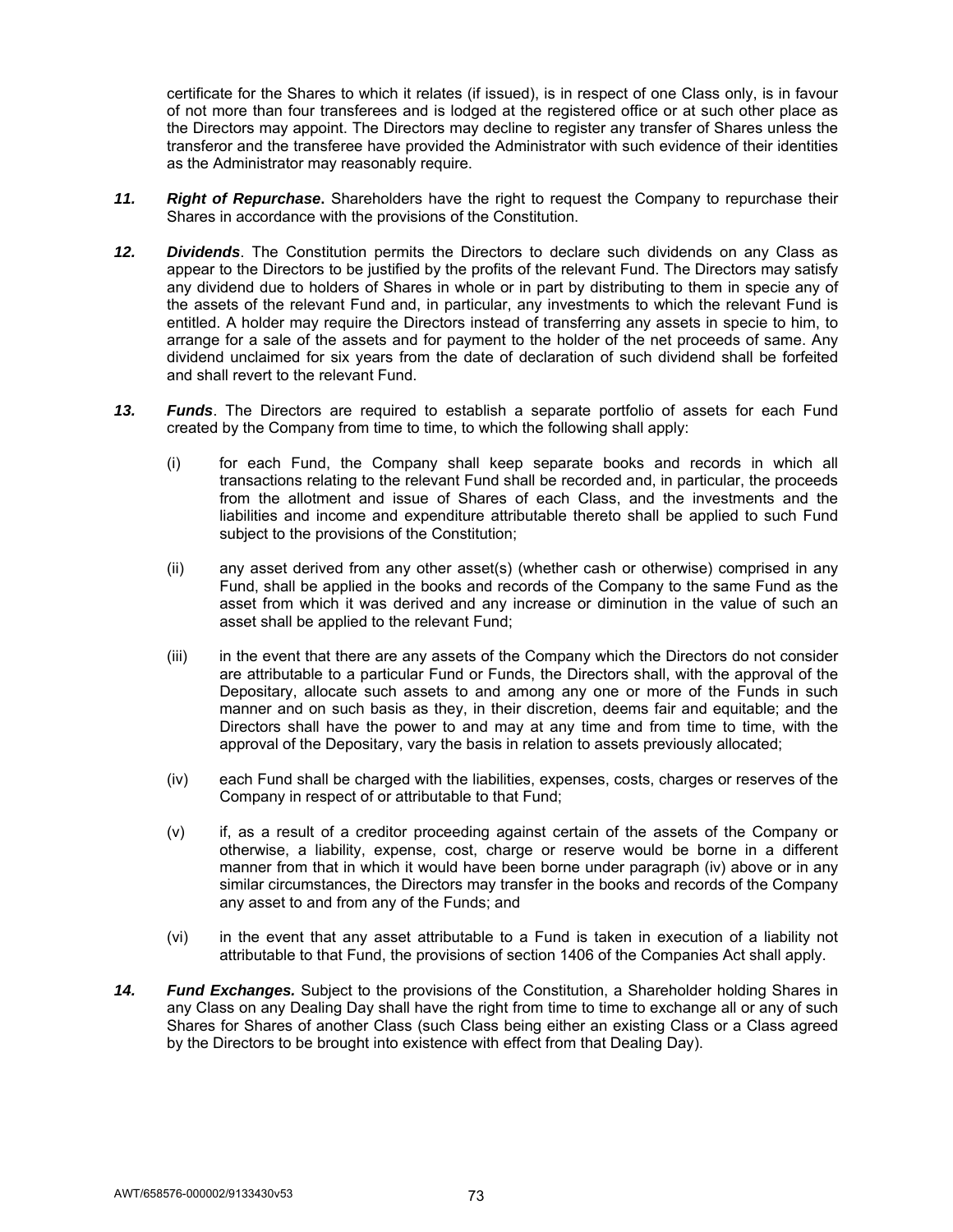- *15. Winding up.* The Constitution contains provisions to the following effect:
	- (i) If the Company shall be wound up the liquidator shall, subject to the provisions of the Companies Act, apply the assets of each Fund in such manner and order as he thinks fit in satisfaction of creditors' claims relating to that Fund;
	- (ii) The assets available for distribution amongst the holders shall be applied as follows: first the proportion of the assets in a Fund attributable to each Class shall be distributed to the holders of Shares in the relevant Class in the proportion that the number of Shares held by each holder bears to the total number of Shares relating to each such Class in issue as at the date of commencement to wind up; secondly, in the payment to the holder(s) of the subscriber shares of sums up to the notional amount paid thereon out of the assets of the Company not attributable to any Class. In the event that there are insufficient assets to enable such payment in full to be made, no recourse shall be had to the assets of the Company attributable to each Class; and thirdly, any balance then remaining and not attributable to any of the Classes shall be apportioned pro-rata as between the Classes based on the Net Asset Value attributable to each Class as at the date of commencement to wind up and the amount so apportioned to a Class shall be distributed to holders prorata to the number of Shares in that Class held by them;
	- (iii) If the Company shall be wound up (whether the liquidation is voluntary, under supervision or by the court) the liquidator may, with the authority of a special resolution of the relevant holders and any other sanction required by the Companies Act, divide among the holders of Shares of any Class or Classes in specie the whole or any part of the assets of the Company and whether or not the assets shall consist of property of a single kind, and may for such purposes set such value as he deems fair upon any one or more Class or Classes of property, and may determine how such division shall be carried out as between all the holders of Shares or different Classes. The liquidator may, with the like authority, vest any part of the assets in trustees upon such trusts for the benefit of holders as the liquidator, with the like authority, shall think fit, and the liquidation of the Company may be closed and the Company dissolved, but so that no holder shall be compelled to accept any assets in respect of which there is a liability. A holder may require the liquidator instead of transferring any asset in specie to him/her, to arrange for a sale of the assets and for payment to the holder of the net proceeds of same;
	- (iv) A Fund may be wound up pursuant to section 1406 of the Companies Act and in such event the provisions reflected in this paragraph 15 shall apply mutatis mutandis in respect of that Fund.
- *16. Share Qualification.* The Constitution does not contain a share qualification for Directors.

# **Litigation and Arbitration**

Since incorporation the Company has not been involved in any litigation or arbitration nor are the Directors aware of any pending or threatened litigation or arbitration.

# **Directors' Interests**

Samuel Haile is an employee of the Investment Manager.

# **Material Contracts**

The following contracts have been entered into otherwise than in the ordinary course of the business intended to be carried on by the Company and are or may be material.

*1.* **The Depositary Agreement** provides that the appointment of the Depositary will continue unless terminated by either party giving to the other party 90 days' written notice, although in certain circumstances the Depositary Agreement may be terminated forthwith by notice in writing by either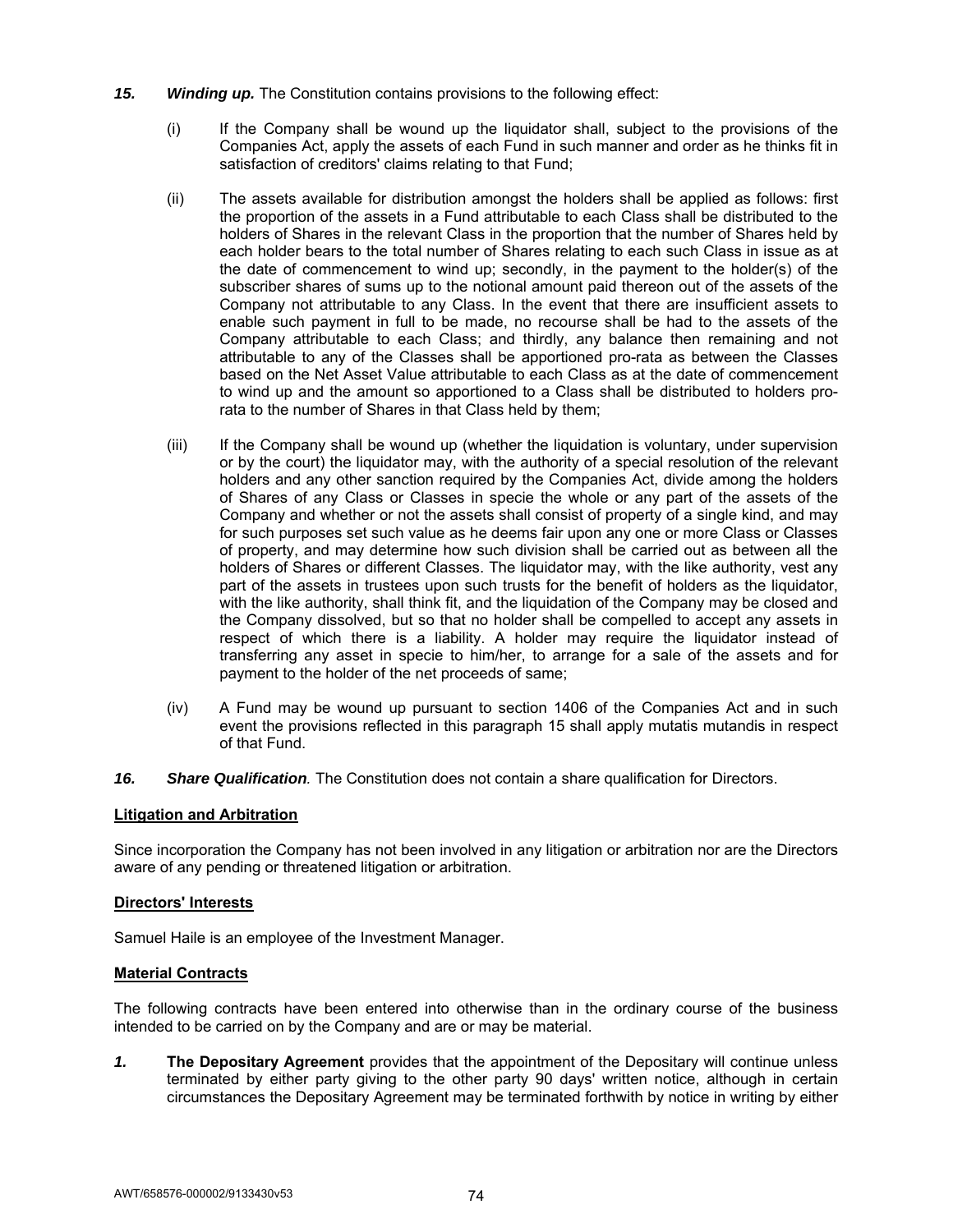party to the other. Any successor depositary must be acceptable to the Company and must be an entity approved by the Central Bank. If no successor is appointed at the end of the 90 day notice period, the Company shall convene an extraordinary general meeting at which there shall be proposed an ordinary resolution to repurchase the Shares of the Company or appoint a liquidator who shall wind up the Company. In such case, the Directors shall apply in writing to the Central Bank for revocation of the Company's authorisation and the Depositary shall remain as the Depositary, notwithstanding the expiration of the notice period, until such time as the Central Bank has revoked the Company's authorisation.

The Depositary shall exercise the supervisory duties in accordance with applicable law, rules and regulations as well as the Depositary Agreement. The Depositary shall exercise due skill, care and diligence in the discharge of its duties and, in the case of a definitive loss of securities held in custody (as described under UCITS V), but subject always to Clause 15(i) of the Depositary Agreement, return securities of identical type or the corresponding amount to the Company without undue delay. The Depositary shall be liable to the Company and the Shareholders for all other losses suffered by them as a result of the Depositary's negligent or intentional failure to properly fulfil its obligations as set out in the Depositary Agreement and UCITS V. The Depositary Agreement contains indemnities in favour of the Depositary for certain losses incurred but excluding circumstances where the Depositary is liable for the losses incurred.

The Depositary Agreement contains limited recourse provisions under which the Depositary's recourse against the Company in respect of any claims which may be brought against, suffered or incurred by the Depositary shall be limited to the Fund established in respect of Shares to which the claims relate, and the Depositary shall have no recourse to any other assets of the Company or any other Fund in respect of any such claims;

*2.* **The Administration Agreement** provides that the appointment of the Administrator will continue unless and until terminated by either party giving to the other not less than 90 days' written notice although in certain circumstances the Administration Agreement may be terminated forthwith by notice in writing by either party to the other. The Administration Agreement contains certain indemnities payable out of the assets of the relevant Fund in favour of the Administrator (its employees, servants or agents) which are restricted to exclude matters arising by reason of the negligence, willful misfeasance, willful default, fraud or bad faith of the Administrator, its directors, officers, employees, servants or agents in the performance of its or their obligations and duties.

The Administration Agreement contains limited recourse provisions under which the recourse against the Company of the Administrator in respect of any claims arising under or in relation to the Administration Agreement is expressed to be limited to the Fund established in respect of the Shares to which such claims relate, and the Administrator will have no recourse to any other assets of the Company;

*3.* **The Management Agreement**. Pursuant to the Management Agreement between the Company and the Manager, the Manager is appointed to carry out the management, distribution and administration services in respect of the Company.

The Management Agreement provides that the appointment of the Manager will continue in force unless and until terminated by either party on ninety days' prior written notice or otherwise in accordance with the terms of the Management Agreement. The Management Agreement contains provisions regarding the Manager's legal responsibilities. The Manager is not liable for losses, actions, proceedings, claims, damages, costs, demands and expenses caused to the Company unless resulting from its negligence, wilful default or fraud.

Notwithstanding any other provision of the Management Agreement, the Manager's recourse against the Company in respect of any claims which may be brought against, suffered or incurred by the Manager, its permitted delegates, servants or agents shall be limited to the Fund established in respect of Shares to which the claims relate, and the Manager shall have no recourse to any other assets of the Company or any other Fund in respect of any such claims. If, following the realisation of all of the assets of the relevant Fund and subject to the application of such realisation proceeds in payment of all claims relating to the relevant fund (if any) and all other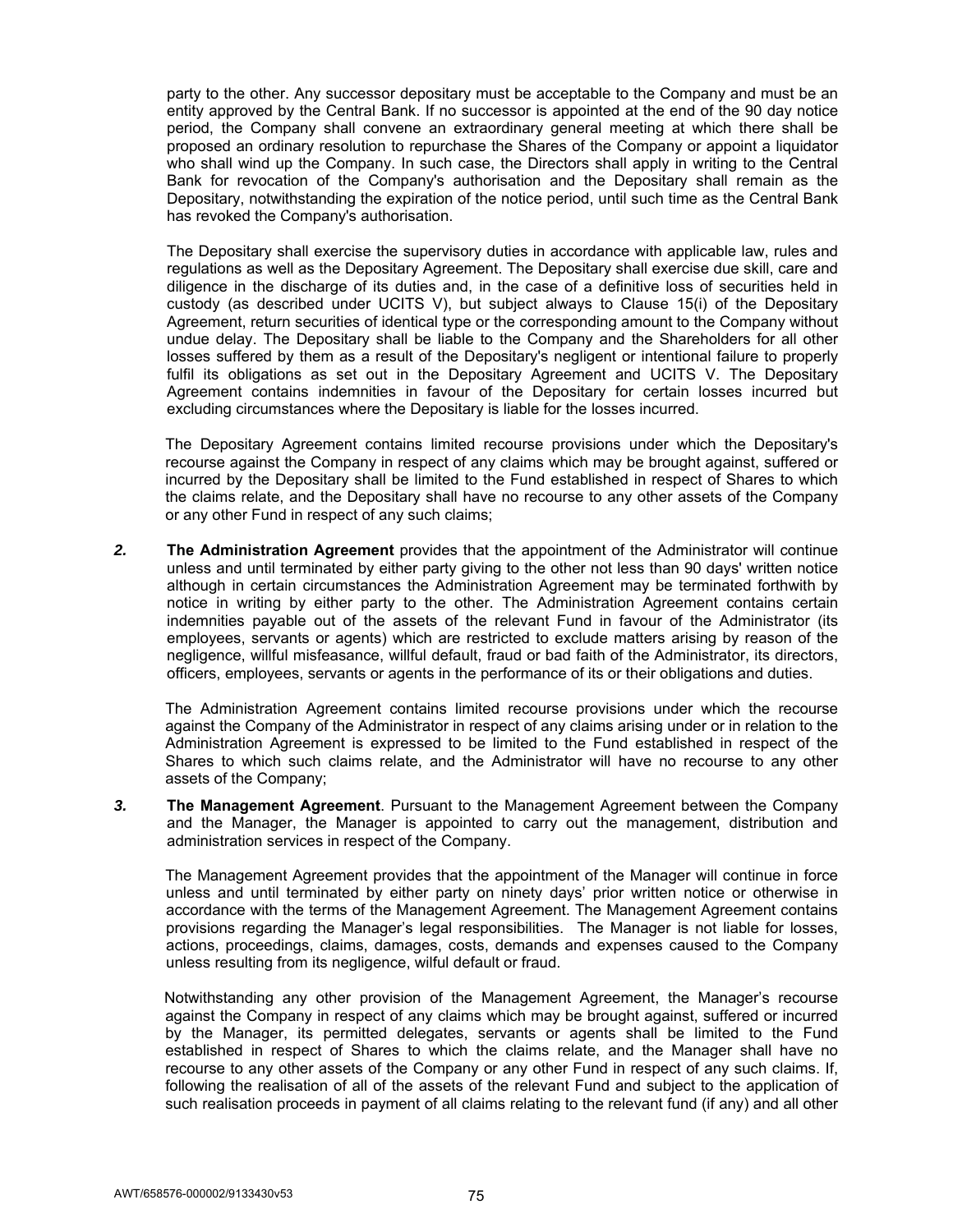liabilities (if any) to the Company ranking pari passu with or senior to the claims which have recourse to the relevant Fund, the claims are not paid in full:

- (a) the amount outstanding in respect of the claims relating to the relevant Fund shall be automatically extinguished;
- (b) the Manager shall have no further right of payment in respect thereof; and
- (c) the Manager shall not be able to petition for the winding-up of the Company or the termination of any other Fund as a consequence of any such shortfall.

 PROVIDED HOWEVER that sub-clauses (a) and (b) above shall not apply to any assets of the Fund that may be subsequently held or recouped by the Fund.

*4.* **The Investment Management Agreement** provides that the appointment of the Investment Manager will continue unless and until terminated by either party by 90 days' written notice. In certain circumstances set out in the Investment Management Agreement either party may terminate the Investment Management Agreement upon the occurrence of certain events as specified in the agreement such as the liquidation of either party. The Investment Management Agreement contains certain indemnities in favour of the Investment Manager (and each of its directors, officers, servants, employees, agents and appointees) which are restricted to exclude matters to the extent that they are attributable to the fraud, negligence or wilful default in the performance or non-performance by the Investment Manager (or persons designated by it) of its duties or obligations under the Investment Management Agreement.

 The Investment Management Agreement contains limited recourse provisions under which the recourse against the Company of the Investment Manager in respect of any claims arising under or in relation to the Investment Management Agreement is expressed to be limited to the Fund established in respect of the Shares to which such claims relate, and the Investment Manager will have no recourse to any other assets of the Company;

*5.* **The Distribution Agreement** provides that the appointment of the Distributor will continue unless and until terminated by any party giving to the other parties not less than 90 days' written notice although in certain circumstances the Distribution Agreement may be terminated forthwith by notice in writing by any party to the other parties; the Distribution Agreement contains certain indemnities payable out of the assets of the relevant Fund in favour of the Distributor which are restricted to exclude matters resulting from the bad faith, fraud, wilful default or negligence of the Distributor in the performance or non-performance of its obligations and duties.

The Distribution Agreement contains limited recourse provisions under which the recourse against the Company of the Distributor in respect of any claims arising under or in relation to the Distribution Agreement is expressed to be limited to the Fund established in respect of the Shares to which such claims relate, and the Distributor will have no recourse to any other assets of the Company; and

*6.* **The Administrative Support Provider Agreement** dated 15 April 2016 between the Company and the Administrative Support Provider. The Administrative Support Provider Agreement provides that the appointment of the Administrative Support Provider will continue unless and until terminated by either party by 90 days' written notice. In certain circumstances set out in the Administrative Support Provider Agreement either party may terminate by notice in writing upon the occurrence of certain events as specified in the agreement such as the liquidation of either party. The Administrative Support Provider Agreement contains certain indemnities in favour of the Administrative Support Provider (and each of its directors, officers, servants, employees, agents and appointees) which are restricted to exclude matters to the extent that they are attributable to the fraud, negligence or wilful default of the Administrative Support Provider in the performance or non-performance of its duties or obligations.

The Administrative Support Provider Agreement contains limited recourse provisions under which the recourse against the Company of the Administrative Support Provider in respect of any claims arising under or in relation to the Administrative Support Provider Agreement is expressed to be limited to the Fund established in respect of the Shares to which such claims relate, and the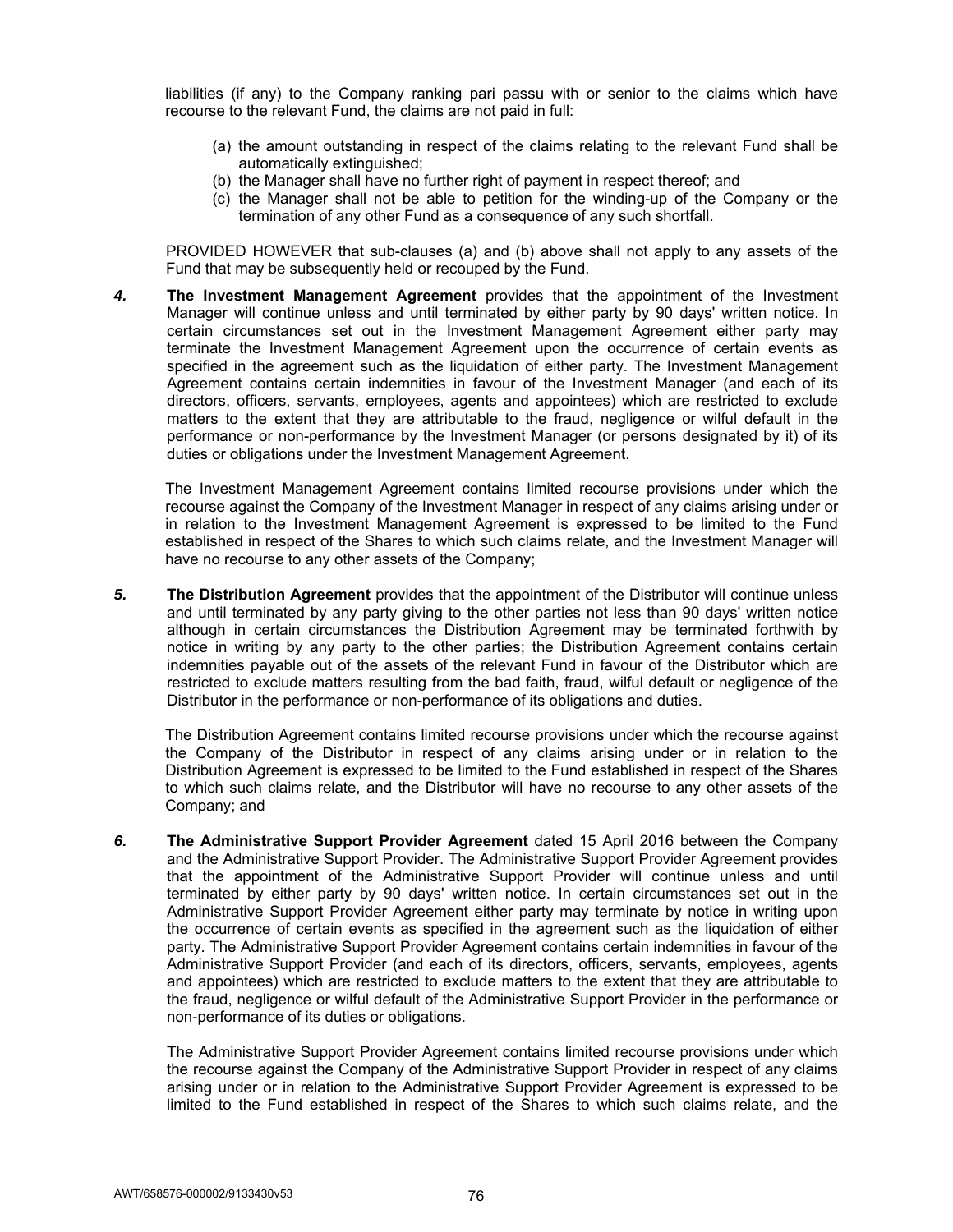Administrative Support Provider will have no recourse to any other assets of the Company.

*7.* **Additional Contracts**. In addition to the above, the Company and/or the Manager may enter into additional contracts relating to the provision of paying agent, facilities agent, local representative or other similar services as may be required in connection with an offer of Shares into a particular jurisdiction from time to time. The provision of such services shall be on arm's length commercial terms for the Company for which fees shall be charged at normal commercial rates and expenses are to be reimbursed.

Please refer to the relevant Supplement, country supplement(s) and/or localised jurisdictional prospectus for details of relevant material contracts (if any) in respect of a Fund.

# **Miscellaneous**

Save as disclosed under the "Incorporation and Share Capital" section above, no share or loan capital of the Company has been issued or agreed to be issued, is under option or otherwise. As of the date of this Prospectus, the Company does not have any loan capital (including term loans) outstanding or created but unissued or any outstanding mortgages, charges, debentures or other borrowings or indebtedness in the nature of borrowings, including bank overdrafts, liabilities under acceptance or acceptance credits, hire purchase or finance lease commitments, guarantee or other contingent liabilities which are material in nature.

Save as disclosed under the "Portfolio Transactions, Conflicts of Interest and Soft Commissions" section above, no commissions, discounts, brokerages or other special terms have been paid or granted or are payable for subscribing or agreeing to subscribe, or procuring or agreeing to procure subscriptions, for any Shares or loan capital of the Company.

# **Remuneration Policy**

The Manager has established, implemented and maintains a remuneration policy which meets the requirements of, and complies with the principles set out in UCITS V and the ESMA Remuneration Guidelines relating to same (the "Remuneration Guidelines") and ensures that the Investment Manager has an appropriate remuneration policy in place which is in compliance with the Remuneration Guidelines.

The Manager's remuneration policy applies to staff whose professional activities might have a material impact on the Company's risk profile and so covers senior management, risk takers, control functions and any employees receiving total remuneration that takes them into the same remuneration bracket as senior management and risk takers and whose professional activities have a material impact on the risk profile of the Company. The Manager's remuneration policy is accordingly consistent with, and promotes, sound and effective risk management and does not encourage risk-taking which is inconsistent with the risk profile of the Company.

Consistent with the principal of proportionality referred to in the Remuneration Guidelines the payout process requirements in the Remuneration Guidelines have been disapplied in the Manager's remuneration policies. This disapplication has been made following assessment by the Manager of each of the payout process requirements and takes account of specific facts applicable to each and is appropriate to each size, internal organisation and the nature, scope and complexity of its activities.

The Remuneration Policy of the Manager can be found at www.kbassociates.ie. A copy can be requested free of charge from the Manager..

# **Access to Information and/or Documents**

The following documents may be provided in a durable medium (which shall include in writing and/or by electronic mail) or in an electronic format on a website designated for this purpose (www www.arctic.com/aam or such other website as may be notified to Shareholders in advance from time to time):

**1.** the Constitution;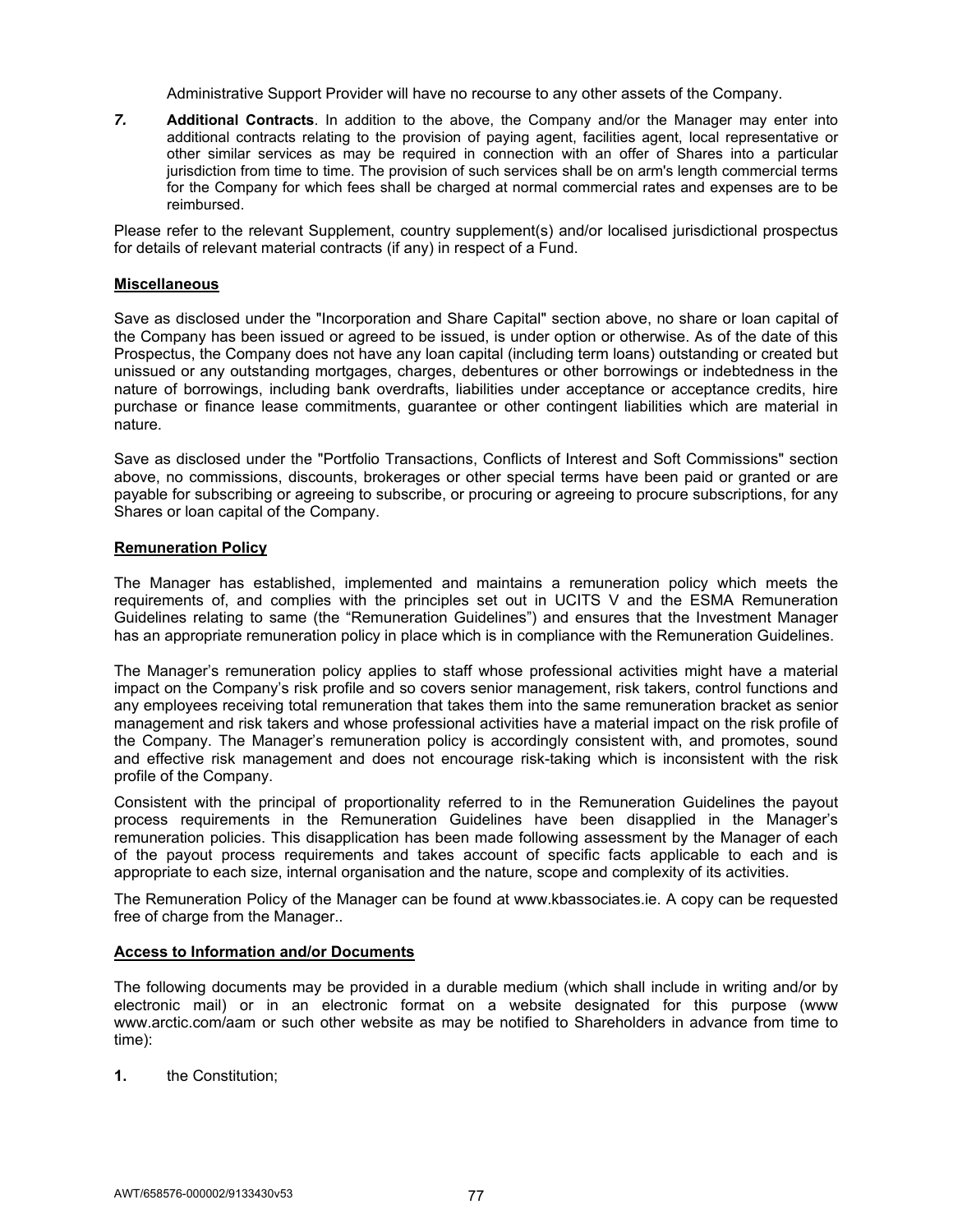- **2.** this Prospectus and the Supplements;
- **3.** the key investor information documents for each Fund; and
- **4.** once published, the most recent annual and semi-annual financial statement of the Company.

A copy in writing of such documents shall be provided to Shareholders on request, free of charge. In addition, copies may be obtained free of charge from the registered office of the Company shown in the Directory section below during usual business hours during a Business Day.

Where the Company is required to make certain information publically available pursuant to the CBDF Directive or CBDF Regulation such information may be made available at www.arctic.com/aam.

Unless otherwise disclosed to investors, where a Fund is marketed in another Member State, the Company shall make available facilities to perform the following tasks directly and/or through one or more third parties:

- a) process subscription, repurchase and redemption orders and make other payments to Shareholders relating to the Shares of the Fund, in accordance with the conditions set out in this Prospectus required pursuant to Chapter IX of UCITS V;
- b) provide Shareholders with information on how orders referred to in point (a) can be made and how repurchase and redemption proceeds are paid;
- c) facilitate the handling of information and access to procedures and arrangements referred to in Article 15 of UCITS V relating to the Shareholders' exercise of their rights arising from their investment in the Fund in the Member State where the Fund is marketed;
- d) make the information and documents required pursuant to Chapter IX of UCITS V available to Shareholders under the conditions laid down in Article 94 of UCITS V, for the purposes of inspection and obtaining copies thereof;
- e) provide Shareholders with information relevant to the tasks that the facilities perform in a durable medium and which may be obtained from the following website www.arctic.com/aam;
- f) act as a contact point for communicating with the competent authorities.

The facilities to perform the tasks referred to above shall be provided in the official language or one of the official languages of the Member State where the Fund is marketed or in a language approved by the competent authorities of that Member State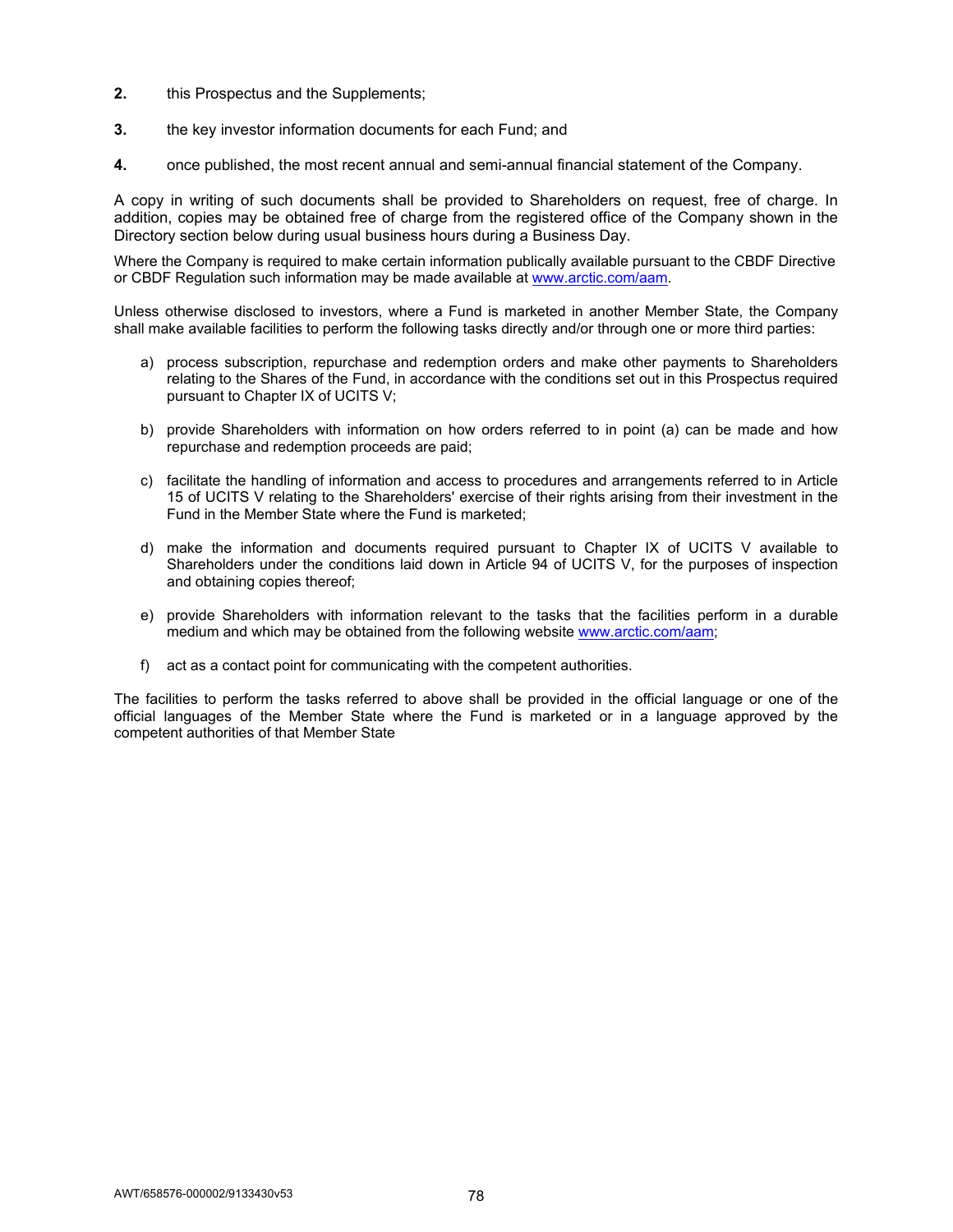# *APPENDIX I*

**\_\_\_\_\_\_\_\_\_\_\_\_\_\_\_\_\_\_\_\_\_\_\_\_\_\_\_\_\_\_\_\_\_\_\_\_\_\_\_\_\_\_\_\_\_\_\_\_\_\_\_\_\_\_\_\_\_\_\_\_\_\_\_\_\_\_\_\_\_\_\_\_\_\_\_\_\_\_\_\_\_\_\_\_** 

### *MARKETS*  **\_\_\_\_\_\_\_\_\_\_\_\_\_\_\_\_\_\_\_\_\_\_\_\_\_\_\_\_\_\_\_\_\_\_\_\_\_\_\_\_\_\_\_\_\_\_\_\_\_\_\_\_\_\_\_\_\_\_\_\_\_\_\_\_\_\_\_\_\_\_\_\_\_\_\_\_\_\_\_\_\_\_\_**

With the exception of permitted investments in unlisted securities and FDI, investments will be restricted to the following stock exchanges and markets listed below in accordance with the regulatory criteria as defined in the Central Bank Regulations. For the purposes of this Appendix I, reference to "unlisted securities" may include securities that are listed on a market or exchange where such exchange is not set out in the below list in accordance with Regulation 68(1)(c) and 68(2)(a) of the Regulations. The Central Bank does not issue a list of approved stock exchanges or markets.

- (i) Any stock exchange in the EU and any investments listed, quoted or dealt in on any stock exchange in Australia, Canada, Japan, New Zealand, Norway or Switzerland which is a stock exchange within the meaning of the law of the country concerned relating to stock exchanges.
- (ii) Any exchange registered with the SEC as a National Stock Exchange, NASDAQ, the OTC market in the US regulated by the Financial Industry Regulatory Authority, Inc.; the market known as the "Grey Book Market", that is the market conducted by those persons for the time being included in the list maintained by the FCA for the purposes of section 43 of the Financial Services Act, 1986 under the conditions imposed by the FCA under that section conducted by listed money market institutions as described in the Bank of England publication entitled "The Regulation of the Wholesale Cash and OTC Derivatives Markets in Sterling, Foreign Exchange and Bullion" dated April, 1988 (as amended or revised from time to time); the OTC market in Tokyo regulated by the Securities Dealers Association of Japan; the market organised by the International Capital Markets Association; the market in US government securities conducted by primary dealers regulated by the Federal Reserve Bank in New York; the French market for "Titres de Créances Négociables" (OTC market in negotiable debt instruments) and the OTC market in Canadian government bonds, regulated by the Investment Dealers Association of Canada.
- (iii) All of the following stock exchanges and markets:
	- the Hong Kong Stock Exchange,
	- the Bombay Stock Exchange,
	- the Kuala Lumpur Stock Exchange,
	- the Singapore Stock Exchange,
	- the Taiwan Stock Exchange.
	- the Stock Exchange of Thailand,
	- the Korea Stock Exchange,
	- the Shanghai Stock Exchange,
	- the Philippines Stock Exchange,
	- the Johannesburg Stock Exchange,
	- the Shenzhen Stock Exchange (SZSE),
	- the Cairo and Alexandria Stock Exchange,
	- the National Stock Exchange of India,
	- the Jakarta Stock Exchange,
	- the Amman Financial Market,
	- the Nairobi Stock Exchange,
	- the Bolsa Mexicana de Valores,
	- the Casablanca Stock Exchange,
	- the Namibia Stock Exchange,
	- the Nigeria Stock Exchange,
	- the Karachi Stock Exchange,
	- the Moscow Exchange,
	- the Colombo Stock Exchange,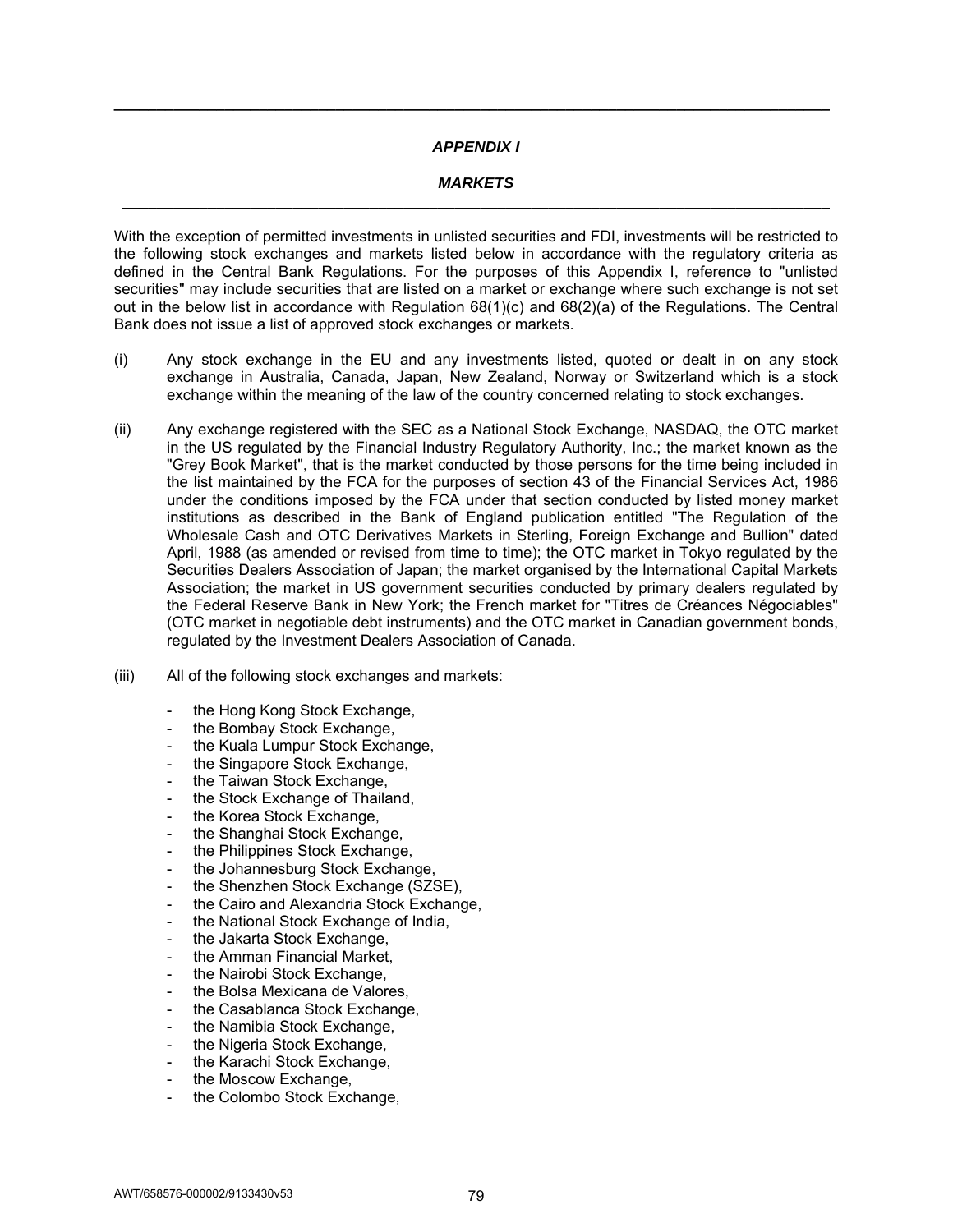- the Zimbabwe Stock Exchange,
- the Buenos Aires Stock Exchange (MVBA),
- the Bogota Stock Exchange,
- the Medellin Stock Exchange,
- the Lima Stock Exchange,
- the Caracas Stock Exchange,
- the Valencia Stock Exchange,
- the Santiago Stock Exchange,
- the Bolsa Electronica de Chile.
- the Sao Paulo Stock Exchange,
- the Rio de Janeiro Stock Exchange,
- the Stock Exchange of Mauritius Ltd.,
- the Istanbul Stock Exchange.
- the Botswana Stock Exchange,
- the Beirut Stock Exchange,
- the Lahore Stock Exchange,
- the Ho Chi Minh Stock Exchange.
- the Ghana Stock Exchange,
- the Tunis Stock Exchange,
- the Ukrainian Stock Exchange,
- the Chittagong Stock Exchange,
- the Dhaka Stock Exchange,
- the Tel Aviv Stock Exchange,
- the Uganda Securities Exchange,
- the Belgrade Stock Exchange,
- the Bolsa de Valores de Panamá,
- the Lusaka Stock Exchange,
- the market organised by the International Capital Markets Association,
- the OTC market in the US conducted by primary and secondary dealers regulated by the SEC and by the Financial Industry Regulatory Authority, Inc. and by banking institutions regulated by the US Comptroller of the Currency, the Federal Reserve System or Federal Deposit Insurance Corporation,
- the market conducted by listed money market institutions as described in the Corporation,
- the market conducted by listed money market institutions as described in the FCA publication entitled "The Regulation of the Wholesale Cash and OTC Derivatives Markets": "The Grey Paper" (as amended or revised from time to time),
- the OTC market in Japan regulated by the Securities Dealers Association of Japan;
- AIM the Alternative Investment Market in the UK, regulated by the London Stock Exchange,
- the French Market for Titres de Créances Négociables (OTC market in negotiable debt instruments),
- the OTC market in Canadian Government Bonds regulated by the Investment Dealers Association of Canada; and
- (iv) for investments in FDIs:
	- CME Group,
	- NASDAQ OMX Group,
	- Chicago Board of Trade,
	- Chicago Mercantile Exchange,
	- New York Mercantile Exchange,
	- American Stock Exchange,
	- New York Futures Exchange,
	- New York Stock Exchange,
	- NYSE Arca,
	- Chicago Board Options Exchange,
	- NASDAQ OMX NLX,
	- NASDAQ OMX PHLX,
	- Philadelphia Board of Trade,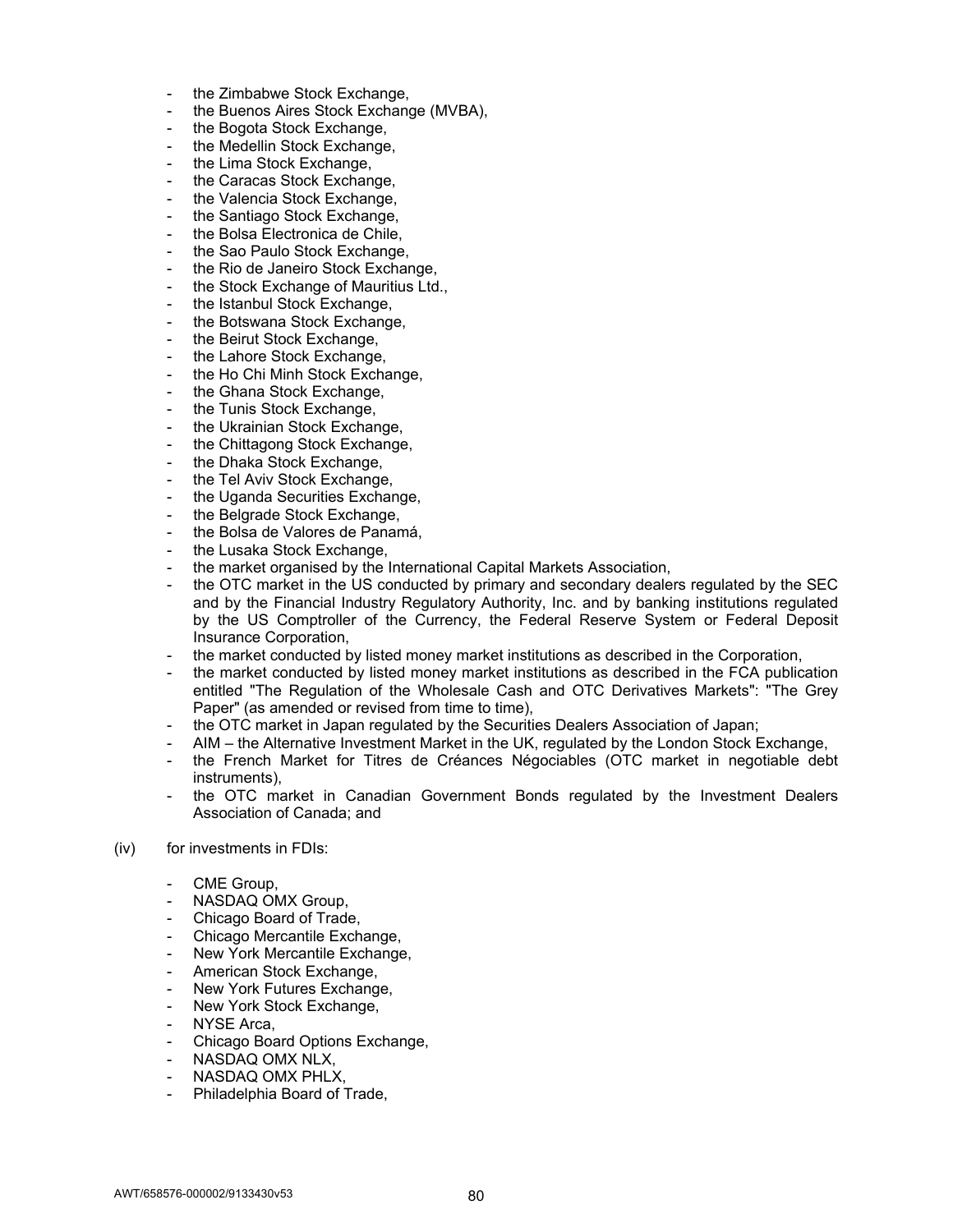- Kansas City Board of Trade,
- CBOE Futures Exchange,
- CME Europe,
- Eurex,
- Euronext (Amsterdam, Brussels, Lisbon, Paris),
- ICE Futures Europe,
- ICE Futures Canada,
- ICE Futures US,
- Australian Stock Exchange,
- Sydney Futures exchange,
- New Zealand Exchange,
- Toronto Stock Exchange,
- Montreal Stock Exchange,
- Bolsa Mercadorias & Futuros,
- Bolsa Mexicana de Valores,
- Hong Kong Exchange,
- Johannesburg Stock Exchange,
- MEFF Renta Variable (Madrid),
- Barcelona MEFF Rent Fija,
- OMX Nordic Exchange Copenhagen,
- OMX Exchange Helsinki,
- OMX Nordic Exchange Stockholm,
- Osaka Exchange,
- Singapore Exchange,
- Tokyo Financial Exchange,
- Tokyo Stock Exchange,
- Korea Exchange,
- London Stock Exchange,
- NASDAQ OMX Sweden,
- ERIS Exchange,
- Global Markets Exchange,
- ELX Futures.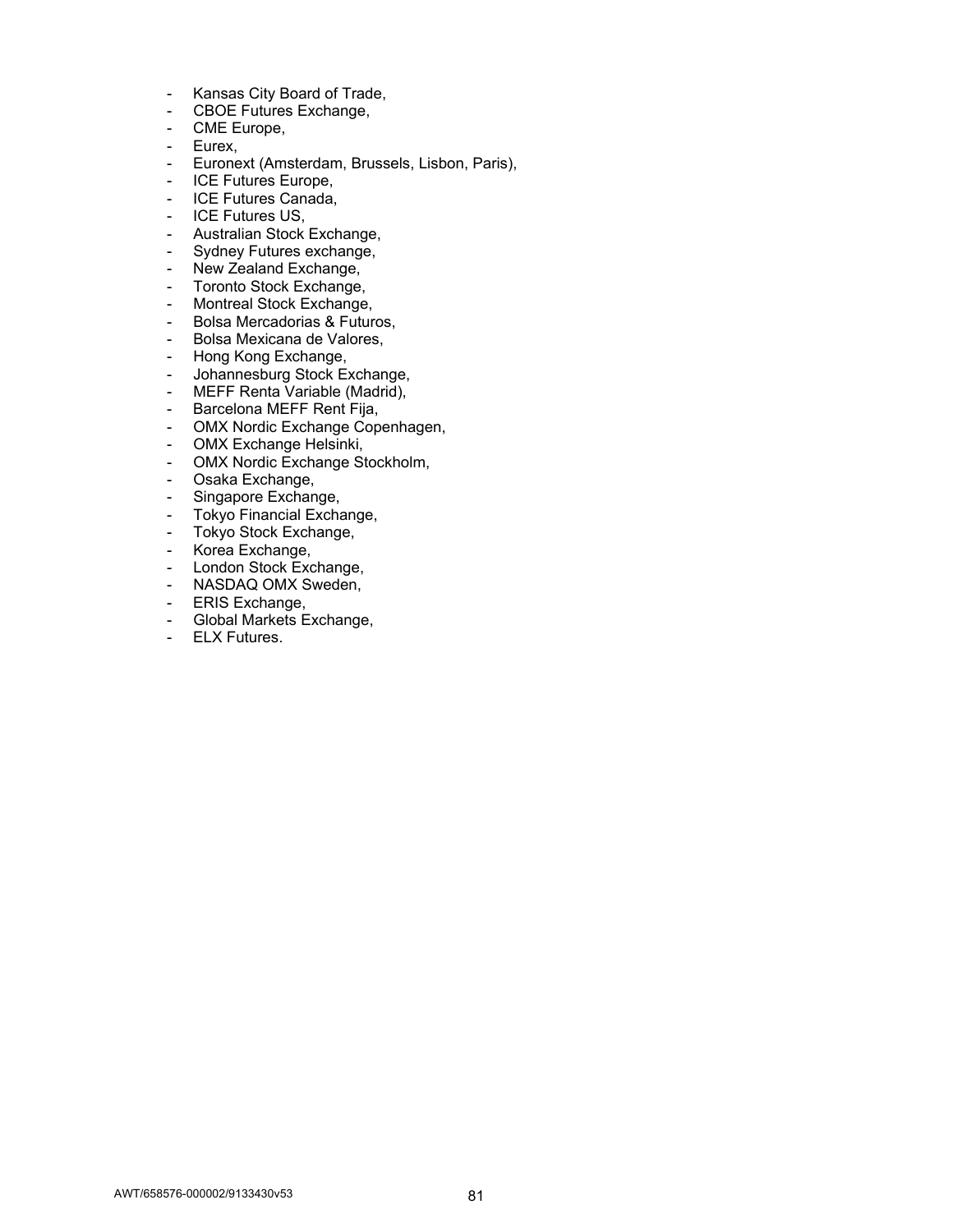# *DIRECTORY \_\_\_\_\_\_\_\_\_\_\_\_\_\_\_\_\_\_\_\_\_\_\_\_\_\_\_\_\_\_\_\_\_\_\_\_\_\_\_\_\_\_\_\_\_\_\_\_\_\_\_\_\_\_\_\_\_\_\_\_\_\_\_\_\_\_\_\_\_\_\_\_\_\_\_\_\_\_\_\_\_\_\_\_*

\_\_\_\_\_\_\_\_\_\_\_\_\_\_\_\_\_\_\_\_\_\_\_\_\_\_\_\_\_\_\_\_\_\_\_\_\_\_\_\_\_\_\_\_\_\_\_\_\_\_\_\_\_\_\_\_\_\_\_\_\_\_\_\_\_\_\_\_\_\_\_\_\_\_\_\_\_\_\_\_\_\_\_\_

# **ARCTIC FUNDS PLC**  32 Molesworth Street Dublin 2 Ireland

#### **INVESTMENT MANAGER AND DISTRIBUTOR**

Arctic Asset Management AS Haakon VIIs gate 5 0123 Oslo Norway

#### **DIRECTORS**

Fiona Mulhall John Fitzpatrick Samuel Haile

#### **MANAGER**

KBA Consulting Management Limited 5 George's Dock **IFSC** Dublin 1

# **DEPOSITARY**

The Bank of New York Mellon SA/NV, Dublin Branch Riverside Two Sir John Rogerson's Quay Grand Canal Dock Dublin 2 Ireland

#### **ADMINISTRATOR**

BNY Mellon Fund Services (Ireland) Designated Activity Company Riverside Two Sir John Rogerson's Quay Grand Canal Dock Dublin 2 Ireland

# **AUDITORS**

**Deloitte** Deloitte & Touche House Earlsfort Terrace Dublin 2